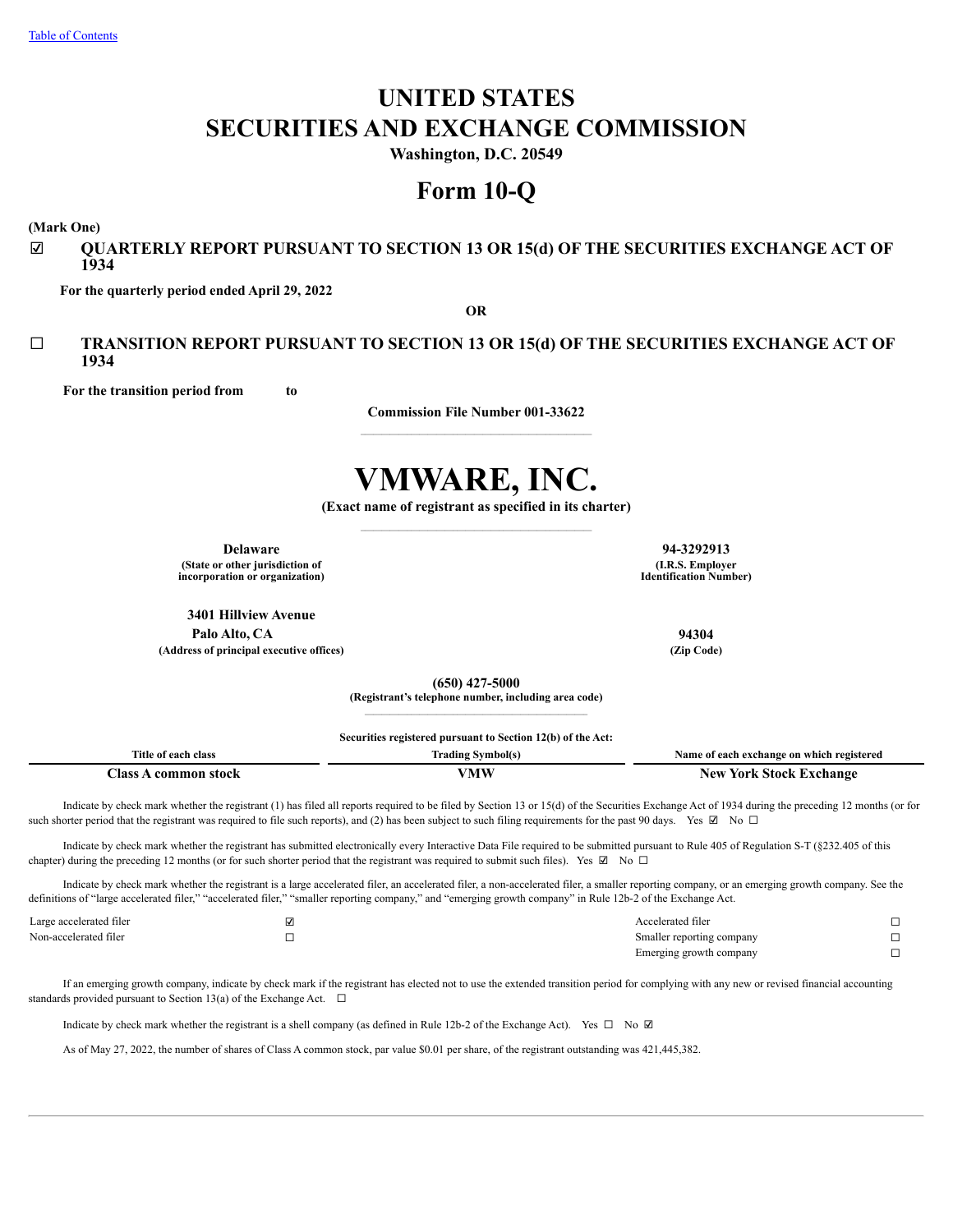## **TABLE OF CONTENTS**

|                |                                                                                                                                    | Page      |
|----------------|------------------------------------------------------------------------------------------------------------------------------------|-----------|
|                | <b>PART I - FINANCIAL INFORMATION</b>                                                                                              |           |
| <u>Item 1.</u> | <b>Financial Statements (unaudited)</b>                                                                                            |           |
|                | <b>Condensed Consolidated Statements of Income</b>                                                                                 |           |
|                | <b>Condensed Consolidated Statements of Comprehensive Income</b>                                                                   |           |
|                | <b>Condensed Consolidated Balance Sheets</b>                                                                                       |           |
|                | <b>Condensed Consolidated Statements of Cash Flows</b>                                                                             | <u>6</u>  |
|                | Condensed Consolidated Statements of Stockholders' Equity (Deficit)                                                                |           |
|                | <b>Notes to Condensed Consolidated Financial Statements</b>                                                                        | 8         |
| Item 2.        | <u>Management's Discussion and Analysis of Financial Condition and Results of Operations</u>                                       | <u>26</u> |
| Item 3.        | Quantitative and Qualitative Disclosures About Market Risk                                                                         | 37        |
| Item 4.        | <b>Controls and Procedures</b>                                                                                                     | 37        |
|                | <b>PART II - OTHER INFORMATION</b>                                                                                                 |           |
| Item 1.        | <b>Legal Proceedings</b>                                                                                                           | <u>38</u> |
| Item 1A.       | <b>Risk Factors</b>                                                                                                                | <u>38</u> |
| Item 2.        | <b>Unregistered Sales of Equity Securities and Use of Proceeds</b>                                                                 | <u>58</u> |
| Item 5.        | <b>Other Information</b>                                                                                                           | <u>59</u> |
| Item 6.        | <b>Exhibits</b>                                                                                                                    | 60        |
|                | <b>SIGNATURE</b>                                                                                                                   | 61        |
|                | VMware Piyotal Tanzu Workspace ONE Carbon Black CloudHealth VeloCloud yRealize ySphere NSX and Nyansa are registered trademarks or |           |

<span id="page-1-0"></span>VMware, Pivotal, Tanzu, Workspace ONE, Carbon Black, CloudHealth, VeloCloud, vRealize, vSphere, NSX and Nyansa are registered trademarks or trademarks of VMware, Inc. or its subsidiaries in the United States and other jurisdictions. All other marks and names mentioned herein may be trademarks of their respective organizations.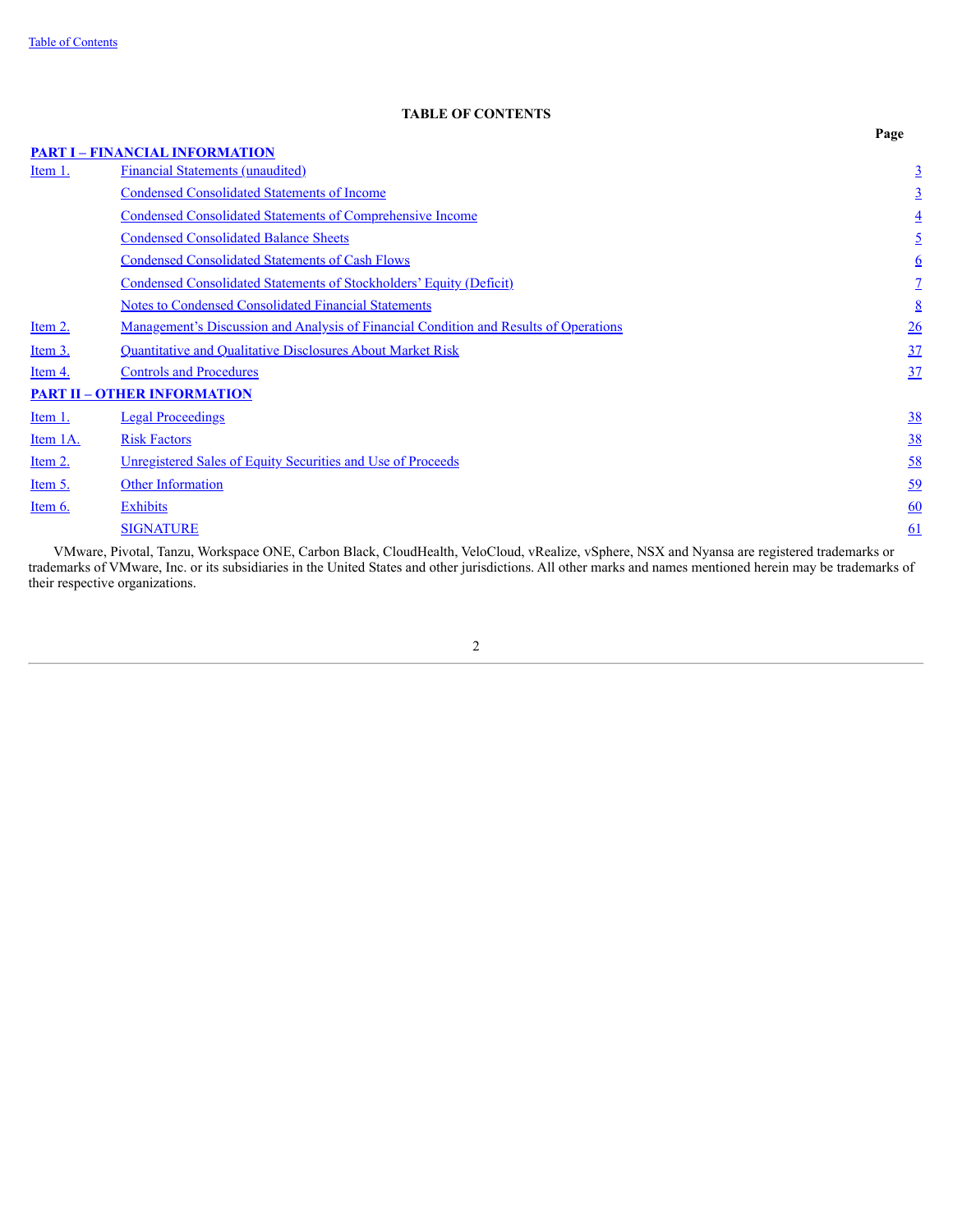## **PART I FINANCIAL INFORMATION**

## <span id="page-2-1"></span><span id="page-2-0"></span>**ITEM 1. FINANCIAL STATEMENTS**

## **VMware, Inc. CONDENSED CONSOLIDATED STATEMENTS OF INCOME (amounts in millions, except per share amounts, and shares in thousands) (unaudited)**

|                                                                     |                         | <b>Three Months Ended</b> |                    |                |  |  |
|---------------------------------------------------------------------|-------------------------|---------------------------|--------------------|----------------|--|--|
|                                                                     |                         | April 29,<br>2022         |                    |                |  |  |
| $Revenue(1)$ :                                                      |                         |                           |                    |                |  |  |
| License                                                             | $\mathbb{S}$            | 572                       | \$                 | 646            |  |  |
| Subscription and SaaS                                               |                         | 899                       |                    | 741            |  |  |
| Services                                                            |                         | 1,617                     |                    | 1,607          |  |  |
| Total revenue                                                       |                         | 3,088                     |                    | 2,994          |  |  |
| Operating expenses <sup>(2)</sup> :                                 |                         |                           |                    |                |  |  |
| Cost of license revenue                                             |                         | 35                        |                    | 37             |  |  |
| Cost of subscription and SaaS revenue                               |                         | 192                       |                    | 157            |  |  |
| Cost of services revenue                                            |                         | 375                       |                    | 337            |  |  |
| Research and development                                            |                         | 774                       |                    | 708            |  |  |
| Sales and marketing                                                 |                         | 1,053                     |                    | 959            |  |  |
| General and administrative                                          |                         | 251                       |                    | 236            |  |  |
| Realignment                                                         |                         |                           |                    | $\overline{1}$ |  |  |
| Operating income                                                    |                         | 408                       |                    | 559            |  |  |
| Investment income                                                   |                         | $\mathbf{1}$              |                    |                |  |  |
| Interest expense                                                    |                         | (71)                      |                    | (50)           |  |  |
| Other income (expense), net                                         |                         | (10)                      |                    | (23)           |  |  |
| Income before income tax                                            |                         | 328                       |                    | 486            |  |  |
| Income tax provision                                                |                         | 86                        |                    | 61             |  |  |
| Net income                                                          | \$                      | 242                       | $\frac{1}{2}$      | 425            |  |  |
| Net income per weighted-average share, basic                        | $\overline{\mathbb{S}}$ | 0.58                      | $\sqrt{\ }$        | 1.01           |  |  |
| Net income per weighted-average share, diluted                      | \$                      | 0.57                      | $\mathbf S$        | 1.01           |  |  |
| Weighted-average shares, basic                                      |                         | 420,586                   |                    | 419,116        |  |  |
| Weighted-average shares, diluted                                    |                         | 422,987                   |                    | 422,038        |  |  |
|                                                                     |                         |                           |                    |                |  |  |
| Includes related party revenue as follows (refer to Note C):<br>(1) |                         |                           |                    |                |  |  |
| License                                                             | $\mathbb{S}$            | 254S                      |                    | 287            |  |  |
| Subscription and SaaS                                               |                         | 255                       |                    | 173            |  |  |
| Services                                                            |                         | 641                       |                    | 588            |  |  |
| (2)<br>Includes stock-based compensation as follows:                |                         |                           |                    |                |  |  |
| Cost of subscription and SaaS revenue                               | $\mathbb{S}$            | 5                         | $\mathbf{\hat{s}}$ | 5              |  |  |
| Cost of services revenue                                            |                         | 23                        |                    | 25             |  |  |
| Research and development                                            |                         | 132                       |                    | 127            |  |  |
| Sales and marketing<br>General and administrative                   |                         | 83<br>40                  |                    | 75<br>31       |  |  |
|                                                                     |                         |                           |                    |                |  |  |

<span id="page-2-2"></span>The accompanying notes are an integral part of the condensed consolidated financial statements.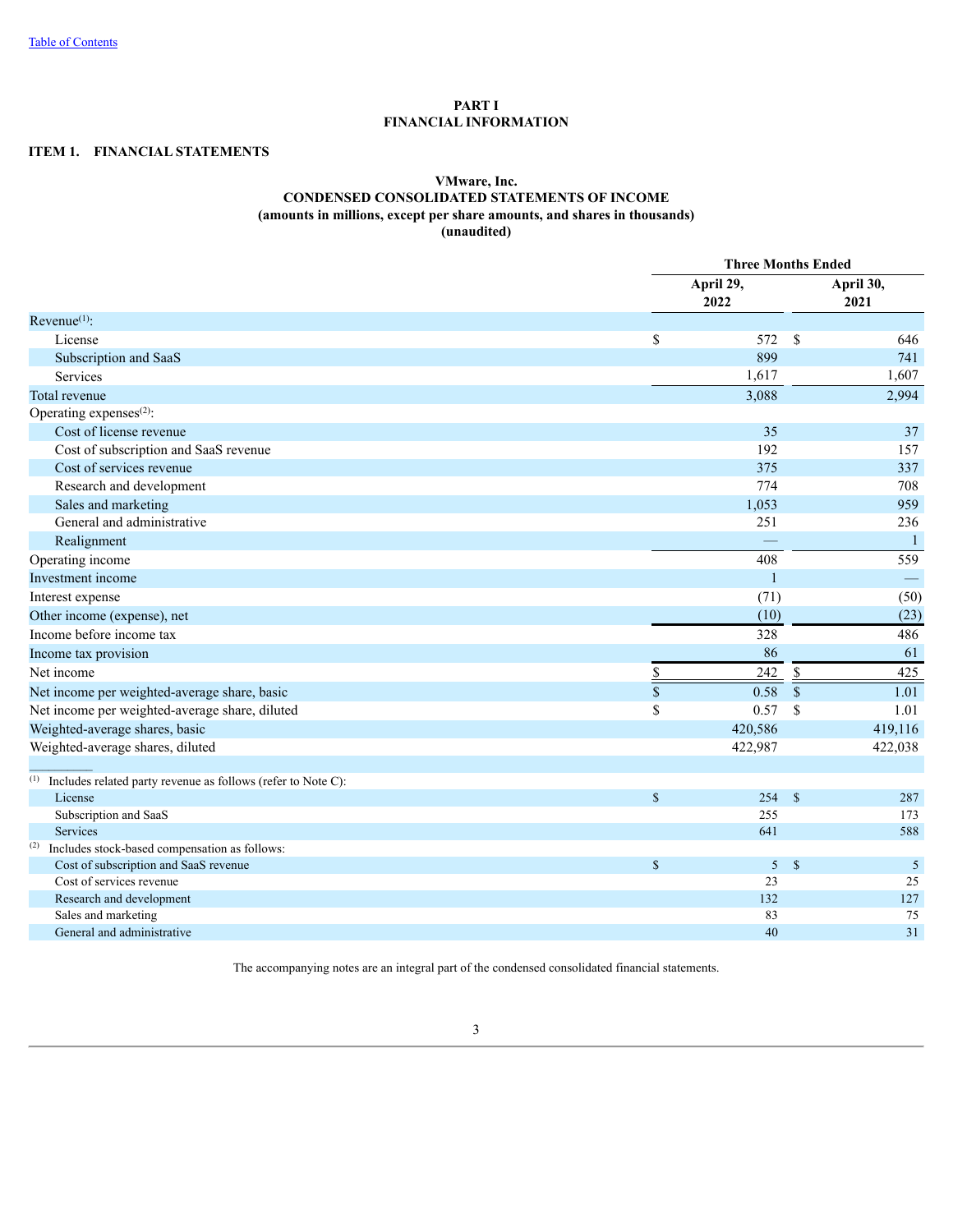## **VMware, Inc. CONDENSED CONSOLIDATED STATEMENTS OF COMPREHENSIVE INCOME (in millions) (unaudited)**

|                                                                          | <b>Three Months Ended</b> |                   |  |                   |  |
|--------------------------------------------------------------------------|---------------------------|-------------------|--|-------------------|--|
|                                                                          |                           | April 29,<br>2022 |  | April 30,<br>2021 |  |
| Net income                                                               |                           | 242               |  | 425               |  |
| Other comprehensive income (loss):                                       |                           |                   |  |                   |  |
| Changes in fair value of effective foreign currency forward contracts:   |                           |                   |  |                   |  |
| Unrealized gains (losses), net of tax provision (benefit) of \$— and \$— |                           | (4)               |  |                   |  |
| Total other comprehensive income (loss)                                  |                           | (4)               |  |                   |  |
| Comprehensive income, net of taxes                                       |                           | 238               |  | 427               |  |

<span id="page-3-0"></span>The accompanying notes are an integral part of the condensed consolidated financial statements.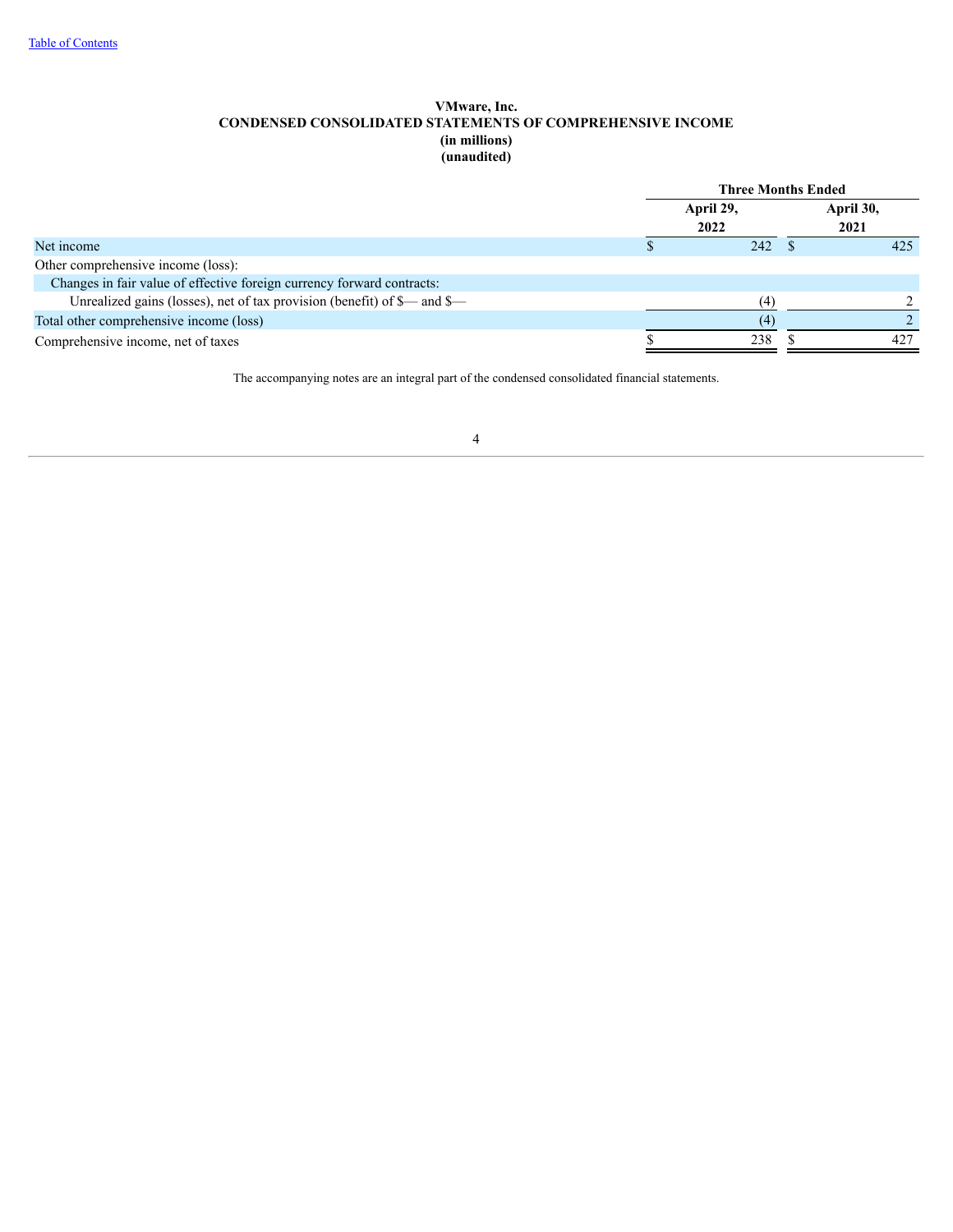## **VMware, Inc. CONDENSED CONSOLIDATED BALANCE SHEETS (amounts in millions, except per share amounts, and shares in thousands) (unaudited)**

|                                                                                                                           | April 29,<br>2022 |                |               | January 28,<br>2022 |  |  |
|---------------------------------------------------------------------------------------------------------------------------|-------------------|----------------|---------------|---------------------|--|--|
| <b>ASSETS</b>                                                                                                             |                   |                |               |                     |  |  |
| Current assets:                                                                                                           |                   |                |               |                     |  |  |
| Cash and cash equivalents                                                                                                 | \$                | 3,719          | <sup>S</sup>  | 3,614               |  |  |
| Short-term investments                                                                                                    |                   |                |               | 19                  |  |  |
| Accounts receivable, net of allowance of \$11 and \$10                                                                    |                   | 1,620          |               | 2,297               |  |  |
| Due from related parties                                                                                                  |                   | 638            |               | 1,438               |  |  |
| Other current assets                                                                                                      |                   | 666            |               | 598                 |  |  |
| Total current assets                                                                                                      |                   | 6,643          |               | 7,966               |  |  |
| Property and equipment, net                                                                                               |                   | 1,492          |               | 1,461               |  |  |
| Deferred tax assets                                                                                                       |                   | 5,948          |               | 5,906               |  |  |
| Intangible assets, net                                                                                                    |                   | 651            |               | 714                 |  |  |
| Goodwill                                                                                                                  |                   | 9,598          |               | 9,598               |  |  |
| Due from related parties                                                                                                  |                   | 197            |               | 199                 |  |  |
| Other assets                                                                                                              |                   | 2,905          |               | 2,832               |  |  |
| Total assets                                                                                                              | $\sqrt{\ }$       | 27,434         | $\sqrt{\ }$   | 28,676              |  |  |
| <b>LIABILITIES AND STOCKHOLDERS' DEFICIT</b>                                                                              |                   |                |               |                     |  |  |
| Current liabilities:                                                                                                      |                   |                |               |                     |  |  |
| Accounts payable                                                                                                          | \$                | 204            | -S            | 234                 |  |  |
| Accrued expenses and other                                                                                                |                   | 2,276          |               | 2,806               |  |  |
| Unearned revenue                                                                                                          |                   | 6,296          |               | 6,479               |  |  |
| Due to related parties                                                                                                    |                   | 116            |               | 132                 |  |  |
| Total current liabilities                                                                                                 |                   | 8,892          |               | 9,651               |  |  |
| Long-term debt                                                                                                            |                   | 11,926         |               | 12,671              |  |  |
| Unearned revenue                                                                                                          |                   | 4,570          |               | 4,743               |  |  |
| Income tax payable                                                                                                        |                   | 241            |               | 242                 |  |  |
| Operating lease liabilities                                                                                               |                   | 927            |               | 927                 |  |  |
| Due to related parties                                                                                                    |                   | 911            |               | 909                 |  |  |
| Other liabilities                                                                                                         |                   | 378            |               | 409                 |  |  |
| <b>Total liabilities</b>                                                                                                  |                   | 27,845         |               | 29,552              |  |  |
| Contingencies (refer to Note D)                                                                                           |                   |                |               |                     |  |  |
| Stockholders' deficit:                                                                                                    |                   |                |               |                     |  |  |
| Class A common stock, par value \$0.01; authorized 2,500,000 shares; issued and outstanding 420,517 and<br>418,808 shares |                   | $\overline{4}$ |               | 4                   |  |  |
| Additional paid-in capital                                                                                                |                   | 227            |               |                     |  |  |
| Accumulated other comprehensive loss                                                                                      |                   | (9)            |               | (5)                 |  |  |
| Accumulated deficit                                                                                                       |                   | (633)          |               | (875)               |  |  |
| Total stockholders' deficit                                                                                               |                   | (411)          |               | (876)               |  |  |
| Total liabilities and stockholders' deficit                                                                               | $\,$              | 27,434         | $\mathcal{S}$ | 28,676              |  |  |
|                                                                                                                           |                   |                |               |                     |  |  |

<span id="page-4-0"></span>The accompanying notes are an integral part of the condensed consolidated financial statements.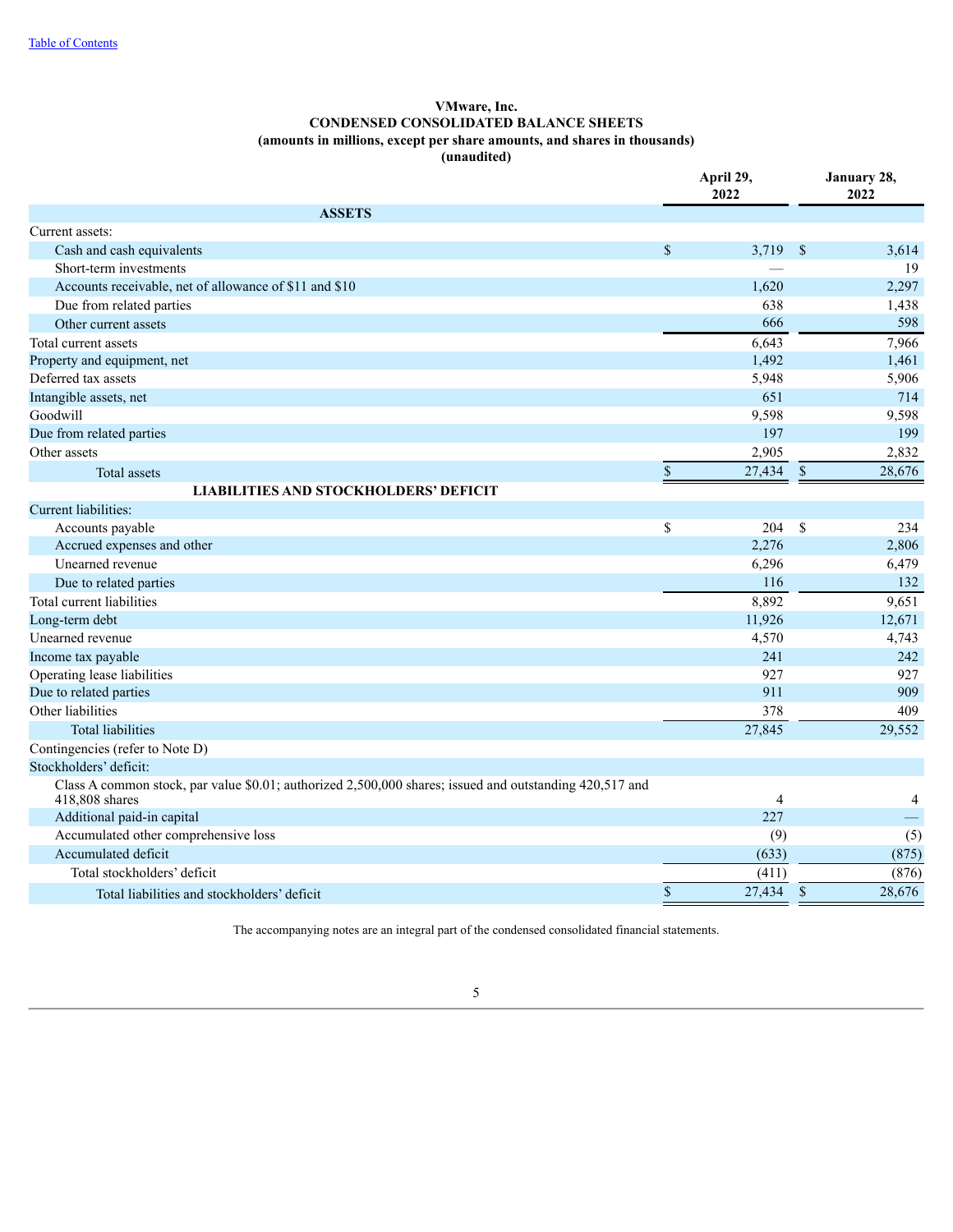## **VMware, Inc. CONDENSED CONSOLIDATED STATEMENTS OF CASH FLOWS (in millions) (unaudited)**

|                                                                                   |    | <b>Three Months Ended</b> |               |                   |
|-----------------------------------------------------------------------------------|----|---------------------------|---------------|-------------------|
|                                                                                   |    | April 29,<br>2022         |               | April 30,<br>2021 |
| <b>Operating activities:</b>                                                      |    |                           |               |                   |
| Net income                                                                        | \$ | 242                       | <sup>\$</sup> | 425               |
| Adjustments to reconcile net income to net cash provided by operating activities: |    |                           |               |                   |
| Depreciation and amortization                                                     |    | 288                       |               | 269               |
| Stock-based compensation                                                          |    | 283                       |               | 263               |
| Deferred income taxes, net                                                        |    | (43)                      |               | (48)              |
| (Gain) loss on equity securities and disposition of assets, net                   |    | (9)                       |               | 36                |
| Other                                                                             |    | 3                         |               | -1                |
| Changes in assets and liabilities, net of acquisitions:                           |    |                           |               |                   |
| Accounts receivable                                                               |    | 675                       |               | 395               |
| Other current assets and other assets                                             |    | (244)                     |               | (161)             |
| Due from related parties                                                          |    | 801                       |               | 685               |
| Accounts payable                                                                  |    | (28)                      |               | 65                |
| Accrued expenses and other liabilities                                            |    | (665)                     |               | (630)             |
| Income taxes payable                                                              |    | 74                        |               | 80                |
| Unearned revenue                                                                  |    | (357)                     |               | (114)             |
| Due to related parties                                                            |    | (15)                      |               |                   |
| Net cash provided by operating activities                                         |    | 1.005                     |               | 1,266             |
| <b>Investing activities:</b>                                                      |    |                           |               |                   |
| Additions to property and equipment                                               |    | (106)                     |               | (70)              |
| Sales of investments in equity securities                                         |    | 20                        |               | 8                 |
| Purchases of strategic investments                                                |    | (8)                       |               |                   |
| Proceeds from disposition of assets                                               |    | 6                         |               | $\frac{1}{2}$     |
| Business combinations, net of cash acquired, and purchases of intangible assets   |    | (3)                       |               | (10)              |
| Net cash used in investing activities                                             |    | (91)                      |               | (72)              |
| <b>Financing activities:</b>                                                      |    |                           |               |                   |
| Proceeds from issuance of common stock                                            |    | 119                       |               | 131               |
| Repayment of term loan                                                            |    | (750)                     |               |                   |
| Repurchase of common stock                                                        |    | (89)                      |               | (371)             |
| Shares repurchased for tax withholdings on vesting of restricted stock            |    | (94)                      |               | (56)              |
| Principal payments on finance lease obligations                                   |    | (1)                       |               | (1)               |
| Net cash used in financing activities                                             |    | (815)                     |               | (297)             |
| Net increase in cash, cash equivalents and restricted cash                        |    | 99                        |               | 897               |
| Cash, cash equivalents and restricted cash at beginning of the period             |    | 3,663                     |               | 4,770             |
| Cash, cash equivalents and restricted cash at end of the period                   | \$ | 3,762                     | \$            | 5,667             |
| Supplemental disclosures of cash flow information:                                |    |                           |               |                   |
| Cash paid for interest                                                            | \$ | 80                        | \$            | 46                |
| Cash paid for taxes, net                                                          |    | 69                        |               | 38                |
| Non-cash items:                                                                   |    |                           |               |                   |
| Changes in capital additions, accrued but not paid                                | \$ | (7)                       | \$            | 3                 |

<span id="page-5-0"></span>The accompanying notes are an integral part of the condensed consolidated financial statements.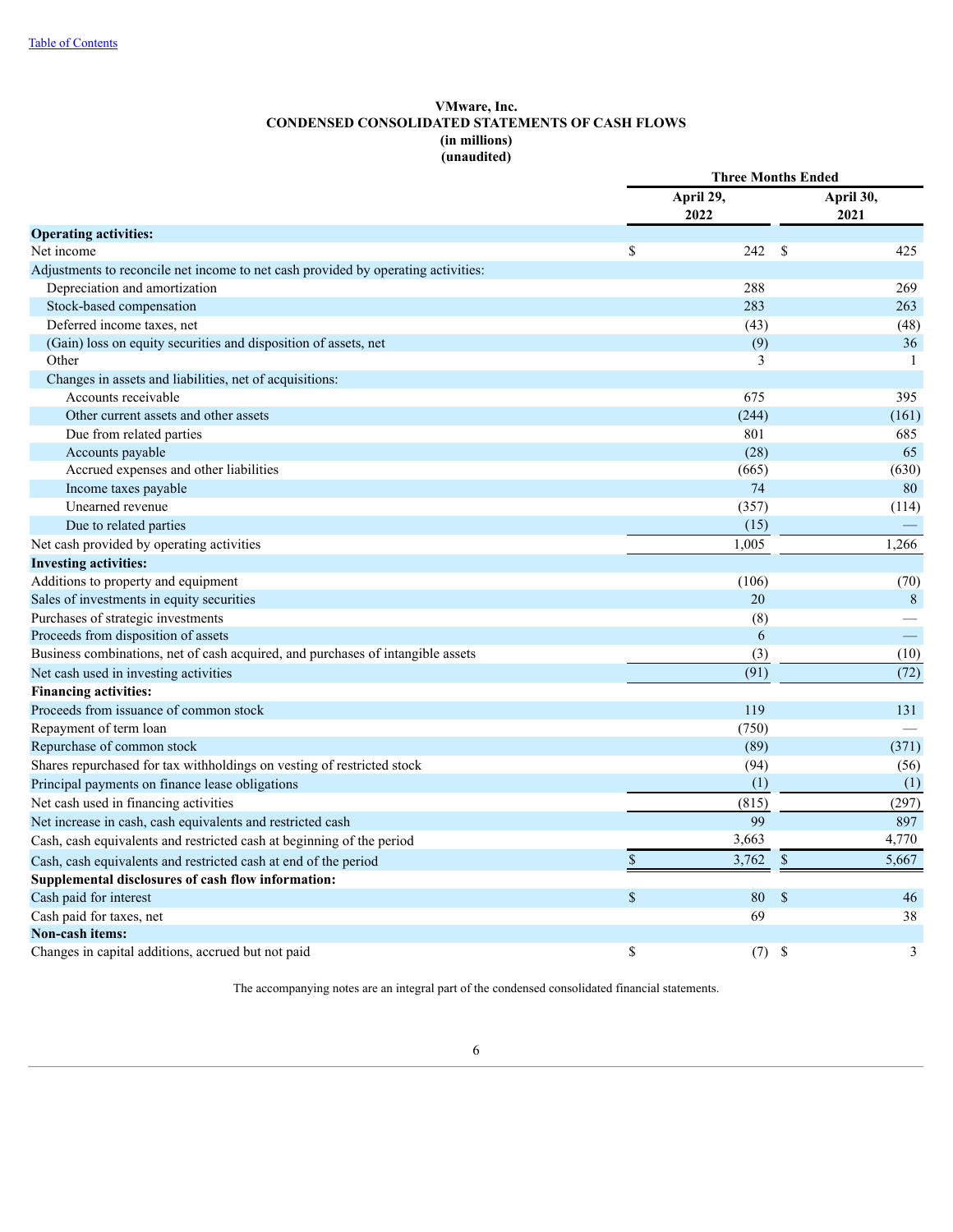## **VMware, Inc. CONDENSED CONSOLIDATED STATEMENTS OF STOCKHOLDERS' EQUITY (DEFICIT) (in millions) (unaudited)**

|                                                                        |                                                                            |  |                                         | Three Months Ended April 29, 2022 |                                               |                          |             |
|------------------------------------------------------------------------|----------------------------------------------------------------------------|--|-----------------------------------------|-----------------------------------|-----------------------------------------------|--------------------------|-------------|
|                                                                        | <b>Class A</b><br><b>Common Stock</b><br><b>Par Value</b><br><b>Shares</b> |  | <b>Additional</b><br>Paid-in<br>Capital | <b>Accumulated Deficit</b>        | Accumulated<br>Other<br>Comprehensive<br>Loss | Stockholders'<br>Deficit |             |
| Balance, January 28, 2022                                              | 419                                                                        |  | 4                                       | $\overline{\phantom{m}}$          | (875)                                         | (5)                      | (876)<br>-8 |
| Proceeds from issuance of common stock                                 |                                                                            |  |                                         | 119                               |                                               | __                       | 119         |
| Repurchase and retirement of common stock                              | (1)                                                                        |  |                                         | (89)                              | __                                            | __                       | (89)        |
| Issuance of restricted stock                                           | $\sim$                                                                     |  |                                         |                                   |                                               |                          |             |
| Shares withheld for tax withholdings on vesting of<br>restricted stock |                                                                            |  |                                         | (93)                              |                                               |                          | (93)        |
| Stock-based compensation                                               |                                                                            |  |                                         | 290                               |                                               |                          | 290         |
| Total other comprehensive loss                                         |                                                                            |  |                                         |                                   |                                               | (4)                      | (4)         |
| Net income                                                             |                                                                            |  |                                         |                                   | 242                                           | __                       | 242         |
| Balance, April 29, 2022                                                | 421                                                                        |  |                                         | 227                               | (633)                                         | (9)                      | (411)       |

|                                                                        | Three Months Ended April 30, 2021     |  |                  |                                                                                      |   |                  |    |         |                 |          |  |                                       |  |                |
|------------------------------------------------------------------------|---------------------------------------|--|------------------|--------------------------------------------------------------------------------------|---|------------------|----|---------|-----------------|----------|--|---------------------------------------|--|----------------|
|                                                                        | <b>Class A</b><br><b>Common Stock</b> |  |                  | <b>Class B</b><br>Convertible<br><b>Additional</b><br><b>Common Stock</b><br>Paid-in |   |                  |    |         | <b>Retained</b> |          |  | Accumulated<br>Other<br>Comprehensive |  | Stockholders'  |
|                                                                        | <b>Shares</b>                         |  | <b>Par Value</b> | <b>Shares</b>                                                                        |   | <b>Par Value</b> |    | Capital |                 | Earnings |  | Loss                                  |  | <b>Equity</b>  |
| Balance, January 29, 2021                                              | 112                                   |  |                  | 307                                                                                  | S | 3                | J. | 1,985   |                 | 7,067    |  | (5)                                   |  | 9,051          |
| Proceeds from issuance of common stock                                 |                                       |  |                  |                                                                                      |   | __               |    | 131     |                 |          |  |                                       |  | 131            |
| Repurchase and retirement of common stock                              | (3)                                   |  |                  | __                                                                                   |   |                  |    | (371)   |                 |          |  | $-$                                   |  | (371)          |
| Issuance of restricted stock                                           |                                       |  |                  |                                                                                      |   |                  |    |         |                 |          |  |                                       |  |                |
| Shares withheld for tax withholdings on vesting<br>of restricted stock |                                       |  |                  |                                                                                      |   |                  |    | (52)    |                 |          |  |                                       |  | (52)           |
| Stock-based compensation                                               | __                                    |  |                  |                                                                                      |   | __               |    | 267     |                 |          |  |                                       |  | 267            |
| Total other comprehensive income                                       |                                       |  |                  |                                                                                      |   |                  |    | __      |                 | __       |  |                                       |  | $\overline{2}$ |
| Net income                                                             | __                                    |  |                  |                                                                                      |   |                  |    |         |                 | 425      |  |                                       |  | 425            |
| Balance, April 30, 2021                                                | 111                                   |  |                  | 307                                                                                  |   | J.               |    | 1,960   |                 | 7,492    |  | (3)                                   |  | 9,453          |

<span id="page-6-0"></span>The accompanying notes are an integral part of the condensed consolidated financial statements.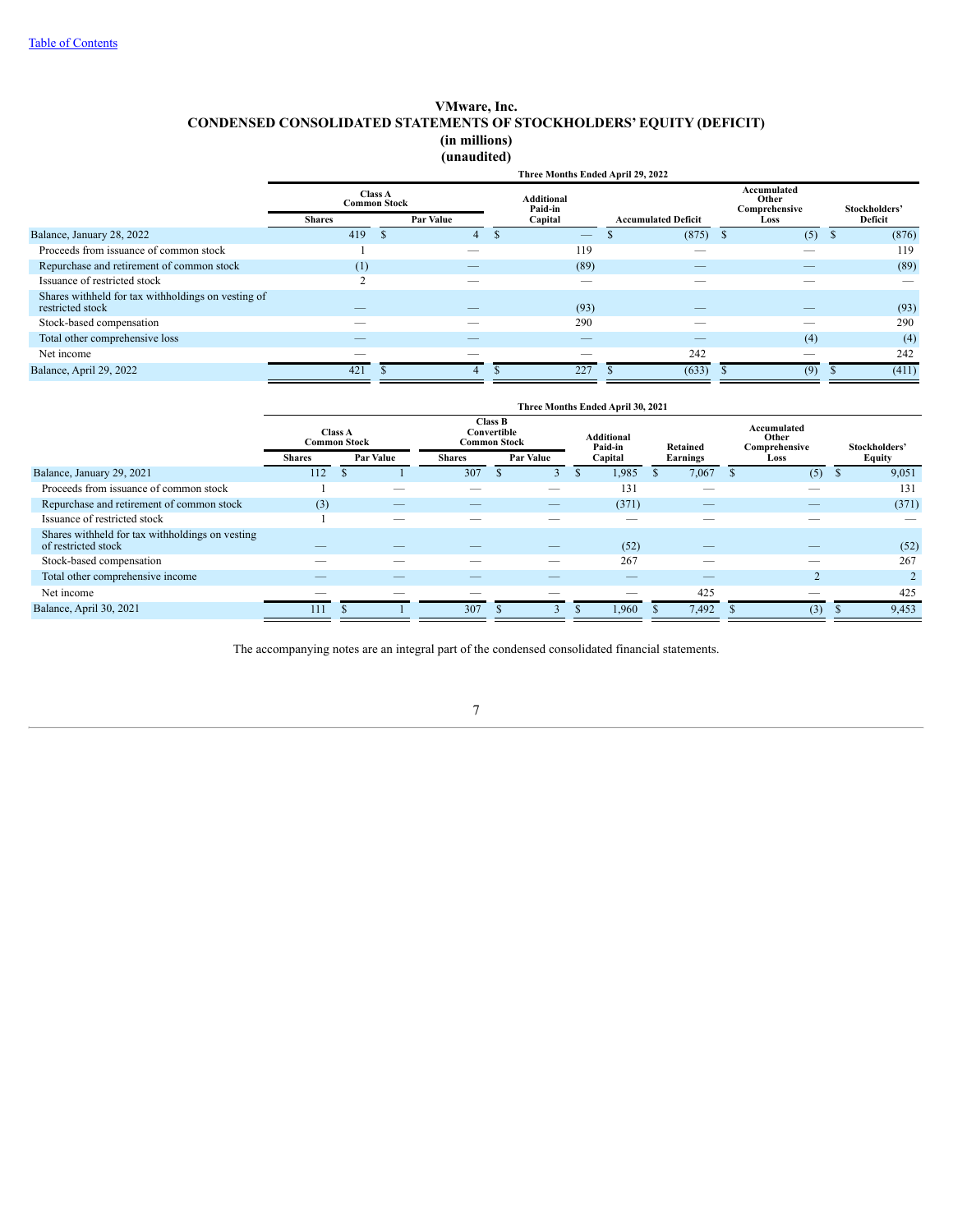## **A. Overview and Basis of Presentation**

## *Company and Background*

VMware, Inc. ("VMware") originally pioneered the development and application of virtualization technologies with x86 server-based computing, separating application software from the underlying hardware, and then evolved to become the private cloud and mobility management leader. Building upon that leadership, VMware is focused on becoming the multi-cloud leader. Information technology ("IT") driven innovation continues to disrupt markets and industries. Technologies emerge faster than organizations can absorb, creating increasingly complex environments. Organizations' IT departments and corporate divisions are working at an accelerated pace to harness new technologies, platforms and cloud models, ultimately guiding businesses and their product teams through a digital transformation. To take on these challenges, the Company is helping customers drive their multi-cloud strategy by providing the multi-cloud platform for all applications, enabling digital innovation and enterprise control.

## *Basis of Presentation*

The financial statements and accompanying notes are prepared in accordance with accounting principles generally accepted in the United States of America ("GAAP").

The fiscal year for VMware is the 52 or 53 weeks ending on the Friday nearest to January 31 of each year. Fiscal 2023 is a 53-week fiscal year, in which the fourth quarter has 14 weeks and the remaining quarters have 13 weeks. Fiscal 2022 was a 52-week fiscal year.

The accompanying unaudited condensed consolidated financial statements have been prepared pursuant to the rules and regulations of the Securities and Exchange Commission (the "SEC") for interim financial reporting. In the opinion of management, these unaudited condensed consolidated financial statements include all adjustments, consisting of normal recurring adjustments and accruals, for a fair statement of VMware's condensed consolidated results of operations, financial position and cash flows for the periods presented. Results of operations are not necessarily indicative of the results that may be expected for the full fiscal year 2023. Certain information and footnote disclosures typically included in annual consolidated financial statements have been condensed or omitted. Accordingly, these unaudited interim condensed consolidated financial statements should be read in conjunction with the consolidated financial statements and related notes included in VMware's Annual Report on Form 10-K filed on March 24, 2022.

On November 1, 2021, VMware's spin-off from Dell Technologies Inc. ("Dell") was completed (the "Spin-Off"). As a result of the Spin-Off, VMware became a standalone company and entities affiliated with Michael Dell (the "MSD Stockholders"), who serves as VMware's Chairman of the Board and chairman and chief executive officer of Dell, and entities affiliated with Silver Lake Partners (the "SLP Stockholders"), of which Egon Durban, a VMware director, is a managing partner, became owners of direct interests in VMware representing 40.3% and 10.0%, respectively, of VMware's outstanding stock, based on the shares outstanding as of April 29, 2022. Due to the MSD Stockholders' and SLP Stockholders' direct ownership in both VMware and Dell, as well as Mr. Dell's executive position with Dell, transactions with Dell continue to be considered related party transactions following the Spin-Off.

Management believes the assumptions underlying the condensed consolidated financial statements are reasonable. However, the amounts recorded for VMware's related party transactions with Dell and its consolidated subsidiaries may not be considered arm's length with an unrelated third party. Therefore, the condensed consolidated financial statements included herein may not necessarily reflect the results of operations, financial position and cash flows had VMware engaged in such transactions with an unrelated third party during all periods presented. Accordingly, VMware's historical financial information is not necessarily indicative of what the Company's results of operations, financial position and cash flows will be in the future, if and when VMware contracts at arm's length with unrelated third parties for products and services the Company receives from and provides to Dell.

## *Principles of Consolidation*

The unaudited condensed consolidated financial statements include the accounts of VMware and subsidiaries in which VMware has a controlling financial interest. All intercompany transactions and account balances between VMware and its subsidiaries have been eliminated in consolidation. Transactions with Dell and its consolidated subsidiaries are generally settled in cash and are classified on the condensed consolidated statements of cash flows based upon the nature of the underlying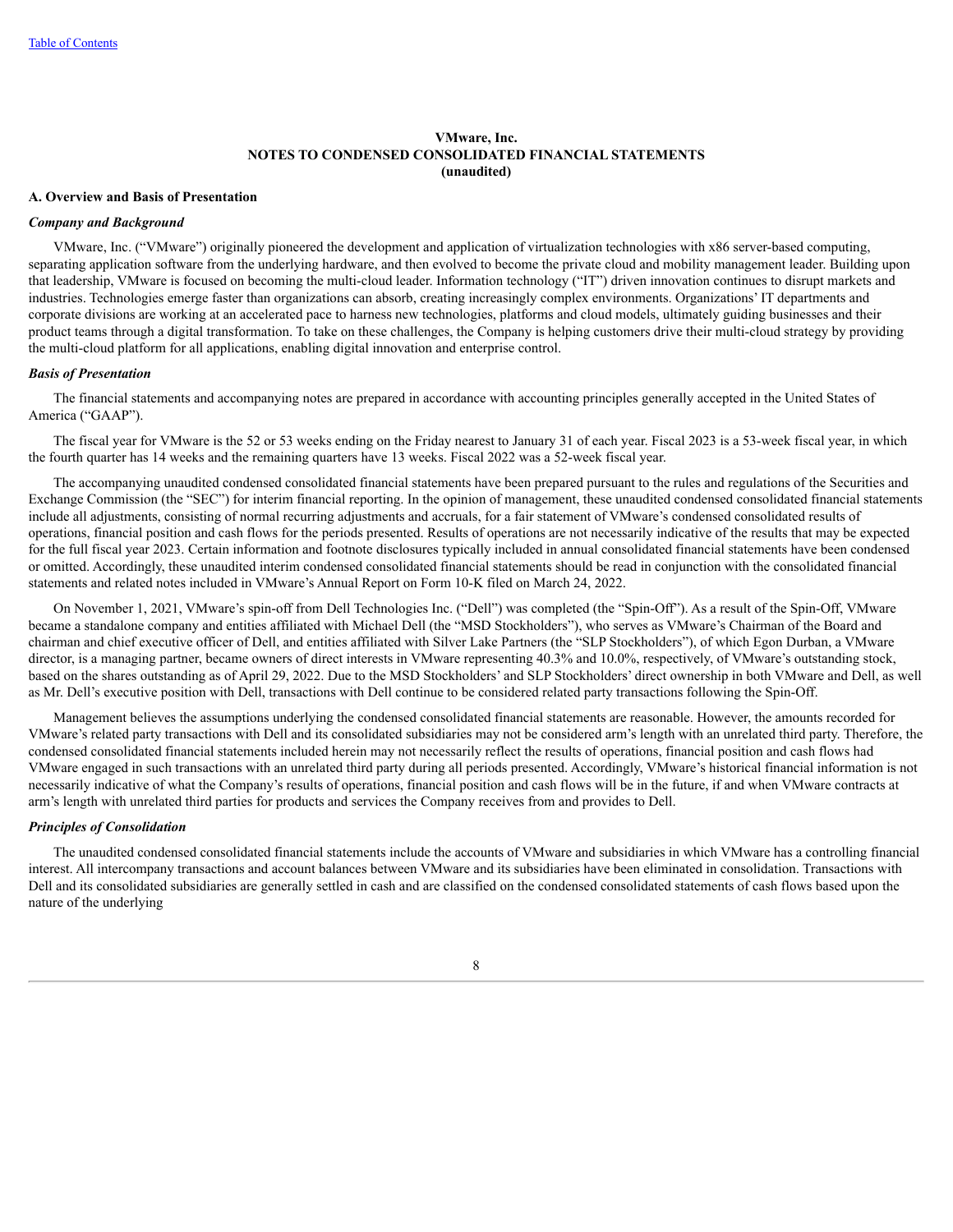transaction. Amounts included in the current portion of due from related parties on the condensed consolidated balance sheets that are unrelated to Dell Financial Services and tax obligations are generally settled in cash within 60 days of each quarter-end.

## *Use of Accounting Estimates*

The preparation of financial statements in conformity with GAAP requires management to make estimates and assumptions that affect the reported amounts of assets and liabilities, the reported amounts of revenue and expenses during the reporting periods, and the disclosure of contingent liabilities at the date of the financial statements. Estimates are used for, but not limited to, trade receivable valuation, marketing development funds, expected period of benefit for deferred commissions, useful lives assigned to fixed assets and intangible assets, valuation of goodwill and definite-lived intangibles, income taxes, stockbased compensation and contingencies. Actual results could differ from those estimates. To the extent the Company's actual results differ materially from those estimates and assumptions, VMware's future financial statements could be affected.

## *New Accounting Pronouncement*

In November 2021, the Financial Accounting Standards Board issued an accounting standards update ("ASU") 2021-10, Government Assistance (Topic 832), requiring annual disclosures about transactions with a government that are accounted for by applying a grant or contribution accounting model by analogy. The new standard is effective for annual periods beginning after December 15, 2021, but may be early adopted. The Company does not expect the adoption of the ASU to have a material impact on the Company's condensed consolidated financial statements and plans to adopt the standard during fiscal 2023 on a prospective basis*.*

## **B. Revenue, Unearned Revenue and Remaining Performance Obligations**

#### *Revenue*

## *Contract Assets*

A contract asset is recognized when a conditional right to consideration exists and transfer of control has occurred. Contract assets include fixed fee professional services where transfer of services has occurred in advance of the Company's right to invoice. Contract assets are classified as accounts receivables upon invoicing. Contract assets are included in other current assets on the condensed consolidated balance sheets. Contract assets were \$41 million and \$36 million as of April 29, 2022 and January 28, 2022, respectively. Contract asset balances will fluctuate based upon the timing of the transfer of services, billings and customers' acceptance of contractual milestones.

#### *Contract Liabilities*

Contract liabilities consist of unearned revenue, which is generally recorded when VMware has the right to invoice or payments have been received for undelivered products or services.

#### *Customer Deposits*

Customer deposits include prepayments from customers related to amounts received for contracts that include certain cancellation rights. Purchased credits eligible for redemption of VMware's hosted services ("cloud credits") are included in customer deposits until the cloud credit is consumed or is contractually committed to a specific hosted service. Cloud credits are redeemable by the customer for the gross value of the hosted offering. Upon contractual commitment for a hosted service, the net value of the cloud credits that are expected to be recognized as revenue when the obligation is fulfilled will be classified as unearned revenue.

As of April 29, 2022, customer deposits related to customer prepayments and cloud credits of \$503 million were included in accrued expenses and other, and \$136 million were included in other liabilities on the condensed consolidated balance sheets. As of January 28, 2022, customer deposits related to customer prepayments and cloud credits of \$470 million were included in accrued expenses and other, and \$166 million were included in other liabilities on the condensed consolidated balance sheets.

## *Deferred Commissions*

Deferred commissions are classified as current or non-current based on the duration of the expected period of benefit. Deferred commissions, including the employer portion of payroll taxes, included in other current assets as of April 29, 2022 and January 28, 2022 were \$15 million and \$17 million, respectively. Deferred commissions included in other assets were \$1.2 billion as of April 29, 2022 and January 28, 2022.

Amortization expense for deferred commissions was included in sales and marketing on the condensed consolidated statements of income and was \$143 million and \$125 million during the three months ended April 29, 2022 and April 30, 2021, respectively.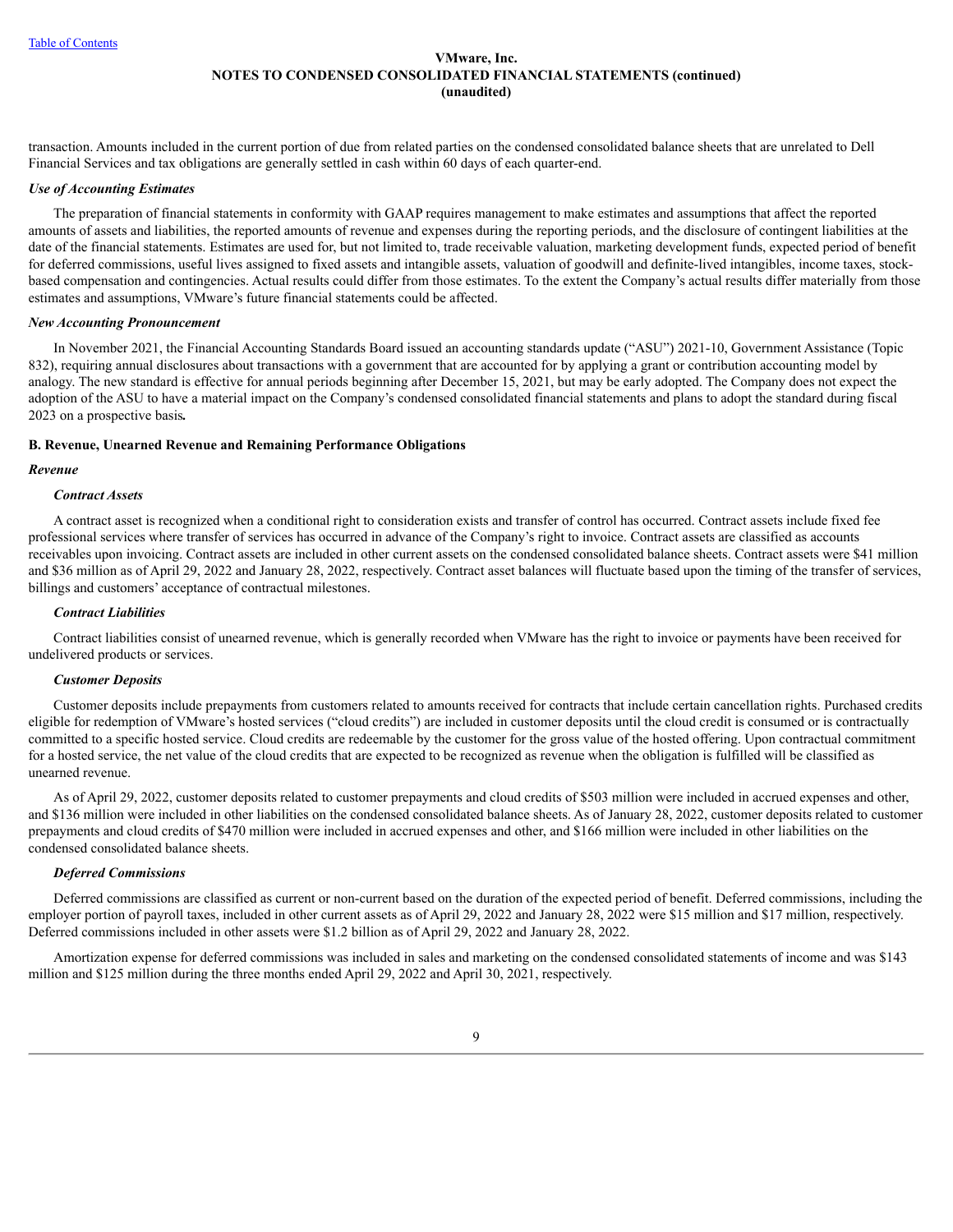## *Unearned Revenue*

Unearned revenue as of the periods presented consisted of the following (table in millions):

|                                                                  | April 29,<br>2022 |  |        |  |  |
|------------------------------------------------------------------|-------------------|--|--------|--|--|
| Unearned license revenue                                         | 20                |  | 19     |  |  |
| Unearned subscription and Software as a Service ("SaaS") revenue | 2,671             |  | 2,669  |  |  |
| Unearned software maintenance revenue                            | 6,877             |  | 7,208  |  |  |
| Unearned professional services revenue                           | 1.298             |  | 1.326  |  |  |
| Total unearned revenue                                           | 10.866            |  | 11.222 |  |  |

Unearned subscription and SaaS revenue is generally recognized over time as customers consume the services or ratably over the term of the subscription, commencing upon provisioning of the service.

Unearned software maintenance revenue is attributable to VMware's maintenance contracts and is generally recognized ratably over the contract duration. The weighted-average remaining contractual term as of April 29, 2022 was approximately two years. Unearned professional services revenue results primarily from prepaid professional services and is generally recognized as the services are performed.

Total billings and revenue recognized during the three months ended April 29, 2022 were \$1.8 billion and \$2.1 billion, respectively, and did not include amounts for performance obligations that were fully satisfied upon delivery, such as on-premises licenses.

Revenue recognized during the three months ended April 30, 2021 was \$2.0 billion and did not include amounts for performance obligations that were fully satisfied upon delivery, such as on-premises licenses.

## *Remaining Performance Obligations*

Remaining performance obligations represent the aggregate amount of the transaction price in contracts allocated to performance obligations not delivered, or partially undelivered, as of the end of the reporting period. Remaining performance obligations include unearned revenue, multi-year contracts with future installment payments and certain unfulfilled orders against accepted non-cancellable customer contracts at the end of any given period.

As of April 29, 2022, the aggregate transaction price allocated to remaining performance obligations was \$11.6 billion, of which approximately 57% is expected to be recognized as revenue over the next twelve months and the remainder thereafter. As of January 28, 2022, the aggregate transaction price allocated to remaining performance obligations was \$12.0 billion, of which approximately 57% was expected to be recognized as revenue during fiscal 2023, and the remainder thereafter.

## **C. Related Parties**

Transactions with Dell continue to be considered related party transactions following the Spin-Off due to the MSD Stockholders' and SLP Stockholders' direct ownership in both VMware and Dell, as well as Mr. Dell's executive position with Dell.

On November 1, 2021, in connection with the Spin-Off, VMware and Dell entered into the Commercial Framework Agreement to provide a framework under which the Company and Dell will continue their strategic commercial relationship, particularly with respect to projects mutually agreed by the parties as having the potential to accelerate the growth of an industry, product, service, or platform that may provide the parties with a strategic market opportunity. The Commercial Framework Agreement has an initial term of five years, with automatic one-year renewals occurring annually thereafter, subject to certain terms and conditions.

The information provided below includes a summary of transactions with Dell.

#### *Transactions with Dell*

VMware and Dell engaged in the following ongoing related party transactions, which resulted in revenue and receipts, and unearned revenue for VMware:

• Pursuant to original equipment manufacturer ("OEM") and reseller arrangements, Dell integrates or bundles VMware's products and services with Dell's products and sells them to end users. Dell also acts as a distributor, purchasing VMware's standalone products and services for resale to enduser customers through VMware-authorized resellers. Revenue under these arrangements is presented net of related marketing development funds and rebates paid to Dell. In addition, VMware provides professional services to end users based upon contractual agreements with Dell.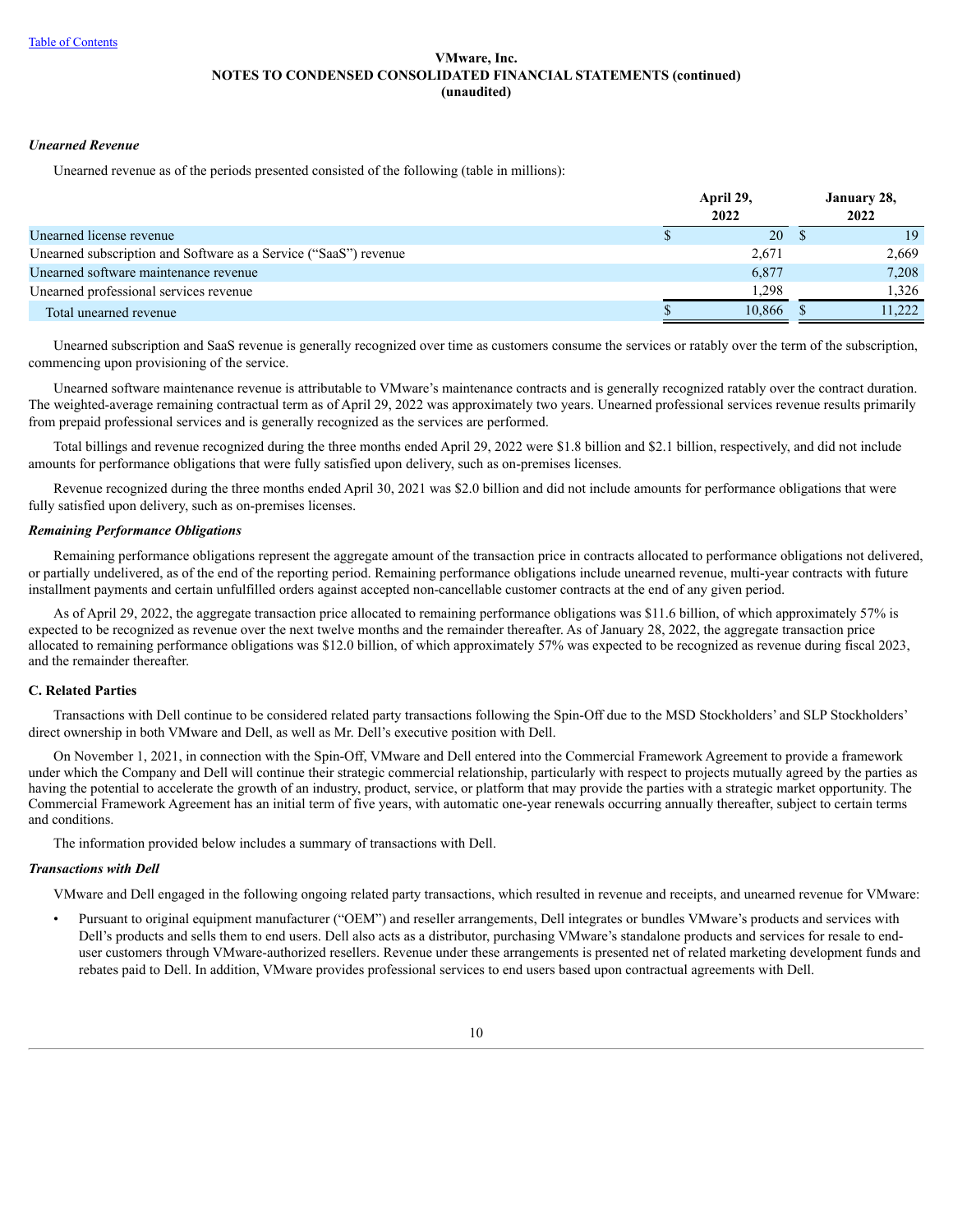- Dell purchases products and services from VMware for its internal use.
- From time to time, VMware and Dell enter into agreements to collaborate on technology projects, and Dell pays VMware for services or reimburses VMware for costs incurred by VMware, in connection with such projects.

During the three months ended April 29, 2022 and April 30, 2021, revenue from Dell accounted for 37% and 35% of VMware's consolidated revenue, respectively. During the three months ended April 29, 2022 and April 30, 2021, revenue recognized on transactions where Dell acted as an OEM accounted for 14% and 13% of total revenue from Dell, respectively, or 5% and 5% of VMware's consolidated revenue, respectively.

Dell purchases VMware products and services directly from VMware, as well as through VMware's channel partners. Information about VMware's revenue and receipts, and unearned revenue from such arrangements, for the periods presented consisted of the following (table in millions):

|                      | <b>Revenue and Receipts</b> |  |                   | Unearned Revenue |                   |  |                     |  |  |
|----------------------|-----------------------------|--|-------------------|------------------|-------------------|--|---------------------|--|--|
|                      | <b>Three Months Ended</b>   |  |                   |                  |                   |  |                     |  |  |
|                      | April 29,<br>2022           |  | April 30,<br>2021 |                  | April 29,<br>2022 |  | January 28,<br>2022 |  |  |
| Reseller revenue     | 1,137                       |  | 1,036             |                  | 5,309             |  | 5,550               |  |  |
| Internal-use revenue |                             |  |                   |                  | 27<br>∼           |  | 39                  |  |  |

Receipts from Dell for collaborative technology projects were not material during the three months ended April 29, 2022 and April 30, 2021.

Customer deposits resulting from transactions with Dell were \$282 million and \$298 million as of April 29, 2022 and January 28, 2022, respectively.

VMware and Dell engaged in the following ongoing related party transactions, which resulted in costs to VMware:

- VMware purchases and leases products and purchases services from Dell.
- From time to time, VMware and Dell enter into agreements to collaborate on technology projects, and VMware pays Dell for services provided to VMware by Dell related to such projects.
- In certain geographic regions where VMware does not have an established legal entity, VMware contracts with Dell subsidiaries for support services and support from Dell personnel who are managed by VMware. The costs incurred by Dell on VMware's behalf related to these employees are charged to VMware with a mark-up intended to approximate costs that would have been incurred had VMware contracted for such services with an unrelated third party. These costs are included as expenses on VMware's condensed consolidated statements of income and primarily include salaries, benefits, travel and occupancy expenses. Dell also incurs certain administrative costs on VMware's behalf in the U.S. that are recorded as expenses on VMware's condensed consolidated statements of income.
- Prior to the Spin-Off, in certain geographic regions, Dell filed a consolidated indirect tax return, which included value added taxes and other indirect taxes collected by VMware from its customers. VMware remitted the indirect taxes to Dell, and Dell remitted the tax payment to the foreign governments on VMware's behalf.
- From time to time, VMware enters into agency arrangements with Dell that enable VMware to sell its subscriptions and services, leveraging the Dell enterprise relationships and end customer contracts.

Information about VMware's payments for such arrangements during the periods presented consisted of the following (table in millions):

|                                                                           |                   | <b>Three Months Ended</b> |  |
|---------------------------------------------------------------------------|-------------------|---------------------------|--|
|                                                                           | April 29,<br>2022 | April 30,<br>2021         |  |
| Purchases and leases of products and purchases of services <sup>(1)</sup> | 42                |                           |  |
| Dell subsidiary support and administrative costs                          |                   |                           |  |

 $<sup>(1)</sup>$  Amount includes indirect taxes that were remitted to Dell during the periods presented.</sup>

VMware also purchases Dell products through Dell's channel partners. Purchases of Dell products through Dell's channel partners were not significant during the periods presented.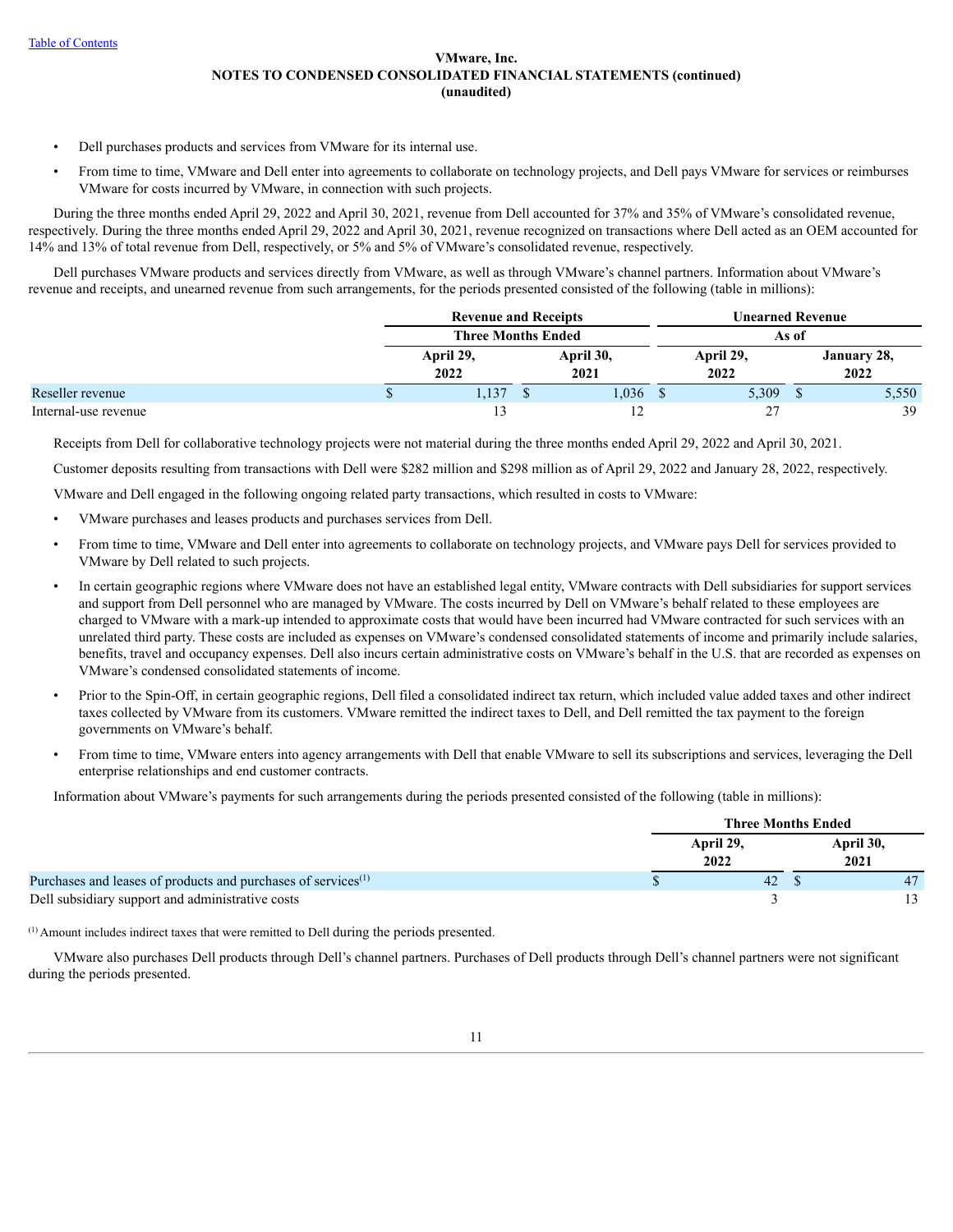From time to time, VMware and Dell also enter into joint marketing, sales, branding and product development arrangements, for which both parties may incur costs.

## *Dell Financial Services ("DFS")*

DFS provides financing to certain of VMware's end users at the end users' discretion. Upon acceptance of the financing arrangement by both VMware's end users and DFS, amounts classified as trade accounts receivable are reclassified to the current portion of due from related parties on the condensed consolidated balance sheets. Revenue recognized on transactions financed through DFS was recorded net of financing fees. Financing fees on arrangements accepted by both parties were not significant during the three months ended April 29, 2022 and April 30, 2021.

#### *Tax Agreements with Dell*

Pursuant to the Tax Matters Agreement, effective April 14, 2021 (the "Tax Matters Agreement"), VMware and Dell agreed to terminate the former tax sharing agreement as amended on December 30, 2019 (the "Tax Sharing Agreement", together with the Tax Matters Agreement and the Letter Agreement (as defined below), the "Tax Agreements"). The Tax Matters Agreement governs the Company's and Dell's respective rights and obligations, both for pre-Spin-Off periods and post-Spin-Off periods, regarding income and other taxes, and related matters, including tax liabilities and benefits, attributes and returns.

As a result of the Spin-Off, VMware is no longer a member of the Dell consolidated tax group and the Company's U.S. federal income tax will be reported separately from that of the Dell consolidated tax group. VMware and Dell have agreed to indemnify one another, pursuant to the Tax Matters Agreement, for certain tax liabilities or tax benefits relating to periods prior to the Spin-Off. Certain adjustments to these amounts that will be recognized in future periods will be recorded with an offset to other income (expense), net on the condensed consolidated statements of income. The actual amount that VMware may receive from or pay to Dell could vary depending on the outcome of tax matters arising from Dell's future tax audits, which may not be resolved for several years.

As of the periods presented, amounts due to and due from Dell pursuant to the Tax Matters Agreement consisted of the following (table in millions):

|                           | April 29,                     | January 28, |  |
|---------------------------|-------------------------------|-------------|--|
|                           | 2022                          | 2022        |  |
| Due from related parties: |                               |             |  |
| Current                   | $\overline{\phantom{a}}$<br>ъ | 6           |  |
| Non-current               | 197                           | 199         |  |
| Due to related parties:   |                               |             |  |
| Current                   | 63<br>-S                      | 61          |  |
| Non-current               | 911                           | 909         |  |

Amounts due to Dell pursuant to the Tax Matters Agreement primarily related to the Transition Tax of \$504 million as of April 29, 2022 and January 28, 2022. The U.S. Tax Cuts and Jobs Act enacted on December 22, 2017 (the "2017 Tax Act") included a deferral election for an eight-year installment payment method on the Transition Tax. The Company expects to pay the remainder of its Transition Tax as of April 29, 2022 over a period of four years. In addition, amounts due to Dell included uncertain tax positions of \$277 million and \$276 million as of April 29, 2022 and January 28, 2022, respectively.

During the three months ended April 29, 2022, payments received from Dell pursuant to the Tax Agreements were not material, and no payments were made to Dell. Payments received from and made to Dell pursuant to the Tax Agreements were \$45 million and \$12 million, respectively, during the three months ended April 30, 2021.

Payments from VMware to Dell under the Tax Agreements relate to VMware's portion of federal income taxes on Dell's consolidated tax return, state tax payments for combined states and estimated tax obligation resulting from the Transition Tax. The timing of the tax payments due to and from Dell is governed by the Tax Agreements. VMware's portion of the Transition Tax is governed by a letter agreement between Dell, EMC and VMware executed on April 1, 2019 (the "Letter Agreement").

#### **D. Commitments and Contingencies**

#### *Litigation*

On March 5, 2020, two purported Pivotal stockholders filed a petition for appraisal in the Delaware Court of Chancery (the "Court") seeking a judicial determination of the fair value of an aggregate total of 10,000,100 Pivotal shares (the "Appraisal Action"). Separately, on June 4, 2020, purported Pivotal stockholder Kenia Lopez filed a lawsuit in the Court against Dell,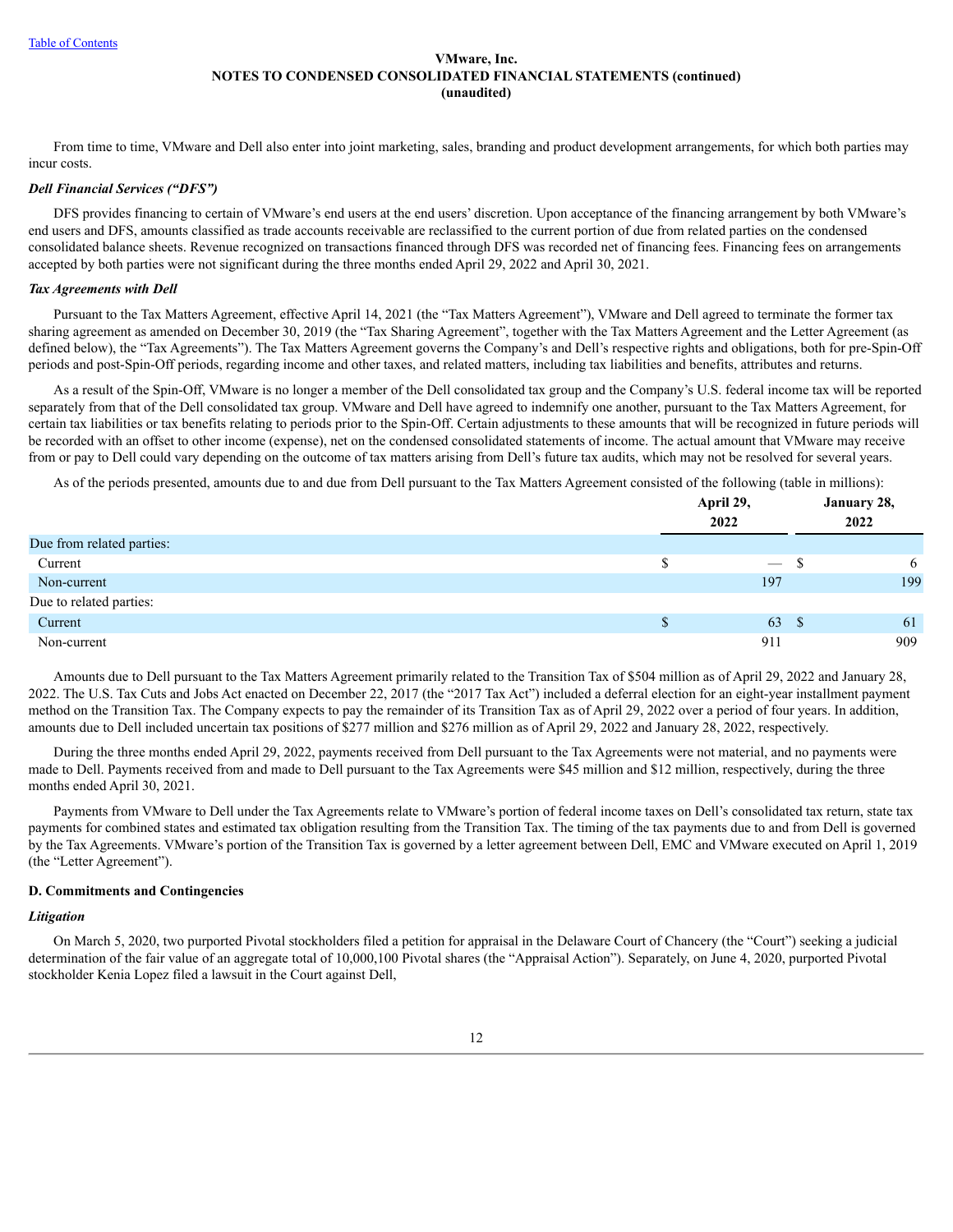VMware, Michael Dell, Robert Mee and Cynthia Gaylor (the "Lopez Action"), which alleges breach of fiduciary duty and aiding and abetting, all tied to VMware's acquisition of Pivotal. On July 16, 2020, purported Pivotal stockholder Stephanie Howarth filed a similar lawsuit against the same defendants asserting similar claims (the "Howarth Action"). On August 14, 2020, the Court entered an order consolidating the Appraisal Action, the Lopez Action and the Howarth Action into a single action (the "Consolidated Action") for all purposes including pretrial discovery and trial. On June 23, 2020, the Company made a payment of \$91 million to the petitioners in the Appraisal Action, which reduces the Company's exposure to accumulating interest. On May 2, 2022, parties in the Lopez Action agreed to a settlement term sheet, which—if ultimately approved by the court—includes a \$43 million settlement payment that will be fully funded by insurance. Accordingly, as of April 29, 2022, an estimated loss accrual of \$43 million was recorded to accrued expenses and other on the condensed consolidated balance sheet, with a corresponding asset recorded to other current assets for the amount to be paid by insurance. The Appraisal Action parties are now in the pretrial preparation stages of the lawsuit, with the trial currently scheduled to begin on July 6, 2022. The Company is unable at this time to assess whether or to what extent it may be found liable in the Appraisal Action and, if found liable, what the damages may be and believes a loss is not probable and reasonably estimable. The Company intends to vigorously defend itself in connection with this matter.

On April 25, 2019, Cirba Inc. and Cirba IP, Inc. (collectively, "Cirba") sued VMware in the United States District Court for the District of Delaware (the "Delaware Court") for allegedly infringing two patents and three trademarks. On October 22, 2019, VMware filed a separate lawsuit against Cirba Inc. in the United States District Court for the Eastern District of Virginia for infringing four additional VMware patents, and Cirba filed a counterclaim alleging infringement of an additional Cirba patent. On January 24, 2020, a jury returned a verdict that VMware had willfully infringed Cirba's two patents and awarded approximately \$237 million in damages. VMware accrued a total of \$237 million as of January 31, 2020, which reflected the estimated losses that were considered both probable and reasonably estimable at that time. The amount accrued for this matter was included in accrued expenses and other on the consolidated balance sheet as of January 31, 2020 and the charge was included in general and administrative expense on the consolidated statements of income during the year ended January 31, 2020. On December 21, 2020, the Delaware Court granted VMware's request for a new trial and set aside the verdict and damages award ("Post-Trial Order"). Thereafter, all claims and counterclaims were consolidated into a single action for all purposes, including four patents and three trademark claims asserted by Cirba and eight patents asserted by VMware. The parties are currently in the discovery phase of the litigation, with trial currently set for April 2023. Separately, VMware filed challenges with the U.S. Patent and Trademark Office against each of the four patents that are the subject of Cirba's allegations. All of the challenges were granted and the status of the reviews are as follows: (i) one patent survived the *ex parte* reexam with all challenged claims remaining valid; (ii) one patent remains under *ex parte* reexam review; (iii) one patent was found invalid via an *inter partes* review via a Final Written Decision (which remains subject to appeal) issued by the Patent Trial and Appeal Board; and (iv) one patent is undergoing a post-grant review. As of January 29, 2021, the Company reassessed its estimated loss accrual based on the Post-Trial Order and determined that a loss was no longer probable and reasonably estimable with respect to the consolidated action. Accordingly, the estimated loss accrual of \$237 million recorded on the consolidated balance sheets was derecognized, with the credit included in general and administrative expense on the consolidated statements of income during the year ended January 29, 2021. The Company is unable at this time to assess whether, or to what extent, it may be found liable and, if found liable, what the damages may be. The Company intends to vigorously defend against this matter.

In December 2019, the staff of the Enforcement Division of the SEC requested documents and information related to VMware's backlog and associated accounting and disclosures. VMware is fully cooperating with the SEC and is engaged in discussions with the SEC about a potential resolution. VMware is unable to predict the outcome of this matter at this time.

While VMware believes that it has valid defenses against each of the above legal matters, given the unpredictable nature of legal proceedings, an unfavorable resolution of one or more legal proceedings, claims, or investigations could have a material adverse effect on VMware's consolidated financial statements.

VMware accrues for a liability when a determination has been made that a loss is both probable and the amount of the loss can be reasonably estimated. If only a range can be estimated and no amount within the range is a better estimate than any other amount, an accrual is recorded for the minimum amount in the range. Significant judgment is required in both the determination that the occurrence of a loss is probable and is reasonably estimable. In making such judgments, VMware considers the impact of negotiations, settlements, rulings, advice of legal counsel and other information and events pertaining to a particular matter. Legal costs are generally recognized as expense when incurred.

VMware is also subject to other legal, administrative and regulatory proceedings, claims, demands and investigations in the ordinary course of business or in connection with business mergers and acquisitions, including claims with respect to commercial, contracting and sales practices, product liability, intellectual property, employment, corporate and securities law, class action, whistleblower and other matters. From time to time, VMware also receives inquiries from and has discussions with government entities and stockholders on various matters. As of April 29, 2022, amounts accrued relating to these other matters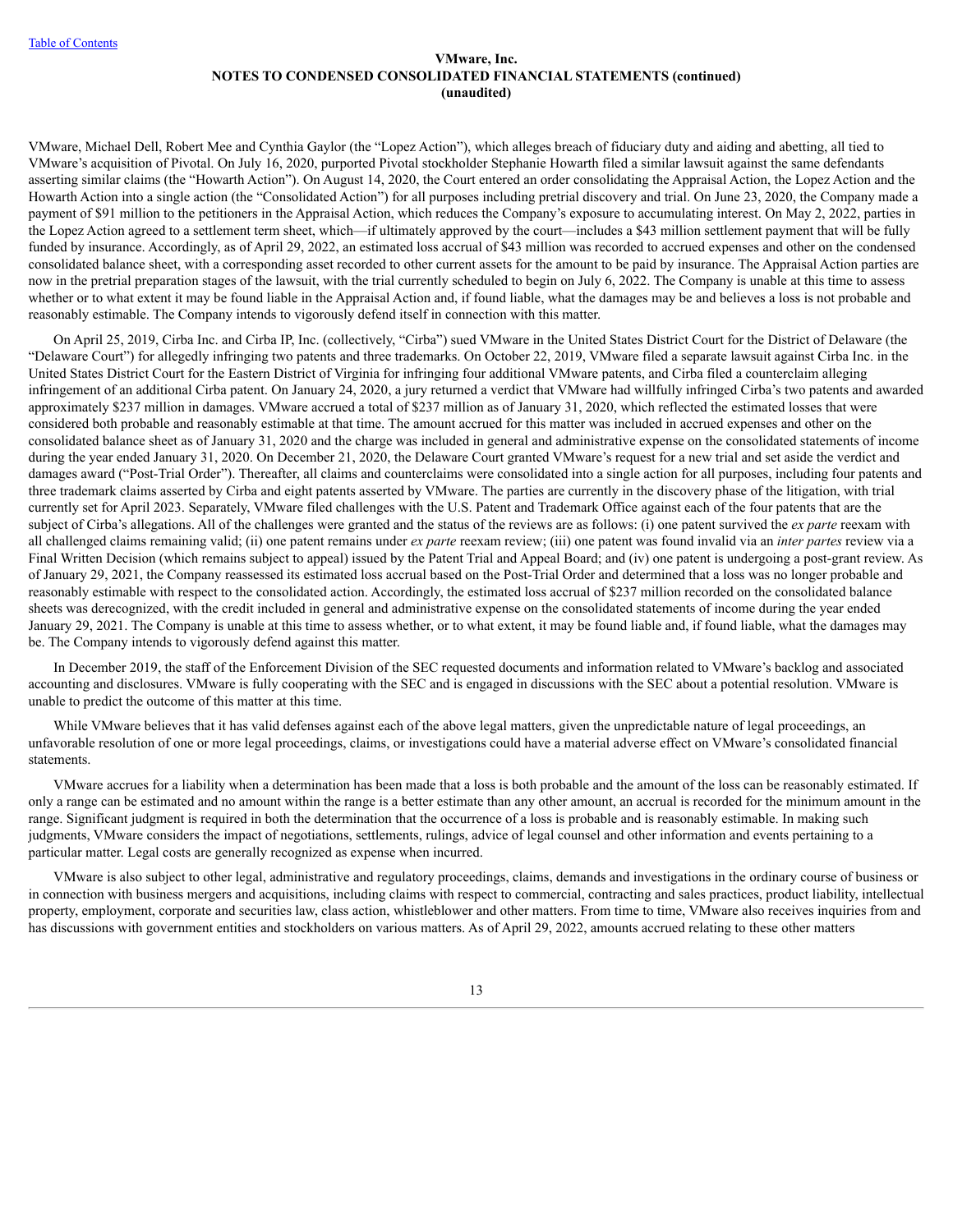arising as part of the ordinary course of business were considered not material. VMware does not believe that any liability from any reasonably possible disposition of such claims and litigation, individually or in the aggregate, would have a material adverse effect on its consolidated financial statements.

## **E. Definite-Lived Intangible Assets, Net**

As of the periods presented, definite-lived intangible assets consisted of the following (amounts in tables in millions):

|                                           |                                                | <b>April 29, 2022</b> |                                 |  |                             |  |                       |
|-------------------------------------------|------------------------------------------------|-----------------------|---------------------------------|--|-----------------------------|--|-----------------------|
|                                           | Weighted-Average<br>Useful Lives<br>(in years) |                       | <b>Gross Carrying</b><br>Amount |  | Accumulated<br>Amortization |  | <b>Net Book Value</b> |
| Purchased technology                      | 5.3                                            |                       | 839                             |  | (541)                       |  | 298                   |
| Customer relationships and customer lists | 11.9                                           |                       | 645                             |  | (322)                       |  | 323                   |
| Trademarks and tradenames                 | 7.5                                            |                       | 91                              |  | (61)                        |  | 30                    |
| Total definite-lived intangible assets    |                                                |                       | .575                            |  | (924)                       |  | 651                   |

|                                           |                                                       | <b>January 28, 2022</b> |                                 |  |                             |  |                       |  |
|-------------------------------------------|-------------------------------------------------------|-------------------------|---------------------------------|--|-----------------------------|--|-----------------------|--|
|                                           | Weighted-Average<br><b>Useful Lives</b><br>(in years) |                         | <b>Gross Carrying</b><br>Amount |  | Accumulated<br>Amortization |  | <b>Net Book Value</b> |  |
| Purchased technology                      |                                                       |                         | 836                             |  | $(501)$ \$                  |  | 335                   |  |
| Customer relationships and customer lists | 11.5                                                  |                         | 721                             |  | (376)                       |  | 345                   |  |
| Trademarks and tradenames                 | 7.7                                                   |                         | 131                             |  | (97)                        |  | 34                    |  |
| Total definite-lived intangible assets    |                                                       |                         | .688                            |  | (974)                       |  | 714                   |  |

Amortization expense on definite-lived intangible assets was \$66 million and \$77 million during the three months ended April 29, 2022 and April 30, 2021, respectively.

Based on intangible assets recorded as of April 29, 2022 and assuming no subsequent additions, dispositions or impairment of underlying assets, the remaining estimated annual amortization expense over the next five fiscal years and thereafter is expected to be as follows (table in millions):

| Remainder of 2023 | 188 |
|-------------------|-----|
| 2024              | 202 |
| 2025              | 109 |
| 2026              | 69  |
| 2027              | 39  |
| Thereafter        | 44  |
| Total             | 651 |

## **F. Net Income Per Share**

Basic net income per share is computed by dividing net income by the weighted-average number of shares of common stock outstanding during the period. Diluted net income per share is computed by dividing net income by the weighted-average number of shares of common stock outstanding and potentially dilutive securities outstanding during the period, as calculated using the treasury stock method. Potentially dilutive securities primarily include unvested restricted stock, which includes restricted stock unit ("RSU") and performance stock unit ("PSU") awards, and stock options, including purchase options under VMware's employee stock purchase plan. Securities are excluded from the computation of diluted net income per share if their effect would be anti-dilutive.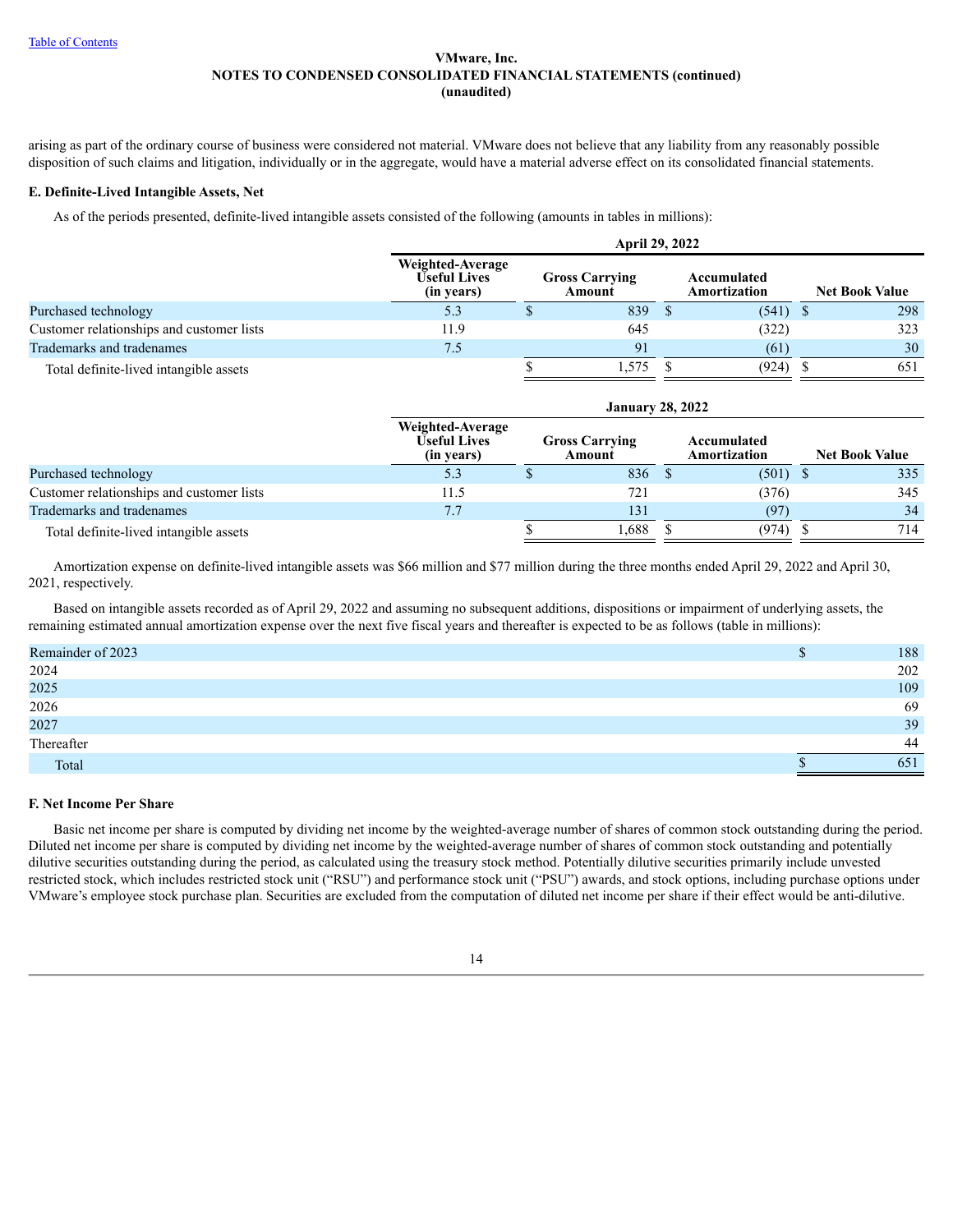The following table sets forth the computations of basic and diluted net income per share during the periods presented (table in millions, except per share amounts and shares in thousands):

|                                                | <b>Three Months Ended</b> |  |                   |  |
|------------------------------------------------|---------------------------|--|-------------------|--|
|                                                | April 29,<br>2022         |  | April 30,<br>2021 |  |
| Net income                                     | 242                       |  | 425               |  |
| Weighted-average shares, basic                 | 420,586                   |  | 419,116           |  |
| Effect of other dilutive securities            | 2,401                     |  | 2,922             |  |
| Weighted-average shares, diluted               | 422.987                   |  | 422,038           |  |
| Net income per weighted-average share, basic   | 0.58                      |  | 1.01              |  |
| Net income per weighted-average share, diluted | 0.57                      |  | 1.01              |  |

The following table sets forth the weighted-average common share equivalents of Class A common stock that were excluded from the diluted net income per share calculations during the periods presented because their effect would have been anti-dilutive (shares in thousands):

|                           | <b>Three Months Ended</b> |                   |  |
|---------------------------|---------------------------|-------------------|--|
|                           | April 29,<br>2022         | April 30,<br>2021 |  |
| Anti-dilutive securities: |                           |                   |  |
| Employee stock options    | 94                        | 40                |  |
| <b>RSUs</b>               | 481                       | 513               |  |
| Total                     | 575                       | 553               |  |

## **G. Cash, Cash Equivalents, Restricted Cash and Short-Term Investments**

#### *Cash and Cash Equivalents*

Cash and cash equivalents totaled \$3.7 billion and \$3.6 billion as of April 29, 2022 and January 28, 2022, respectively. Cash equivalents were \$3.0 billion as of April 29, 2022 and consisted of money-market funds of \$3.0 billion and time deposits of \$22 million. Cash equivalents were \$3.0 billion as of January 28, 2022 and consisted of money-market funds of \$3.0 billion and time deposits of \$34 million.

## *Restricted Cash*

The following table provides a reconciliation of the Company's cash and cash equivalents, and current and non-current portion of restricted cash reported on the condensed consolidated balance sheets that sum to the total cash, cash equivalents and restricted cash as of the periods presented (table in millions):

|                                                  | April 29,<br>2022 | January 28,<br>2022 |       |  |
|--------------------------------------------------|-------------------|---------------------|-------|--|
| Cash and cash equivalents                        | 3.719             |                     | 3,614 |  |
| Restricted cash within other current assets      |                   |                     | 43    |  |
| Restricted cash within other assets              |                   |                     |       |  |
| Total cash, cash equivalents and restricted cash | 3,762             |                     | 3.663 |  |

Amounts included in restricted cash primarily relate to certain employee-related benefits, as well as amounts related to installment payments to certain employees as part of acquisitions, subject to the achievement of specified future employment conditions.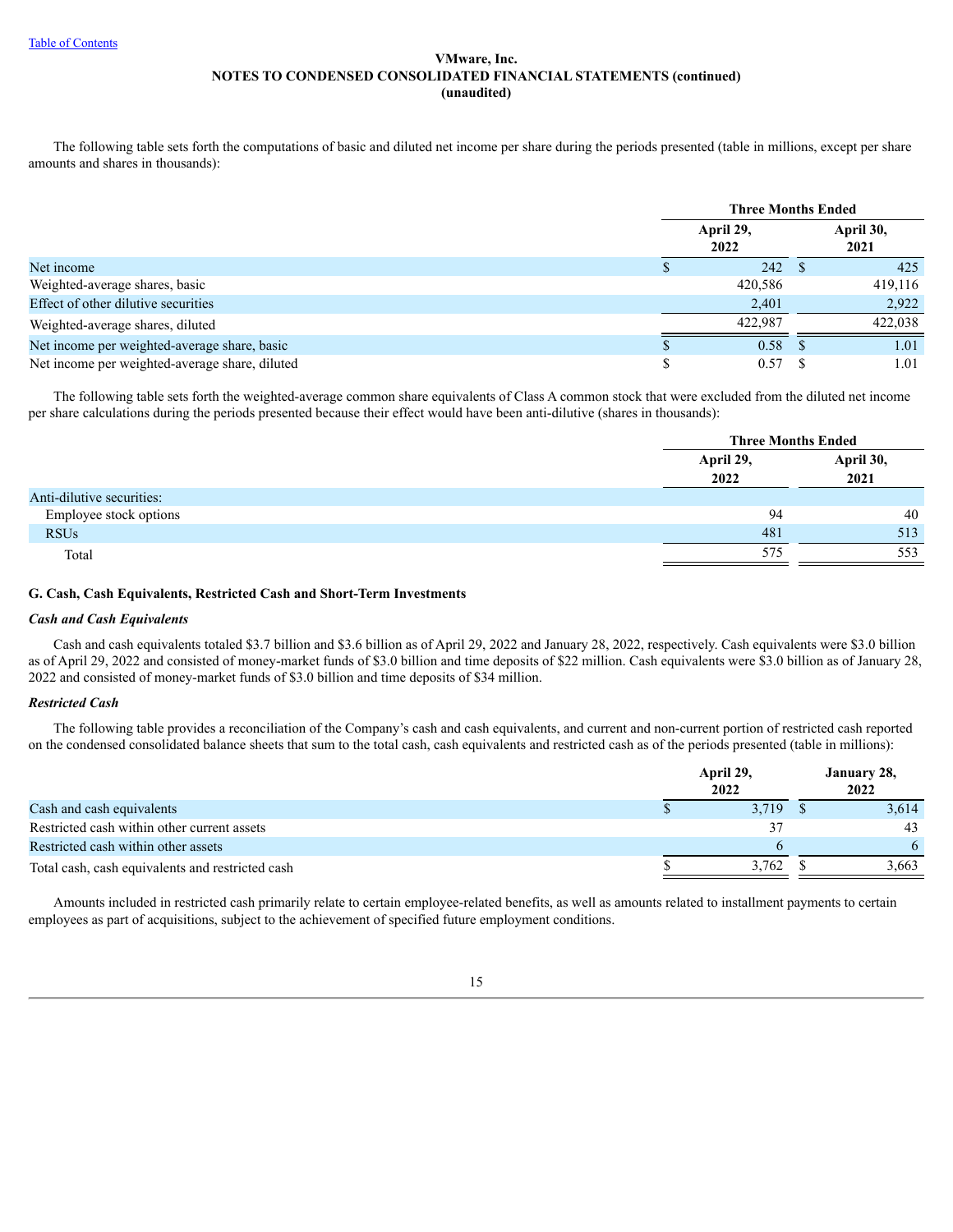#### *Short-Term Investments*

As of January 28, 2022, short-term investments totaled \$19 million and consisted of marketable equity securities. These short-term investments were sold during the three months ended April 29, 2022. Refer to Note I for more information regarding the Company's marketable equity securities.

#### **H. Debt**

## *Unsecured Senior Notes*

On August 2, 2021, VMware issued five series of unsecured senior notes pursuant to a public debt offering (the "2021 Senior Notes"). The proceeds from the 2021 Senior Notes were \$5.9 billion, net of debt discount of \$11 million and debt issuance costs of \$47 million.

VMware also has unsecured senior notes issued on April 7, 2020 (the "2020 Senior Notes") and on August 21, 2017 (the "2017 Senior Notes", collectively with the 2020 Senior Notes and 2021 Senior Notes, the "Senior Notes").

The carrying value of the Senior Notes as of the periods presented was as follows (amounts in millions):

|                                       | April 29,   | January 28,  | <b>Effective Interest</b> |
|---------------------------------------|-------------|--------------|---------------------------|
|                                       | 2022        | 2022         | Rate                      |
| 2017 Senior Notes:                    |             |              |                           |
| 3.90% Senior Note Due August 21, 2027 | \$<br>1,250 | -S<br>1,250  | 4.05%                     |
| 2020 Senior Notes:                    |             |              |                           |
| 4.50% Senior Note Due May 15, 2025    | 750         | 750          | 4.70%                     |
| 4.65% Senior Note Due May 15, 2027    | 500         | 500          | 4.80%                     |
| 4.70% Senior Note Due May 15, 2030    | 750         | 750          | 4.86%                     |
| 2021 Senior Notes:                    |             |              |                           |
| 0.60% Senior Note Due August 15, 2023 | 1,000       | 1,000        | 0.95%                     |
| 1.00% Senior Note Due August 15, 2024 | 1,250       | 1,250        | 1.23%                     |
| 1.40% Senior Note Due August 15, 2026 | 1,500       | 1,500        | 1.61%                     |
| 1.80% Senior Note Due August 15, 2028 | 750         | 750          | 2.01%                     |
| 2.20% Senior Note Due August 15, 2031 | 1,500       | 1,500        | 2.32%                     |
| Total principal amount                | 9,250       | 9,250        |                           |
| Less: unamortized discount            | (14)        | (15)         |                           |
| Less: unamortized debt issuance costs | (57)        | (61)         |                           |
| Long-term debt                        | \$<br>9,179 | \$.<br>9,174 |                           |

Interest on the 2021 Senior Notes is payable semiannually in arrears, on February 15 and August 15 of each year, commencing on February 15, 2022. Interest on the 2020 Senior Notes is payable semiannually in arrears, on May 15 and November 15 of each year, commencing on November 15, 2020. The interest rate on the 2020 Senior Notes is subject to adjustment based on certain rating events. Interest on the 2017 Senior Notes is payable semiannually in arrears, on February 21 and August 21 of each year, commencing on February 21, 2018. Interest expense was \$62 million and \$48 million during the three months ended April 29, 2022 and April 30, 2021, respectively. Interest expense, which included amortization of discount and issuance costs, was recognized on the condensed consolidated statements of income. The discount and issuance costs are amortized over the term of the Senior Notes on a straight-line basis, which approximates the effective interest method.

The Senior Notes are redeemable in whole at any time or in part from time to time at VMware's option and may be subject to a make-whole premium. In addition, upon the occurrence of certain change-of-control triggering events and certain downgrades of the ratings on the Senior Notes, VMware may be required to repurchase the notes at a repurchase price equal to 101% of the aggregate principal plus any accrued and unpaid interest on the date of repurchase. The Senior Notes rank equally in right of payment with VMware's other unsecured and unsubordinated indebtedness and contain restrictive covenants that, in certain circumstances, limit VMware's ability to create certain liens, to enter into certain sale and leaseback transactions and to consolidate, merge, sell or otherwise dispose of all or substantially all of VMware's assets.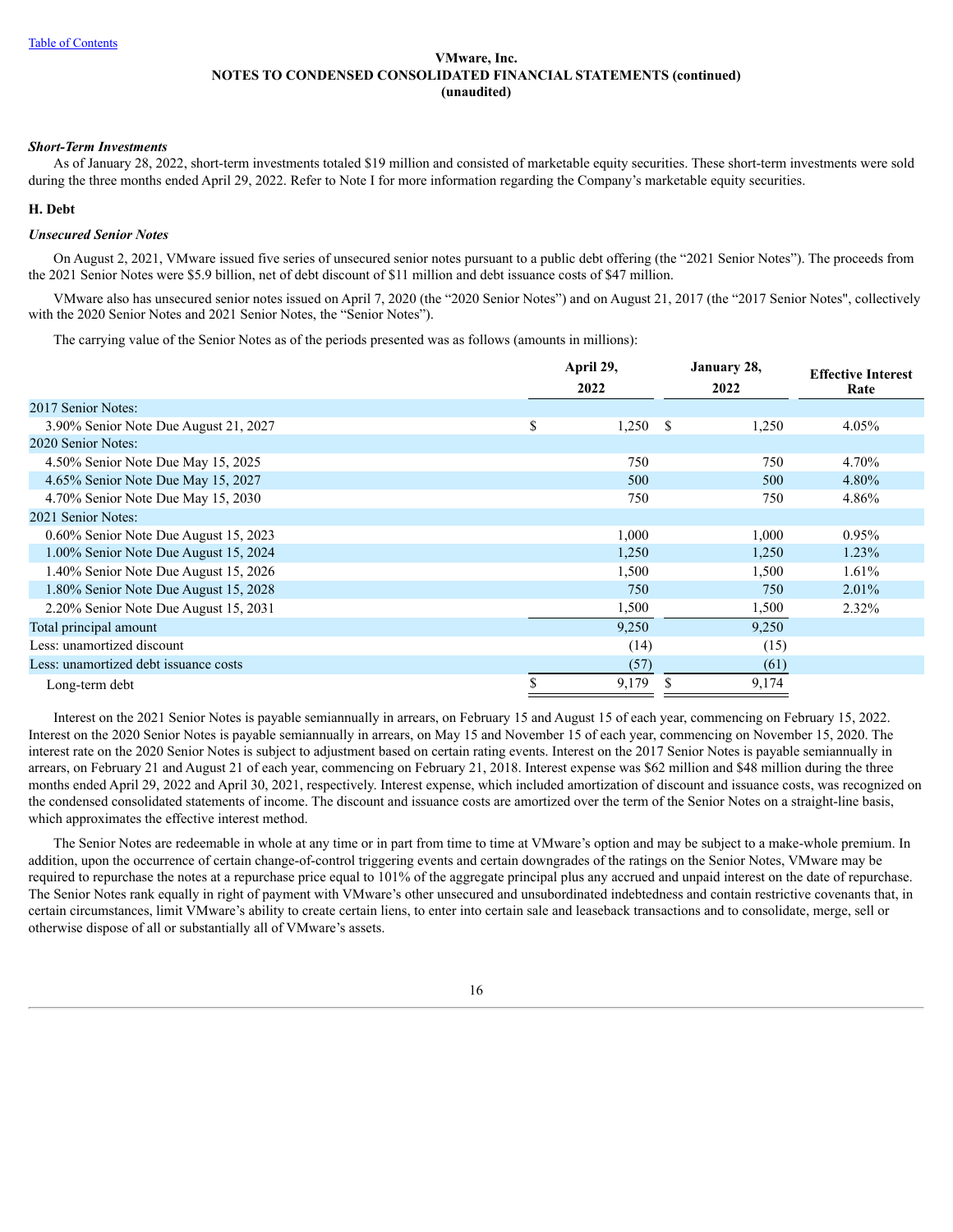The future principal payments for the Senior Notes as of April 29, 2022 were as follows (amounts in millions):

| Remainder of 2023 | w |       |
|-------------------|---|-------|
| 2024              |   | 1,000 |
| 2025              |   | 1,250 |
| 2026              |   | 750   |
| 2027              |   | 1,500 |
| Thereafter        |   | 4,750 |
| Total             |   | 9,250 |

## *Senior Unsecured Term Loan Facility*

On September 2, 2021, VMware received commitments from financial institutions for a three-year senior unsecured term loan facility and a five-year senior unsecured term loan facility that provided the Company with a one-time aggregate borrowing capacity of up to \$4.0 billion (the "2021 Term Loan"). On November 1, 2021, the Company drew down an aggregate of \$4 billion and repaid \$750 million and \$500 million on April 4, 2022 and January 25, 2022, respectively. As of April 29, 2022 and January 28, 2022, the outstanding balance on the 2021 Term Loan of \$2.7 billion and \$3.5 billion, net of unamortized debt issuance costs, was included in long-term debt on the condensed consolidated balance sheets. As of April 29, 2022, the weighted-average interest rate on the outstanding 2021 Term Loan was 1.30%.

The 2021 Term Loan contains certain representations, warranties and covenants. Interest expense for the 2021 Term Loan, including amortization of issuance costs, was not significant during the three months ended April 29, 2022.

## *Revolving Credit Facility*

On September 2, 2021, VMware entered into an unsecured credit agreement establishing a revolving credit facility with a syndicate of lenders that provides the Company with a borrowing capacity of up to \$1.5 billion for general corporate purposes (the "2021 Revolving Credit Facility"). Commitments under the 2021 Revolving Credit Facility are available for a period of five years, which may be extended, subject to the satisfaction of certain conditions, by up to two one-year periods. As of April 29, 2022, there was no outstanding borrowing under the 2021 Revolving Credit Facility. The credit agreement contains certain representations, warranties and covenants. Commitment fees, interest rates and other terms of borrowing under the 2021 Revolving Credit Facility may vary based on VMware's external credit ratings. The amount incurred in connection with the ongoing commitment fee, which is payable quarterly in arrears, was not significant during the three months ended April 29, 2022.

#### **I. Fair Value Measurements**

#### *Assets and Liabilities Measured and Recorded at Fair Value on a Recurring Basis*

Certain financial assets and liabilities are measured at fair value on a recurring basis. VMware determines fair value using the following hierarchy:

- Level 1 Quoted prices in active markets for identical assets or liabilities;
- Level 2 Inputs other than Level 1 inputs that are observable, either directly or indirectly, such as quoted prices for similar assets or liabilities; quoted prices in markets that are not active; or other inputs that are observable or can be corroborated by observable market data for substantially the full term of the assets or liabilities; and
- Level 3 Unobservable inputs that are supported by little or no market activity and that are significant to the fair value of the assets or liabilities.

VMware did not have any significant assets or liabilities that were classified as Level 3 of the fair value hierarchy for the periods presented, and there have been no transfers between fair value measurement levels during the periods presented.

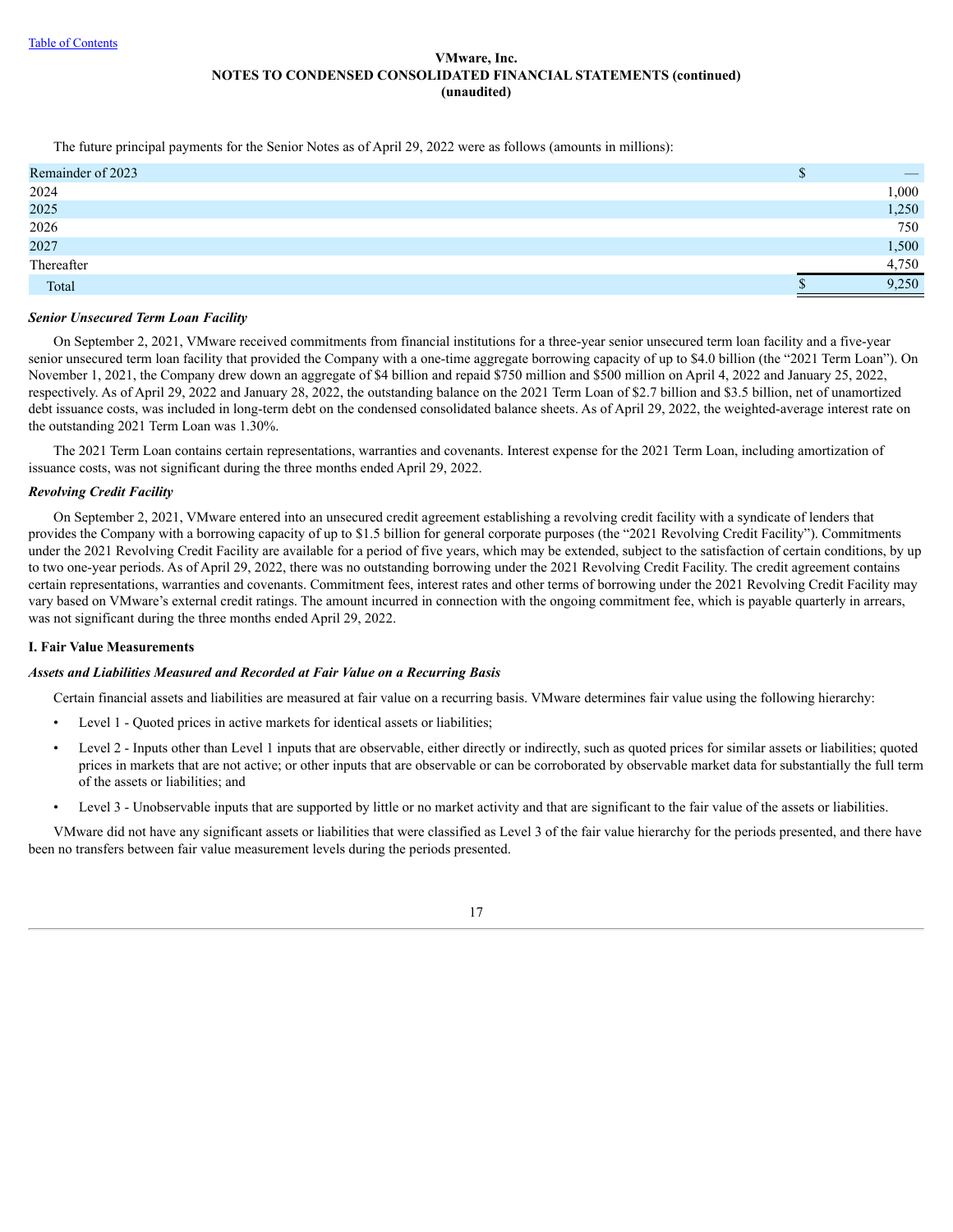The following tables set forth the fair value hierarchy of VMware's cash equivalents and short-term investments that were required to be measured at fair value as of the periods presented (tables in millions):

|                              | April 29, 2022          |                                 |               |              |  |
|------------------------------|-------------------------|---------------------------------|---------------|--------------|--|
|                              | Level 1                 | Level 2                         |               | <b>Total</b> |  |
| Cash equivalents:            |                         |                                 |               |              |  |
| Money-market funds           | \$<br>2,998             | -S                              | -S            | 2,998        |  |
| Time deposits $(1)$          |                         | 22                              |               | 22           |  |
| Total cash equivalents       | 2,998                   | 22<br><sup>\$</sup>             | \$.           | 3,020        |  |
|                              | <b>January 28, 2022</b> |                                 |               |              |  |
|                              |                         |                                 |               |              |  |
|                              | Level 1                 | Level 2                         |               | <b>Total</b> |  |
| Cash equivalents:            |                         |                                 |               |              |  |
| Money-market funds           | \$<br>2,998             | -\$<br>$\overline{\phantom{0}}$ | -\$           | 2,998        |  |
| Time deposits $(1)$          |                         | 34                              |               | 34           |  |
| Total cash equivalents       | 2,998                   | 34<br>-S                        | <sup>\$</sup> | 3,032        |  |
| Short-term investments:      |                         |                                 |               |              |  |
| Marketable equity securities | 19                      | <sup>\$</sup>                   |               | 19           |  |

 $(1)$  Time deposits were valued at amortized cost, which approximated fair value.

The Senior Notes and the 2021 Term Loan were not recorded at fair value. The fair value of the Senior Notes was approximately \$8.6 billion and \$9.3 billion as of April 29, 2022 and January 28, 2022, respectively. The fair value of the 2021 Term Loan approximated its carrying value as of April 29, 2022 and January 28, 2022. Fair value for the Senior Notes and the 2021 Term Loan was estimated primarily based on observable market interest rates (Level 2 inputs).

VMware offers a deferred compensation plan for eligible employees, which allows participants to defer payment for part or all of their compensation. There is no net impact to the condensed consolidated statements of income since changes in the fair value of the assets offset changes in the fair value of the liabilities. As such, assets and liabilities associated with this plan have not been included in the above tables. Assets associated with this plan were the same as the liabilities at \$166 million and \$162 million as of April 29, 2022 and January 28, 2022, respectively, and were included in other assets on the condensed consolidated balance sheets. Liabilities associated with this plan were included in accrued expenses and other of \$15 million and in other liabilities of \$151 million on the condensed consolidated balance sheets as of April 29, 2022. Liabilities associated with this plan were included in accrued expenses and other of \$16 million and in other liabilities of \$146 million on the condensed consolidated balance sheets as of January 28, 2022.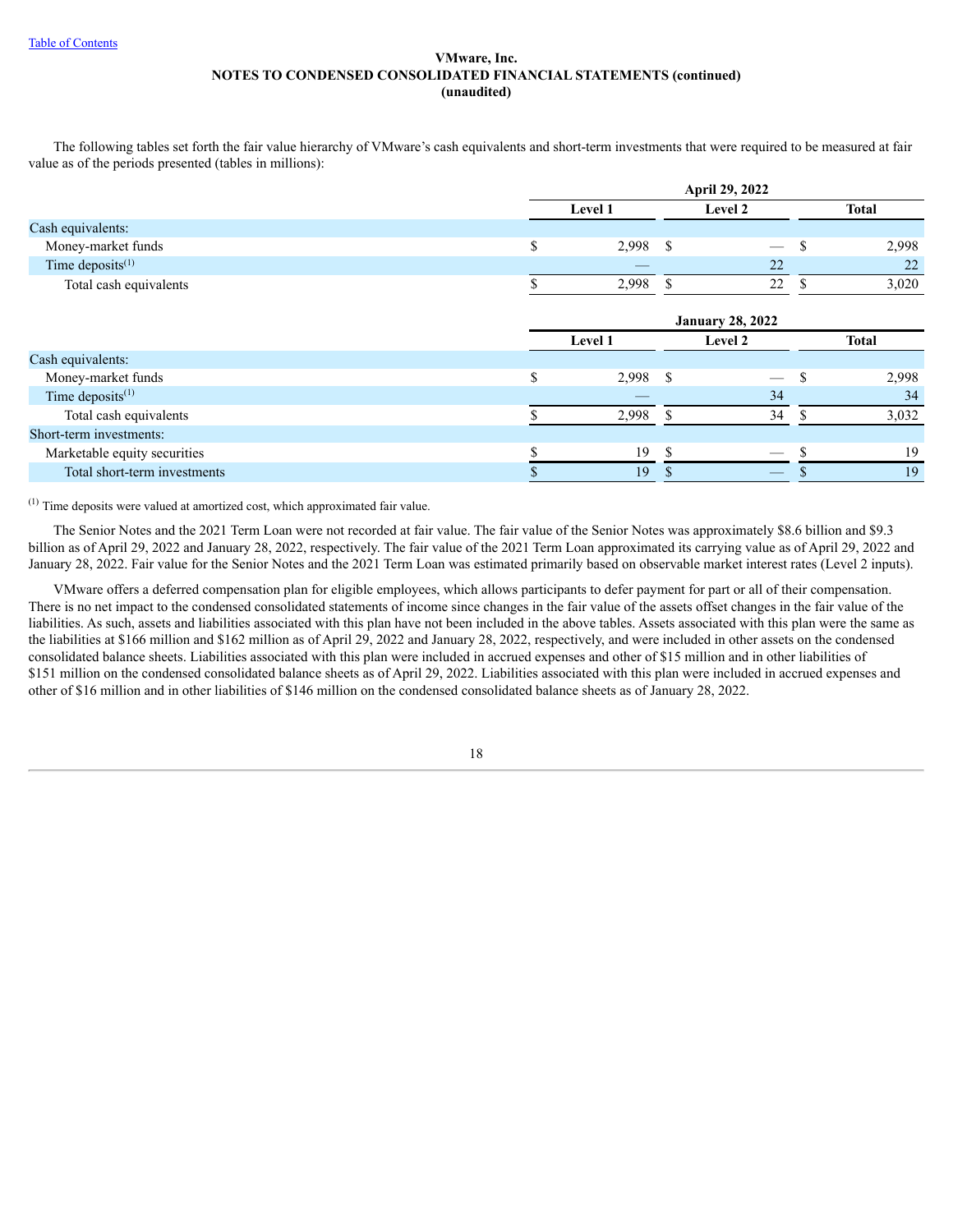## *Equity Securities With a Readily Determinable Fair Value*

VMware's equity securities included an investment in a company that completed its initial public offering during the third quarter of fiscal 2021. The fair value of the investment was based on quoted prices for identical assets in an active market (Level 1). As of January 28, 2022, the fair value of the investment was \$19 million and was included in short-term investments on the condensed consolidated balance sheets. During the three months ended April 29, 2022, VMware sold the entire investment which had a carrying value of \$19 million at the time of sale.

The gain or loss recognized on the sale of the investment during the three months ended April 29, 2022 and April 30, 2021 was not significant. An unrealized loss of \$33 million was recognized during the three months ended April 30, 2021 on investment still held as of April 30, 2021. All gains and losses on these securities, whether realized or unrealized, are recognized in other income (expense), net on the condensed consolidated statements of income.

## *Equity Securities Without a Readily Determinable Fair Value*

VMware's equity securities also include investments in privately held companies, which do not have a readily determinable fair value. As of April 29, 2022 and January 28, 2022, investments in privately held companies, which consisted primarily of equity securities, had a carrying value of \$173 million and \$163 million, respectively, and were included in other assets on the condensed consolidated balance sheets.

All gains and losses on these securities, whether realized or unrealized, were not significant for the periods presented and were recognized in other income (expense), net on the condensed consolidated statements of income.

#### **J. Derivatives and Hedging Activities**

VMware conducts business on a global basis in multiple foreign currencies, subjecting the Company to foreign currency risk. To mitigate a portion of this risk, VMware utilizes hedging contracts as described below, which potentially expose the Company to credit risk to the extent that the counterparties may be unable to meet the terms of the agreements. VMware manages counterparty risk by seeking counterparties of high credit quality and by monitoring credit ratings, credit spreads and other relevant public information about its counterparties. VMware does not, and does not intend to, use derivative instruments for trading or speculative purposes.

#### *Cash Flow Hedges*

To mitigate its exposure to foreign currency fluctuations resulting from certain operating expenses denominated in certain foreign currencies, VMware enters into forward contracts that are designated as cash flow hedging instruments as the accounting criteria for such designation are met. Therefore, the effective portion of gains or losses resulting from changes in the fair value of these instruments is initially reported in accumulated other comprehensive loss on the condensed consolidated balance sheets and is subsequently reclassified to the related operating expense line item on the condensed consolidated statements of income in the same period that the underlying expenses are incurred. During the three months ended April 29, 2022 and April 30, 2021, the effective portion of gains or losses reclassified to the condensed consolidated statements of income was not significant to each of the individual functional line items, as well as in aggregate. Interest charges or forward points on VMware's forward contracts were excluded from the assessment of hedge effectiveness and were recorded to the related operating expense line item on the condensed consolidated statements of income in the same period that the interest charges are incurred.

These forward contracts have maturities of fourteen months or less, and as of April 29, 2022 and January 28, 2022, outstanding forward contracts had a total notional value of \$501 million and \$642 million, respectively. The notional value represents the gross amount of foreign currency that will be bought or sold upon maturity of the forward contract. The fair value of these forward contracts was not significant as of April 29, 2022 and January 28, 2022.

During the three months ended April 29, 2022 and April 30, 2021, all cash flow hedges were considered effective.

#### *Forward Contracts Not Designated as Hedges*

VMware has established a program that utilizes forward contracts to offset the foreign currency risk associated with net outstanding monetary asset and liability positions. These forward contracts are not designated as hedging instruments under applicable accounting guidance, and therefore all changes in the fair value of the forward contracts are reported in other income (expense), net on the condensed consolidated statements of income.

These forward contracts generally have a maturity of one month, and as of April 29, 2022 and January 28, 2022, outstanding forward contracts had a total notional value of \$809 million and \$1.5 billion, respectively. The notional value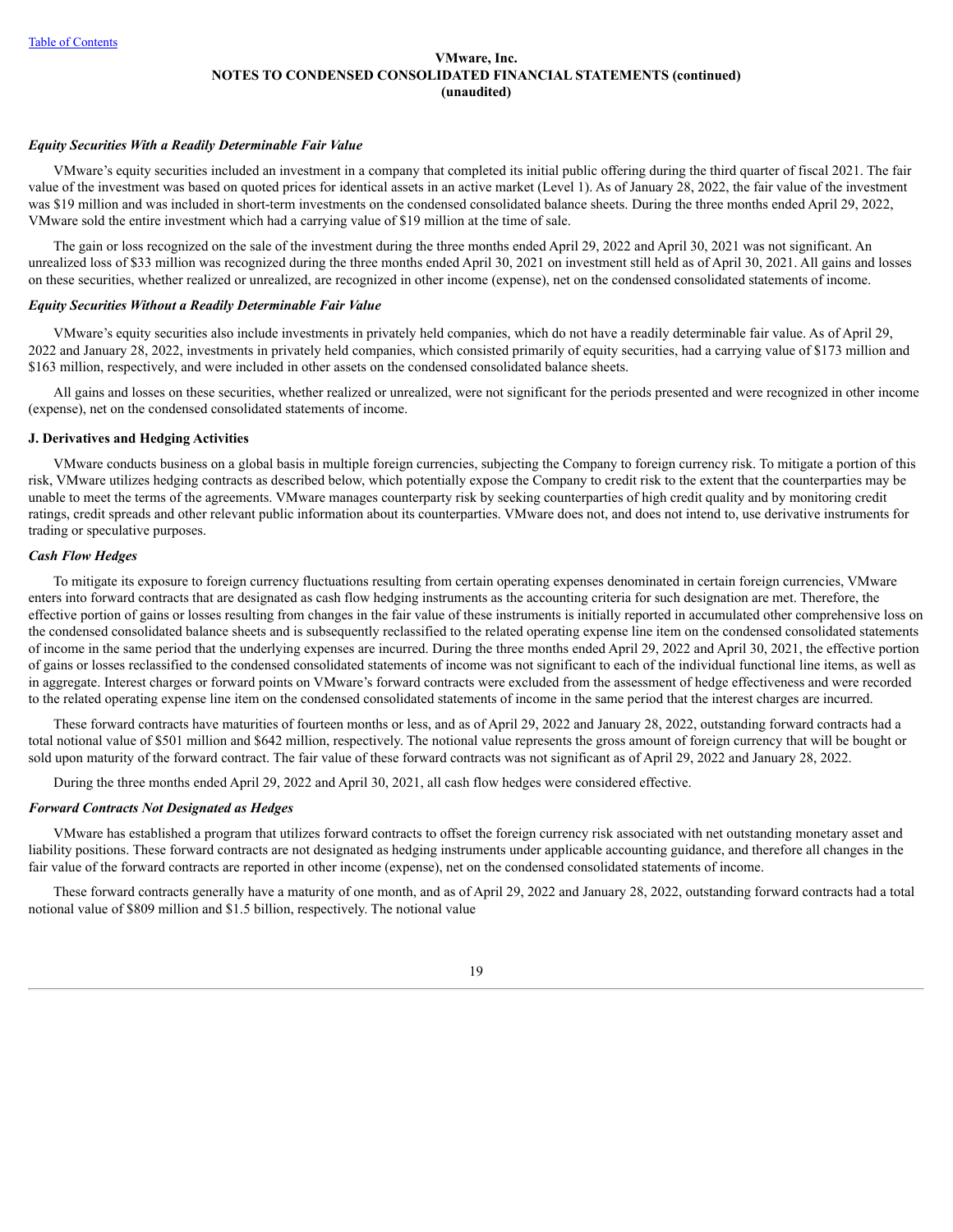represents the gross amount of foreign currency that will be bought or sold upon maturity of the forward contract. The fair value of these forward contracts was not significant as of April 29, 2022 and January 28, 2022.

Gains related to the settlement of forward contracts were \$44 million and not significant during the three months ended April 29, 2022 and April 30, 2021, respectively. Gains and losses are recorded in other income (expense), net on the condensed consolidated statements of income.

The combined gains and losses related to the settlement of forward contracts and the underlying foreign currency denominated assets and liabilities were not significant during each of the three months ended April 29, 2022 and April 30, 2021. Net gains and losses are recorded in other income (expense), net on the condensed consolidated statements of income.

#### **K. Leases**

VMware has operating and finance leases primarily related to office facilities and equipment, which have remaining lease terms of one month to 24 years.

The components of lease expense during the periods presented were as follows (table in millions):

|                                             |                   | <b>Three Months Ended</b> |                   |  |  |
|---------------------------------------------|-------------------|---------------------------|-------------------|--|--|
|                                             | April 29,<br>2022 |                           | April 30,<br>2021 |  |  |
| Operating lease expense                     |                   | 50                        | 49                |  |  |
| Finance lease expense:                      |                   |                           |                   |  |  |
| Amortization of right-of-use ("ROU") assets |                   |                           |                   |  |  |
| Variable lease expense                      |                   |                           |                   |  |  |
| Total lease expense                         |                   | 60                        | 58                |  |  |
|                                             |                   |                           |                   |  |  |

From time to time, VMware enters into lease arrangements with Dell. Lease expense incurred for arrangements with Dell was not significant during the periods presented.

The Company subleases certain leased office space to third parties when it determines there is excess leased capacity. Sublease income was not significant during each of the three months ended April 29, 2022 and April 30, 2021.

Supplemental cash flow information related to operating and finance leases during the periods presented was as follows (table in millions):

|                                                                         | <b>Three Months Ended</b> |  |                   |  |  |
|-------------------------------------------------------------------------|---------------------------|--|-------------------|--|--|
|                                                                         | April 29,<br>2022         |  | April 30,<br>2021 |  |  |
| Cash paid for amounts included in the measurement of lease liabilities: |                           |  |                   |  |  |
| Operating cash flows from operating leases                              | 43                        |  | 44                |  |  |
| Financing cash flows from finance leases                                |                           |  |                   |  |  |
| ROU assets obtained in exchange for lease liabilities:                  |                           |  |                   |  |  |
| <b>Operating leases</b>                                                 | 51                        |  | 44                |  |  |
|                                                                         |                           |  |                   |  |  |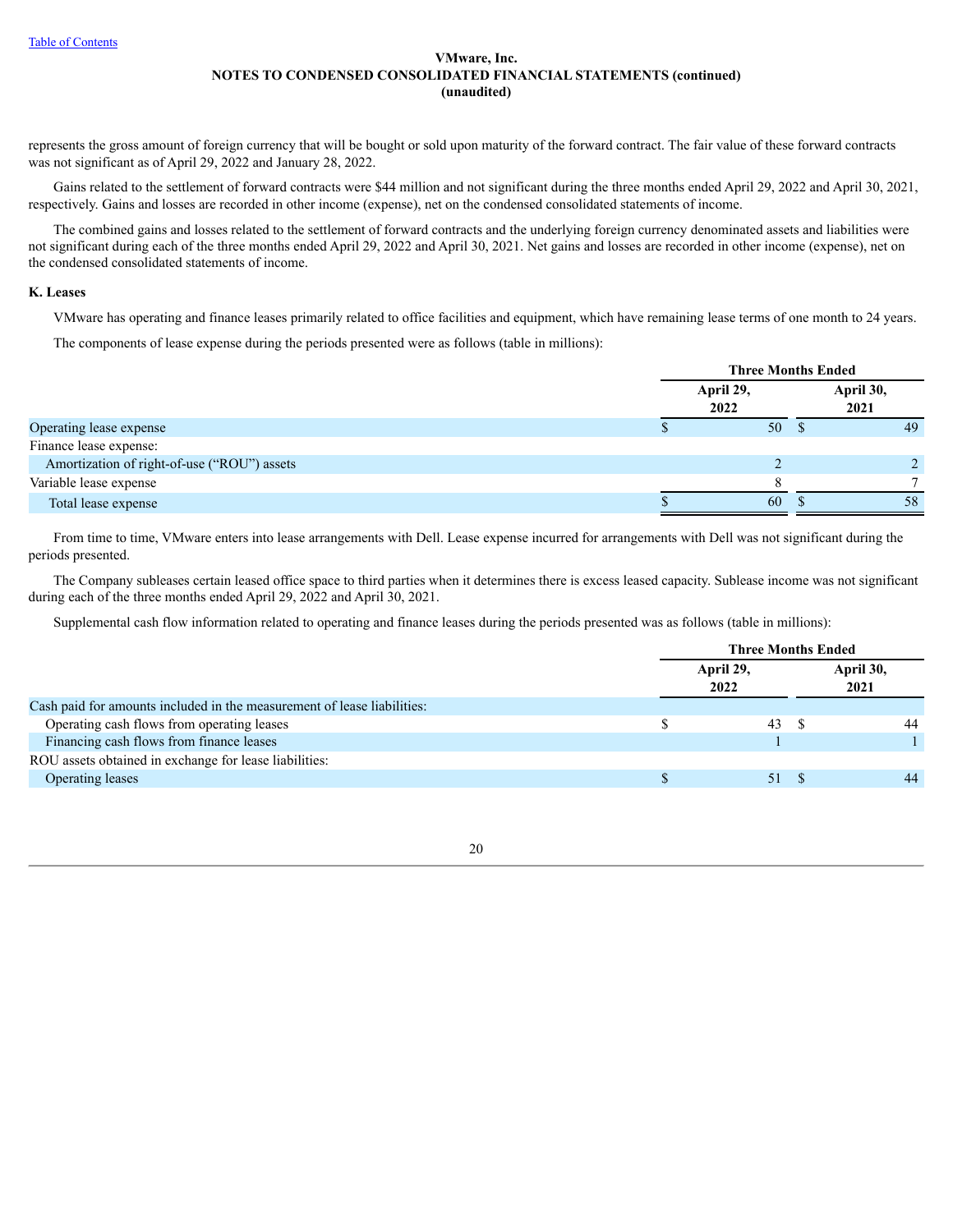Supplemental balance sheet information related to operating and finance leases as of the periods presented was as follows (table in millions):

|                                                     | April 29, 2022 |                         |      |                       |
|-----------------------------------------------------|----------------|-------------------------|------|-----------------------|
|                                                     |                | <b>Operating Leases</b> |      | <b>Finance Leases</b> |
| ROU assets, non-current <sup><math>(1)</math></sup> | \$             | 1,071                   | - \$ | 45                    |
|                                                     |                |                         |      |                       |
| Lease liabilities, current $(2)$                    | \$             | 147                     | -8   | 6                     |
| Lease liabilities, non-current $(3)$                |                | 927                     |      | 40                    |
| Total lease liabilities                             |                | 1,074                   |      | 46                    |
|                                                     |                | <b>January 28, 2022</b> |      |                       |
|                                                     |                | <b>Operating Leases</b> |      | <b>Finance Leases</b> |
| ROU assets, non-current <sup><math>(1)</math></sup> |                | $1,062$ \$              |      | 46                    |
|                                                     |                |                         |      |                       |
| Lease liabilities, current $(2)$                    | \$             | 145S                    |      | 5                     |
| Lease liabilities, non-current $(3)$                |                | 927                     |      | 43                    |
| Total lease liabilities                             |                | 1,072                   |      | 48                    |

 $\alpha$  ROU assets for operating leases are included in other assets and ROU assets for finance leases are included in property and equipment, net on the condensed consolidated balance sheets.

 $^{(2)}$  Current lease liabilities are included primarily in accrued expenses and other on the condensed consolidated balance sheets.

 $(3)$  Non-current operating lease liabilities are presented as operating lease liabilities on the condensed consolidated balance sheets. Non-current finance lease liabilities are included in other liabilities on the condensed consolidated balance sheets.

Lease term and discount rate related to operating and finance leases as of the periods presented were as follows:

|                                                  | April 29,<br>2022 | January 28,<br>2022 |
|--------------------------------------------------|-------------------|---------------------|
| Weighted-average remaining lease term (in years) |                   |                     |
| Operating leases                                 | 11.9              | 11.9                |
| Finance leases                                   | 7.0               | 7.3                 |
| Weighted-average discount rate                   |                   |                     |
| Operating leases                                 | $3.2\%$           | $3.2\%$             |
| Finance leases                                   | $2.9\%$           | $2.9\%$             |

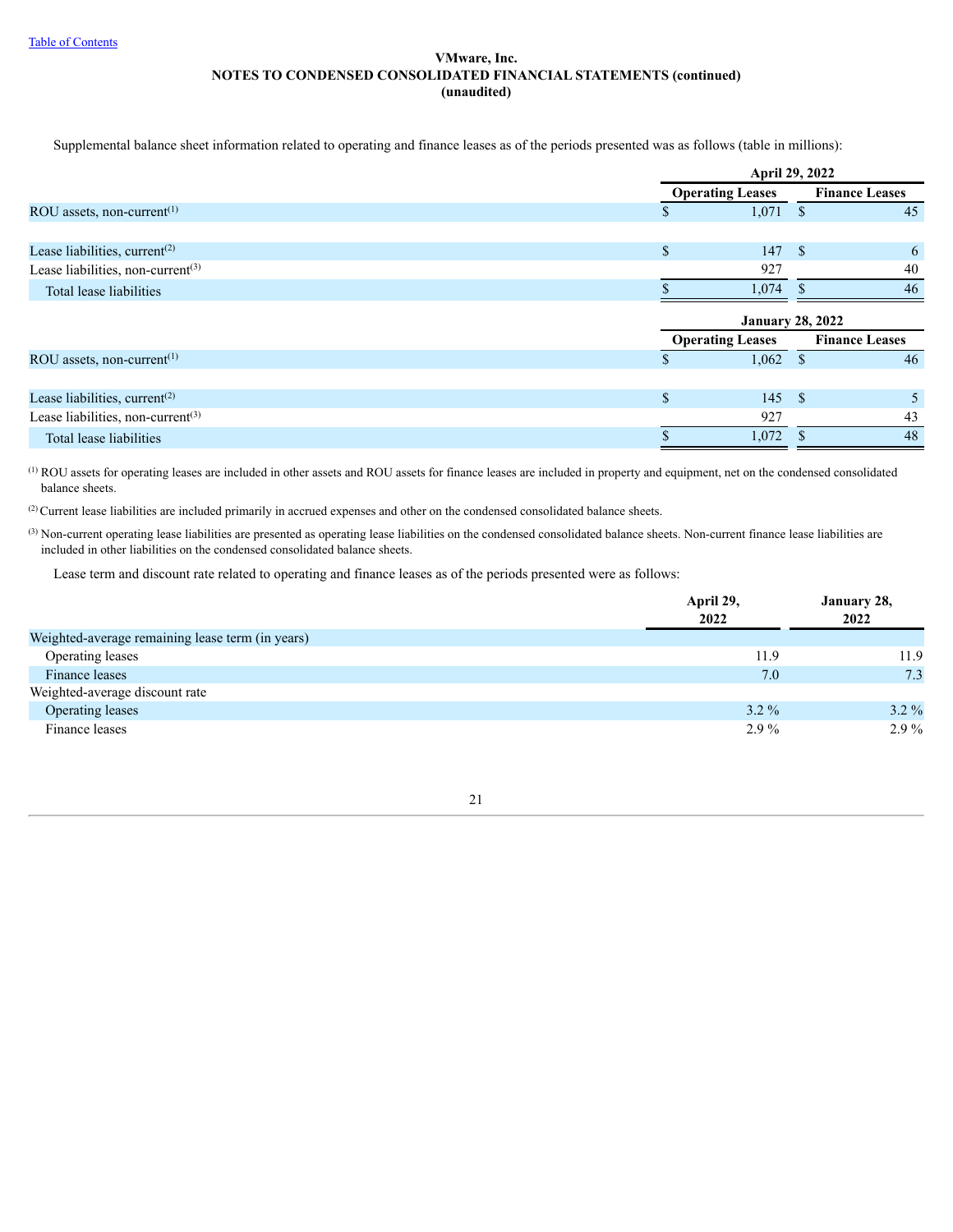The following represents VMware's future minimum lease payments under non-cancellable operating and finance leases as of April 29, 2022 (table in millions):

|                                        | <b>Operating Leases</b> | <b>Finance Leases</b> |
|----------------------------------------|-------------------------|-----------------------|
| Remainder of 2023                      | 135                     |                       |
| 2024                                   | 167                     |                       |
| 2025                                   | 124                     | 6                     |
| 2026                                   | 122                     |                       |
| 2027                                   | 105                     | 8                     |
| Thereafter                             | 689                     | 18                    |
| Total future minimum lease payments    | 1,342                   | 51                    |
| Less: Imputed interest                 | (268)                   | (5)                   |
| Total lease liabilities <sup>(1)</sup> | 1,074                   | 46                    |

 $(1)$  Total lease liabilities as of April 29, 2022 excluded legally binding lease payments for leases signed but not yet commenced of \$54 million.

The amount of the future operating lease commitments after fiscal 2027 is primarily for the ground leases on VMware's Palo Alto, California headquarter facilities, which expire in 2047. As several of VMware's operating leases are payable in foreign currencies, the operating lease payments may fluctuate in response to changes in exchange rate between the U.S. dollar and the foreign currencies in which the commitments are payable.

## **L. Stockholders' Equity**

## *VMware Stock Repurchases*

VMware purchases stock from time to time in open market transactions, subject to market conditions. The timing of any repurchases and the actual number of shares repurchased will depend on a variety of factors, including VMware's stock price, cash requirements for operations and business combinations, corporate, legal and regulatory requirements and other market and economic conditions. VMware is not obligated to purchase any shares under its stock repurchase programs. Purchases may be discontinued at any time VMware believes additional purchases are not warranted. All shares repurchased under VMware's stock repurchase programs are retired.

On October 7, 2021, VMware authorized a new repurchase program of up to \$2.0 billion of Class A common stock through the end of fiscal 2024, effective on November 1, 2021. As of April 29, 2022, the cumulative authorized amount remaining for stock repurchases was \$1.6 billion.

The following table summarizes stock repurchase activity during the periods presented (aggregate purchase price in millions, shares in thousands):

|                                  | <b>Three Months Ended</b> |  |           |  |
|----------------------------------|---------------------------|--|-----------|--|
|                                  | April 29,                 |  | April 30, |  |
|                                  | 2022                      |  | 2021      |  |
| Aggregate purchase price         | 89                        |  | 371       |  |
| Class A common stock repurchased | 803                       |  | 2,500     |  |
| Weighted-average price per share | 111.33                    |  | 148.42    |  |

## *VMware Restricted Stock*

VMware's restricted stock primarily consists of RSU awards granted to employees. The value of an RSU grant is based on VMware's stock price on the date of the grant. The shares underlying the RSU awards are not issued until the RSUs vest. Upon vesting, each RSU converts into one share of VMware's Class A common stock.

VMware's restricted stock also includes PSU awards granted to certain VMware executives and employees. PSU awards have performance conditions and, in certain cases, a time-based or market-based vesting component. Upon vesting, PSU awards convert into VMware's Class A common stock at various ratios ranging from 0.1 to 2.0 shares per PSU, depending upon the degree of achievement of the performance or market-based target designated by each award. If minimum performance thresholds are not achieved, then no shares are issued.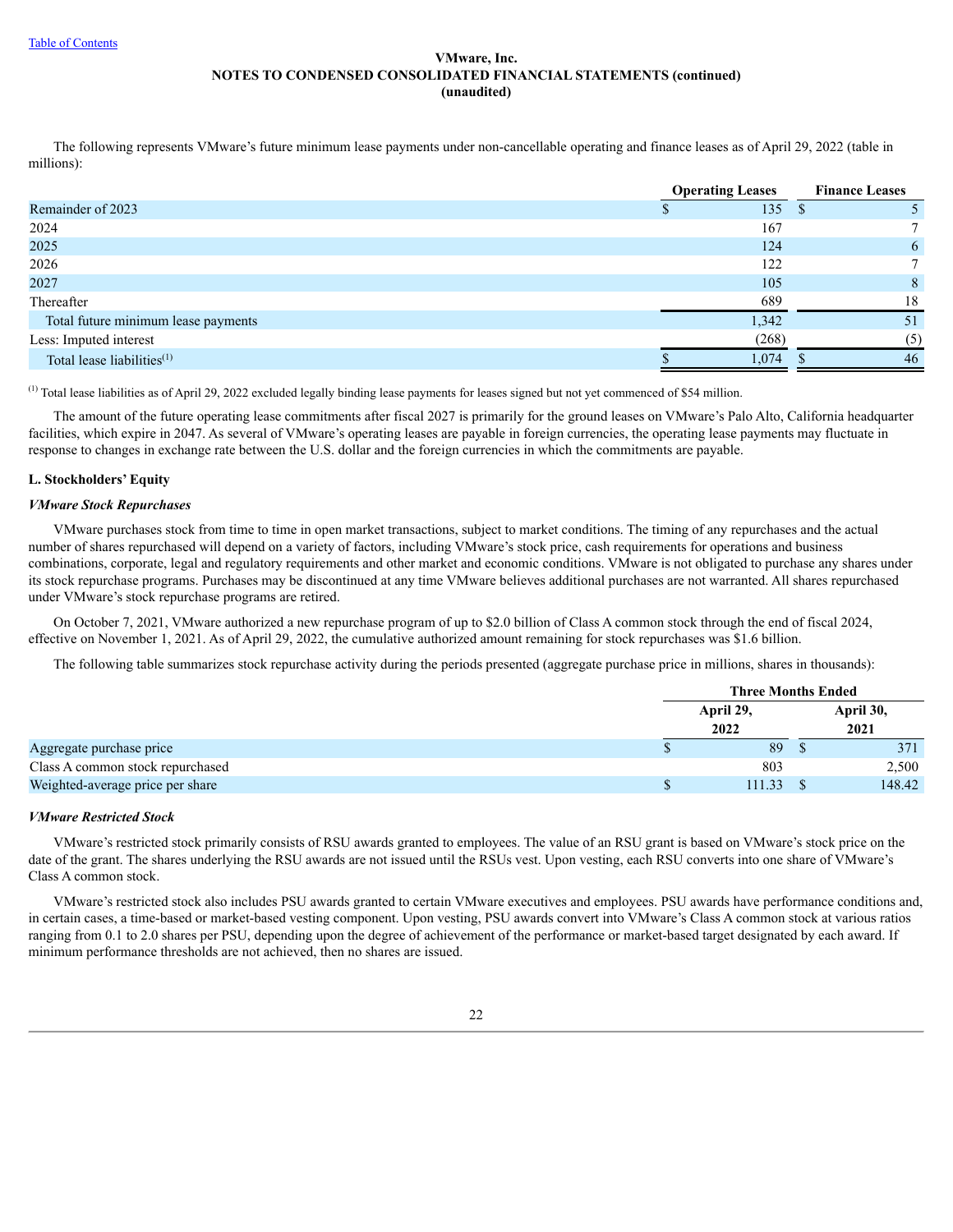The following table summarizes restricted stock activity since January 28, 2022 (units in thousands):

|                               | <b>Number of Units</b> |              | Weighted-<br><b>Average Grant Date</b><br><b>Fair Value</b><br>(per unit) |
|-------------------------------|------------------------|--------------|---------------------------------------------------------------------------|
| Outstanding, January 28, 2022 | 23,002                 | <sup>S</sup> | 123.06                                                                    |
| Granted                       | 1,451                  |              | 113.84                                                                    |
| Vested                        | (2,033)                |              | 124.57                                                                    |
| Forfeited                     | (903)                  |              | 124.72                                                                    |
| Outstanding, April 29, 2022   | 21,517                 |              | 122.23                                                                    |

The aggregate vesting date fair value of VMware's restricted stock that vested during the three months ended April 29, 2022 was \$252 million. As of April 29, 2022, restricted stock representing 21.5 million shares of VMware's Class A common stock were outstanding, with an aggregate intrinsic value of \$2.3 billion based on VMware's closing stock price as of April 29, 2022.

## *Net Excess Tax Benefits*

Net excess tax benefits recognized in connection with stock-based awards are included in income tax provision on the condensed consolidated statements of income. Net excess tax benefits recognized during the three months ended April 29, 2022 and April 30, 2021 was not material.

## **M. Segment Information**

VMware operates in one reportable operating segment; thus, all required financial segment information is included in the condensed consolidated financial statements. Operating segments are defined as components of an enterprise for which separate financial information is evaluated regularly by the chief operating decision maker in order to allocate resources and assess performance. VMware's chief operating decision maker allocates resources and assesses performance based upon discrete financial information at the consolidated level.

Revenue by type during the periods presented was as follows (table in millions):

|                                         |                   | <b>Three Months Ended</b> |  |                   |  |
|-----------------------------------------|-------------------|---------------------------|--|-------------------|--|
|                                         | April 29,<br>2022 |                           |  | April 30,<br>2021 |  |
| Revenue:                                |                   |                           |  |                   |  |
| License                                 | \$                | 572 \$                    |  | 646               |  |
| Subscription and SaaS                   |                   | 899                       |  | 741               |  |
| Total license and subscription and SaaS |                   | 1,471                     |  | 1,387             |  |
| Services:                               |                   |                           |  |                   |  |
| Software maintenance                    |                   | 1,310                     |  | 1,321             |  |
| Professional services                   |                   | 307                       |  | 286               |  |
| Total services                          |                   | 1,617                     |  | 1,607             |  |
| Total revenue                           |                   | 3,088                     |  | 2,994             |  |
|                                         |                   |                           |  |                   |  |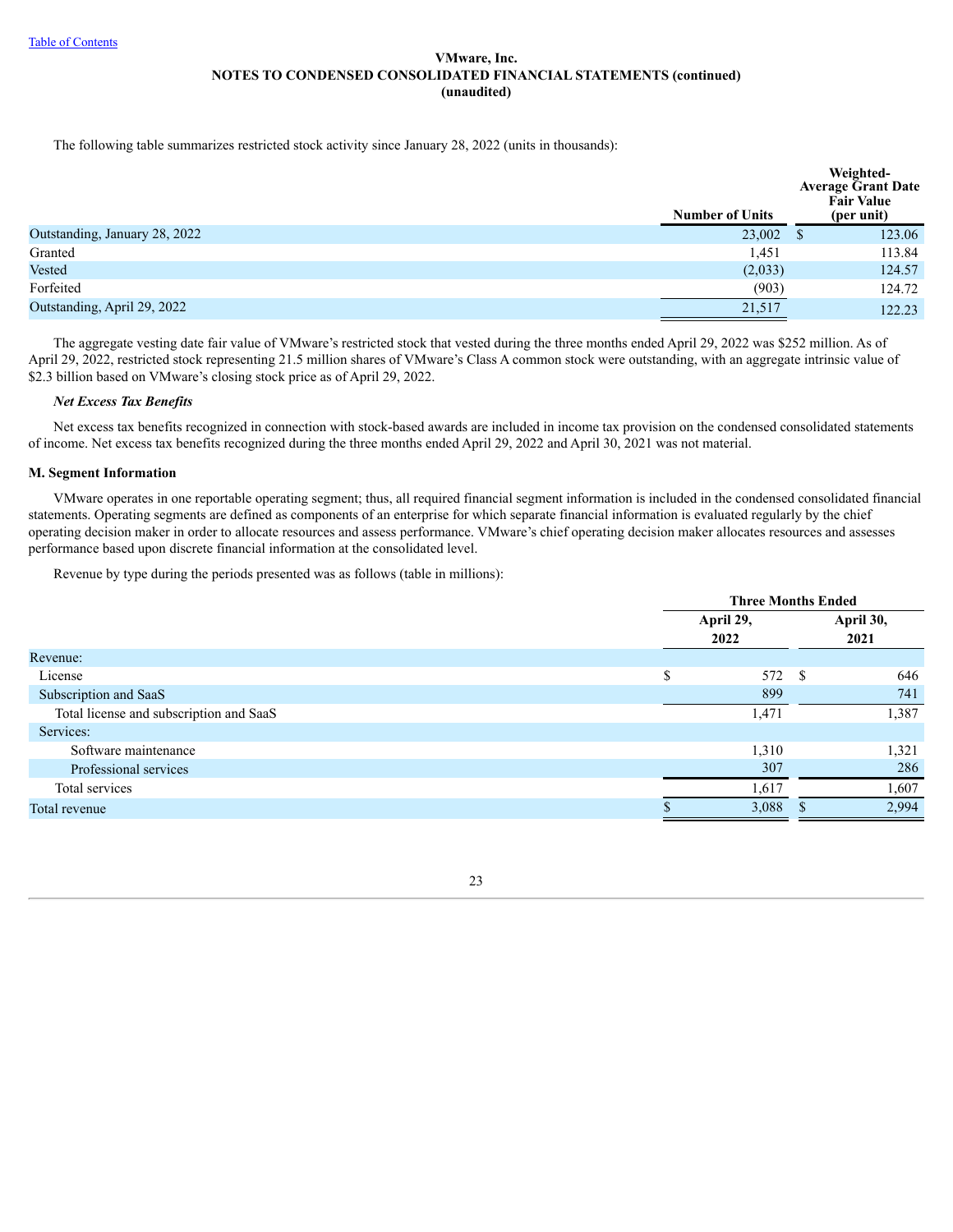Revenue by geographic area during the periods presented was as follows (table in millions):

|                      | <b>Three Months Ended</b> |  |                   |  |
|----------------------|---------------------------|--|-------------------|--|
|                      | April 29,<br>2022         |  | April 30,<br>2021 |  |
| <b>United States</b> | 1,518                     |  | 1,466             |  |
| International        | 1,570                     |  | 1,528             |  |
| Total                | 3,088                     |  | 2,994             |  |

Revenue by geographic area is based on the ship-to addresses of VMware's customers. No individual country other than the U.S. accounted for 10% or more of revenue during each of the three months ended April 29, 2022 and April 30, 2021.

Long-lived assets by geographic area, which primarily include property and equipment, net, as of the periods presented were as follows (table in millions):

|                      | April 29,<br>2022 | January 28,<br>2022 |
|----------------------|-------------------|---------------------|
| <b>United States</b> | 869               | 882                 |
| International        | 241               | 241                 |
| Total                | 1,110             | 122<br>1,123        |

No individual country other than the U.S. accounted for 10% or more of these assets as of April 29, 2022 and January 28, 2022.

## **N. Subsequent Event**

On May 26, 2022, VMware entered into an Agreement and Plan of Merger (the "Merger Agreement") with Broadcom Inc. ("Broadcom"). Under the terms of the Merger Agreement, each share of Class A common stock, par value \$0.01 per share, of the Company ("Company Common Stock") issued and outstanding immediately prior to the effective time of the transaction will be indirectly converted into the right to receive, at the election of the holder of such share of Company Common Stock, and subject to proration in accordance with the Merger Agreement as described below: (i) \$142.50 per share in cash, without interest (the "Cash Consideration"), or (ii) 0.25200 (the "Exchange Ratio") shares of common stock, par value \$0.001 per share, of Broadcom ("Broadcom Common Stock", and such consideration, the "Stock Consideration"). The stockholder election will be subject to a proration mechanism, such that the total number of shares of Company Common Stock entitled to receive the Cash Consideration, and the total number of shares of Company Common Stock entitled to receive the Stock Consideration, will, in each case, be equal to 50% of the aggregate number of shares of Company Common Stock issued and outstanding immediately prior to the consummation of the transaction. Holders of Company Common Stock that do not make an election will be treated as having elected to receive the Cash Consideration or the Stock Consideration in accordance with the proration methodology in the Merger Agreement.

The Merger Agreement contains customary representations, warranties and covenants. The Merger Agreement also contains termination rights for either or each of Broadcom and the Company. If the consummation of the transaction does not occur on or before February 26, 2023 by either party, subject to three extensions of three months each (at either Broadcom or the Company's election) if on such date all of the closing conditions except those relating to regulatory approvals have been satisfied or waived, Broadcom would be required to pay the Company a termination fee of \$1.5 billion. Upon termination of the Merger Agreement under certain specified circumstances, including by the Company to enter into a definitive agreement with respect to a superior proposal in accordance with the terms of the Merger Agreement, the Company will be required to pay Broadcom a termination fee in the amount of \$1.5 billion, unless the Company terminates the Merger Agreement in order to enter into a definitive agreement with respect to a superior proposal prior to 11:59 p.m. Pacific time on July 5, 2022, in which case the Company will be required to pay Broadcom a lower termination fee in the amount of \$750 million.

The MSD Stockholders and the SLP Stockholders, which own 40.2% and 10.0%, as of May 27, 2022, of VMware shares outstanding, respectively, have signed support agreements to vote in favor of the transaction, so long as the VMware Board continues to recommend the proposed transaction with Broadcom. Each voting agreement will also terminate upon the termination of the Merger Agreement in accordance with its terms.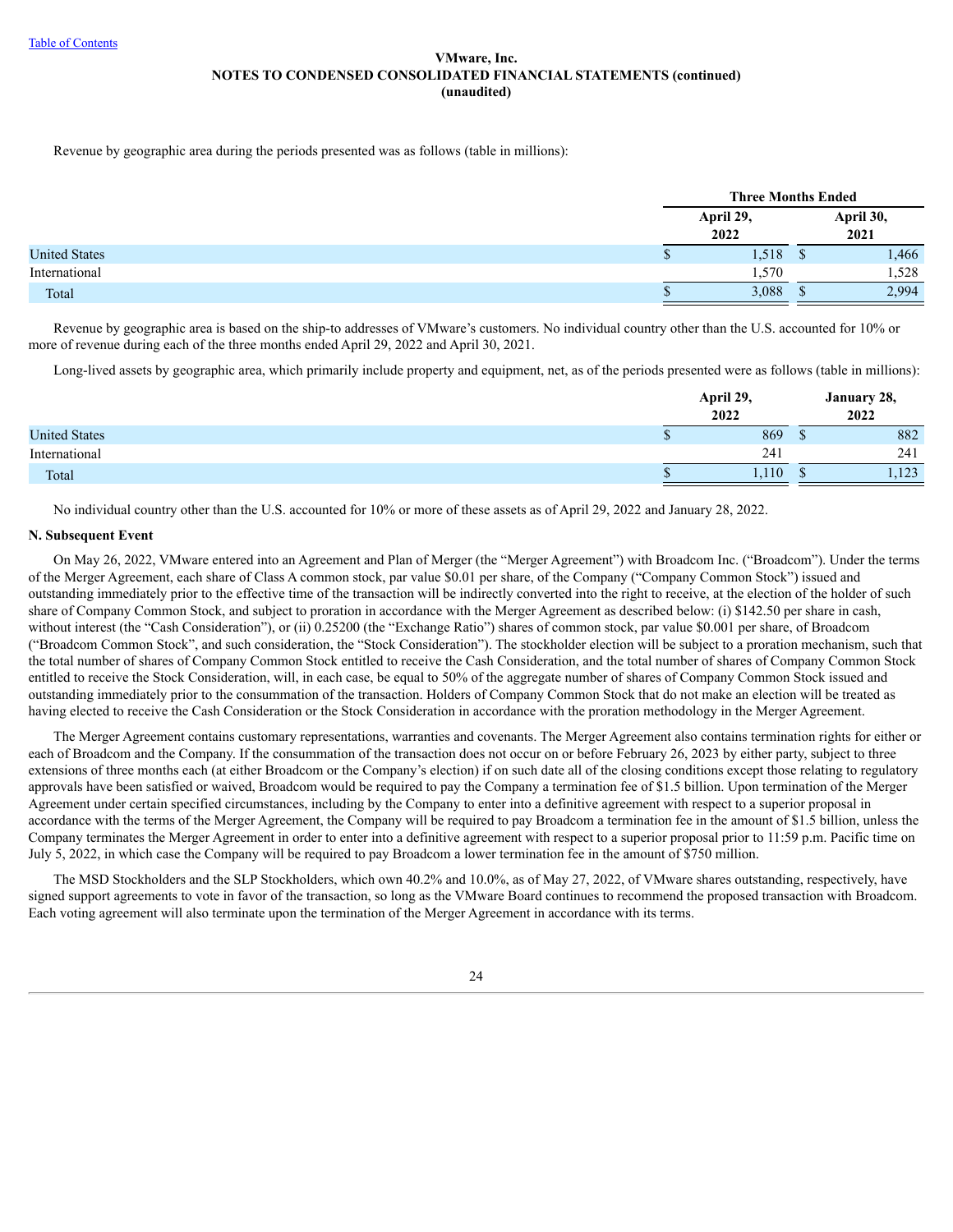<span id="page-24-0"></span>The transaction, which is expected to occur in Broadcom's fiscal year 2023, is subject to the receipt of regulatory approvals and other customary closing conditions, including approval by VMware shareholders. If the transaction is consummated, the Company Common Stock will be delisted from the New York Stock Exchange and deregistered under the Securities Exchange Act of 1934, as amended.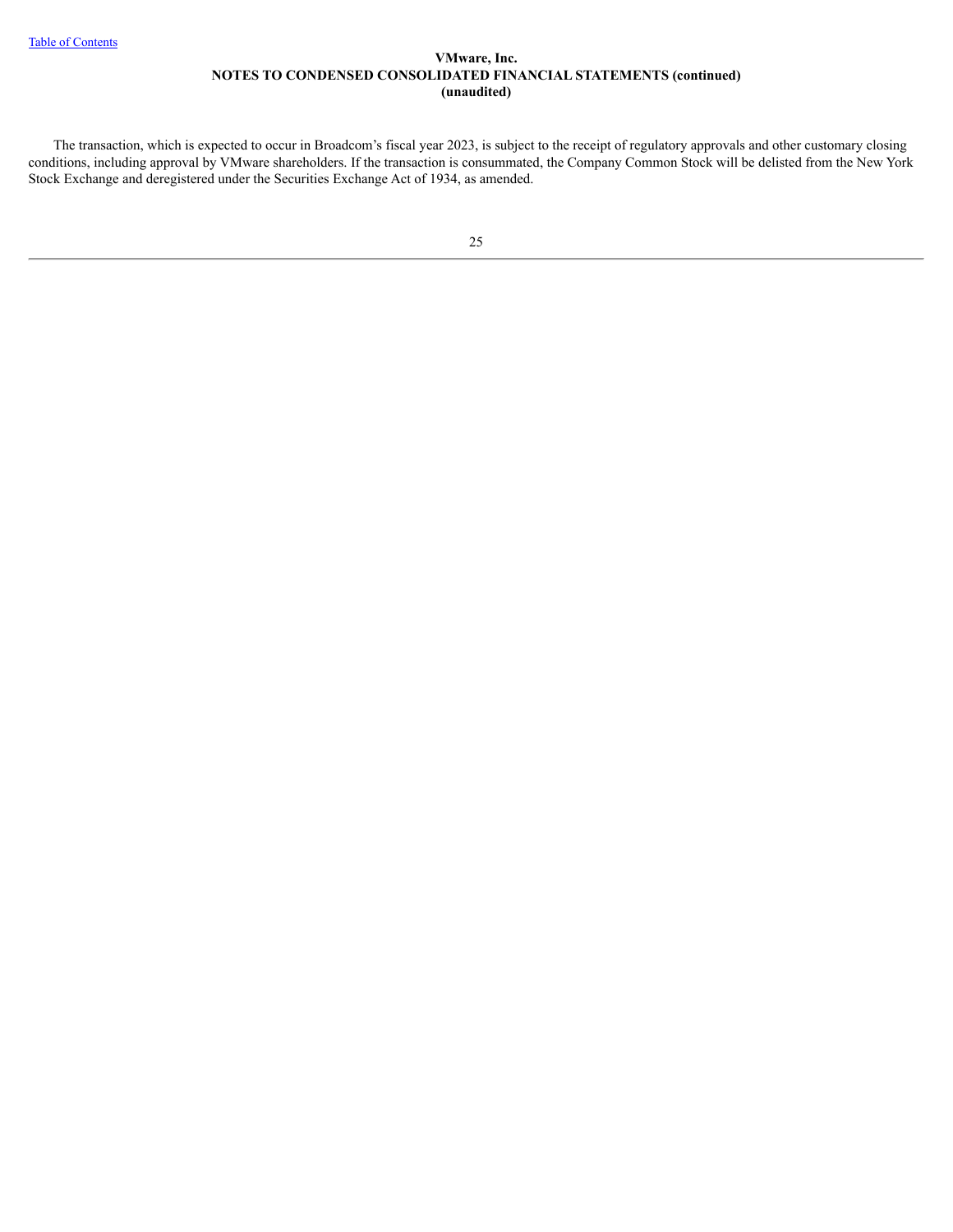#### **ITEM 2. MANAGEMENT'S DISCUSSION AND ANALYSIS OF FINANCIAL CONDITION AND RESULTS OF OPERATIONS**

The following management's discussion and analysis is provided in addition to the accompanying condensed consolidated financial statements and notes to assist in understanding our results of operations and financial condition. Financial information as of April 29, 2022 should be read in conjunction with our consolidated financial statements for the year ended January 28, 2022 contained in our Annual Report on Form 10-K filed on March 24, 2022.

Our fiscal year is the 52 or 53 weeks ending on the Friday nearest to January 31 of each year. We refer to our fiscal years ending February 3, 2023 and fiscal year ended January 28, 2022 as "fiscal 2023" and "fiscal 2022," respectively. The first quarter of fiscal 2023 and fiscal 2022 were each 13-week fiscal quarters.

Period-over-period changes are calculated based upon the respective underlying non-rounded data. Unless the context requires otherwise, we are referring to VMware, Inc. and its consolidated subsidiaries when we use the terms "VMware," the "Company," "we," "our" or "us."

## **Overview**

We originally pioneered the development and application of virtualization technologies with x86 server-based computing, separating application software from the underlying hardware, and then evolved to become the private cloud and mobility management leader. Building upon that leadership, we are focused on becoming the multi-cloud leader. Information technology ("IT") driven innovation continues to disrupt markets and industries. Technologies emerge faster than organizations can absorb, creating increasingly complex environments. Organizations' IT departments and corporate divisions are working at an accelerated pace to harness new technologies, platforms and cloud models, ultimately guiding businesses and their product teams through a digital transformation. To take on these challenges, we are helping customers drive their multi-cloud strategy by providing the multi-cloud platform for all applications, enabling digital innovation and enterprise control.

Our portfolio supports and addresses our customers' key priorities, including modernizing their applications, managing multi-cloud environments, accelerating their cloud journey, modernizing the network using commodity hardware, embracing zero-trust security and empowering anywhere workspaces. We enable digital transformations of customers' applications, infrastructure and operations for their constantly evolving business and employee needs.

End users can purchase the full breadth of our subscription, SaaS, license and services portfolio through discrete purchases or through enterprise agreements ("EAs"). EAs are sold to our direct customers and through channel partners and can include our license, multi-year maintenance and support, subscription and SaaS offerings.

During the three months ended April 29, 2022, we continued to see an increase in the portion of our sales occurring through our subscription and SaaS offerings compared to the portion of our on-premises solutions sold as perpetual licenses. We expect this trend to continue and as a result, a greater portion of our revenue will be recognized over time as subscription and SaaS revenue rather than license revenue, which is typically recognized in the fiscal period in which sales occur. As this trend continues, the rate of growth in our license revenue, which has historically been viewed as a leading indicator of our business performance, has and will likely continue to be less relevant on a standalone basis, and we believe that the overall growth rate of our combined license and subscription and SaaS revenue and annual recurring revenue for subscription and SaaS, as well as the growth in the current portion of our remaining performance obligations, will become better indicators of our future growth prospects. In addition, we expect our operating margin to be negatively impacted in fiscal 2023 as a result of our incremental investment in our subscription and SaaS portfolio.

## *Proposed Merger with Broadcom, Inc.*

On May 26, 2022, we entered into an Agreement and Plan of Merger (the "Merger Agreement") with Broadcom Inc. ("Broadcom"). Under the terms of the Merger Agreement, each share of our Class A common stock ("Company Common Stock"), par value \$0.01 per share, issued and outstanding immediately prior to the effective time of the transaction will be indirectly converted into the right to receive, at the election of the holder of such share of Company Common Stock, and subject to proration in accordance with the Merger Agreement as described below: (i) \$142.50 per share in cash, without interest (the "Cash Consideration"), or (ii) 0.25200 (the "Exchange Ratio") shares of common stock, par value \$0.001 per share, of Broadcom ("Broadcom Common Stock", and such consideration, the "Stock Consideration"). The stockholder election will be subject to a proration mechanism, such that the total number of shares of Company Common Stock entitled to receive the Cash Consideration, and the total number of shares of Company Common Stock entitled to receive the Stock Consideration, will, in each case, be equal to 50% of the aggregate number of shares of Company Common Stock issued and outstanding immediately prior to the consummation of the transaction. Holders of Company Common Stock that do not make an election will be treated as having elected to receive the Cash Consideration or the Stock Consideration in accordance with the proration methodology in the Merger Agreement.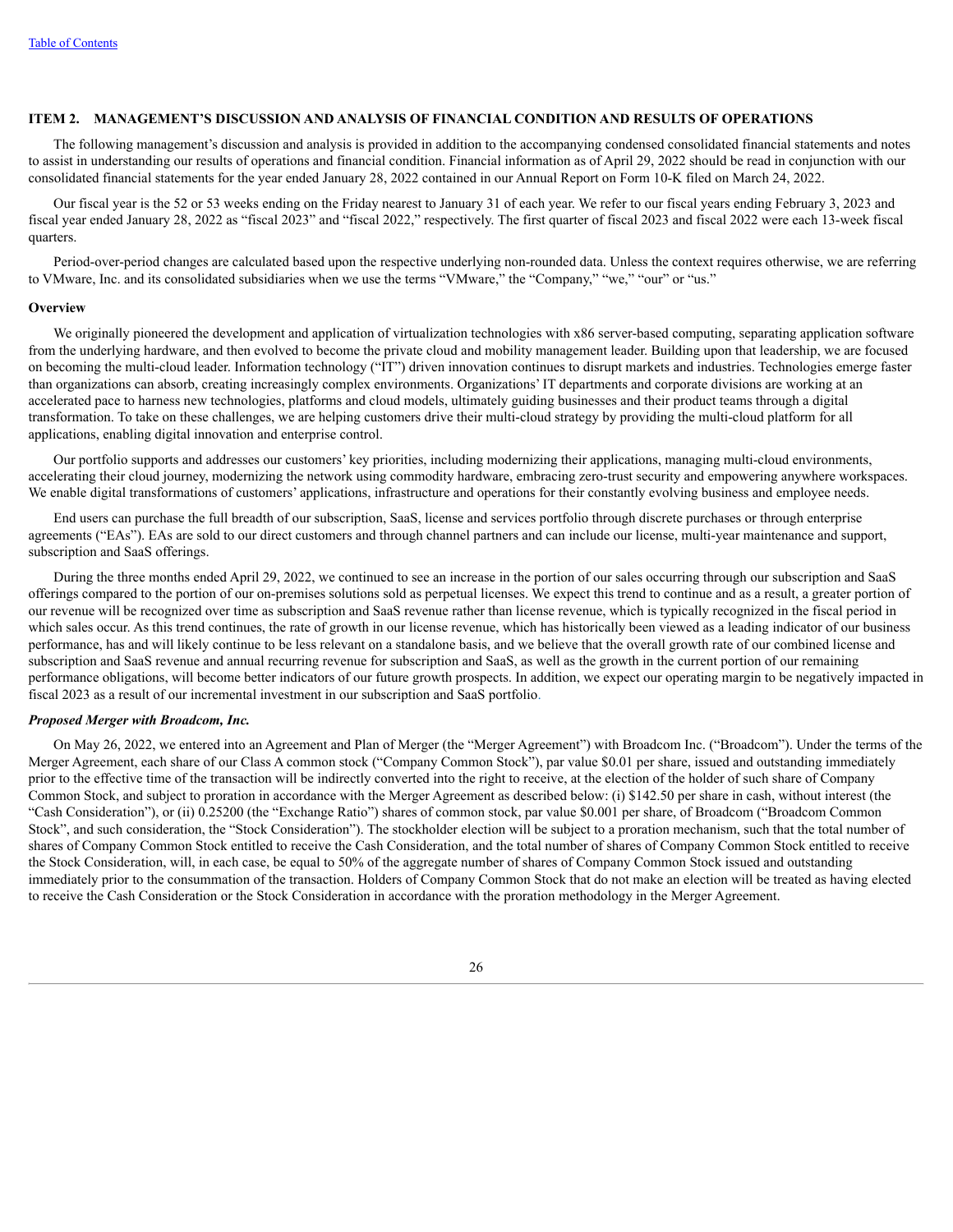Entities affiliated with Michael Dell (the "MSD Stockholders") and entities affiliated with Silver Lake Partners (the "SLP Stockholders"), which own 40.2% and 10.0%, as of May 27, 2022, of our shares outstanding, respectively, have signed support agreements to vote in favor of the transaction, so long as our Board continues to recommend the proposed transaction with Broadcom. Each voting agreement will also terminate upon the termination of the Merger Agreement in accordance with its terms.

The transaction, which is expected to occur in Broadcom's fiscal year 2023, is subject to the receipt of regulatory approvals and other customary closing conditions, including approval by our shareholders. If the transaction is consummated, the Company Common Stock will be delisted from the New York Stock Exchange and deregistered under the Securities Exchange Act of 1934, as amended.

#### *Suspension of Business Operations in Russia*

In response to Russian military actions in Ukraine occurring during the first quarter of fiscal 2023, we suspended business operations in Russia and Belarus, including suspension of sales, support on existing contracts and professional services in both countries. Furthermore, the U.S. and other countries have imposed sanctions on Russia that have impacted the delivery of our services and our future revenue streams from impacted customers. The impact to our first quarter of fiscal 2023 financial statements was not material as a percentage of total consolidated revenue, and we do not expect the impact of these events on our consolidated financial statements in future periods to be material. We will closely monitor the impact of these events on all aspects of our business.

#### **Results of Operations**

Approximately 70% of our sales are denominated in the United States ("U.S.") dollar. In certain countries, however, we also invoice and collect in various foreign currencies, principally euro, British pound, Japanese yen, Australian dollar and Chinese renminbi. In addition, we incur and pay operating expenses in currencies other than the U.S. dollar. As a result, our financial statements, including our revenue, operating expenses, unearned revenue and the resulting cash flows derived from the U.S. dollar equivalent of foreign currency transactions, are affected by foreign exchange fluctuations.

#### *Revenue*

Our revenue during the periods presented was as follows (dollars in millions):

|                                         | <b>Three Months Ended</b> |                   |      |                   |          |                 |                |
|-----------------------------------------|---------------------------|-------------------|------|-------------------|----------|-----------------|----------------|
|                                         |                           | April 29,<br>2022 |      | April 30,<br>2021 |          | <b>S</b> Change | % Change       |
| Revenue:                                |                           |                   |      |                   |          |                 |                |
| License                                 | <sup>\$</sup>             | 572               | - \$ | 646               | <b>S</b> | (73)            | (11)%          |
| Subscription and SaaS                   |                           | 899               |      | 741               |          | 159             | 21             |
| Total license and subscription and SaaS |                           | 1,471             |      | 1,387             |          | 85              | 6              |
| Services:                               |                           |                   |      |                   |          |                 |                |
| Software maintenance                    |                           | 1,310             |      | 1,321             |          | (11)            | (1)            |
| Professional services                   |                           | 307               |      | 286               |          | 20              |                |
| Total services                          |                           | 1,617             |      | 1,607             |          | 9               |                |
| Total revenue                           |                           | 3,088             |      | 2,994             |          | 95              | 3              |
| Revenue:                                |                           |                   |      |                   |          |                 |                |
| <b>United States</b>                    | $\mathcal{S}$             | $1,518$ \$        |      | $1,466$ \$        |          | 52              | $4\%$          |
| International                           |                           | 1,570             |      | 1,528             |          | 43              | 3 <sup>1</sup> |
| Total revenue                           |                           | 3,088             |      | 2,994             |          | 95              | 3              |

Revenue from our subscription offerings consisted primarily of our VCPP cloud-based offerings that are billed to customers on a consumption basis and revenue from VMware Tanzu and other offerings that are billed on a subscription basis. Revenue from our SaaS offerings consisted primarily of our Workspace ONE Unified Endpoint Management, VMware Carbon Black Cloud, VMware Cloud on AWS, CloudHealth by VMware and VMware SD-WAN by VeloCloud.

License revenue relating to the sale of on-premises licenses that are part of a multi-year contract is generally recognized upon delivery of the underlying license, whereas revenue derived from our subscription and SaaS offerings is generally recognized over time as customers consume the services or ratably over the term of the subscription, commencing upon provisioning of the service.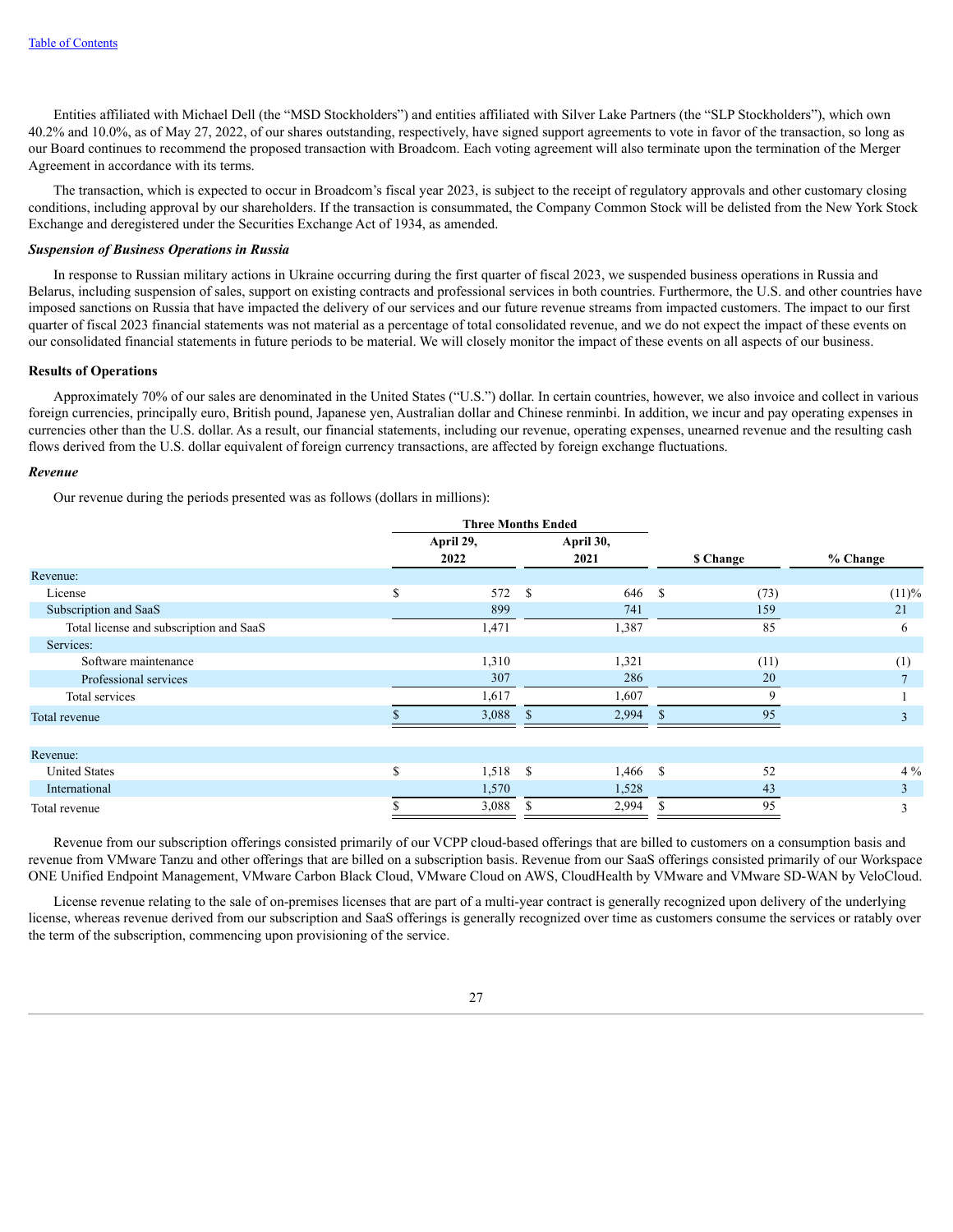As customers adopt our subscription and SaaS offerings, license and software maintenance revenue has and may continue to be lower and subject to greater fluctuation in the future, driven by a higher proportion of our sales occurring through our subscription and SaaS offerings as well as the variability of large deals between fiscal quarters, which deals historically have had a large license revenue impact.

#### *License Revenue*

License revenue decreased during the three months ended April 29, 2022 compared to the three months ended April 30, 2021, largely due to a shift in demand from our on-premises solutions sold with perpetual licenses to cloud-based solutions.

## *Subscription and SaaS Revenue*

Subscription and SaaS revenue increased during the three months ended April 29, 2022 compared to the three months ended April 30, 2021, primarily due to increased sales of our Workspace ONE, vRealize Cloud Management, VMware Cloud on AWS and VMware Tanzu offerings.

Annual recurring revenue ("ARR") represents the annualized value of our committed customer subscription and SaaS contracts as of the end of the reporting period, assuming any contract that expires during the next 12 months is renewed on its existing terms, except that, for consumption-based subscription and SaaS offerings, ARR represents the annualized quarterly revenue based on revenue recognized for the current reporting period. ARR is an operating measure we use to assess the strength of our subscription and SaaS offerings. ARR is a performance metric and should be viewed independently of, and not as a substitute for or combined with, revenue and unearned revenue. ARR was \$3.7 billion as of April 29, 2022 and \$3.0 billion as of April 30, 2021.

## *Services Revenue*

Software maintenance revenue decreased during the three months ended April 29, 2022 compared to the three months ended April 30, 2021, largely due to a shift in demand from our on-premises solutions sold with perpetual licenses and the associated software maintenance to cloud-based solutions. In each period presented, customers purchased, on a weighted-average basis, greater than three years of support and maintenance with each new license purchased.

Professional services revenue increased during the three months ended April 29, 2022 compared to the three months ended April 30, 2021. Services we provide through our consultants and technical account managers and our continued focus on solution deployments, including our networking, security, cloud management and digital workspace offerings, contributed to the increase in professional services revenue. We continue to also focus on enabling our partners to deliver professional services for our solutions, and as such, our professional services revenue may vary as we continue to leverage our partners. The timing of services rendered will also impact the amount of professional services revenue we recognize during a period.

#### *Unearned Revenue*

Unearned revenue as of the periods presented consisted of the following (table in millions):

|                                        | April 29,<br>2022 |        |  |        |  |
|----------------------------------------|-------------------|--------|--|--------|--|
| Unearned license revenue               |                   | 20     |  | 19     |  |
| Unearned subscription and SaaS revenue |                   | 2,671  |  | 2,669  |  |
| Unearned software maintenance revenue  |                   | 6,877  |  | 7,208  |  |
| Unearned professional services revenue |                   | 1,298  |  | 1,326  |  |
| Total unearned revenue                 |                   | 10,866 |  | 11.222 |  |

Unearned subscription and SaaS revenue is generally recognized over time as customers consume the services or ratably over the term of the subscription, commencing upon provisioning of the service.

Unearned software maintenance revenue is attributable to our maintenance contracts and is generally recognized ratably over the contract duration. The weighted-average remaining contractual term as of April 29, 2022 was approximately two years. Unearned professional services revenue results primarily from prepaid professional services and is generally recognized as the services are performed.

#### *Remaining Performance Obligations and Backlog*

#### *Remaining Performance Obligations*

Remaining performance obligations represent the aggregate amount of the transaction price in contracts allocated to performance obligations not delivered, or partially undelivered, as of the end of the reporting period. Remaining performance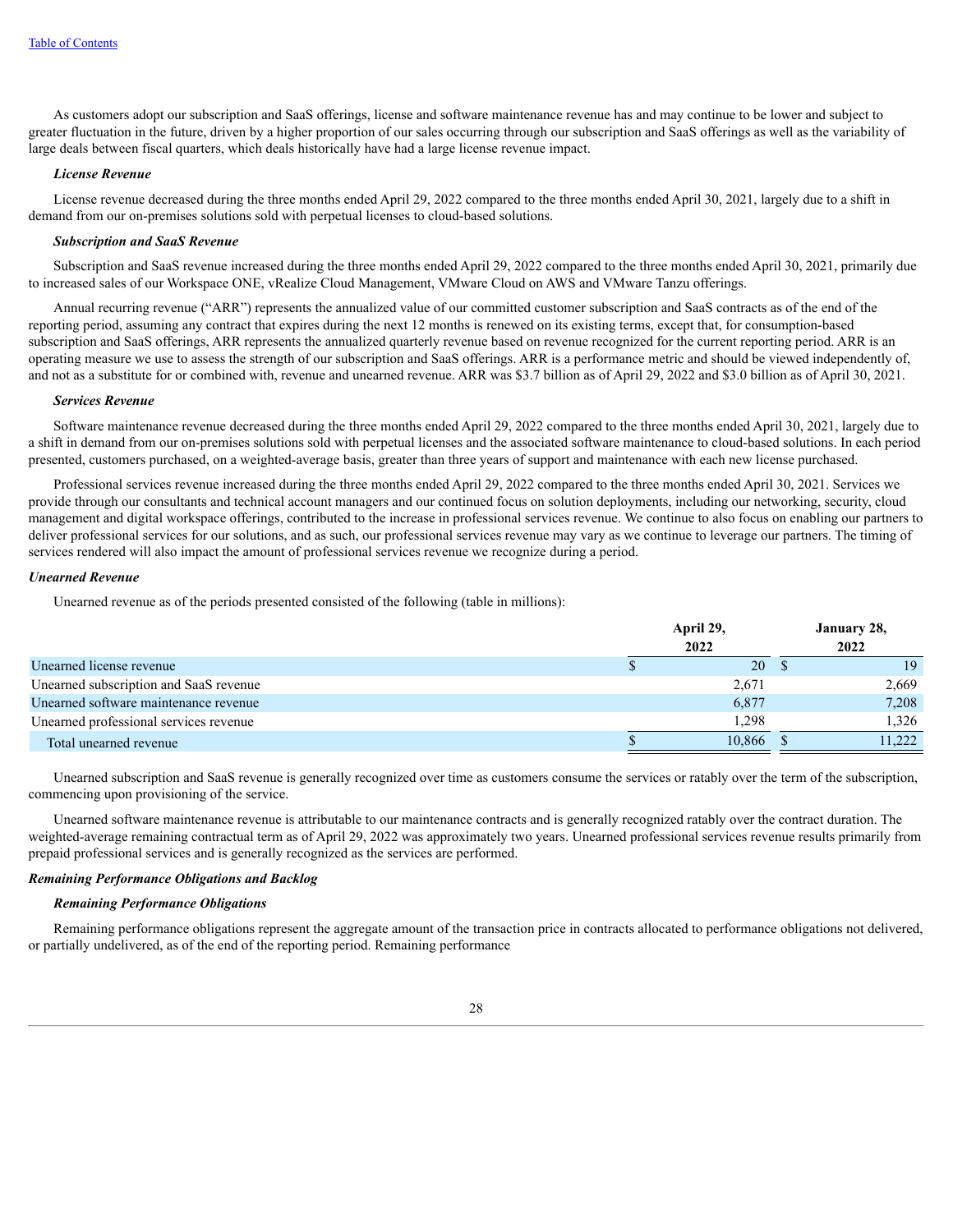obligations include unearned revenue, multi-year contracts with future installment payments and certain unfulfilled orders against accepted non-cancellable customer contracts at the end of any given period.

As of April 29, 2022, the aggregate transaction price allocated to remaining performance obligations was \$11.6 billion, of which approximately 57% is expected to be recognized as revenue over the next twelve months and the remainder thereafter. As of January 28, 2022, the aggregate transaction price allocated to remaining performance obligations was \$12.0 billion, of which approximately 57% was expected to be recognized as revenue during fiscal 2023 and the remainder thereafter.

## *Backlog*

Backlog is comprised of unfulfilled purchase orders or unfulfilled executed agreements at the end of a given period and is net of related estimated rebates and marketing development funds. Backlog consists of licenses, subscription and SaaS and services. As of April 29, 2022, our total backlog was \$25 million and our backlog related to licenses was \$7 million. For our backlog related to licenses, we generally expect to deliver and recognize revenue during the following quarter. Backlog totaling \$11 million as of April 29, 2022 was excluded from the remaining performance obligations because such contracts are subject to cancellation until the performance obligation is fulfilled.

As of January 28, 2022, our total backlog was \$88 million and our backlog related to licenses was \$14 million. Backlog totaling \$36 million as of January 28, 2022 was excluded from the remaining performance obligations because such contracts are subject to cancellation until the performance obligation is fulfilled.

The amount and composition of backlog will fluctuate period to period, and backlog is managed based upon multiple considerations, including product and geography. We do not believe the amount of backlog is indicative of future sales or revenue or that the mix of backlog at the end of any given period correlates with actual sales performance of a particular geography or particular products and services.

## Cost of License Revenue, Cost of Subscription and SaaS Revenue, Cost of Services Revenue and Operating Expenses

Collectively, our cost of license revenue, cost of subscription and SaaS revenue, cost of services revenue and operating expenses primarily reflected increasing cash-based employee-related expenses, driven by an increase in headcount and salaries across most of our income statement expense categories during the three months ended April 29, 2022.

## *Cost of License Revenue*

Cost of license revenue primarily consists of the cost of fulfillment of our SD-WAN offerings, royalty costs in connection with technology licensed from third-party providers and amortization of intangible assets. The cost of fulfillment of our software and hardware SD-WAN offerings includes personnel costs and related overhead associated with delivery of our products.

Cost of license revenue during the periods presented was as follows (dollars in millions):

|                         |  | <b>Three Months Ended</b> |  |      |     |                 |          |  |  |
|-------------------------|--|---------------------------|--|------|-----|-----------------|----------|--|--|
|                         |  | April 29,                 |  |      |     | April 30,       |          |  |  |
|                         |  | 2022                      |  | 2021 |     | <b>S</b> Change | % Change |  |  |
| Cost of license revenue |  | ر ر                       |  |      |     |                 | (7)%     |  |  |
| % of License revenue    |  | 6 %                       |  |      | 6 % |                 |          |  |  |

Cost of license revenue decreased slightly during the three months ended April 29, 2022 compared to the three months ended April 30, 2021.

#### *Cost of Subscription and SaaS Revenue*

Cost of subscription and SaaS revenue primarily includes personnel costs and related overhead associated with hosted services supporting our SaaS offerings. Additionally, cost of subscription and SaaS revenue also includes depreciation of equipment supporting our subscription and SaaS offerings.

Cost of subscription and SaaS revenue during the periods presented was as follows (dollars in millions):

|                                       | <b>Three Months Ended</b> |  |                   |  |                 |          |
|---------------------------------------|---------------------------|--|-------------------|--|-----------------|----------|
|                                       | April 29,<br>2022         |  | April 30,<br>2021 |  | <b>S</b> Change | % Change |
| Cost of subscription and SaaS revenue | 187                       |  | 152               |  | 35              | $23\%$   |
| Stock-based compensation              |                           |  |                   |  |                 | (4)      |
| Total expenses                        | 192                       |  | 157               |  | 34              | 22       |
| % of Subscription and SaaS revenue    | 21%                       |  | 21%               |  |                 |          |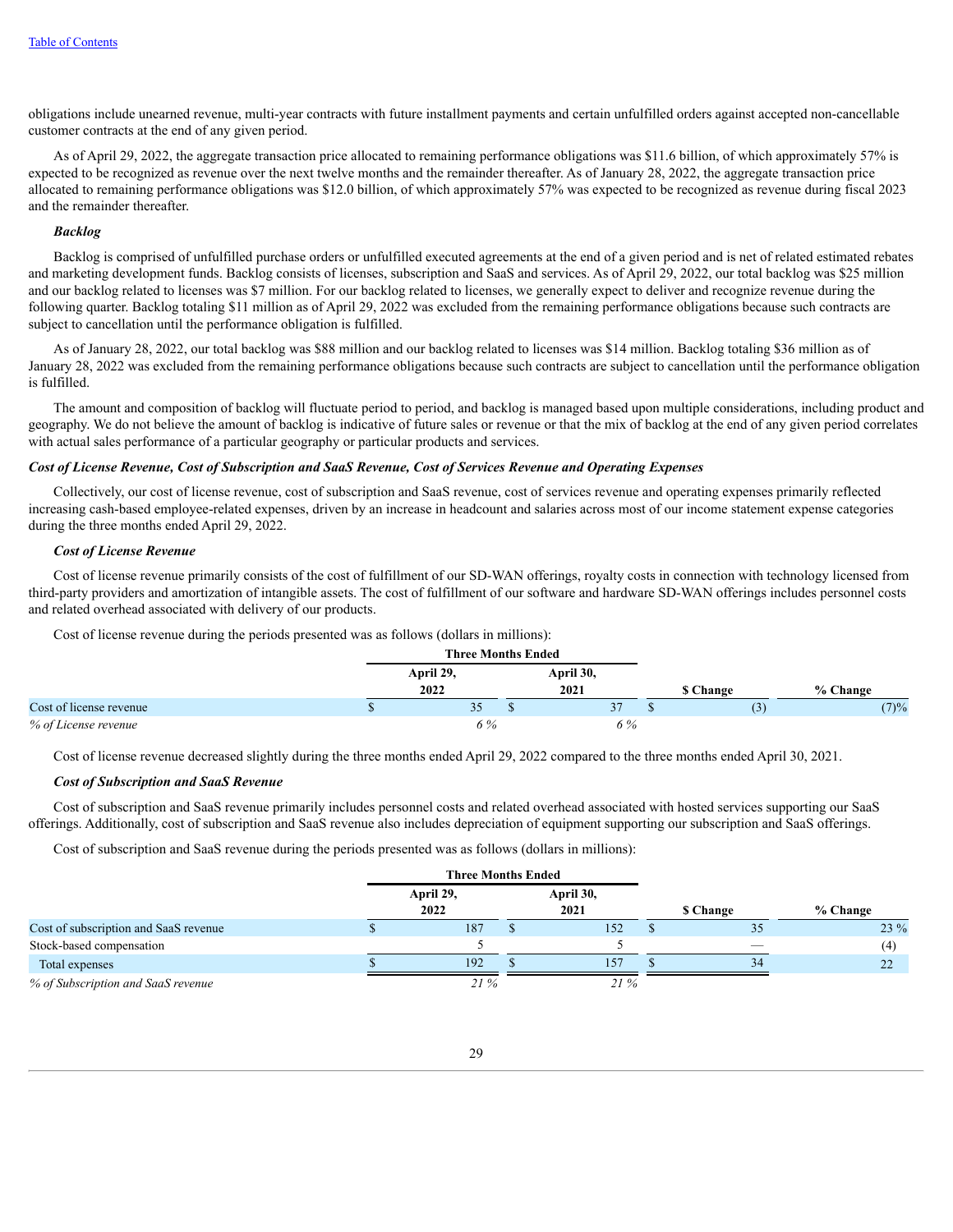Cost of subscription and SaaS revenue increased during the three months ended April 29, 2022 compared to the three months ended April 30, 2021, primarily driven by an increase of \$24 million in costs associated with hosted services that support our SaaS offerings.

## *Cost of Services Revenue*

Cost of services revenue primarily includes the costs of personnel and related overhead to deliver technical support for our products and costs to deliver professional services. Additionally, cost of services revenue includes depreciation of equipment supporting our service offerings.

Cost of services revenue during the periods presented was as follows (dollars in millions):

|                          | <b>Three Months Ended</b> |  |           |  |                  |          |
|--------------------------|---------------------------|--|-----------|--|------------------|----------|
|                          | April 29,                 |  | April 30, |  |                  |          |
|                          | 2022                      |  | 2021      |  | <b>\$</b> Change | % Change |
| Cost of services revenue | 352                       |  | 312       |  | 39               | 13 %     |
| Stock-based compensation | 23                        |  | 25        |  | (2)              |          |
| Total expenses           | 375                       |  | 337       |  | 38               |          |
| % of Services revenue    | 23 %                      |  | 21%       |  |                  |          |

Cost of services revenue increased during the three months ended April 29, 2022 compared to the three months ended April 30, 2021. The increase was primarily due to growth in cash-based employee-related expenses of \$27 million, primarily driven by an increase in headcount.

#### *Research and Development Expenses*

Research and development expenses include the personnel and related overhead associated with the development of our products and services offerings. We continue to invest in and focus on expanding our subscription and SaaS offerings.

Research and development expenses during the periods presented were as follows (dollars in millions):

|                          | <b>Three Months Ended</b> |  |                   |                 |          |
|--------------------------|---------------------------|--|-------------------|-----------------|----------|
|                          | April 29,<br>2022         |  | April 30,<br>2021 | <b>S</b> Change | % Change |
| Research and development | 642                       |  | 581               | 62              | $11\%$   |
| Stock-based compensation | 132                       |  | 127               |                 |          |
| Total expenses           | 774                       |  | 708               | 67              |          |
| % of Total revenue       | 25 %                      |  | 24 %              |                 |          |

Research and development expenses increased during the three months ended April 29, 2022 compared to the three months ended April 30, 2021. The increase was primarily due to growth in cash-based employee-related expenses of \$53 million, primarily driven by an increase in headcount and salaries, as well as increased equipment and depreciation and facilities-related costs. These increases were partially offset by increased capitalized internal-use software development costs of \$17 million.

## *Sales and Marketing Expenses*

Sales and marketing expenses include personnel costs, sales commissions and related overhead associated with the sale and marketing of our license, subscription and SaaS and services offerings, as well as the cost of product launches and marketing initiatives. A significant portion of our sales commissions are deferred and recognized over the expected period of benefit.

Sales and marketing expenses during the periods presented were as follows (dollars in millions):

|                          | <b>Three Months Ended</b> |  |                   |                 |    |          |
|--------------------------|---------------------------|--|-------------------|-----------------|----|----------|
|                          | April 29,<br>2022         |  | April 30,<br>2021 | <b>S</b> Change |    | % Change |
| Sales and marketing      | 970                       |  | 884               |                 | 88 | 10 %     |
| Stock-based compensation | 83                        |  | 75                |                 |    |          |
| Total expenses           | 1,053                     |  | 959               |                 | 97 | 10       |
| % of Total revenue       | 34%                       |  | 32 %              |                 |    |          |

Sales and marketing expenses increased during the three months ended April 29, 2022 compared to the three months ended April 30, 2021. The increase was primarily due to growth in cash-based employee-related expenses of \$46 million, primarily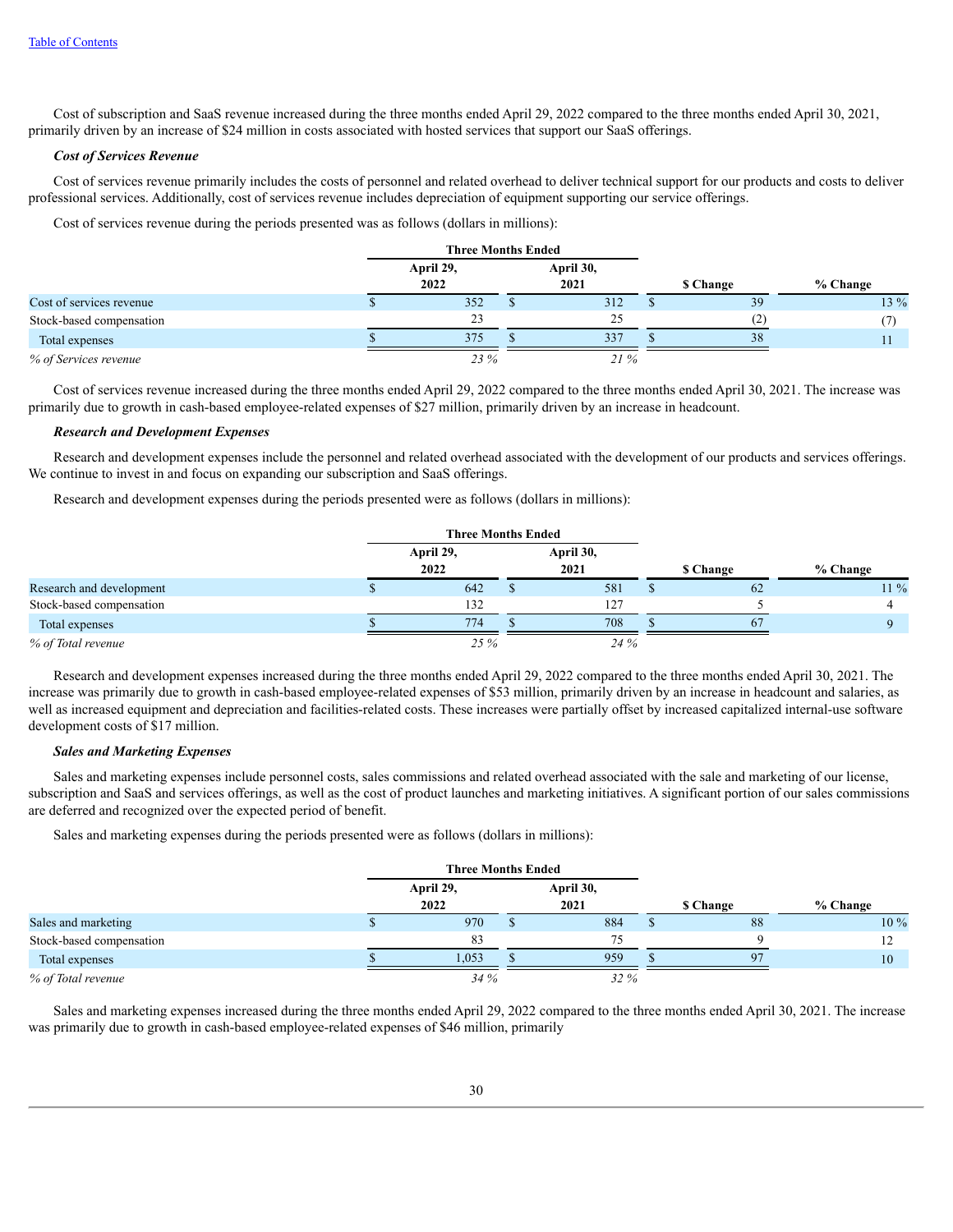driven by an increase in headcount and salaries, as well as increased travel-related expenses of \$16 million, primarily resulting from travel restrictions imposed in response to the COVID-19 pandemic being lifted. The increase was also driven by increased costs incurred for sales enablement-based initiatives.

## *General and Administrative Expenses*

General and administrative expenses include personnel and related overhead costs to support the business. These expenses include the costs associated with finance, human resources, IT infrastructure and legal, as well as expenses related to corporate costs and initiatives.

General and administrative expenses during the periods presented were as follows (dollars in millions):

|                            | <b>Three Months Ended</b> |  |           |  |                 |          |
|----------------------------|---------------------------|--|-----------|--|-----------------|----------|
|                            | April 29,                 |  | April 30, |  |                 |          |
|                            | 2022                      |  | 2021      |  | <b>S</b> Change | % Change |
| General and administrative | 211                       |  | 205       |  |                 | $3\%$    |
| Stock-based compensation   | 40                        |  | 31        |  |                 | 28       |
| Total expenses             | 251                       |  | 236       |  |                 |          |
| % of Total revenue         | 8%                        |  | 8 %       |  |                 |          |

General and administrative expenses increased during the three months ended April 29, 2022 compared to the three months ended April 30, 2021. The increase was primarily driven by increased equipment and depreciation of \$16 million, as well as increased cash-based employee-related expenses, primarily driven by an increase in headcount. These increases were partially offset by a decrease in IT-related costs of \$15 million.

#### *Interest Expense*

Interest expense during the periods presented was as follows (dollars in millions):

|                    | <b>Three Months Ended</b> |                   |                 |          |
|--------------------|---------------------------|-------------------|-----------------|----------|
|                    | April 29,<br>2022         | April 30,<br>2021 | <b>S</b> Change | % Change |
| Interest expense   |                           | 50                | $\sim$ 1<br>21  | 43 %     |
| % of Total revenue | 2%                        | 2%                |                 |          |

Interest expense increased during the three months ended April 29, 2022 compared to the three months ended April 30, 2021, primarily driven by the five series of unsecured senior notes issued during the third quarter of fiscal 2022 in the aggregate principal amount of \$6.0 billion. We expect the annual interest expense associated with these senior notes to be approximately \$100 million.

## *Other Income (Expense), net*

Other income (expense), net during the periods presented was as follows (dollars in millions):

|                             | <b>Three Months Ended</b> |                   |                 |          |
|-----------------------------|---------------------------|-------------------|-----------------|----------|
|                             | April 29,<br>2022         | April 30,<br>2021 | <b>S</b> Change | % Change |
| Other income (expense), net | (10)                      | (23)              | 14              | 56 %     |
| % of Total revenue          | $-\%$                     | $(1)\%$           |                 |          |

The change in other income (expense), net during the three months ended April 29, 2022 compared to the three months ended April 30, 2021 was primarily driven by gains and losses, whether realized or unrealized, on our investments in equity securities.

Pursuant to a tax matters agreement entered into with Dell effective April 14, 2021 (the "Tax Matters Agreement"), we have agreed to indemnify one another for certain tax liabilities or tax benefits relating to periods prior to VMware's spin-off from Dell on November 1, 2021 (the "Spin-Off") and certain adjustments to these amounts that will be recognized in future periods will be recorded in other income (expense), net on the consolidated statements of income. We cannot reasonably predict the amount that we may receive or pay in future periods and it could introduce significant risk of variability to our consolidated statements of income.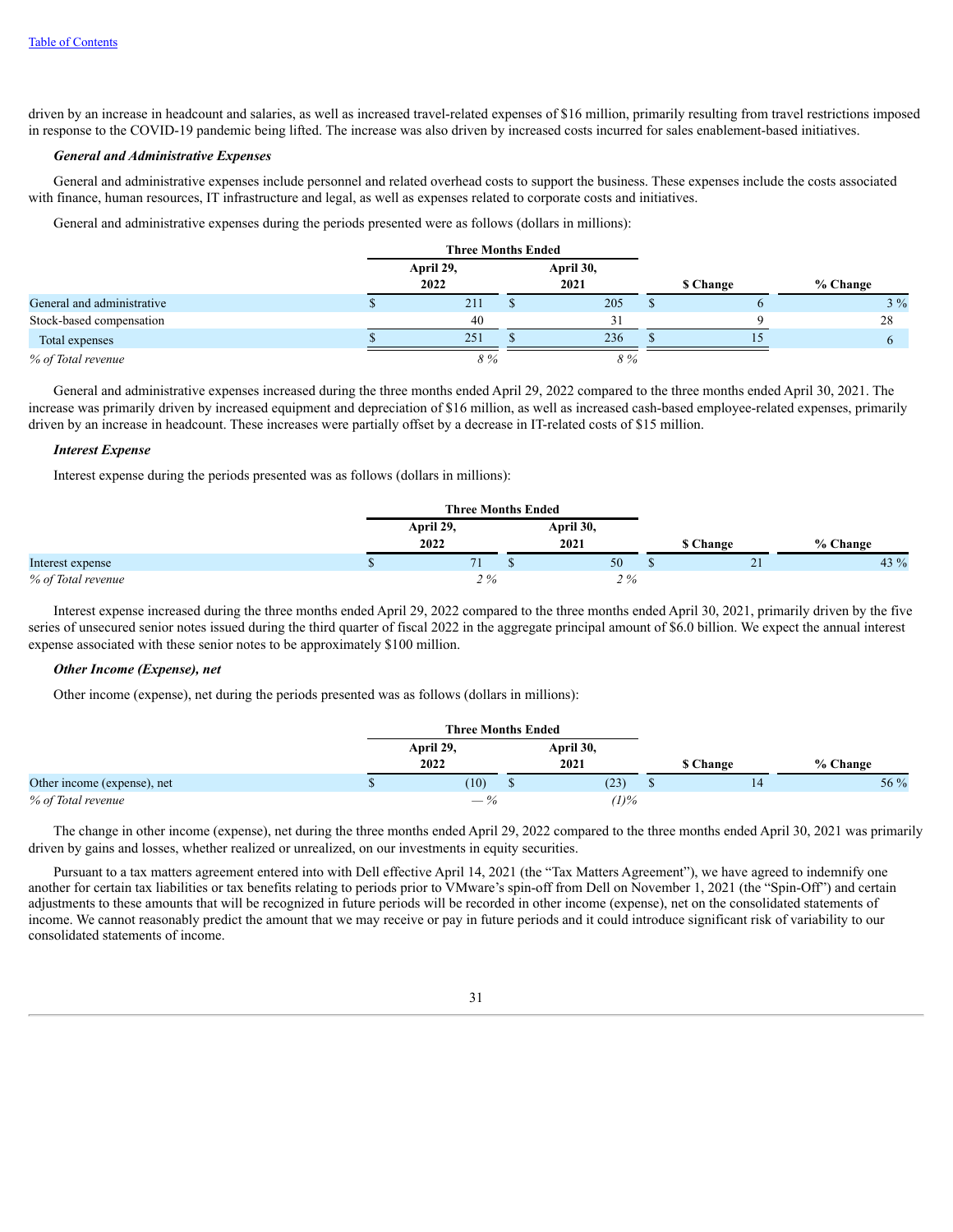#### **Income Tax Provision**

The following table summarizes our income tax provision during the periods presented (dollars in millions):

|                           |                   | <b>Three Months Ended</b> |              |
|---------------------------|-------------------|---------------------------|--------------|
|                           | April 29,<br>2022 | April 30,<br>2021         |              |
| Income tax provision      | 86                |                           | <sup>6</sup> |
| Effective income tax rate | 26.1%             |                           | $12.6\%$     |

Our quarterly effective income tax rate is based on our estimated annual income tax rate forecast and discrete tax items recognized in the period. The change in our effective income tax rate for the three months ended April 29, 2022 compared to the three months ended April 30, 2021 was primarily driven by a higher estimated annual income tax rate for fiscal 2023 due to the increase in global intangible low-taxed income ("GILTI") from the impacts of Internal Revenue Code Section 174 research and development expense capitalization, which was enacted as part of the Tax Cuts and Jobs Act of 2017 and became effective beginning in fiscal 2023. As we record impacts of GILTI as a period cost, the capitalization of foreign research and experimental costs in GILTI increases our provision for income taxes. The increase in our effective income tax rate was also driven by a decrease in foreign tax credit ("FTC") benefit due to disallowance of credit for certain foreign tax expenses as a result of the final FTC regulations effective beginning in fiscal 2023.

Prior to the Spin-Off, our financial results were included in the Dell consolidated tax return for U.S. federal income tax purposes, but our income tax provision or benefit was calculated primarily as though we were a separate taxpayer, with certain transactions between us and Dell being assessed using consolidated tax return rules. As a result of the Spin-Off, we are no longer a member of the Dell consolidated tax group and our U.S. federal income tax will be reported separately from that of the Dell consolidated tax group.

Our effective tax rate in the future will depend upon the proportion of our income before provision for income taxes earned in the U.S. and in jurisdictions with a tax rate lower than the U.S. statutory rate. Our non-U.S. earnings are primarily earned by our subsidiary organized in Ireland, where the rate of taxation is lower than our U.S. tax rate and, as such, our annual effective tax rate can be significantly affected by the composition of our earnings in U.S. and non-U.S. jurisdictions. Our future effective tax rate may be affected by such factors as: changes in our business; changes in tax laws or statutory rates; changing interpretation of existing laws or regulations; the impact of accounting for stock-based compensation; the recognition of excess tax benefits or tax deficiencies within the income tax provision or benefit in the period in which they occur; the impact of accounting for business combinations; shifts in the amount of earnings in the U.S. compared with other regions in the world; overall levels of income before tax; changes in our international organization; as well as the expiration of statute of limitations and settlements of audits.

#### **Our Relationship with Dell**

Transactions with Dell continue to be considered related party transactions following the Spin-Off due to the MSD Stockholders' and SLP Stockholders' direct ownership in both VMware and Dell, as well as Mr. Dell's executive position with Dell.

On November 1, 2021, in connection with the Spin-Off, we and Dell entered into the Commercial Framework Agreement to provide a framework under which we and Dell will continue our strategic commercial relationship, particularly with respect to projects mutually agreed by the parties as having the potential to accelerate the growth of an industry, product, service, or platform that may provide the parties with a strategic market opportunity. The Commercial Framework Agreement has an initial term of five years, with automatic one-year renewals occurring annually thereafter, subject to certain terms and conditions.

The information provided below includes a summary of transactions with Dell.

#### *Transactions with Dell*

We engaged with Dell in the following ongoing related party transactions, which resulted in revenue and receipts, and unearned revenue for us:

- Pursuant to OEM and reseller arrangements, Dell integrates or bundles our products and services with Dell's products and sells them to end users. Dell also acts as a distributor, purchasing our standalone products and services for resale to end-user customers through VMware-authorized resellers. Revenue under these arrangements is presented net of related marketing development funds and rebates paid to Dell. In addition, we provide professional services to end users based upon contractual agreements with Dell.
- Dell purchases products and services from us for its internal use.

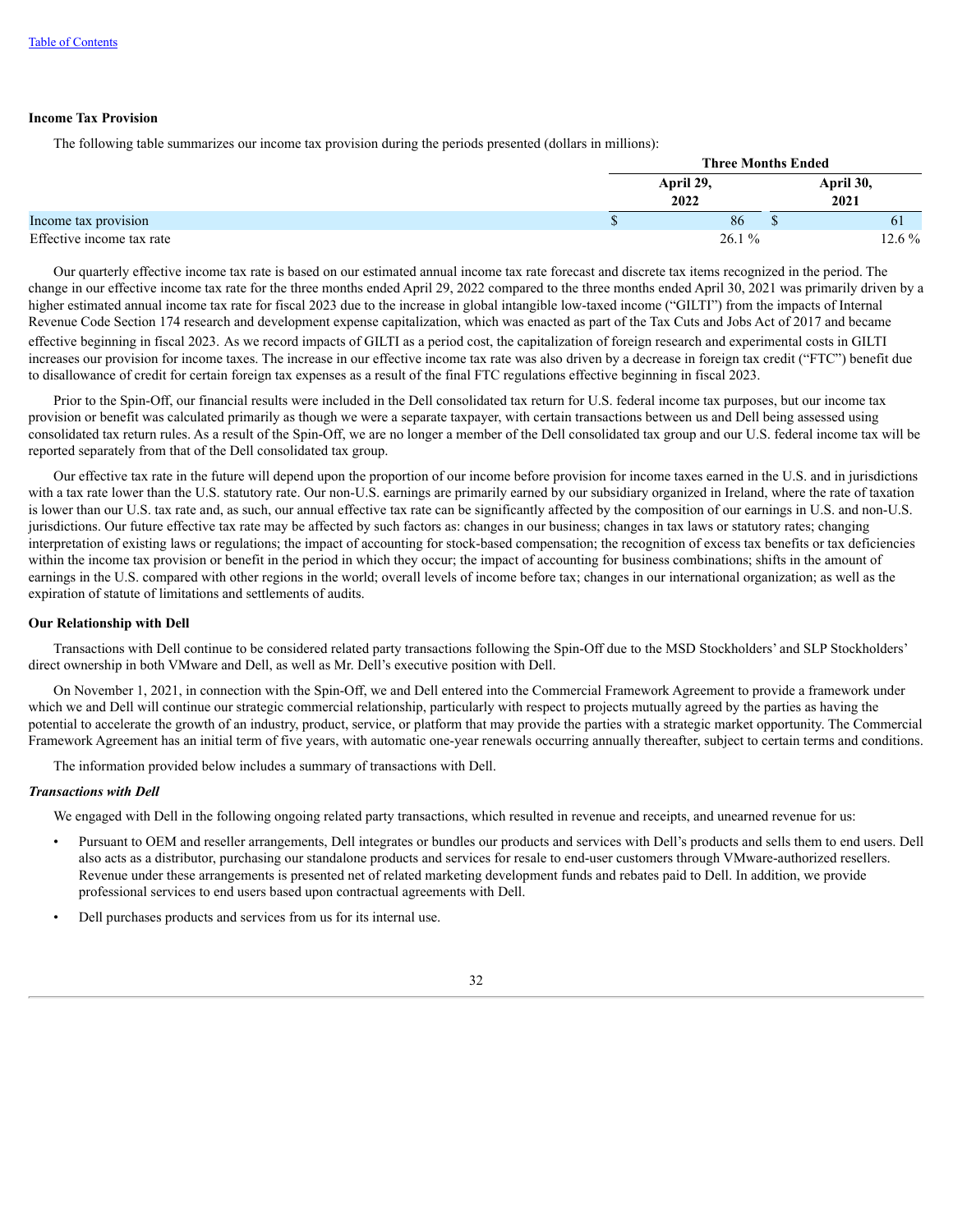• From time to time, we and Dell enter into agreements to collaborate on technology projects, and Dell pays us for services or reimburses us for costs incurred by us, in connection with such projects.

During the three months ended April 29, 2022 and April 30, 2021, revenue from Dell accounted for 37% and 35% of our consolidated revenue, respectively. During the three months ended April 29, 2022 and April 30, 2021, revenue recognized on transactions where Dell acted as an OEM accounted for 14% and 13% of total revenue from Dell, respectively, or 5% and 5% of our consolidated revenue, respectively.

Dell purchases our products and services directly from us, as well as through our channel partners. Information about our revenue and receipts, and unearned revenue from such arrangements, for the periods presented consisted of the following (table in millions):

|                      | <b>Revenue and Receipts</b> |  | Unearned Revenue  |  |                   |  |                     |  |
|----------------------|-----------------------------|--|-------------------|--|-------------------|--|---------------------|--|
|                      | <b>Three Months Ended</b>   |  |                   |  | As of             |  |                     |  |
|                      | April 29,<br>2022           |  | April 30,<br>2021 |  | April 29,<br>2022 |  | January 28,<br>2022 |  |
| Reseller revenue     | 1.137                       |  | 1,036             |  | 5,309             |  | 5,550               |  |
| Internal-use revenue |                             |  |                   |  | 27                |  | 39                  |  |

Sales through Dell as a distributor, which is included in reseller revenue, comprise the largest route-to-market for our sales.

Receipts from Dell for collaborative technology projects were not material during the three months ended April 29, 2022 and April 30, 2021.

Customer deposits resulting from transactions with Dell were \$282 million and \$298 million as of April 29, 2022 and January 28, 2022, respectively.

We engaged with Dell in the following ongoing related party transactions, which resulted in costs to us:

- We purchase and lease products and purchase services from Dell.
- From time to time, we and Dell enter into agreements to collaborate on technology projects, and we pay Dell for services provided to us by Dell related to such projects.
- In certain geographic regions where we do not have an established legal entity, we contract with Dell subsidiaries for support services and support from Dell personnel who are managed by us. The costs incurred by Dell on our behalf related to these employees are charged to us with a mark-up intended to approximate costs that would have been incurred had we contracted for such services with an unrelated third party. These costs are included as expenses on our condensed consolidated statements of income and primarily include salaries, benefits, travel and occupancy expenses. Dell also incurs certain administrative costs on our behalf in the U.S. that are recorded as expenses on our condensed consolidated statements of income.
- Prior to the Spin-Off, in certain geographic regions, Dell filed a consolidated indirect tax return, which included value added taxes and other indirect taxes collected by us from our customers. We remitted the indirect taxes to Dell, and Dell remitted the tax payment to the foreign governments on our behalf.
- From time to time, we enter into agency arrangements with Dell that enable us to sell our subscriptions and services, leveraging the Dell enterprise relationships and end customer contracts.

Information about our payments for such arrangements during the periods presented consisted of the following (table in millions):

|                                                                           |                   | <b>Three Months Ended</b> |    |
|---------------------------------------------------------------------------|-------------------|---------------------------|----|
|                                                                           | April 29,<br>2022 | April 30,<br>2021         |    |
| Purchases and leases of products and purchases of services <sup>(1)</sup> | 42                |                           | 47 |
| Dell subsidiary support and administrative costs                          |                   |                           |    |

 $<sup>(1)</sup>$  Amount includes indirect taxes that were remitted to Dell during the periods presented.</sup>

We also purchase Dell products through Dell's channel partners. Purchases of Dell products through Dell's channel partners were not significant during the periods presented.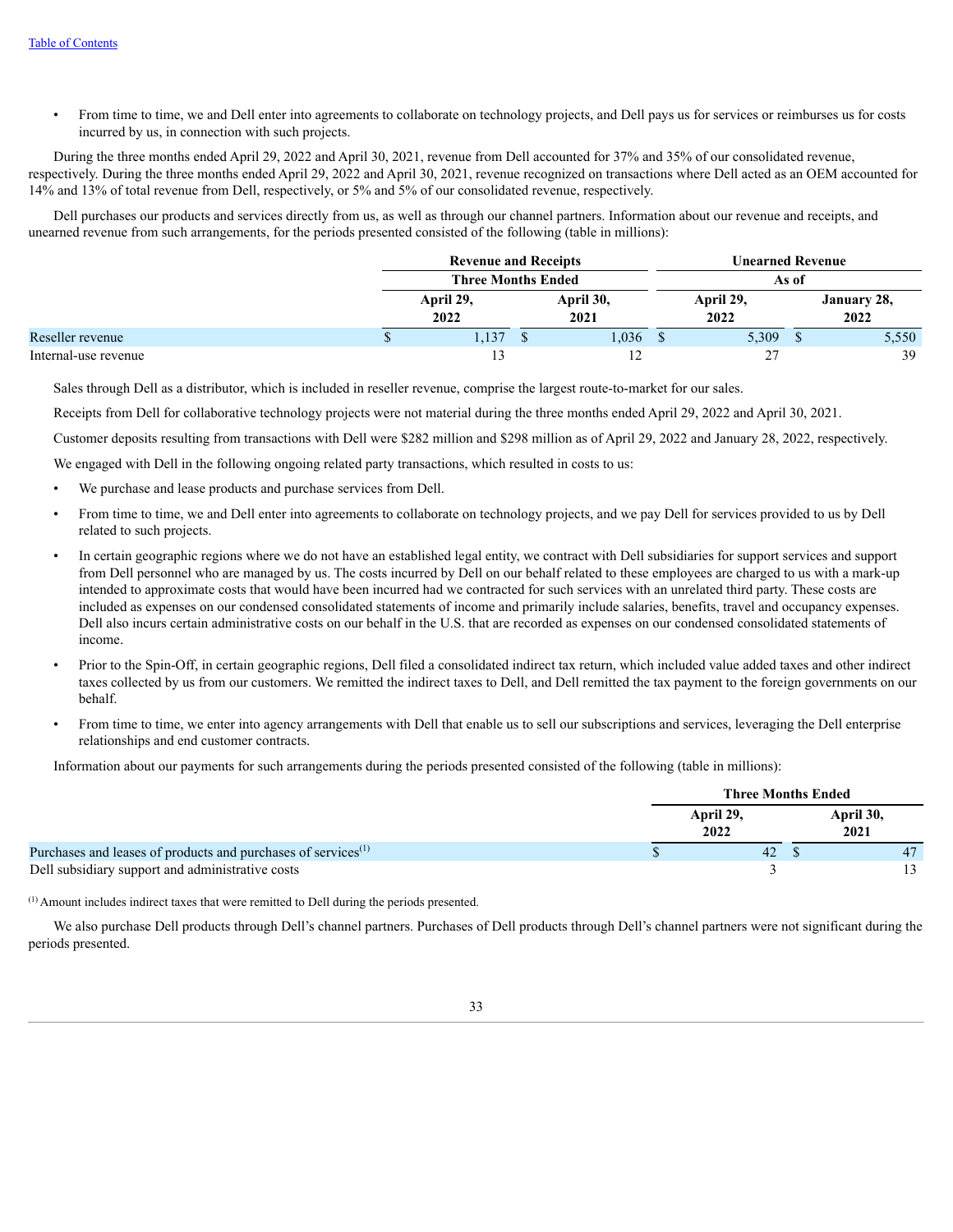From time to time, we and Dell also enter into joint marketing, sales, branding and product development arrangements, for which both parties may incur costs.

#### *Dell Financial Services*

DFS provides financing to certain of our end users at our end users' discretion. Upon acceptance of the financing arrangement by both our end users and DFS, amounts classified as trade accounts receivable are reclassified to the current portion of due from related parties on the condensed consolidated balance sheets. Revenue recognized on transactions financed through DFS was recorded net of financing fees. Financing fees on arrangements accepted by both parties were not significant during the three months ended April 29, 2022 and April 30, 2021.

#### **Liquidity and Capital Resources**

As of the periods presented, we held cash, cash equivalents and short-term investments as follows (table in millions):

|                                                         | April 29,<br>2022 | January 28,<br>2022 |
|---------------------------------------------------------|-------------------|---------------------|
| Cash and cash equivalents                               | 3.719             | 3,614               |
| Short-term investments                                  |                   | 19                  |
| Total cash, cash equivalents and short-term investments | 3.719             | 3,633               |

Cash equivalents primarily consisted of amounts invested in money market funds.

We continue to expect that cash generated by operations will be our primary source of liquidity. We also continue to believe that existing cash, cash equivalents and our borrowing capacity, together with any cash generated from operations, will be sufficient to fund our operations for at least the next twelve months. While we believe these cash sources will be sufficient to fund our operations, our overall level of cash needs may be affected by capital allocation decisions that may include the number and size of acquisitions and stock repurchases, among other things. We expect to use free cash flow primarily to repay our outstanding indebtedness through the end of fiscal 2023. In addition, we plan to continue with our balanced capital allocation policy through investing in our product and solution offerings, acquisitions and returning capital to stockholders through share repurchases. Additionally, given the unpredictable nature of our outstanding legal proceedings, an unfavorable resolution of one or more legal proceedings, claims, or investigations could have a negative impact on our overall liquidity.

On May 26, 2022, we entered into the Merger Agreement with Broadcom. The Merger Agreement contains customary representations, warranties and covenants. The Merger Agreement also contains termination rights for either or each of Broadcom and us. If the consummation of the transaction does not occur on or before February 26, 2023 by either party, subject to three extensions of three months each (at either Broadcom or our election) if on such date all of the closing conditions except those relating to regulatory approvals have been satisfied or waived, Broadcom would be required to pay us a termination fee of \$1.5 billion. Upon termination of the Merger Agreement under certain specified circumstances, including by us to enter into a definitive agreement with respect to a superior proposal in accordance with the terms of the Merger Agreement, we will be required to pay Broadcom a termination fee in the amount of \$1.5 billion, unless we terminate the Merger Agreement in order to enter into a definitive agreement with respect to a superior proposal prior to 11:59 p.m. Pacific time on July 5, 2022, in which case we will be required to pay Broadcom a lower termination fee in the amount of \$750 million.

The 2017 Tax Act imposed a Transition Tax and eliminated U.S. Federal taxes on foreign subsidiary distributions. The Transition Tax was calculated on a separate tax return basis. Our liability related to the Transition Tax as of April 29, 2022 was \$504 million, which we expect to pay over the next four years pursuant to a letter agreement between Dell, EMC and us executed during the first quarter of fiscal 2020. Actual tax payments made to Dell pursuant to the tax sharing agreement may differ materially from our total estimated tax liability calculated on a separate tax return basis. Pursuant to the Tax Matters Agreement with Dell, we have agreed to indemnify one another for certain tax liabilities or tax benefits relating to periods prior to the Spin-Off and certain adjustments to these amounts that will be recognized in future periods will be recorded in other income (expense), net on the consolidated statements of income.

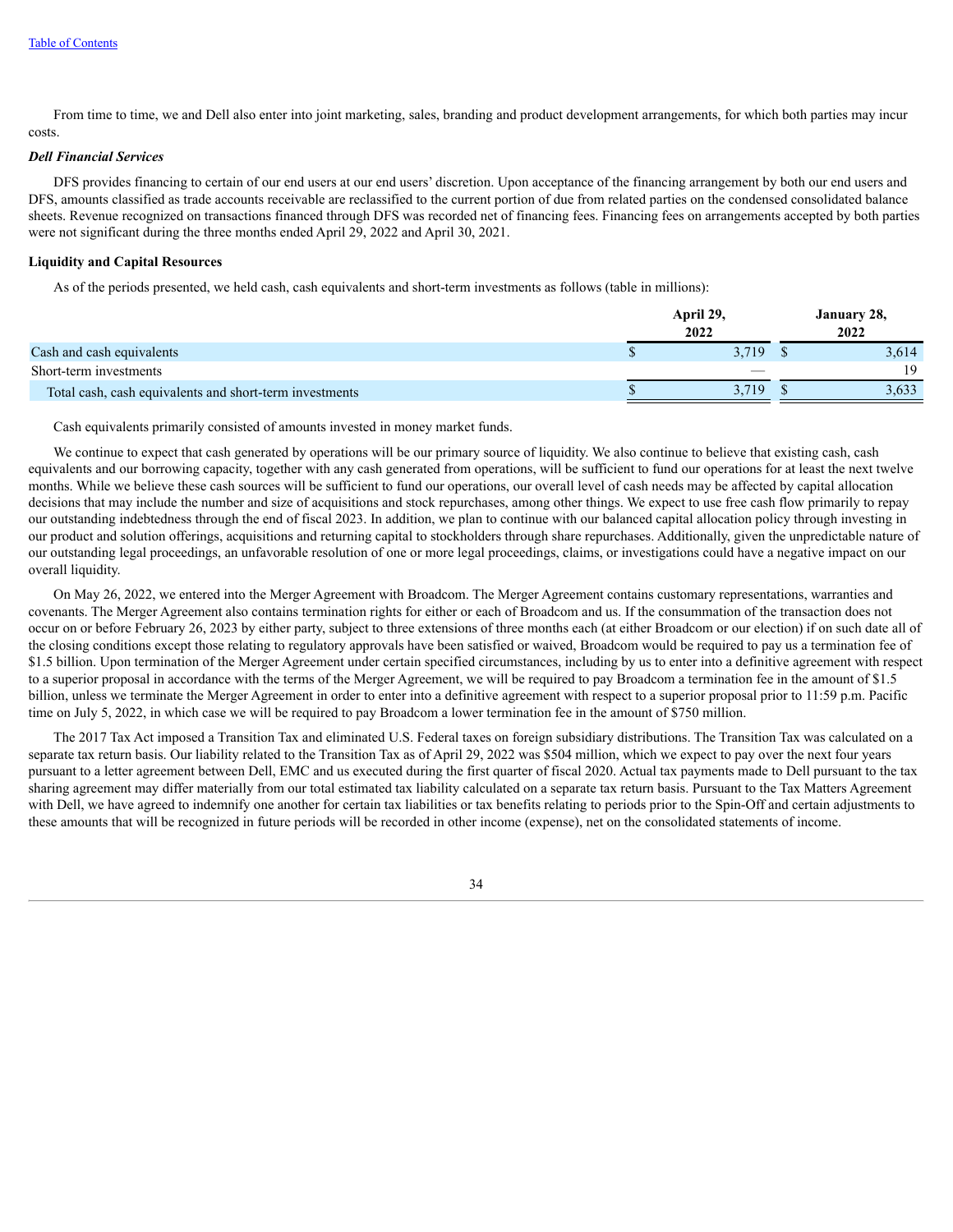Our cash flows summarized for the periods presented were as follows (table in millions):

|                                                            | <b>Three Months Ended</b> |  |                   |  |  |
|------------------------------------------------------------|---------------------------|--|-------------------|--|--|
|                                                            | April 29,<br>2022         |  | April 30,<br>2021 |  |  |
| Net cash provided by (used in):                            |                           |  |                   |  |  |
| Operating activities                                       | 1,005                     |  | 1,266             |  |  |
| Investing activities                                       | (91)                      |  | (72)              |  |  |
| Financing activities                                       | (815)                     |  | (297)             |  |  |
| Net increase in cash, cash equivalents and restricted cash | 99                        |  | 897               |  |  |

## *Operating Activities*

Cash provided by operating activities decreased by \$261 million during the three months ended April 29, 2022 compared to the three months ended April 30, 2021, primarily due to increased cash payments for employee-related expenses, including salaries, bonuses and commissions, resulting primarily from growth in headcount and salaries, as well as higher cash outflows related to operating expenses. These activities were partially offset by increased cash collections due to increased sales compared to the three months ended April 30, 2021.

#### *Investing Activities*

Cash used in investing activities increased by \$18 million during the three months ended April 29, 2022 compared to the three months ended April 30, 2021, primarily driven by an increase in additions to property and equipment.

#### *Financing Activities*

Cash used in financing activities increased by \$518 million during the three months ended April 29, 2022 compared to the three months ended April 30, 2021, primarily driven by the repayment of \$750 million towards our three-year senior unsecured term loan facility, offset in part by a decrease of \$282 million in cash used for repurchases of shares of our common stock.

#### *Debt*

## *Unsecured Senior Notes*

We have unsecured senior notes ("Senior Notes") outstanding with an aggregated carrying value of \$9.2 billion as of April 29, 2022. The Senior Notes mature between August 2023 and August 2031 and contain restrictive covenants that, in certain circumstances, limit our ability to create certain liens, to enter into certain sale and leaseback transactions and to consolidate, merge, sell or otherwise dispose of all or substantially all of our assets. During the three months ended April 29, 2022 and April 30, 2021, interest paid for the Senior Notes was \$70 million and \$47 million, respectively.

#### *Senior Unsecured Term Loan Facility*

We have a three-year and five-year senior unsecured term loan facility with an aggregate outstanding balance of \$2.7 billion as of April 29, 2022. During the three months ended April 29, 2022, interest paid for the term loan facilities was not significant.

Refer to Note H to the condensed consolidated financial statements in Part I, Item 1 of this Quarterly Report on Form 10-Q for more information regarding the Company's outstanding indebtedness.

## *Stock Repurchase Program*

From time to time, we repurchase stock pursuant to authorized stock repurchase programs in open market transactions as permitted by securities laws and other legal requirements. We are not obligated to purchase any shares under our stock repurchase programs. The timing of any repurchases and the actual number of shares repurchased depends on a variety of factors, including our stock price, cash requirements for operations and business combinations, corporate and regulatory requirements and other market and economic conditions. Purchases may be discontinued at any time we believe additional purchases are not warranted. All shares repurchased under our stock repurchase programs are retired.

Refer to Note L to the condensed consolidated financial statements in Part I, Item 1 of this Quarterly Report on Form 10-Q for stock repurchase authorizations approved by our board of directors during the periods presented.

## **Critical Accounting Policies and Estimates**

In preparing our condensed consolidated financial statements in accordance with accounting principles generally accepted in the United States of America ("GAAP"), we are required to make estimates, assumptions and judgments that affect the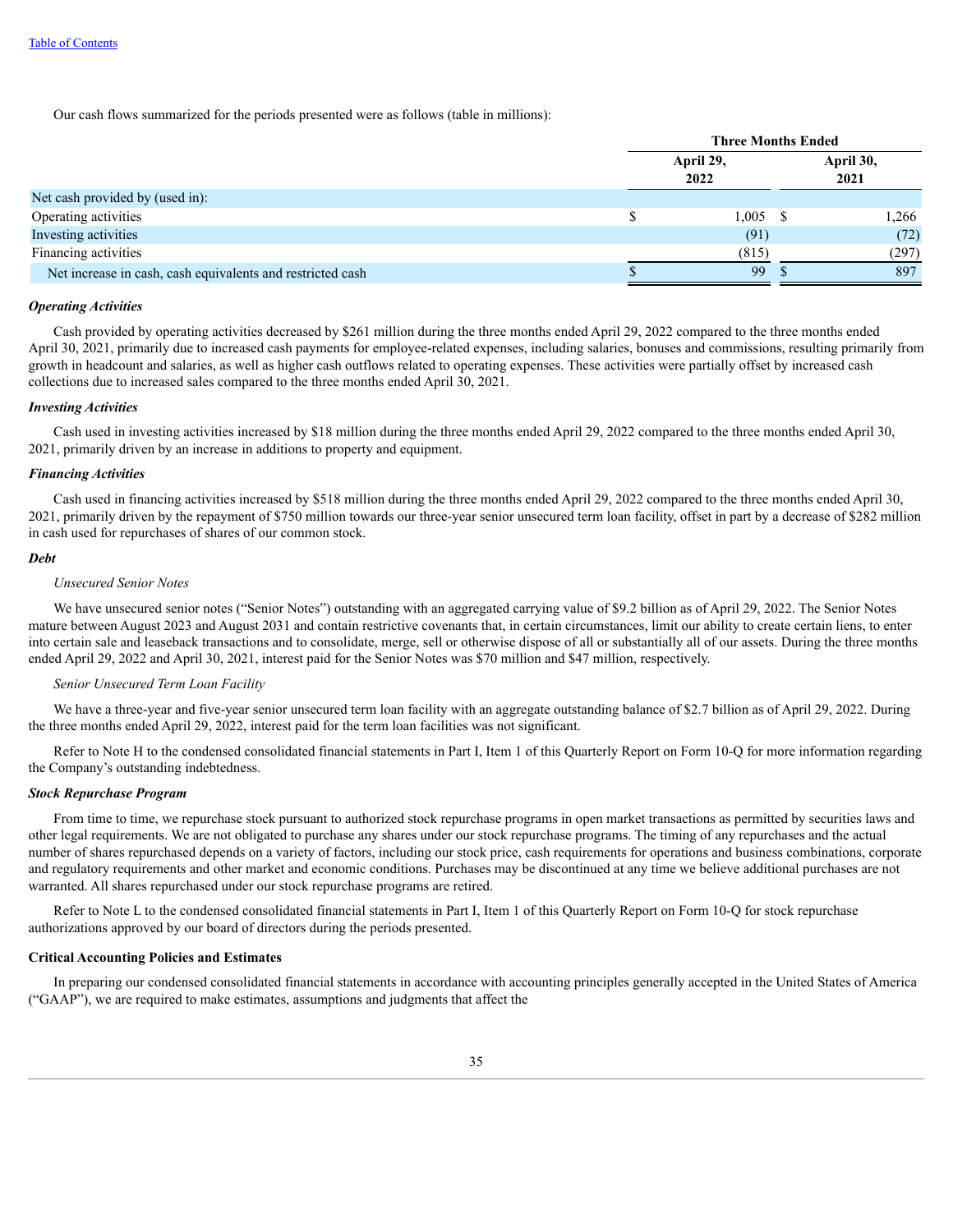amounts reported on our financial statements and the accompanying disclosures. Estimates and assumptions about future events and their effects cannot be determined with certainty and therefore require the exercise of judgment. We base our estimates, assumptions and judgments on historical experience and various other factors that we believe to be reasonable under the circumstances. These estimates may change in future periods and will be recognized in the condensed consolidated financial statements as new events occur and additional information becomes known. Actual results could differ from those estimates and any such differences may be material to our financial statements. We believe that the critical accounting policies and estimates set forth within Part II, Item 7, "Critical Accounting Policies and Estimates" of our Annual Report on Form 10-K filed on March 24, 2022 involve a higher degree of judgment and complexity in their application than our other significant accounting policies. Our senior management has reviewed our critical accounting policies and related disclosures with the Audit Committee of the Board of Directors. Historically, our assumptions, judgments and estimates relative to our critical accounting policies have not differed materially from actual results.

#### **Forward-Looking Statements**

This Quarterly Report on Form 10-Q contains forward-looking statements. All statements other than statements of historical fact could be deemed forwardlooking statements and words such as "expect," "anticipate," "target," "goal," "project," "intent," "plan," "believe," "momentum," "seek," "estimate," "continue," "potential," "future," "endeavor," "will," "may," "should," "could," "depend," "predict," and variations or the negative expression of such words and similar expressions are intended to identify forward-looking statements. Forward-looking statements in this report include, but are not limited to, statements relating to expected industry trends and conditions; the expected timing of the completion of the proposed transaction with Broadcom; future financial performance, trends or plans; anticipated impacts of developments in accounting rules and tax laws and rates; our expectations regarding the timing of tax payments and the impacts of changes in our corporate structure and alignment; plans for and anticipated benefits of VMware products, services and solutions and partner and alliance relationships; plans for, timing of and anticipated impacts and benefits of corporate transactions, capital-raising activities, acquisitions, stock repurchases and investment activities; the outcome or impact of pending litigation, claims or disputes; our ESG-related programs including the objectives of our 2030 Agenda and our programs to further diversity, equity and inclusion; the continuing impact of the COVID-19 pandemic on the global economy as well as any related effects on our business operations, financial performance, results of operations and stock price; our commercial relationship with Dell following completion of the Spin-Off and the related payment of the Special Dividend; our plans to repay our outstanding indebtedness, including the indebtedness incurred to pay a portion of the Special Dividend; our commitment and ability to maintain an investment-grade credit rating; the sufficiency of our cash sources to fund our operations; and any statements of assumptions underlying any of the foregoing. These statements are based on current expectations about the industries in which VMware operates and the beliefs and assumptions of management. These forward-looking statements involve risks and uncertainties and the cautionary statements set forth above and those contained in the section of this report entitled "Risk Factors" identify important factors that could cause actual results to differ materially from those predicted in any such forward-looking statements. All forward-looking statements in this document are made as of the date hereof, based on information available to us as of the date hereof. We assume no obligation to and do not currently intend to, update these forward-looking statements.

#### **Available Information**

Our website is located at vmware.com and our investor relations website is located at ir.vmware.com. Our goal is to maintain the investor relations website as a portal through which investors can easily find or navigate to pertinent information about us, all of which is made available free of charge, including:

- our Annual Report on Form 10-K, Quarterly Reports on Form 10-Q, current reports on Form 8-K and any amendments to those reports, as soon as reasonably practicable after we electronically file that material with or furnish it to the Securities and Exchange Commission ("SEC");
- announcements of investor conferences, speeches and events at which our executives discuss our products, services and competitive strategies;
- webcasts of our quarterly earnings calls and links to webcasts of investor conferences at which our executives appear (archives of these events are also available for a limited time);
- additional information on financial metrics, including reconciliations of non-GAAP financial measures discussed in our presentations to the nearest comparable GAAP measure;
- press releases on quarterly earnings, product and service announcements, legal developments and international news;
- corporate governance information including our certificate of incorporation, bylaws, corporate governance guidelines, board committee charters, business conduct guidelines (which constitutes our code of business conduct and ethics) and other governance-related policies;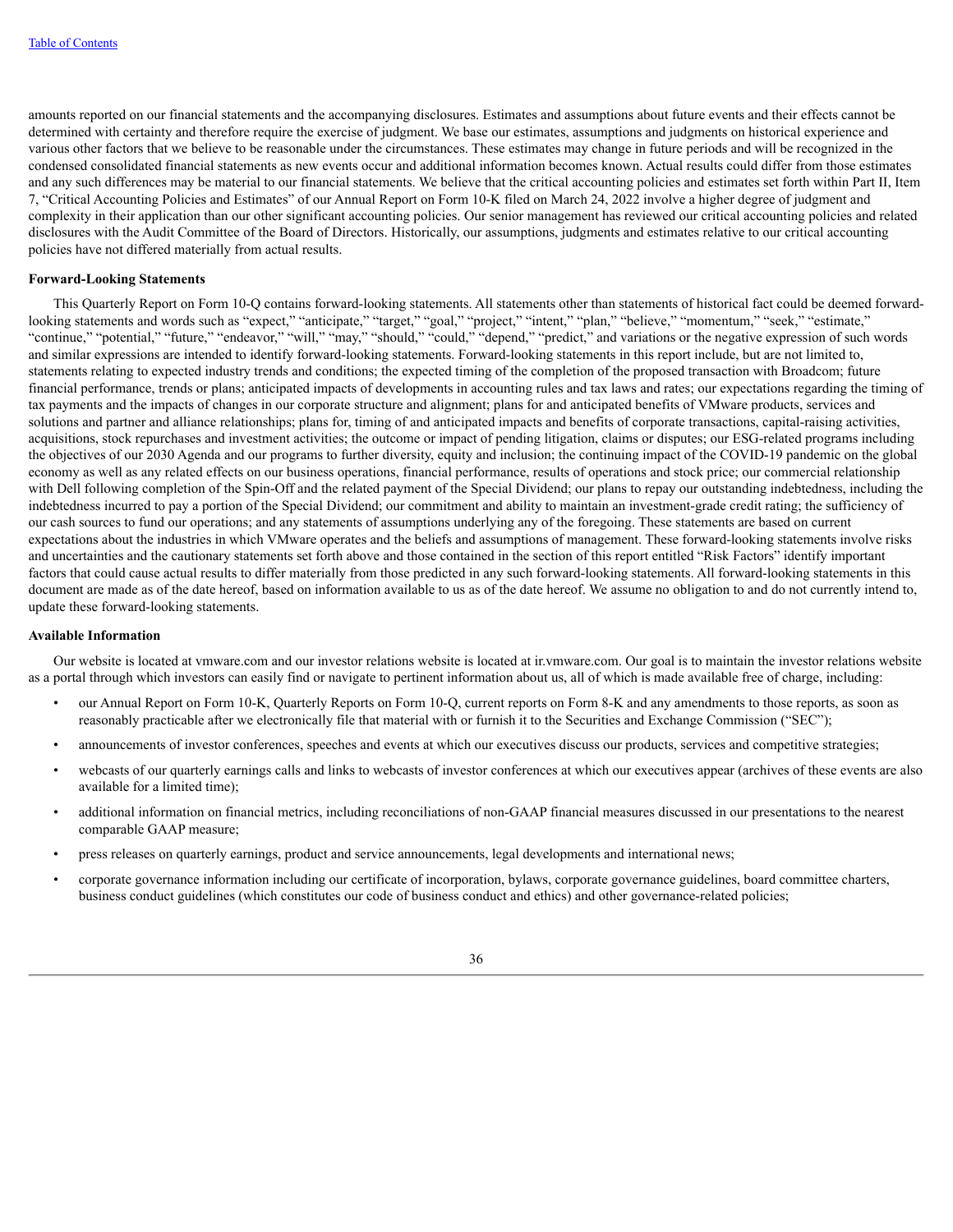- ESG (environmental, social and governance) information;
- other news, blogs and announcements that we may post from time to time that investors might find useful or interesting; and
- opportunities to sign up for email alerts and RSS feeds to have information pushed in real time.

The information found on our website is not part of, and is not incorporated by reference into, this or any other report we file with, or furnish to, the SEC. The SEC also maintains a website at sec.gov that contains reports, proxy and information statements and other information regarding issuers that file electronically with the SEC.

## **ITEM 3. QUANTITATIVE AND QUALITATIVE DISCLOSURES ABOUT MARKET RISK**

There were no material changes to our market risk exposures during the three months ended April 29, 2022. See Part II, Item 7A, "Quantitative and Qualitative Disclosures About Market Risk" of our Annual Report on Form 10-K filed on March 24, 2022 for a detailed discussion of our market risk exposures.

# **ITEM 4. CONTROLS AND PROCEDURES**

# **Evaluation of Disclosure Controls and Procedures**

We carried out an evaluation required by the Securities Exchange Act of 1934, amended (the "Exchange Act"), under the supervision and with the participation of our principal executive officer and principal financial officer, of the effectiveness of the design and operation of our disclosure controls and procedures, as defined in Rule 13a-15(e) of the Exchange Act, as of the end of the period covered by this report. Based on this evaluation, our principal executive officer and principal financial officer concluded that, as of the end of the period covered by this report, our disclosure controls and procedures were effective to provide reasonable assurance that information required to be disclosed by us in the reports that we file or submit under the Exchange Act is recorded, processed, summarized and reported within the time periods specified in the Securities and Exchange Commission's rules and forms and to provide reasonable assurance that such information is accumulated and communicated to our management, including our principal executive officer and principal financial officer, as appropriate to allow timely decisions regarding required disclosures.

#### **Changes in Internal Control Over Financial Reporting**

There were no changes in our internal control over financial reporting during the most recent fiscal quarter ended April 29, 2022 that materially affected, or are reasonably likely to materially affect, our internal control over financial reporting.

#### **Limitations on Controls**

Our disclosure controls and procedures and internal control over financial reporting are designed to provide reasonable assurance of achieving their objectives as specified above. Our management, including our principal executive officer and principal financial officer, conducted an evaluation of the effectiveness of our internal control over financial reporting based on the framework in Internal Control—Integrated Framework (2013) issued by the Committee of Sponsoring Organizations of the Treadway Commission. Management does not expect, however, that our disclosure controls and procedures or our internal control over financial reporting will prevent or detect all errors and fraud. Any control system, no matter how well designed and operated, is based upon certain assumptions and can provide only reasonable, not absolute, assurance that its objectives will be met. Further, no evaluation of controls can provide absolute assurance that misstatements due to error or fraud will not occur or that all control issues and instances of fraud, if any, within the Company have been detected.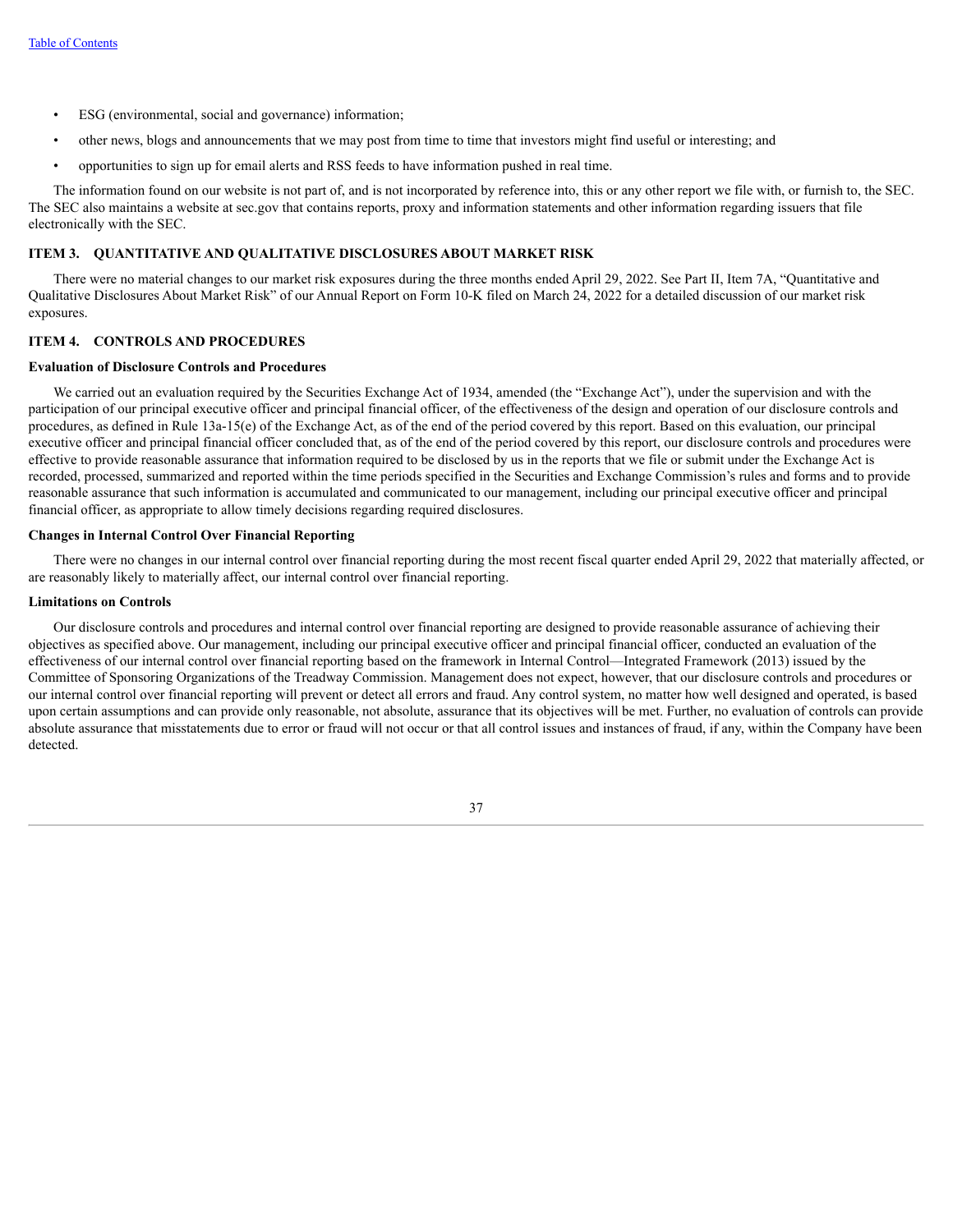#### **PART II OTHER INFORMATION**

# **ITEM 1. LEGAL PROCEEDINGS**

Refer to Note D to the condensed consolidated financial statements in Part I, Item 1 of this Quarterly Report on Form 10-Q for a description of legal proceedings. See also the risk factor entitled "We are involved in litigation, investigations and regulatory inquiries and proceedings that could negatively affect us" in Part II, Item 1A of this Quarterly Report on Form 10-Q for a discussion of potential risks to our results of operations and financial condition that may arise from legal proceedings.

# **ITEM 1A. RISK FACTORS**

The risk factors that appear below could materially affect our business, financial condition and operating results. The risks and uncertainties described below are not the only risks and uncertainties we face. Our business is also subject to general risks and uncertainties that affect many other companies.

# *Risks Related to the Pending Acquisition by Broadcom*

## The announcement and pendency of our agreement to be acquired by Broadcom may have an adverse effect on our business results.

On May 26, 2022, we entered into an Agreement and Plan of Merger (the "Merger Agreement") with Broadcom Inc. ("Broadcom"), pursuant to which Broadcom agreed to acquire us subject to the terms and conditions set forth therein. Our pending acquisition by Broadcom may have an adverse effect on our operating results in the near term if our customers delay, defer, or cancel purchases pending completion of the transaction. In addition, the announcement and pendency of the transaction may cause reluctance by customers to begin or continue to do business with us due to potential uncertainty about the direction of our products and solutions following consummation of the transaction. We are subject to additional risks in connection with the announcement and pendency of the proposed transaction, including:

- Channel partners, suppliers and other business partners may experience uncertainty as to the future of such relationships and may delay or defer certain business decisions, seek alternative relationships with third parties or seek to alter their present business relationships with us;
- The restrictions imposed on our business and operations pursuant to certain covenants set forth in the Merger Agreement may prevent us from pursuing certain opportunities, entering into certain contracts with customers, resellers and suppliers, or taking certain other actions without Broadcom's approval;
- We may be unable to attract, recruit, retain and motivate current and prospective employees who may be uncertain about their future roles following completion of the proposed transaction, and our employees could lose productivity as a result of uncertainty regarding their employment following the proposed transaction;
- The pendency and outcome of legal proceedings that may be instituted against us, our directors, executive officers and others relating to the proposed transaction; and
- The pursuit of the transaction and planning for the integration may place a significant burden on management and other internal resources, and the diversion of management's attention away from day-to-day business concerns and other opportunities that may have been beneficial to us could adversely affect our business, financial condition and operating results.

In addition, since the merger consideration our stockholders will receive in the transaction will be in the form of both cash and common stock of Broadcom, our stock price will be impacted by changes in Broadcom's stock price. Changes to Broadcom's stock price may result from a variety of factors, such as changes in its business operations and outlook, changes in general market and economic conditions and regulatory considerations. These factors are beyond our control.

# The failure to complete the transaction could have a material and adverse effect on our business, results of operations, financial condition, cash flows, **and stock price.**

The transaction, which is expected to close in Broadcom's fiscal year 2023, is subject to the satisfaction or waiver of customary closing conditions, including, among others, adoption of the Merger Agreement by our stockholders, the expiration or termination of the waiting period under the HSR Act, and clearance under the antitrust laws of the European Union and certain other jurisdictions. There is no assurance that all of the various conditions will be satisfied, or that the transaction will be completed on the proposed terms, within the expected timeframe or at all. The closing of the transaction may be delayed, and the transaction may ultimately not be completed, due to a number of factors, including:

the failure to satisfy the closing conditions set forth above;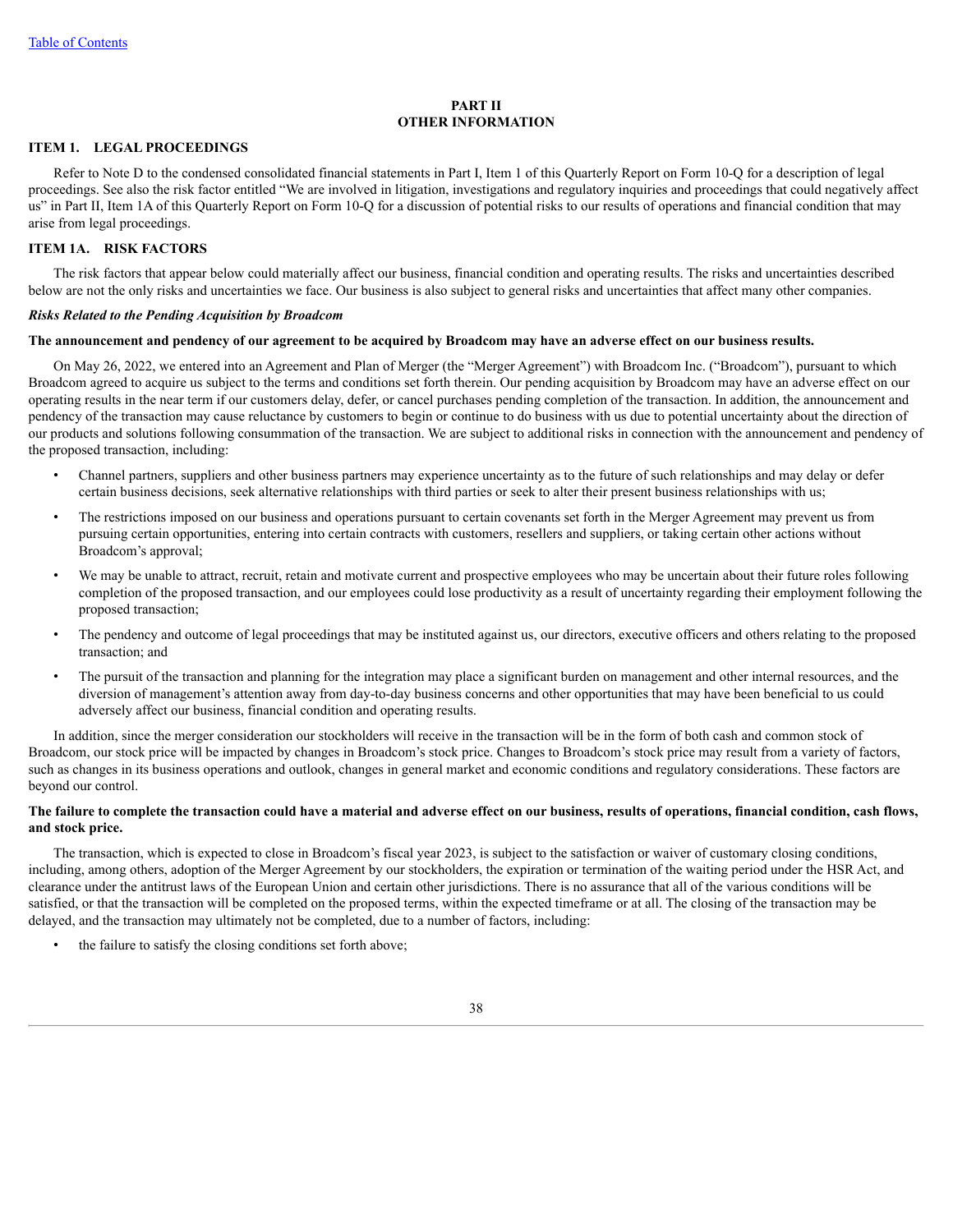- potential future stockholder litigation and other legal and regulatory proceedings, which could delay or prevent the transaction; and
- the failure to satisfy the other conditions to the completion of the transaction.

If the transaction does not close, we may suffer other consequences that could adversely affect our business, financial condition, operating results, cash flows and stock price, and our stockholders would be exposed to additional risks, including:

- To the extent that the current market price of our stock reflects an assumption that the transaction will be completed, the price of our common stock could decrease if the transaction is not completed;
- Investor confidence in us could decline, stockholder litigation could be brought against us, relationships with existing and prospective customers and other business partners may be adversely impacted, we may be unable to hire or retain key personnel, and our operating results and cash flows may be adversely impacted due to costs incurred in connection with the transaction;
- Any disruptions to our business resulting from the announcement and pendency of the transaction, including adverse changes in our relationships with employees, customers and other business partners, may continue or intensify in the event the transaction is not consummated or is significantly delayed;
- We would have incurred significant costs, including professional services fees and other transaction costs, in connection with the proposed transaction that we would be unable to recover; and
- We may have to pay Broadcom a termination fee of \$1.5 billion or \$750 million under certain circumstances that give rise to a termination of the Merger Agreement.

There can be no assurance that our business, relationships with other parties, liquidity or financial condition will not be adversely affected, as compared to the condition prior to the announcement of the transaction, if the transaction is not consummated.

# Regulatory approvals may not be received, may take longer than expected or may impose conditions that are not presently anticipated or that cannot **be met.**

Before the transaction may be completed, various approvals, authorizations and declarations of non-objection, or expiration of waiting periods must be obtained from certain regulatory and governmental authorities. Subject to the terms and conditions of the Merger Agreement, each party has agreed to use their reasonable best efforts to take all actions and to do, or cause to be done, all things necessary, proper or advisable under applicable laws to consummate the transactions as promptly as practicable, including taking all necessary steps to obtain any requisite approvals, subject to certain specified limitations under the Merger Agreement. These approvals include approval under the HSR Act, and the Council Regulation 139/2004 of the European Union.

Regulatory and governmental entities may impose conditions on the granting of such approvals, and if such regulatory and governmental entities seek to impose such conditions, lengthy negotiations may ensue among such regulatory or governmental entities, Broadcom and us. Such conditions and the process of obtaining regulatory approvals could have the effect of delaying completion of the transaction and such conditions may not be satisfied for an extended period of time.

We cannot assure you that these regulatory clearances and approvals will be obtained in a timely manner or obtained at all, or that the granting of these regulatory clearances and approvals will not involve the imposition of regulatory remedies on the completion of the transaction, including requiring changes to the terms of the Merger Agreement. These conditions or changes could result in the conditions to the closing of the transaction not being satisfied. The special meeting of our stockholders at which the adoption of the Merger Agreement will be considered may take place before all of the required regulatory approvals have been obtained and before regulatory remedies, if any, are known. In this event, if the stockholder approval is obtained, we and Broadcom may subsequently agree to regulatory remedies without further seeking stockholder approval, except as required by applicable law, even if such regulatory remedies could have an adverse effect on us, Broadcom or the combined company.

# *Operation of Business and Strategic Risks*

## A significant decrease in demand for our data center virtualization products would adversely affect our operating results.

A significant portion of our revenue is derived, and will for the foreseeable future continue to be derived, from our data center virtualization products. As more businesses achieve high levels of virtualization in their data centers, the market for our vSphere product continues to mature. Additionally, as businesses increasingly utilize public cloud and SaaS-based offerings, they are building more of their new compute workloads off-premises and are increasingly shifting some of their existing and many of their new workloads to public cloud providers, thereby limiting growth and potentially reducing the market for on-premises deployments of vSphere. Although sales of vSphere have declined as a portion of our overall business and we expect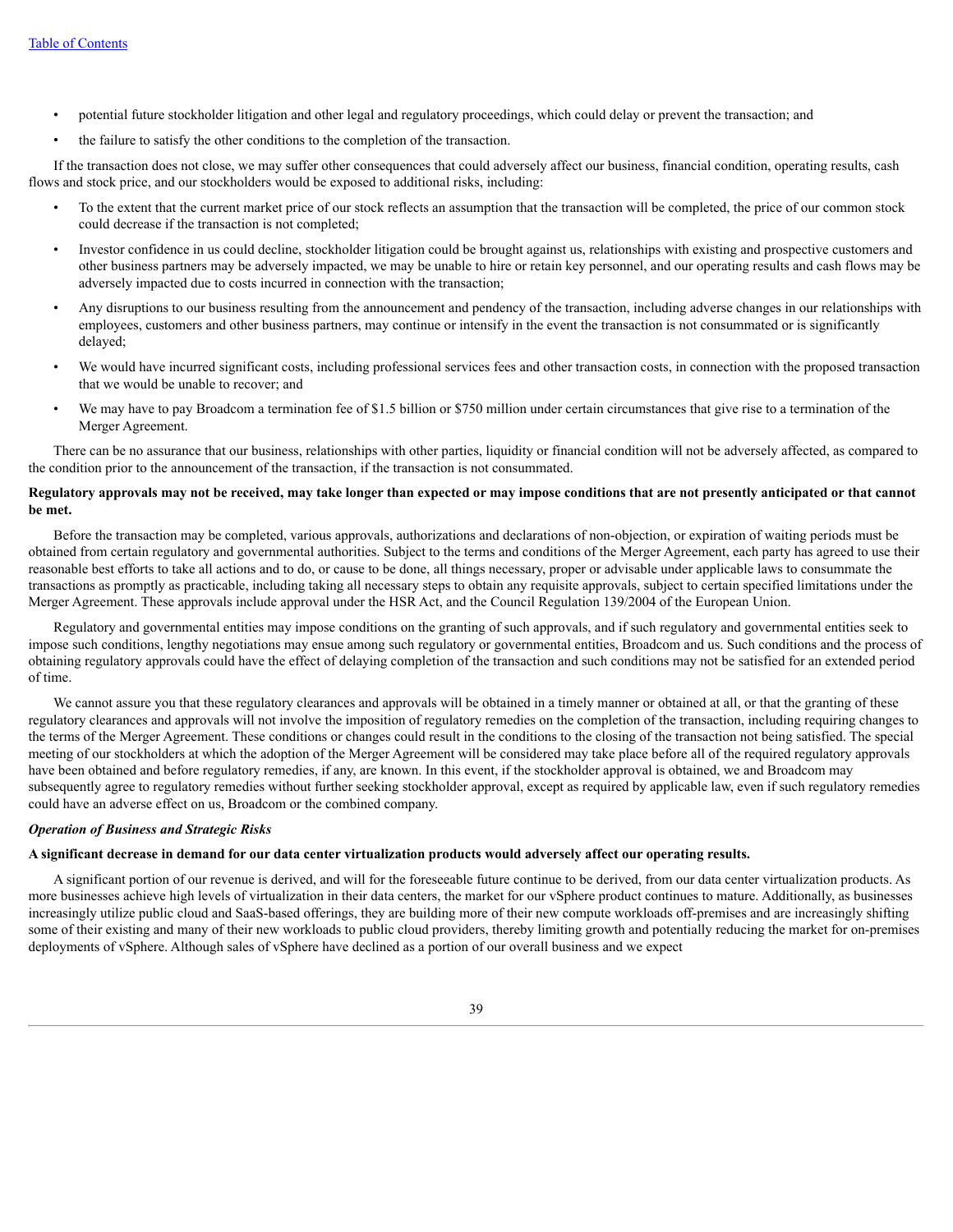this trend to continue, vSphere remains key to our future growth as it serves as the foundation for our newer SDDC, network virtualization and our newer subscription and SaaS offerings. Although we have launched, and are continuing to develop, products to extend our vSphere-based SDDC offerings to the public cloud, due to our product concentration, a significant decrease in demand for our server virtualization products would adversely affect our operating results.

# Our subscription and SaaS offerings, which constitute a growing portion of our business, and our initiatives to extend our data center virtualization and container platforms into the public cloud involve various risks, including, among others, reliance on third-party providers for data center space **and colocation services and on public cloud providers to prevent service disruptions.**

As we continue to develop and offer subscription and SaaS versions of our products, we must continue to evolve our processes to meet various intellectual property, regulatory, contractual and service compliance challenges, including compliance with licenses for open source and third-party software embedded in our offerings, compliance with export control and privacy regulations, protecting our services from external threats or inappropriate use, maintaining the continuous service levels and data security expected by our customers and adapting our go-to-market efforts. The expansion of our subscription and SaaS offerings also requires significant investments, and our operating margins, results of operations and operating cash flows may be adversely affected if our new offerings are not widely adopted by customers.

Additionally, our subscription and SaaS offerings rely upon third-party providers to supply data center space, equipment maintenance and other colocation services and our initiatives to extend our virtualization and container platforms into the public cloud rely upon the ability of our public cloud and VCPP partners to maintain continuous service availability and protect customer data on their services. Although we have entered into various agreements for the lease of data center space, equipment maintenance and other services, third parties could fail to live up to their contractual obligations. The failure of a third-party provider to prevent service disruptions (including as a result of climate change), data losses or security breaches may require us to issue credits or refunds or indemnify or otherwise be liable to customers or third parties for damages that may occur, and contractual provisions with our third-party providers and public cloud partners may limit our recourse against the third-party provider or public cloud partner responsible for such failure. Additionally, if these third-party providers fail to deliver on their obligations, our reputation could be damaged, our customers could lose confidence in us, and our ability to maintain and expand our subscription and SaaS offerings would be impaired.

# Our success depends upon our ability to adapt our business and pricing models to a subscription and SaaS model appropriately.

We continue to transition our portfolio from a perpetual license model to subscription and SaaS offerings. During this transition, we will recognize less revenue up front than we would otherwise recognize as part of the multi-year license contracts through which we typically sell our established offerings. Additionally, in order to provide customers flexibility, we offer one- and three-year term licenses for certain portions of our perpetual portfolio, which have certain characteristics that are similar to subscription products but are accounted for as License and Services revenue. Our transition to these term licenses and subscription and SaaS offerings involve various risks that may negatively affect our operating results, including:

- We may fail to set pricing for subscription and SaaS offerings at levels appropriate to maintain our revenue streams or our customers may choose to deploy products from our competitors that they believe are priced more favorably.
- We may fail to accurately predict subscription renewal rates or their impact on operating results, and because revenue from subscriptions is recognized for our services over the term of the subscription, downturns or upturns in sales may not be immediately reflected in our results.
- As customers transition to our subscription and SaaS products and services, our revenue and license revenue growth rate may be adversely impacted during the period of transition when we recognize less revenue up front than we would otherwise recognize as part of the multi-year license contracts. For example, effective with the fourth quarter of fiscal 2020, we commenced reporting revenue from our subscription and SaaS as a separate revenue line item, breaking out components that had previously been included in our license revenue and services revenue and prior period amounts were reclassified to conform with this presentation. As a result, the rate of growth in our license revenue, which was previously viewed as a leading indicator of our business performance, as well as our software maintenance revenue and deferred revenue were negatively impacted. At the same time, growth in subscription and SaaS revenue may not appear as robust because such revenue is recognized ratably over time as customers consume our subscription-based products.
- The transition from selling support and maintenance with perpetual licenses to selling subscription and SaaS offerings may negatively affect our profitability, as the cost associated with software maintenance renewals is generally lower than the cost associated with selling new subscription and SaaS offerings.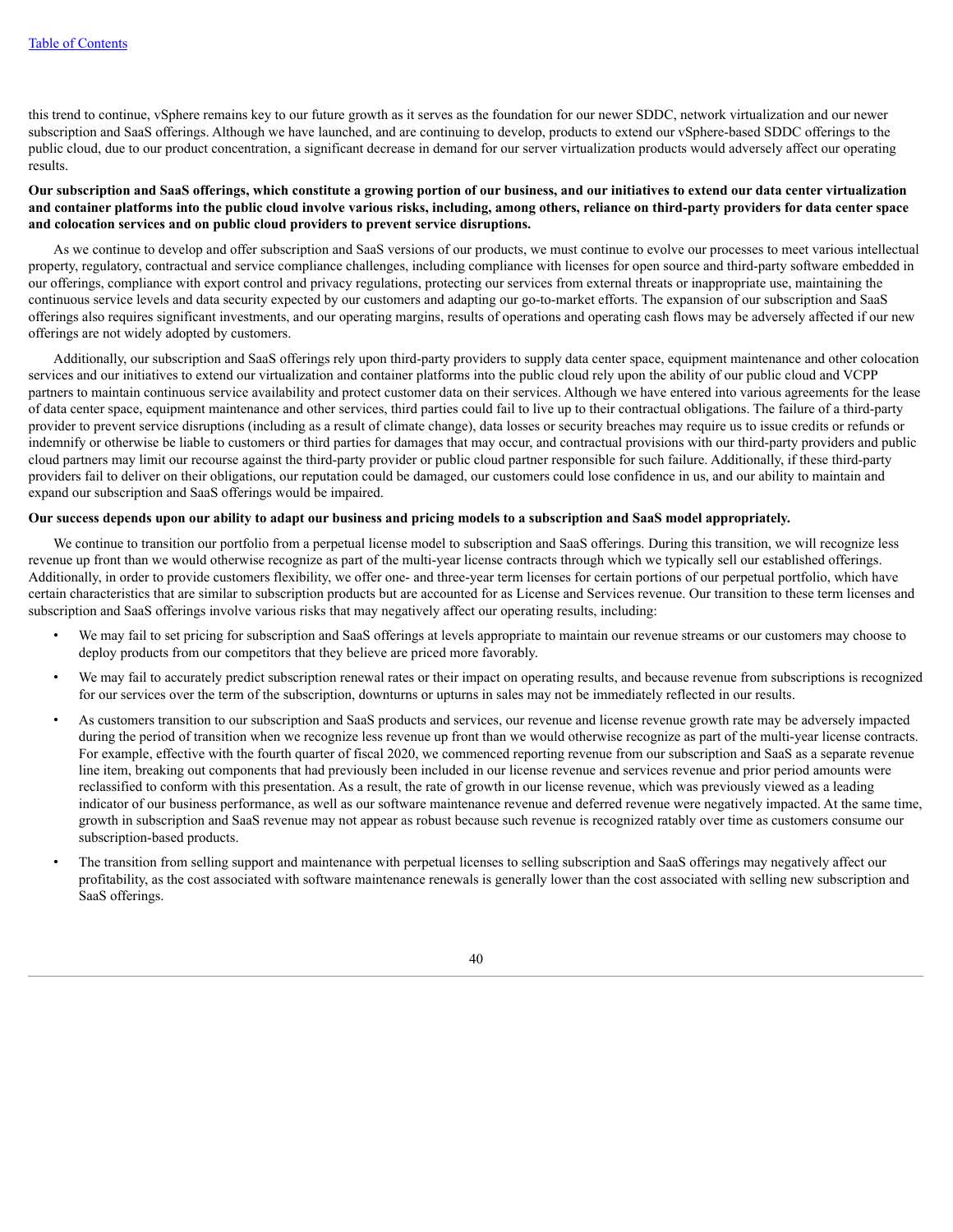- Term licenses are sold with shorter support and maintenance terms than perpetual licenses are, and customers may not renew such licenses at the end of their term or transition to subscription and SaaS offerings.
- As we offer more services that depend on converting users of free services to users of premium services and purchasers of our on-premises products to our SaaS offerings, our ability to maintain or improve and to predict conversion rates will become more important.

# **We face intense competition that could adversely affect our operating results.**

The application platform, multi-cloud, digital workspace, networking and security product areas are interrelated and rapidly evolving, and we face intense competition across all the markets for our products and services. Many of our current or potential competitors have longer operating histories, greater name recognition, larger customer bases and significantly greater financial, technical, sales, marketing and other resources than we do. Additionally, the adoption of public and distributed cloud, micro-services, containers, and open source technologies has the potential to erode our profitability.

### We face competition from, among others:

*Providers of public cloud infrastructure and SaaS-based multi-cloud of erings.* As businesses increasingly utilize public cloud and SaaS-based offerings, they are building more of their new compute workloads, and may also shift some of their existing workloads, off-premises. A significant percentage of new application development is happening in the public cloud, with providers such as Amazon Web Services ("AWS"), Microsoft Azure ("Azure") or Google Cloud, or in a distributed fashion, and these new applications are often deployed on public cloud or multi-cloud infrastructure. As a result, the demand for onpremises information technology ("IT") resources is expected to slow, and our products and services will need to increasingly compete for customers' IT workloads with off-premises public cloud and SaaS-based multi-cloud offerings, such as those offered by Datadog in monitoring and IT telemetry and ServiceNow in the automation space. If we fail to address evolving customer priorities or requirements, the demand for VMware's products and services may decline, and we could experience slower than expected or no growth. Additionally, VMware Cloud Provider Program ("VCPP") offerings from our partners may compete directly with infrastructure-as-a-service ("IaaS") offerings from various public cloud providers, which are increasingly integrated with onpremises solutions. In fiscal 2018, we entered into a strategic alliance with AWS to deliver a vSphere-based cloud service, VMware Cloud on AWS, running in AWS data centers available in certain geographies, and, in fiscal 2019, we extended our collaboration with AWS to include AWS Outposts. In fiscal 2020, we also announced partnerships with Microsoft (Azure VMware Solution by CloudSimple), Google (Google Cloud VMware Solution by CloudSimple), and Oracle (Oracle Cloud VMware Solution) under the framework of our VCPP that enable customers to run native VMware-based workloads on each of Azure, Google Cloud, and Oracle Cloud. Our partnerships with AWS and other public cloud providers may be seen as competitive with each other and with other VCPP partners, while some partners may elect to include solutions such as VMware Cloud on AWS as part of their managed services provider offerings. In addition, many of these public cloud providers are delivering hybrid cloud hardware solutions with their distributed cloud management. For example, many public cloud infrastructure providers have also entered into strategic partnerships with mobile telecommunications network providers to jointly embed distributed cloud infrastructure and management tools into 5G mobile networks. To the extent customers and partners, including service providers, choose to operate native cloud environments (or similar non-VMware environments, such as Azure Stack or AWS Wavelength) in their data centers in lieu of purchasing VMware's on-premises and hybrid and multi-cloud products, our operating results could be materially adversely affected.

*Providers of application modernization and open source developer platform services.* Many public cloud infrastructure and multi-cloud SaaS competitors also offer standalone or embedded application development, or Platform-as-a-Service ("PaaS"), services. In the case of AWS, Azure and Google Cloud, these PaaS services are often bundled with consumption-based IaaS offerings. These IaaS providers and other developer solution partners, such as Red Hat, a subsidiary of IBM, and HashiCorp, offer tools and services based on containers and DevSecOps (or development security and operations) practices. Open source technologies for containerization and cloud platforms, such as Xen, KVM, Docker, rkt, OpenShift, Mesos, Kubernetes and OpenStack, and other open source software-based products, solutions and services may reduce the demand for our solutions, put pricing pressure on our offerings and enable competing vendors to leverage open source technologies to compete directly with us. New platform technologies and standards based on open source software are consistently being developed and can gain popularity quickly. Improvements in open source software could cause customers to replace software purchased from us with open source software. In step with these trends, we deliver a comprehensive container, Kubernetes and Cloud Native Application technologies portfolio with VMware Tanzu and have increased our level of commitment to open source projects and communities, such as the Cloud Native Computing Foundation, that are designed to increase the rate at which customers adopt micro-services architectures. The adoption of distributed micro-service application architectures, and their alignment with container technologies, represents an emerging area of competition. As we continue to invest in these areas, we will experience increasing competitive overlap with other cloud native vendors, such as Red Hat, and the large providers of public cloud infrastructure. Such competitive pressure or the availability of new open source software may cause us to experience reduced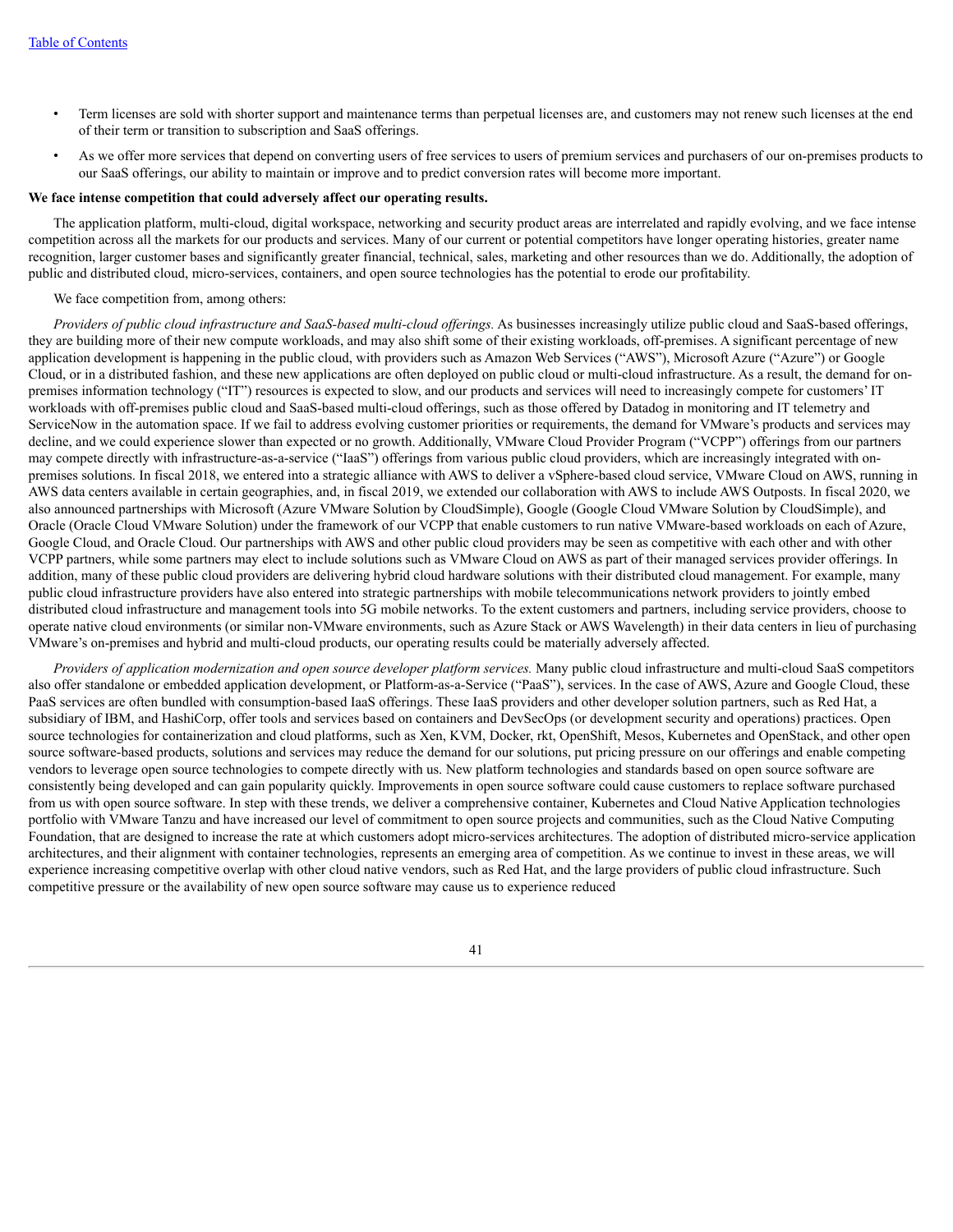sales, increased pricing pressure, increased sales and marketing expenses and reduced operating margins, any one of which may adversely affect our operating results.

*Providers of enterprise security of erings.* With our acquisition of Carbon Black Inc. ("Carbon Black") in 2019, we launched a new set of enterprise security solutions that includes the Carbon Black endpoint security platform and the intrinsic security elements of our existing NSX virtual networking, Workspace ONE end user and our compute offerings. The cybersecurity market is large, highly competitive, fragmented and subject to rapidly evolving technology, shifting customer needs and frequent introductions of new solutions. Competitors in the end point security space range from established solution providers such as Microsoft and Trend Micro to next-generation endpoint security providers such as CrowdStrike and SentinelOne. While we believe that the intrinsic security elements in our existing offerings coupled with our Carbon Black endpoint security offerings and new combined offerings we expect to develop and introduce in the future will enable us to provide an integrated security offering with significant advantages over our competitors' current offerings, our ability to gain traction and market share as a new entrant into this well-established market segment is uncertain. Additionally, new trends, such as Extended Threat Detection (XDR), Secure Access Service Edge (SASE) and Zero Trust Network Access, represent the coalescence of formerly distinct markets, such as identity management, secure web gateway, SD-WAN, network firewall and cloud access security brokers. These new trends may bring existing partners, such as Fortinet, Zscaler and Okta into a more competitive position with our Carbon Black, VeloCloud and other distributed network security offerings. If we are unable to successfully adapt our product and service offerings to meet these opportunities and rapidly evolving trends our operating results could be adversely affected.

*Large, diversified enterprise software and hardware companies*. These competitors supply a wide variety of products and services to, and have wellestablished relationships with, our current and prospective end users. For example, small- to medium-sized businesses and companies in emerging markets that are evaluating the adoption of virtualization-based technologies and solutions may be inclined to consider Microsoft solutions because of their existing use of Windows and Office products. Some of these competitors have in the past and may in the future take advantage of their existing relationships to engage in business practices that make our products and services less attractive or more expensive to our end users. For example, in 2019, Microsoft modified its onpremises licensing terms to require end users who wish to deploy Microsoft software on certain dedicated hosted cloud services other than Microsoft's Azure cloud service, including VMware Cloud on AWS, to purchase additional rights from Microsoft. Other competitors have limited or denied support for their applications running in VMware virtualization environments. In addition, these competitors could integrate competitive capabilities into their existing products and services and make them available without additional charge. For example, Oracle provides free server virtualization software intended to support Oracle and non-Oracle applications, Microsoft offers its own server, network and storage virtualization software packaged with its Windows Server product as well as built-in virtualization in the client version of Windows and Cisco includes network virtualization technology in many of its data center networking platforms. As a result, existing and prospective VMware customers may elect to use products that are perceived to be "free" or "very low cost" instead of purchasing VMware products and services for certain applications where they do not believe that more advanced and robust capabilities are required.

*Other industry alliances*. Many of our competitors have entered into or extended partnerships or other strategic relationships to offer more comprehensive virtualization and cloud computing solutions than they individually had offered. We expect these trends to continue as companies attempt to strengthen or maintain their positions in the evolving virtualization infrastructure and enterprise IT solutions industry. For example, CrowdStrike has formed the CrowdXDR Alliance, an initiative competitive with VMware security offerings that includes VMware partners such as Zscaler and Google Cloud. These alliances may result in more compelling product and service offerings than those we offer.

*Our partners and members of our developer and technology partner ecosystem*. We face competition from our partners. For example, third parties currently selling our products and services could build and market their own competing products and services or market competing products and services of other vendors. Additionally, as formerly distinct sectors of enterprise IT such as software-based virtualization and hardware-based server, networking and storage solutions converge, we also increasingly compete with companies who are members of our developer and technology partner ecosystem. For example, in 2019, one of our important partners and customers, IBM, acquired Red Hat, one of our competitors in the cloud native applications space. Consequently, when such convergences occur, we may find it more difficult to continue to collaborate productively on other projects with these partners, and the advantages we derive from our ecosystem could diminish.

These various forms of competition could result in increased pricing pressure and sales and marketing expenses, thereby materially reducing our operating margins, and could also prevent our new products and services from gaining market acceptance, thereby harming our ability to increase, or causing us to lose, market share.

# Our commercial relationship with Dell could adversely impact our business, stock price, market share and ability to build and maintain other **strategic relationships.**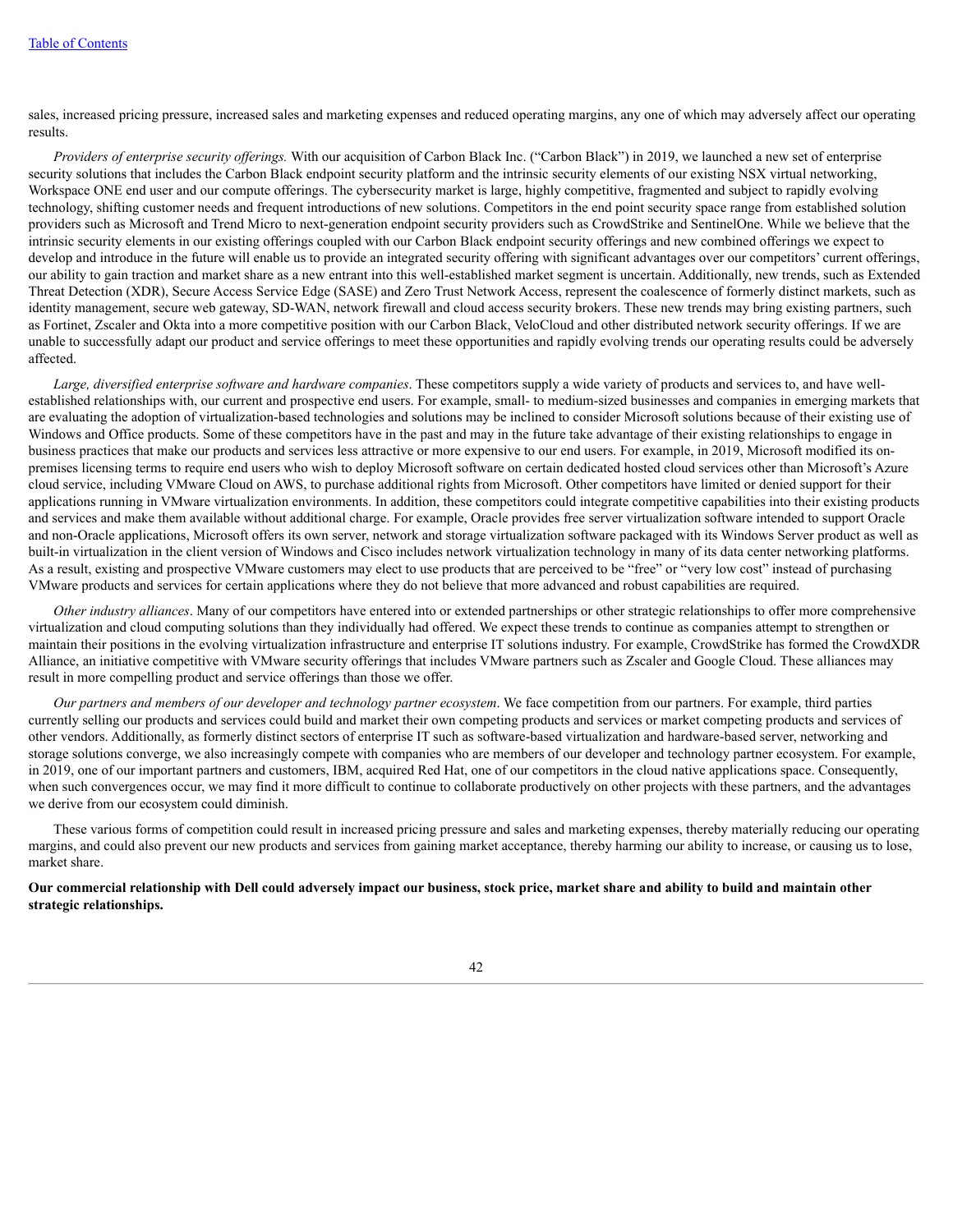Our commercial relationship with Dell is significant and complex. During the time in which we were a majority-owned subsidiary of Dell, the portion of our sales that were realized through the Dell sales channel grew more rapidly than our sales through non-Dell resellers and distributors. As a standalone company following the Spin-Off, we continue to transact a significant amount of business with Dell pursuant to the commercial framework agreement between us and Dell that became effective upon the Spin-Off, which involves various risks such as:

*Reliance on our relationship with Dell.* During the three months ended April 29, 2022, revenue from Dell, including purchases of products and services directly from us, as well as through our channel partners, accounted for 37% of our consolidated revenue, which included revenue from Dell selling joint solutions as an OEM, acting as a distributor to other non-Dell resellers, reselling products and services as a reseller and purchasing products and services for its own internal use. On certain transactions, Dell Financial Services also provides financing to our end users and channel partners at our end users' and channel partners' discretion. Our reliance on the Dell sales channel could negatively impact our ability to negotiate favorable go-to-market arrangements with Dell and our relationships with other channel partners.

*Dell's arrangements with our competitors.* Dell maintains significant partnerships with certain of our competitors, including Microsoft, and may enter into more such partnerships in the future. Further, Dell may choose to partner with our competitors instead of with us. These partnerships may adversely impact our relationship with Dell, impede our standalone competitive success and result in declines in our stock price or market share. Additionally, our potential strategic relationships may be negatively affected by our relationship with Dell, as companies may favor or choose to partner with our competitors because of those competitors' relationship with Dell or due to our relationship with Dell.

*Overlaps in areas in which we and Dell compete*. We and Dell compete across the IT infrastructure industry providing products and services that overlap in various areas, including software-based storage, management, hyperconverged infrastructure and cloud computing. Dell competes with us in these areas now and may compete with us in new areas and engage in increased competition with us in the future. Some of our products compete directly with products sold or distributed by Dell, which could result in declines in VMware sales. Additionally, this competition could result in increased pricing pressure and sales and marketing expenses, thereby materially reducing our operating margins, and could also prevent our new products and services from gaining market acceptance, thereby harming our ability to increase, or causing us to lose, market share.

*Our arrangements with Dell's competitors.* We partner and have arrangements with a number of companies that compete with Dell, including certain of our significant channel, technology and other marketing partners, such as IBM and Hewlett-Packard. Our relationship with Dell could adversely affect our relationships with these companies or other customers, suppliers and partners. Further, our relationships with these companies could adversely impact our relationship with Dell.

We believe that our commercial relationship with Dell provides us a unique opportunity to leverage the respective technical expertise, product strengths and market presence of Dell for the benefit of our customers and stockholders while enabling us to compete more effectively with our larger competitors. However, such transactions may prove not to be successful and may divert our resources or the attention of our management from other opportunities. Negotiating and implementing these arrangements can be time consuming and cause delays in the introduction of joint product and service offerings and disruptions to VMware's business. Additionally, cloud and on-premises infrastructure companies may choose not to partner with us to the full extent or at all due to our historical and on-going commercial relationship with Dell. As a result, we may be unable to capitalize, either strategically or commercially, on our new flexibility, and our business, stock price, market share and relationships may suffer.

#### **Our success depends increasingly on customer acceptance of our newer products and services.**

Our products and services are primarily based on data center virtualization, application modernization and related multi-cloud technologies used to manage distributed computing architectures, which form the foundation for multi-cloud computing. As the market for server virtualization continues to mature, the rate of growth in license sales of VMware vSphere ("vSphere") has declined. We are increasingly directing our product development and marketing and sales efforts toward products and services that enable businesses to modernize applications and efficiently implement their multi-cloud services. We have also been introducing SaaS versions of our on-premises products, including vRealize Cloud Universal, and investing in a range of SaaS and cloud-native technologies and products, including through acquisitions such as CloudHealth Technologies, Inc., Carbon Black and Pivotal Software, Inc. ("Pivotal"). These cloud and SaaS initiatives present new and difficult technological, operational and compliance challenges, and significant investments continue to be required to develop or acquire solutions to address those challenges. Our success depends on our current and future customers perceiving technological and operational benefits and cost savings associated with adopting our multi-cloud and application platform solutions. As the market for our data center virtualization products continues to mature, and the scale of our business continues to increase, our rate of revenue growth increasingly depends upon the success of our newer product and service offerings. To the extent that adoption rates for our newer products and services are not sufficient to offset declines in revenue growth for our established server virtualization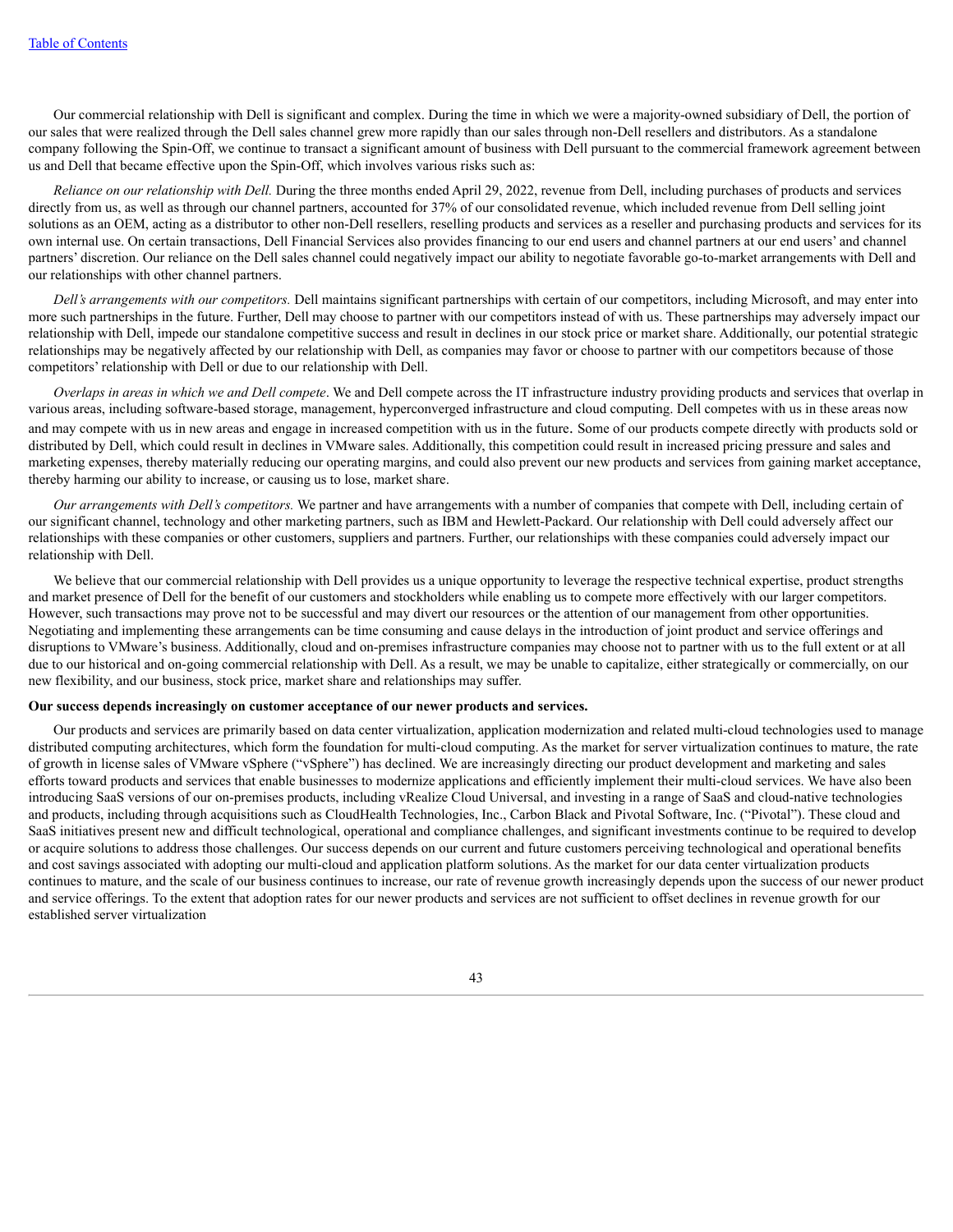offerings, our overall revenue growth rates may slow materially or our revenue may decline substantially. Additionally, we may fail to realize returns on our investments in new initiatives and our operating results could be materially adversely affected.

# Competition for our highly skilled employees is intense and costly, and our business and growth prospects may suffer if we cannot attract and retain **them.**

We must continue to attract and retain highly qualified personnel, particularly software and cloud engineers and sales and customer experience personnel, for which competition, particularly against companies with greater resources, startups and emerging growth companies is intense. Research and development personnel are also aggressively recruited by startup and emerging growth companies, which are especially active in many of the technical areas and geographic regions in which we conduct product and service development. This competitive situation has become exacerbated by the increase in employee resignations currently taking place throughout the U.S., in part as a result of the COVID-19 pandemic, which is commonly referred to as the "great resignation." This competition results in increased costs in the form of cash and stock-based compensation and can have a dilutive impact on our stock. We have experienced, and we expect to continue to experience, difficulty in hiring and retaining highly skilled employees with appropriate qualifications, and, if we fail to attract new personnel or fail to retain and motivate our current personnel, our business and future growth prospects could suffer.

## **The loss of key management personnel could harm our business.**

We depend on the continued services of key management personnel. We generally do not have employment or non-compete agreements with our employees, and, therefore, they could terminate their employment with us at any time without penalty and could pursue employment opportunities with any of our competitors. In addition, we do not maintain any key-person life insurance policies. The loss of key management personnel could harm our business.

# Our current research and development efforts may not produce significant revenue for several years, if at all.

Developing our products and services is expensive, and developing and launching disruptive technologies requires significant investment often entailing greater risk than incremental investments in existing products and services. Our research and development expenses were approximately 25% of our total revenue during the three months ended April 29, 2022. We plan to continue to significantly invest in our research and development efforts to maintain our competitive position. Our investments in research and development may result in products or services that generate less revenue than we anticipate or may not result in marketable products and services for several years or at all.

## **Acquisitions and divestitures could materially harm our business and operating results.**

We have acquired in the past, and plan to acquire in the future, other businesses, products or technologies. We also sell or divest businesses, products and technologies from time-to-time. Acquisitions and divestitures involve significant risks and uncertainties, including:

- disruptions to our ongoing operations and diverting management from day-to-day responsibilities due to, for example, the need to provide transition services in connection with a disposition or difficulty integrating the operations, technologies, products, customers and personnel of acquired businesses effectively;
- adverse impacts to our business and financial results resulting from increases to our expenses due to, among other things, integrating business operations and on-boarding personnel and the incurrence of amortization expense related to identifiable intangible assets acquired and other accounting consequences of acquisitions;
- reductions to our cash available for operations, stock repurchase programs and other uses, potentially dilutive issuances of equity securities or the incurrence of additional debt;
- uncertainties in achieving the expected benefits of an acquisition or disposition, including with respect to our business strategy, revenue, technology, human resources, cost and operating efficiencies and other synergies, due to, among other things, a lack of experience in new markets, products or technologies; or an initial dependence on unfamiliar distribution partners or vendors;
- unidentified issues that were not discovered during the diligence process, including issues with the acquired or divested business's intellectual property, product quality, security, privacy and accounting practices, regulatory compliance or legal contingencies;
- lawsuits resulting from an acquisition or disposition;
- maintenance or establishment of acceptable standards, controls, procedures or policies with respect to an acquired business; and
- the need to later divest acquired assets at a loss if an acquisition does not meet our expectations.

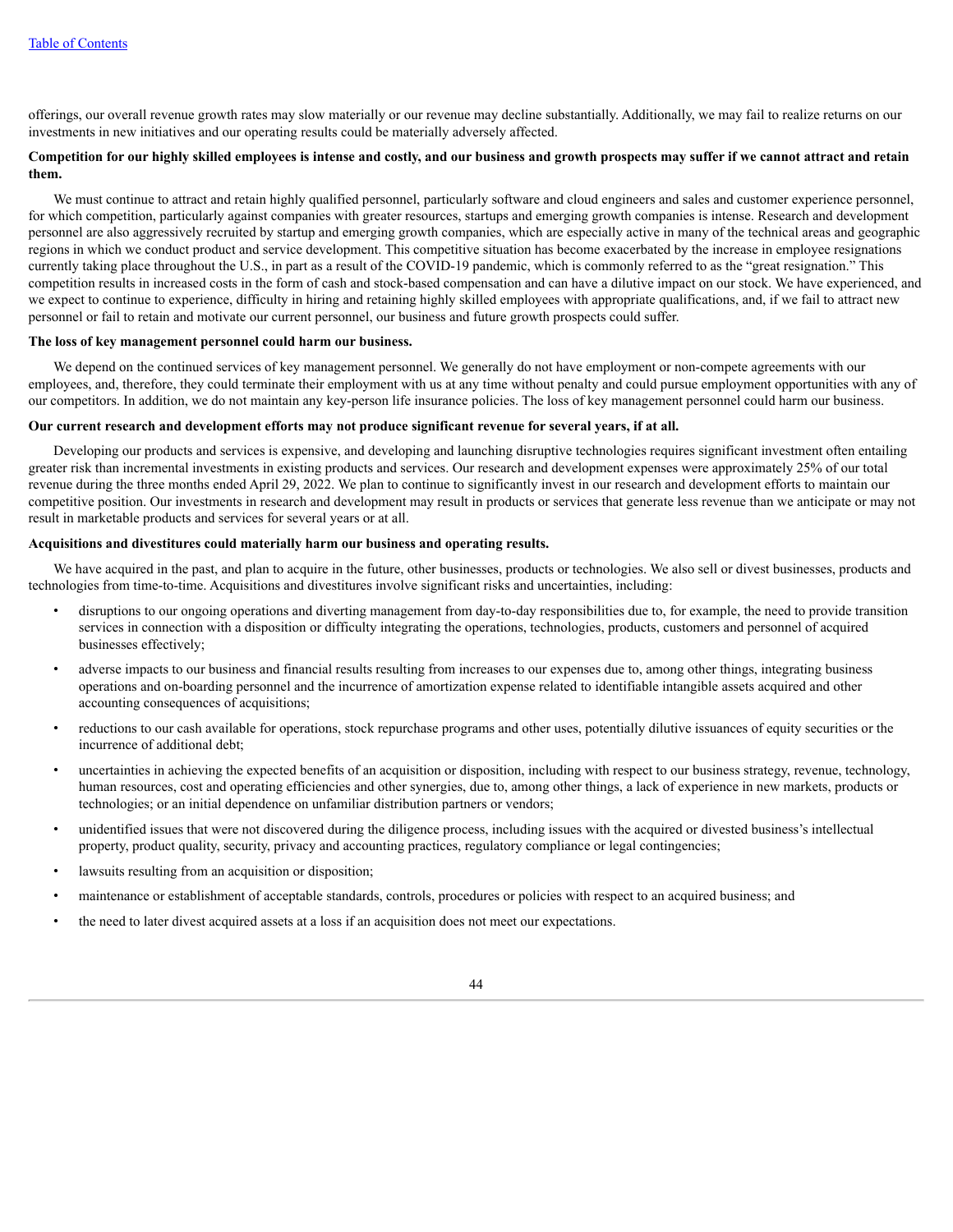#### Disruptions to our distribution channels, including our various routes to market through Dell, could harm our business.

Our future success is highly dependent on our relationships with channel partners, including distributors, resellers, system vendors and systems integrators, which contribute to a significant portion of our revenue. Recruiting and retaining qualified channel partners and training them in the use of our technology and product offerings requires significant time and resources. Our failure to maintain good relationships with channel partners would likely lead to a loss of end users of our products and services, which would adversely affect our revenue. We generally do not have long-term contracts or minimum purchase commitments with our channel partners, and the contracts that we do have with these channel partners do not prohibit them from offering products or services that compete with ours.

Sales via our various route-to-market relationships with Dell accounted for 37% of our consolidated revenue during the three months ended April 29, 2022, and transactions where Dell acted as an OEM accounted for 14% of the revenue from Dell, or 5% of our consolidated revenue. Such routes to market include Dell selling joint solutions as an OEM, acting as a distributor to other non-Dell resellers, reselling products and services as a reseller or purchasing products and services for its own internal use. Although we and Dell entered into a commercial agreement effective upon the Spin-Off that is intended to preserve and enhance our strategic partnership, as a standalone company, our relationship with Dell is fundamentally different from the relationship that we had with Dell when we were its majority-owned subsidiary. Following the Spin-Off, Dell no longer consolidates VMware's revenues, and Dell may not be sufficiently incentivized to drive VMware business through our various route-to-market relationships. If sales through Dell decline and VMware is unable to shift business to suitable alternative channel partners, our business and operating results will be negatively affected. Additionally, any disruption or significant change to our relationship with Dell or the terms upon which they sell and distribute our products and services could have a negative impact on our operating results until such time as we arrange to replace these distribution services with the services of existing or new distributors.

Other than Dell, none of our distributors accounted for 10% or more of our consolidated revenue during the three months ended April 29, 2022. Although we believe that we have, or would have in place by the date of any such termination, agreements with replacement distributors sufficient to maintain our revenue from distribution, if we were to lose the distribution services of a significant distributor, such loss could have a negative impact on our operating results until such time as we arrange to replace these distribution services with the services of existing or new distributors.

#### **The evolution of our business requires more complex go-to-market strategies, which involve significant risk.**

Our increasing focus on developing and marketing IT management and automation and IaaS offerings (including software-defined networking, VCPPintegrated virtual desktop and mobile device, cloud and SaaS) that enable customers to transform their IT systems requires a greater focus on marketing and selling product suites and more holistic solutions, rather than selling on a product-by-product basis. Consequently, we have developed, and must continue to develop, new strategies for marketing and selling our offerings. In addition, marketing and selling new technologies to enterprises requires us to invest significant time and resources to educate customers on the benefits of our offerings. These investments can be costly and educating our sales force can distract from their efforts to sell existing products and services. Additionally, from time to time, we reorganize our go-to-market teams to increase efficiencies and improve customer coverage, but these reorganizations can cause short-term disruptions that may negatively impact sales over one or more fiscal periods. Further, upon entering into new industry segments, we may choose to go to market with third-party manufactured hardware appliances that are integrated with our software—as we did when we entered into the SD-WAN space through our acquisitions of VeloCloud Networks, Inc. and Nyansa, Inc.—which requires us to rapidly develop, deploy and scale new hardware procurement, supply chain and inventory management processes and product support services and integrate them into our ongoing business systems and controls. Similarly, our launches of managed subscription services, such as VMware Cloud on AWS and VMware Cloud on Dell EMC, require us to implement new methods to deliver and monitor end user services and adjust our model for releasing product upgrades. As our customers increasingly shift from one-time purchases of perpetual software licenses to purchasing our software via more subscription and SaaS-based programs, our go-to-market teams will need to alter their outreach to customers to support ongoing consumption of our offerings, and we will need to appropriately adjust the variable compensation programs we use to incentivize our sales teams. If we fail to successfully adjust, develop and implement effective go-to-market strategies, our financial results may be materially adversely impacted.

#### **We may not be able to respond to rapid technological changes with new solutions and services offerings.**

The industries in which we compete are characterized by rapid, complex and disruptive changes in technology, customer demands and industry standards that could make it difficult for us to effectively compete and cause our existing and future software solutions to become obsolete and unmarketable. Our ability to react quickly to new technology trends—such as cloud computing, which is disrupting the ways businesses consume, manage and provide physical IT resources, applications, data and IT services—and customer requirements is negatively impacted by the length of our development cycle for new and enhanced products and services, which has frequently been longer than we originally anticipated. This is due in part to the increasing complexity of our product offerings as we increase their interoperability and maintain their compatibility with IT resources,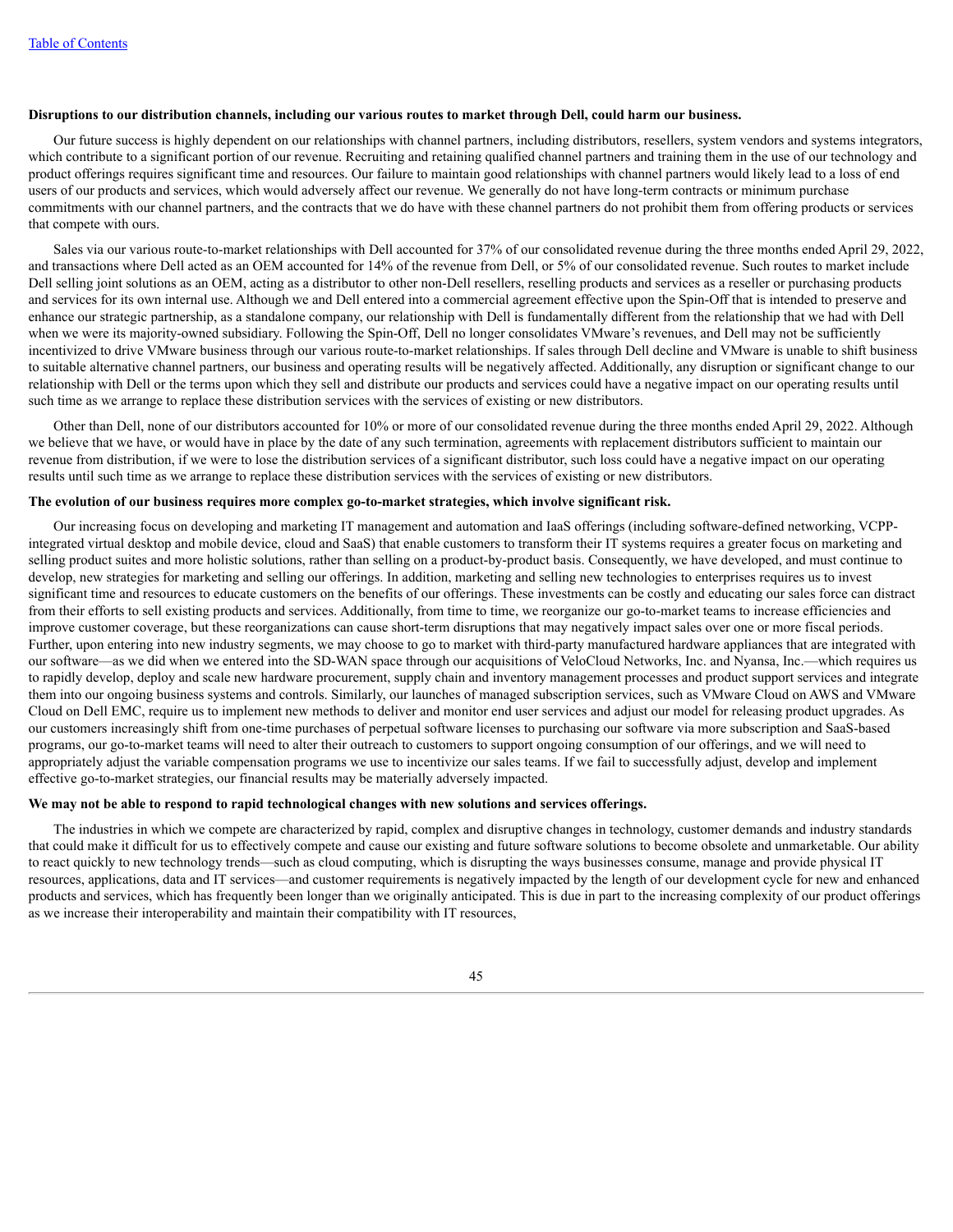such as public clouds, utilized by our customers while sustaining and enhancing product quality. When we release significant new versions of our existing offerings, the complexity of our products may require existing customers to remove and replace prior versions to take full advantage of substantial new capabilities, which may subdue initial demand for the new versions or depress demand for existing versions until the customer is ready to purchase and install the newest release. If we are unable to evolve our solutions and offerings in time to respond to and remain ahead of new technological developments—in applications, networking or security, for example—or in ways that are compelling to customers, our ability to retain or increase market share and revenue could be materially adversely affected. We may also fail to adequately anticipate the commercialization of emerging technologies, such as blockchain, and the development of new markets and applications for our technology, such as edge computing, and thereby fail to take advantage of new market opportunities or fall behind early movers in those markets.

### **We operate a global business that exposes us to additional risks.**

A significant portion of our employees, customers, channel partners and third-party providers whom we rely upon to help deliver our subscription and SaaS services are located outside the U.S. Our international activities account for a substantial portion of our revenue and profits, and our investment portfolio includes investments in non-U.S. financial instruments and holdings in non-U.S. financial institutions. In addition to the risks described elsewhere in these risk factors, our international operations subject us to a variety of risks, including:

- difficulties in delivering support, training and documentation; enforcing contracts; collecting accounts receivable; transferring funds; maintaining appropriate controls relating to revenue recognition practices; and longer payment cycles in certain countries and especially in emerging markets;
- network security and privacy concerns, which could make foreign customers reluctant to purchase products and services from U.S.-based technology companies;
- tariffs and trade barriers, and other regulatory or contractual limitations on our ability to sell or develop our products and services in certain foreign markets, such as in China, whose government has adopted a range of laws and regulations relating to the procurement of key network equipment and security products and the storage and processing of data that might cause our business in China to suffer and expose us to civil and criminal penalties;
- localized impacts of the COVID-19 pandemic that persist or flare up in particular regions, such as in India where several of our global support services as well as research and development personnel are located, have in the past and in the future could cause delays or disruptions in certain of our business operations and product development;
- regional impacts of climate change which increase the risk of extreme weather events, wildfire and drought that can impact local infrastructure such as the reliability of local electrical grids and telecommunications;
- economic or political instability, military actions or armed conflict, such as the Russian invasion of Ukraine, both of which are locations where we have employees, partners and customers, and uncertainty about or changes in government and trade relationships, policies, and treaties that could adversely affect the ability of U.S.-based companies to conduct business in non-U.S. markets, such as in the U.K. where considerable regulatory uncertainty remains regarding compliance post-Brexit; and
- legal risks, particularly in emerging markets, relating to compliance with U.S. exchange control requirements and international and U.S. anticorruption laws and associated exposure to significant fines, penalties and reputational harm.

Our failure to manage any of these risks successfully could negatively affect our reputation and materially adversely affect our operating results.

#### **Russia's military actions in Ukraine have affected and may continue to affect our business.**

In response to Russian military actions in Ukraine, we have suspended business operations in Russia and Belarus, including suspension of sales, support on existing contracts and professional services in both countries. Furthermore, the sanctions imposed by the U.S. and other countries in connection with the Russian invasion of Ukraine include restrictions on selling or importing goods, services or technology in or from affected regions and travel bans and asset freezes impacting connected individuals and political, military, business and financial organizations in Russia. Sanctions imposed on Russia and our suspension of business operations could impact the fulfillment of existing orders, future revenue streams from impacted customers and the recoverability of certain financial assets. It is not possible to predict the broader consequences of this conflict, which could include further sanctions, embargoes, regional instability, geopolitical shifts and adverse effects on the global economy.

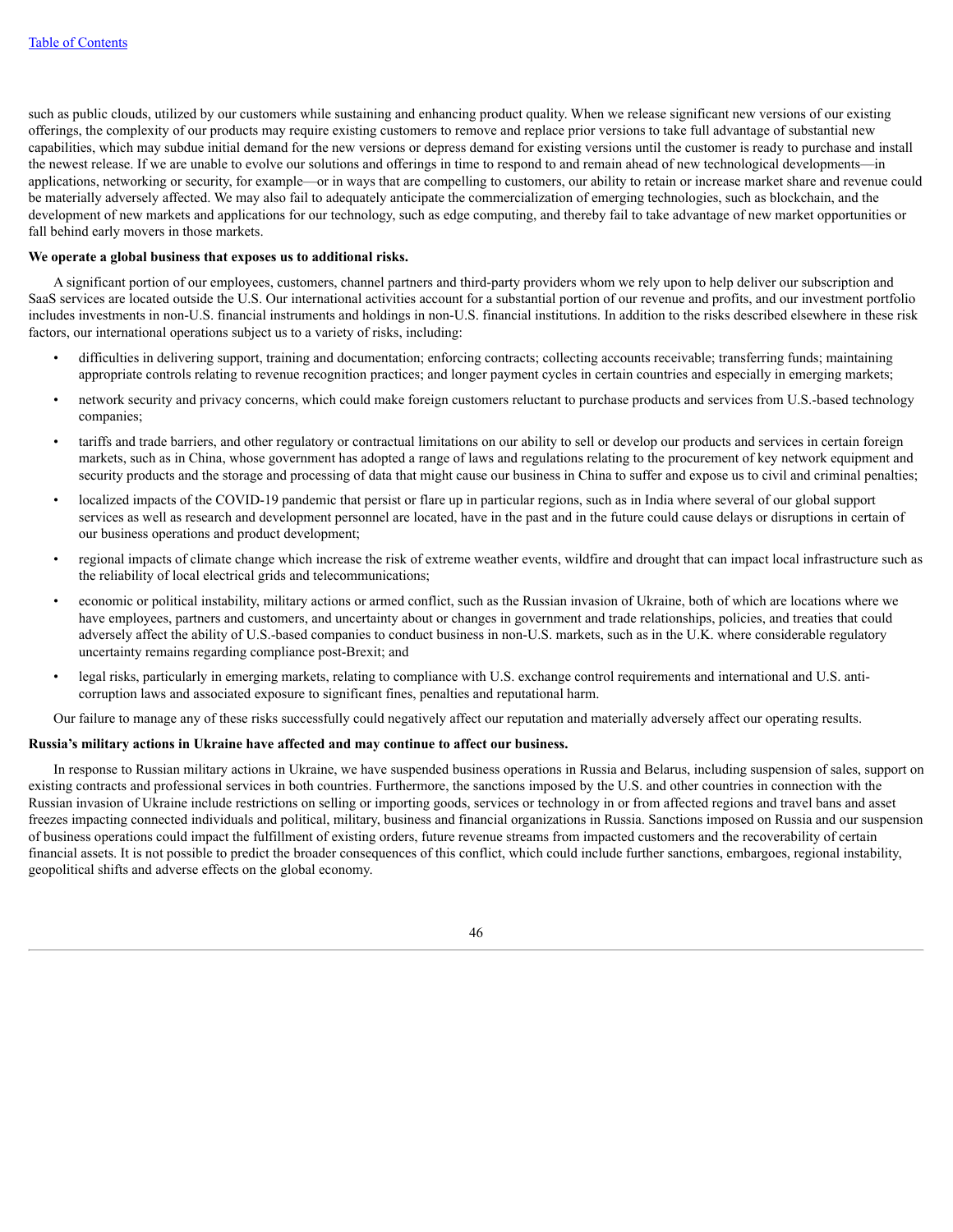# **Our success depends on the interoperability of our products and services with those of other companies.**

The success of our products depends upon the cooperation of hardware and software vendors to ensure interoperability with our products and offer compatible products and services to end users. In addition, we extend the functionality of various products to work with native public cloud applications, which in some cases requires the cooperation of public cloud vendors. To the extent that hardware, software and public cloud vendors perceive that their products and services compete with ours, they may have an incentive to withhold their cooperation, decline to share access or sell to us their proprietary APIs, protocols or formats, or engage in practices to actively limit the functionality, compatibility and certification of our products. In addition, vendors may fail to certify or support or continue to certify or support our products for their systems. If any of the foregoing occurs, our product development efforts may be delayed or foreclosed and it may be difficult and more costly for us to achieve functionality and service levels that would make our services attractive to end users, any of which could negatively impact our business and operating results.

# **Failure to effectively manage our product and service lifecycles could harm our business.**

As part of the natural lifecycle of our products and services, we periodically inform customers that products or services will be reaching their end of life or end of availability and will no longer be supported or receive updates and security patches. To the extent these products or services remain subject to a service contract with the customer, we offer to transition the customer to alternative products or services. Failure to effectively manage our product and service lifecycles could lead to customer dissatisfaction and contractual liabilities, which could adversely affect our business and operating results.

### *Financial Risks*

## **Our operating results may fluctuate significantly.**

Our operating results may fluctuate due to a variety of factors, many of which are outside of our control. As a result, comparing our operating results on a period-to-period basis may not be meaningful, and our past results should not be relied upon as an indication of our future performance. In addition, a significant portion of our quarterly sales typically occurs during the last two weeks of the quarter, which generally reflects customer buying patterns for enterprise technology. As a result, our quarterly operating results are difficult to predict even in the near term. If our revenue or operating results fall below the expectations of investors or securities analysts or below any guidance we may provide to the market, the price of our Class A common stock would likely decline substantially.

Factors that may cause fluctuations in our operating results include, among others, the factors described elsewhere in this risk factors section and the following:

- fluctuations in demand, adoption and renewal rates, sales cycles and pricing levels for our products and services;
- variations in customer choices among our on-premises and subscription and SaaS offerings, which can impact our rates of total revenue and license revenue growth;
- the timing of announcements or releases of new or upgraded products and services by us, our partners or competitors;
- the timing of sales orders processing, which can cause fluctuations in our backlog and impact our bookings and timing of revenue recognition;
- our ability to maintain scalable internal systems for reporting, order processing, license fulfillment, product delivery, purchasing, billing and general accounting, among other functions;
- our ability to control costs, including our operating expenses, and the timing and amount of internal use software development costs that may be capitalized;
- the credit risks associated with our distributors, who account for a significant portion of our product revenue and accounts receivable, and our customers;
- the timing and size of realignment plans and restructuring charges;
- seasonal factors such as end of fiscal period expenditures by our customers and the timing of holiday and vacation periods;
- unplanned events that could affect market perception of the quality or cost-effectiveness of our products and solutions; and
- fluctuations in the severity and duration of the COVID-19 pandemic and resulting restrictions on business activity which may vary significantly by region.

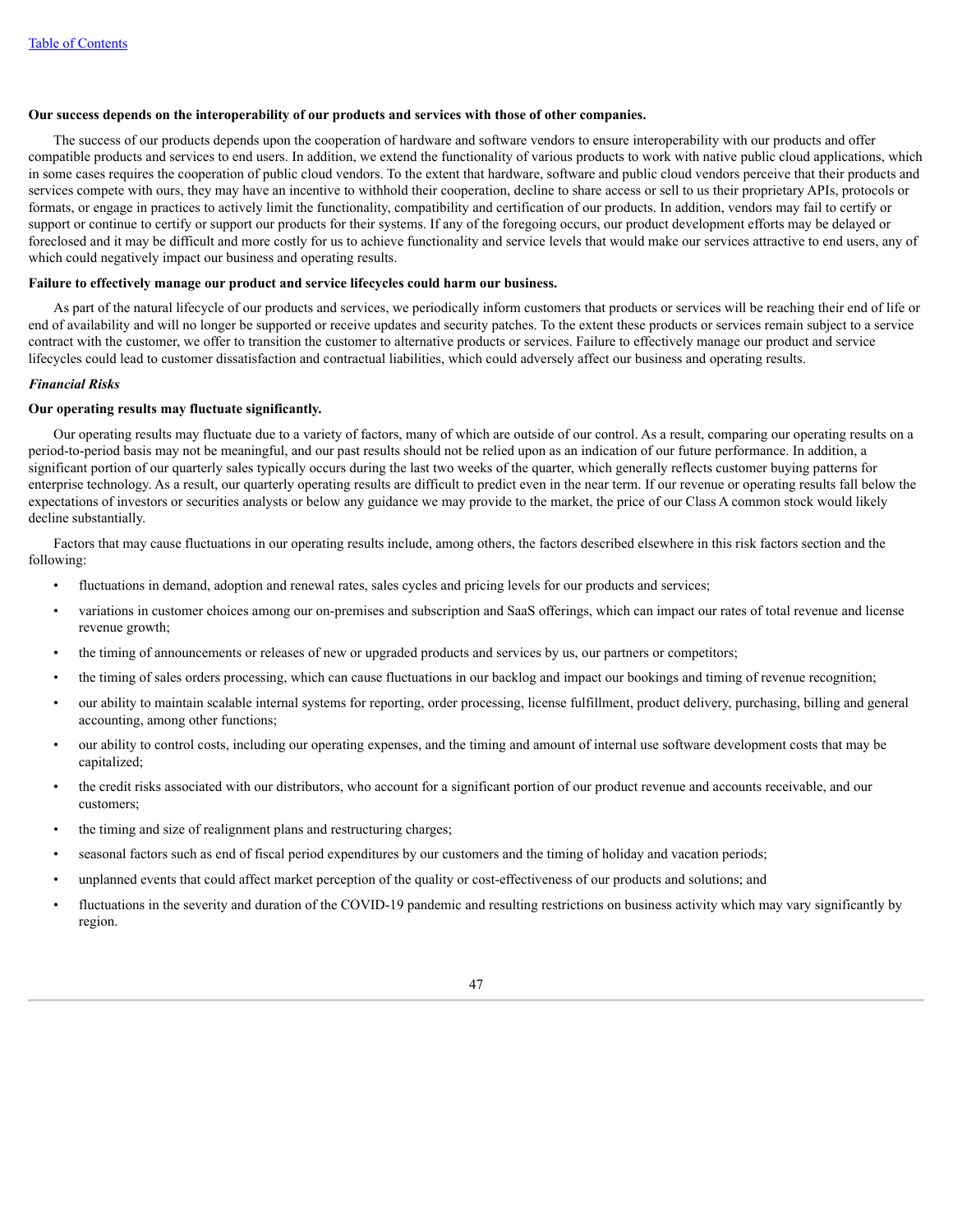#### **Adverse economic conditions may harm our business.**

Our business success depends in part on worldwide economic conditions. The overall demand for and spend on IT may be viewed by our current and prospective customers as discretionary and, in times of economic uncertainty, customers may delay, decrease, reduce the value and duration, or cancel purchases and upgrades of our products and services. Weak economic conditions or significant uncertainty regarding the stability of financial markets related to stock market volatility, inflation, recession, changes in tariffs, trade agreements or governmental fiscal, monetary and tax policies, among others, could adversely impact our business, financial condition and operating results. General and ongoing tightening in the credit market, lower levels of liquidity, increases in rates of default and bankruptcy and significant volatility in equity and fixed-income markets could all negatively impact our customers' purchasing decisions. Increases in interest rates on credit and debt that would increase the cost of our borrowing could impact our ability to access the capital markets and adversely affect our ability to repay or refinance our outstanding indebtedness, fund future product development and acquisitions or conduct stock buybacks.

For example, the COVID-19 pandemic has depressed economic activity worldwide, and the timing and strength of an economic recovery is highly uncertain and likely to vary significantly by region. While the COVID-19 pandemic, including the dangers posed by COVID-19 variants, has not had a material adverse financial impact on our operations to date, we have observed negative impacts on our sales and our financial results from, and there continues to be significant uncertainty regarding, the economic effects of the COVID-19 pandemic. For example, during much of fiscal 2021, we saw delays in customers' large transformative on-premises projects that we believe were largely due to COVID-19, which negatively impacted our product sales. Accordingly, should the pandemic continue to persist for an extended period of time, economic conditions globally or in particular regions may fail to recover or even worsen, which could cause material adverse impacts to our earnings and other results of operations. More recently, inflation rates in the U.S. have increased to levels not seen in several years, which may result in decreased demand for our products and services, increases in our operating costs, constrained credit and liquidity, reduced government spending and volatility in financial markets.

Additionally, trade tensions between the U.S. and its trading partners, like China, have caused and may continue to cause significant volatility in global financial markets. Amidst sustained economic uncertainty, many national and local governments that are current or prospective customers, including the U.S. federal government, may need to make significant changes in their spending priorities, which could reduce the amount of government spending on IT and the potential demand for our products and services from the government sector.

These adverse economic conditions can arise suddenly, have unpredictable impacts and materially adversely affect our future sales and operating results. Further, volatility due to these types of adverse economic conditions in financial and other capital markets, has and may continue to adversely impact our stock price and may in the future impact our ability to access the equity or debt capital markets on attractive terms or at all for a period of time, which could have an adverse effect on our liquidity position.

## We have substantial indebtedness, and we may incur other debt in the future, which may adversely affect our financial condition and future financial **results.**

As of April 29, 2022, we had an aggregate of \$11.9 billion of outstanding indebtedness. Additionally, we have entered into a \$1.5 billion unsecured revolving credit facility, which is undrawn.

The terms of our indebtedness and revolving credit facility impose restrictions on us, including in specified and customary covenants, our compliance with which may be affected by events beyond our control, including prevailing economic, financial and industry conditions. If we fail to satisfy any of the terms or breach any of the covenants and do not obtain a waiver from the lenders or note holders, then, subject to applicable cure periods, any outstanding indebtedness may be declared immediately due and payable or, with respect to the unsecured notes, we may be required to repurchase our unsecured notes at a price equal to 101% of the aggregate principal plus any accrued and unpaid interest.

We intend to reduce our indebtedness during the next fiscal years. While we believe our remaining cash balances and cash generated by our business operations will be sufficient to fund our operations and pursue our existing stock repurchase program and strategic plans, if our business operations do not generate the cash flows we expect, then our ability to fund future stock repurchases, invest in our business and pursue strategic alternatives, including business acquisitions, will be reduced, which could reduce our ability to manage dilution of our stock and limit our future growth. If in the future we are unable to generate sufficient operating cash flows to service our debt, we may be required to, among other things, seek additional financing in the debt or equity markets, refinance or restructure all or a portion of our indebtedness, sell selected assets or reduce or delay planned expenditures. Even so, such measures may not be sufficient to enable us to service our debt.

Our current and any future debt may adversely affect our financial condition and future financial results by, among other things, increasing our vulnerability to adverse changes in general economic and industry conditions, necessitating use or dedication of our expected cash flow from operations to service our indebtedness instead of for other purposes, such as capital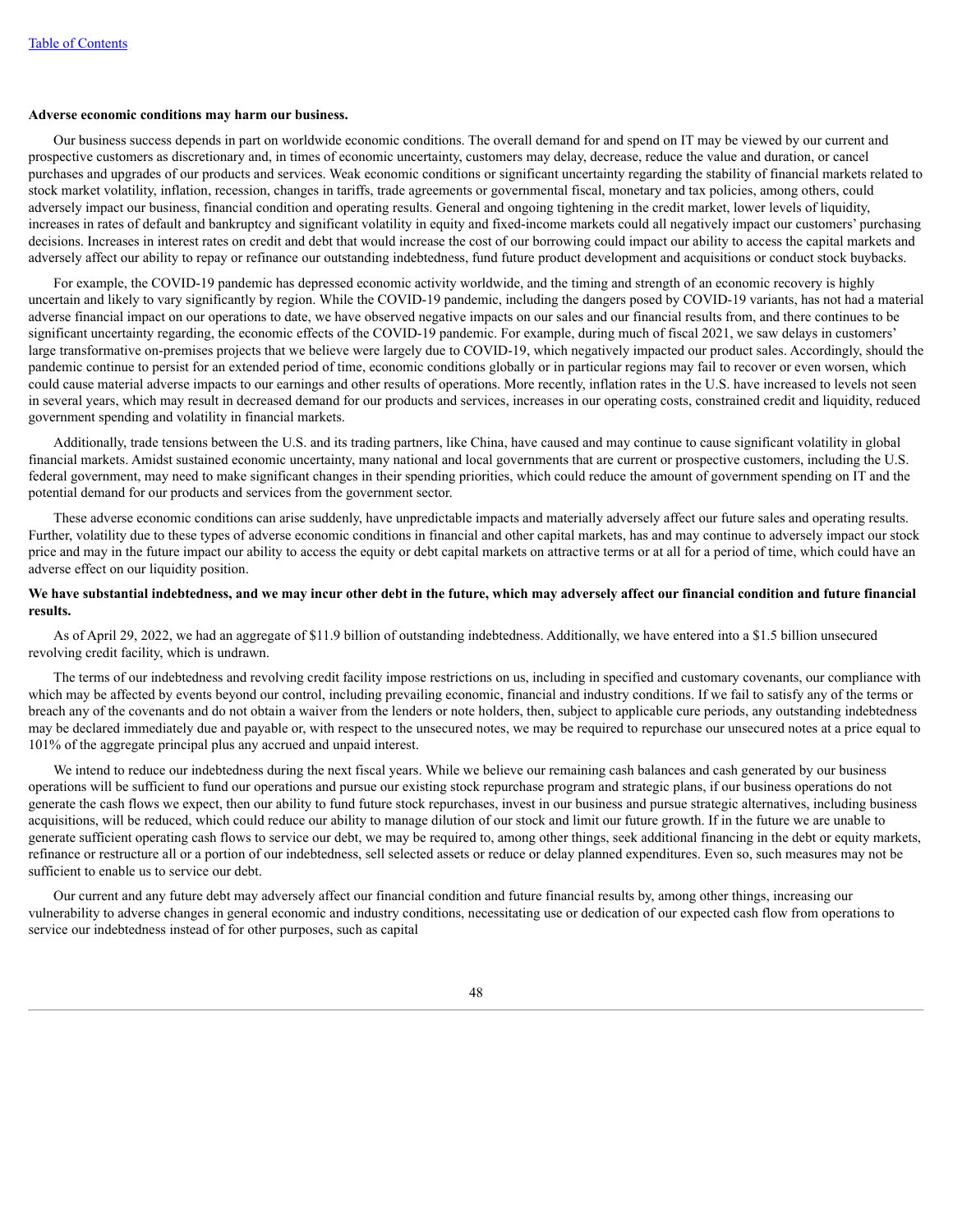expenditures and acquisitions, impairing our ability to obtain additional financing for working capital, capital expenditures, acquisitions or other purposes, and limiting our flexibility in planning for, or reacting to, business changes.

In addition, any actual or anticipated changes to our credit ratings, including any announcement that our credit ratings are under review by any rating agency, may:

- negatively impact the value and liquidity of our debt and equity securities;
- result in an increase in the interest rate payable by us and the cost of borrowing under our revolving credit facility and senior unsecured term loan facility;
- negatively affect the terms of and restrict our ability to obtain financing in the future; and
- upon the occurrence of certain downgrades of the ratings of our unsecured notes, require us to repurchase our unsecured notes at a price equal to 101% of the aggregate principal plus any accrued and unpaid interest.

Refer to "Liquidity and Capital Resources" in "Management's Discussion and Analysis of Financial Condition and Results of Operations" in Part I, Item 2 of this Quarterly Report on Form 10-Q for more information on our outstanding indebtedness.

# We have potential tax liabilities as a result of our former controlling ownership by Dell, which could have an adverse effect on our operating results **and financial condition.**

*Membership in a consolidated tax group.* We were included in EMC's consolidated group for U.S. federal income tax purposes, as well as in certain consolidated, combined or unitary groups that include EMC or certain of its subsidiaries for state and local income tax purposes, from the time of our acquisition by EMC in 2004 through the acquisition of EMC by Dell effective September 7, 2016 (the "Dell Acquisition"), when we became included in Dell's consolidated tax group. Each member of a consolidated group during any part of a consolidated return year is jointly and severally liable for tax on the consolidated return of such year and for any subsequently determined deficiency thereon. Similarly, in some jurisdictions, each member of a consolidated, combined or unitary group for state, local or foreign income tax purposes is jointly and severally liable for the state, local or foreign income tax liability of each other member of such group. Accordingly, for any period in which we were included in the Dell consolidated group for U.S. federal income tax purposes or any other consolidated, combined or unitary group of Dell and its subsidiaries, we could be liable in the event that any income tax liability was incurred, but not discharged, by any other member of any such group. Additionally, the impact of the 2017 Tax Cuts and Jobs Act (the "2017 Tax Act") upon consolidated groups is highly complex and uncertain and its impact must be further interpreted in the context of various tax-related agreements we have agreed to with EMC and Dell (the "Tax Agreements") to determine VMware's related payment. As a result of the Spin-Off, we are no longer a member of Dell's consolidated tax group, however, we are still subject to potential tax liabilities for the periods prior to the Spin-Off.

*Tax Agreements.* We have agreed to Tax Agreements that govern, among other things, our potential liabilities for other members of the consolidated tax groups of which we are considered members. Pursuant to the Tax Agreements, we and Dell generally will make payments to each other such that, with respect to tax returns for any taxable period in which we or any of our subsidiaries are included in Dell's consolidated group for U.S. federal income tax purposes or any other consolidated, combined or unitary group of Dell or its subsidiaries, the amount of taxes to be paid by us will be determined, subject to certain consolidated return adjustments, as if we and each of our subsidiaries included in such consolidated, combined or unitary group filed our own consolidated, combined or unitary tax return. Although the Tax Agreements provide that our tax liability is calculated primarily as though VMware were a separate taxpayer, certain tax attributes and transactions are assessed using consolidated tax return rules as applied to the Dell consolidated tax group and are subject to other specialized terms under the Tax Agreements. In April 2019, we expanded the Tax Agreements by entering into a letter agreement with Dell and EMC that governs our portion of the one-time transition tax imposed by the 2017 Tax Act on accumulated earnings of foreign subsidiaries. Additionally, in December 2019, we amended the Tax Agreements to, subject to certain exceptions, generally limit VMware's maximum annual tax liability to Dell to the amount VMware would owe on a separate tax return basis. Concurrent with the signing of the Separation and Distribution Agreement in April 2021, we and Dell entered into a new tax matters agreement and terminated a preceding tax sharing agreement. A substantial lack of alignment or disagreement between us and Dell regarding the applicability or interpretation of the Tax Agreements, or any unanticipated material tax liability arising pursuant to the Tax Agreements, could adversely impact our financial condition and operating results.

*Pivotal.* Prior to the Spin-Off, Pivotal filed a separate tax return for U.S. federal income tax purposes as it left the Dell consolidated tax group at the time of Pivotal's initial public offering in April 2018. Pivotal continued to be included on Dell's unitary state tax returns until the Spin-Off. Pursuant to a tax agreement between Pivotal and Dell, Pivotal may receive or owe payments from or to Dell for tax benefits or expenses that Dell realized due to Pivotal's inclusion on such returns.

*Tracking Stock.* Pursuant to the Tax Agreements, if it is subsequently determined that the tracking stock issued in connection with the Dell Acquisition and which Dell subsequently eliminated through a share exchange constitutes a taxable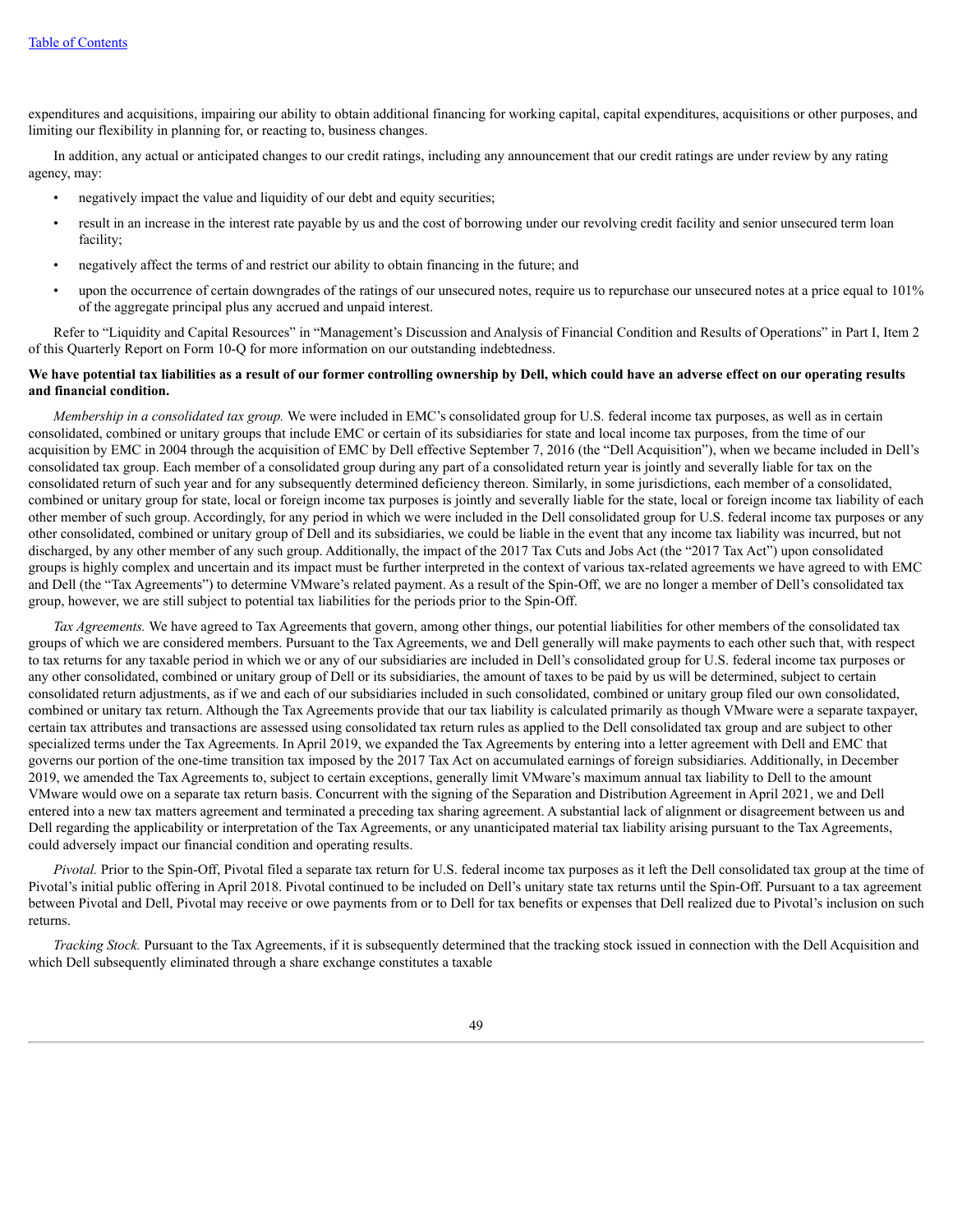distribution, we could be liable for all or a portion of the tax liability, which could have a material adverse effect on our operating results and financial condition.

*Spin-Off*. If the Spin-Off is later determined to not be tax-free for any reason, we could be liable for all or a portion of the tax liability. Additionally, under the Tax Agreements, we are prohibited from taking or failing to take any action that prevents the Spin-Off from being tax-free for U.S. federal income tax purposes. We would be responsible for any taxes imposed on Dell or any of its affiliates as a result of the failure of the Spin-Off to qualify for favorable treatment under the Internal Revenue Code if such failure is attributable to certain actions taken after the Spin-Off by or in respect of us, which could have a material adverse effect on our operating results and financial condition. Further, during the two-year period following the Spin-Off, without obtaining the consent of Dell, a private letter ruling from the Internal Revenue Service ("IRS") or an unqualified opinion of a nationally recognized law firm, we may be prohibited from taking certain specified actions that could impact the treatment of the Spin-Off, such as significant equity transactions that shift more than a significant portion of the value or total combined voting power of all outstanding shares of our stock. These restrictions may limit our ability to pursue strategic transactions or engage in new business or other transactions that may maximize the value of our business. These obligations may also discourage, delay or prevent a change of control of our company.

## Our operating results may be adversely impacted by exposure to additional tax liabilities and higher than expected tax rates.

We are subject to income taxes as well as non-income-based taxes, such as payroll, sales and property taxes, in many of the jurisdictions in which we operate. Our tax liabilities are dependent on the allocation of revenue and expenses in different jurisdictions and the timing of recognizing revenue and expenses. Significant judgment is required to determine our worldwide provision for income taxes and other tax liabilities. For example, in the ordinary course of our global business, we execute intercompany transactions, including intellectual property transfers, that require us to make tax estimates because the ultimate tax determination is uncertain.

We are subject to income and indirect tax examinations and are undergoing audits in various jurisdictions. For instance, the IRS has started its examination of fiscal years 2015 through 2019 for the Dell consolidated group, of which VMware was a member beginning in Dell's fiscal year 2017. As a result of the Spin-Off, VMware is no longer a member of the Dell consolidated group. However, we are still subject to examination by the IRS for the periods in which we were a member of the Dell consolidated group. While we believe we have complied with all applicable income tax laws and made reasonable tax estimates, a governing tax authority could have a different legal interpretation and a final determination of tax audits or disputes may differ from what is reflected in our historical income tax provisions or benefits and accruals and we may be assessed with additional taxes. Further, the Tax Agreements between us and Dell provide that, when we become subject to federal income tax audits as a member of Dell's consolidated group, Dell has authority to control the audit and represent Dell and our interests to the IRS. Accordingly, if we and Dell differ on appropriate responses and positions to take with respect to tax questions that may arise in the course of an audit, our ability to affect the outcome of such audits may be impaired.

In addition, regulatory guidance is still forthcoming with respect to the 2017 Tax Act and such guidance may adversely impact our tax provision. Any assessment of additional taxes could materially affect our financial condition and operating results. Further, beginning in fiscal 2023, the 2017 Tax Act eliminates the option to deduct research and development expenditures immediately in the year incurred and requires taxpayers to amortize such expenditures over five years for domestic expenses and fifteen years for certain foreign expenses. Although the U.S. Congress is considering various legislative options that would defer the amortization requirement to later years, we have no assurance that the provision will be repealed or otherwise modified. If these provisions are not deferred, modified, or repealed by Congress with retroactive effect to January 1, 2022, they will materially decrease our cash from operations beginning in fiscal 2023. The actual impact on fiscal 2023 cash from operations will depend on if and when these provisions are deferred, modified, or repealed by Congress, including if retroactively, and the amount of research and development expenses paid or incurred in fiscal 2023, among other factors.

Our future effective tax rate may also be affected by such factors as:

- the expiration of legal statutes of limitation and settlements of audits;
- the impact of accounting for stock-based compensation and for business combinations;
- the recognition of excess tax benefits or deficiencies within the income tax provision or benefit in the period in which they occur;
- the overall levels and proportion of our income before provision for income taxes earned in the U.S. and in jurisdictions with a tax rate lower than the U.S. statutory rate; and
- other developments related to tax laws or their interpretations, in our business or statutory rates, and in our corporate structure.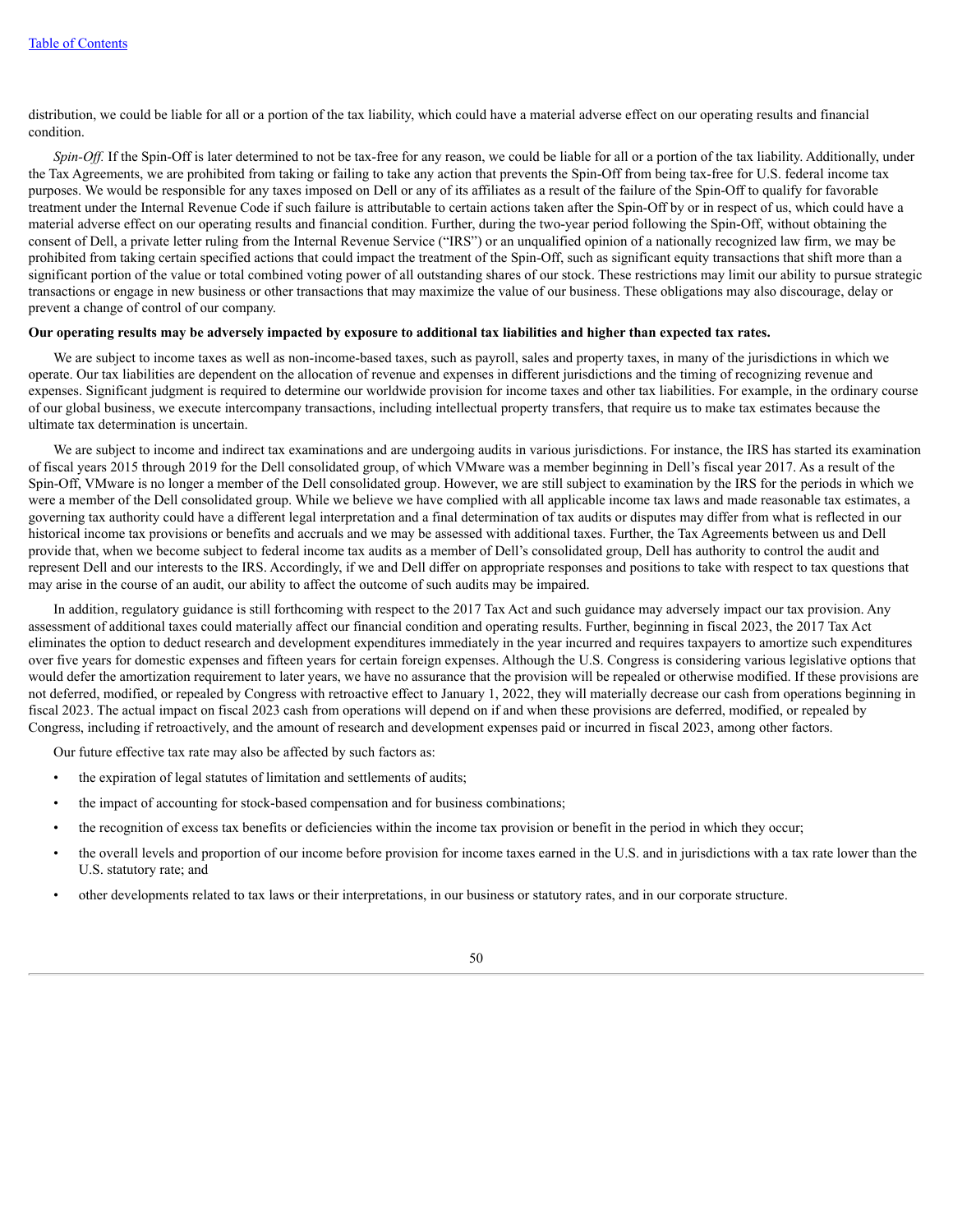For example, numerous other countries have also recently enacted or are considering enacting changes to tax laws, administrative interpretations, decisions, policies and positions. In addition, the Organization for Economic, Co-operation and Development ("OECD"), an international association of countries, including the U.S., has made changes and is contemplating additional changes to numerous long-standing tax principles.

These and any other significant developments related to U.S. or international tax laws could materially adversely affect our effective tax rate, the timing and amount of our tax liabilities and payments, our financial condition and operating results.

# *Security Risks*

#### Cybersecurity breaches of our systems or the systems of our vendors, partners and suppliers could materially harm our business.

Cyber risks represent a large and growing risk to our business, as we depend upon our IT systems, internally developed and proprietary software and services, as well as the software and systems of SaaS providers, to conduct virtually all of our business operations. Some of the factors that contribute to significant cyber risks include:

- We increasingly develop and maintain large data sets and rely on machine learning, artificial intelligence and analytics to provide services to our customers and partners.
- Customers conduct purchase and service transactions online, and we store increasing amounts of customer data and host or manage parts of customers' businesses in cloud-based IT environments.
- We rely on third parties and their systems for a number of our business functions and to sell our products and services as distributors, resellers, system vendors and systems integrators.
- Hardware, software and applications that we produce or procure from third parties can contain defects or vulnerabilities, such as the Log4J vulnerability reported in December 2021, that have in the past and could in the future interfere with our systems and processes and introduce defects and vulnerabilities into our products and services.
- Our leadership position in the enterprise security industry makes us, our employees and contractors and our products a target of hackers or other threat actors seeking to compromise product security.
- Our large and globally distributed workforce may increase our exposure to internal threats and cyber-attacks.
- Our products, to function as intended, often require heightened permissions within customer environments, and also serve as underlying technology infrastructure for customers' other systems, making our products more attractive targets for threat actors.
- We are considered an essential supplier in the digital supply chain for the United States government and others, including entities operating critical infrastructure, which makes us and our products a target for those seeking to threaten the confidentiality, availability and integrity of critical infrastructure globally.

Cyber-attacks, which are increasing in number and technical sophistication, threaten to misappropriate our proprietary information, cause interruptions of our IT services, introduce vulnerabilities or malicious files into our IT systems and our products and services, extract financial gain and commit fraud. Hackers and other threat actors often target company employees and contractors in an effort to compromise our IT systems and products using techniques such as email phishing and social engineering, which risk is heightened due to greater numbers of employees and contractors working remotely as a result of the "work from anywhere" movement. Furthermore, geopolitical tensions, such as the current conflict between Russia and Ukraine, could increase the risk of retaliatory statesponsored cyber-attacks to exploit vulnerabilities in VMware systems. We may not be able to anticipate the techniques used in such attacks, as they change frequently and may not be recognized until launched or at all. If unauthorized access or sabotage remains undetected for an extended period of time, or if the source of an incident cannot be determined for an extended period of time, the effects of any such breach, incident or exploit could be exacerbated.

Unauthorized parties (which may have included nation states and individuals sponsored by them, as well as internal actors exceeding access permissions and policies) have penetrated our network security and our website in the past and may do so in the future. We are increasingly targeted for financial gain and fraud by criminal persons and groups that seek to extort or steal funds from companies and employees. Significant and increasing investments of time, resources and management and Board attention have been, and will continue to be, required to anticipate and address cyber-related risks, incidents and challenges. Accordingly, if our cybersecurity risk management program and those of our contractors, partners and vendors fail to protect against, contain or recover from breaches, internal threats or other incidents, our ability to conduct our business could be damaged in a number of ways, including:

• sensitive data regarding our business, including intellectual property and other proprietary data, could be stolen;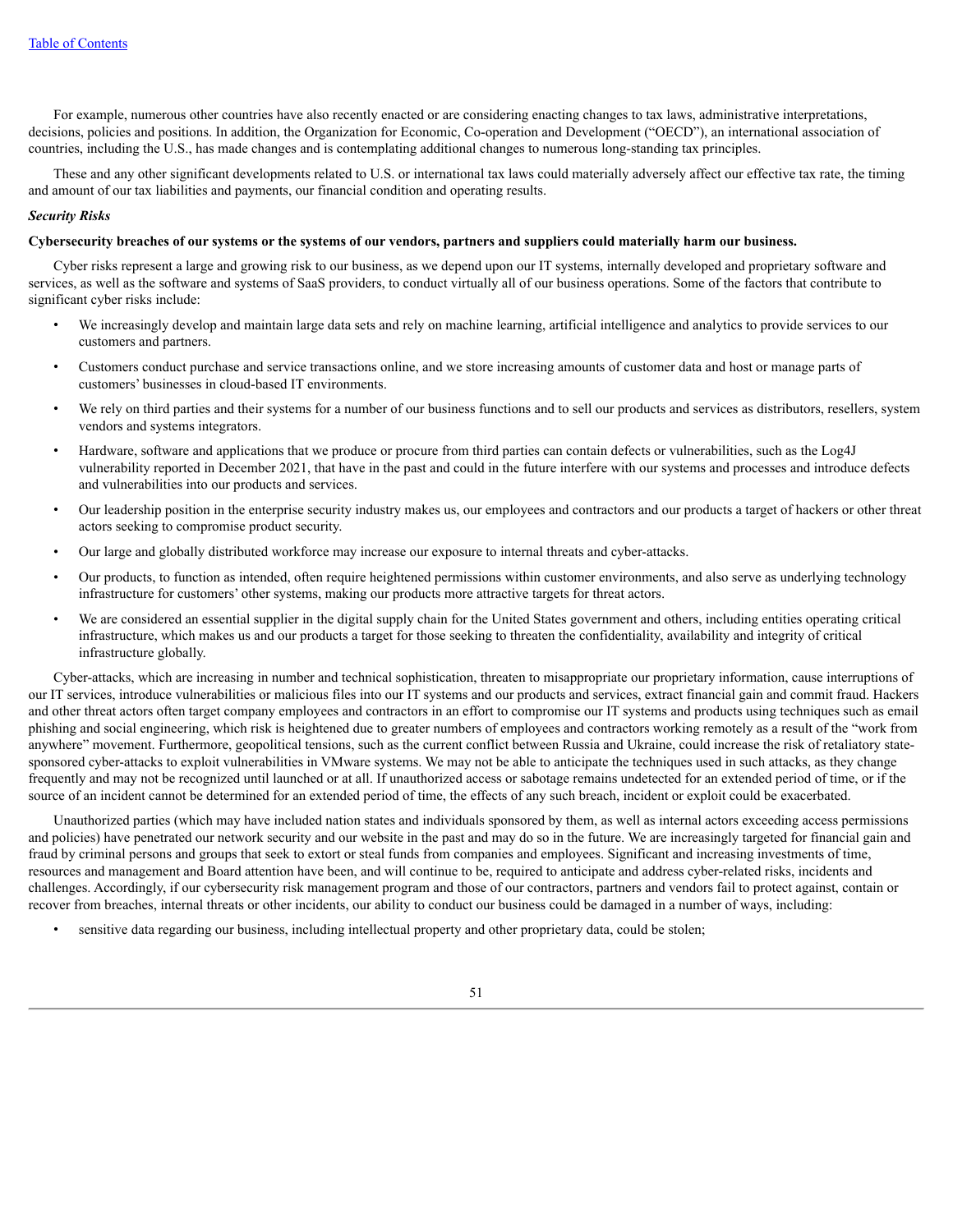- our IT systems could be disrupted, and our ability to conduct our business operations could be seriously damaged until they are restored and secured;
- our supply chain may become compromised, resulting in impact to confidentiality, availability and integrity of our internal or customer-facing systems;
- our ability to process and electronically deliver customer orders could be degraded, and our distribution channels could be disrupted, resulting in delays in revenue recognition; and
- personally identifiable information or confidential data of our customers, employees and business partners could be stolen or lost.

Should any of the above events occur, or are perceived to have occurred, we could be subject to significant claims for liability from our customers, partners, vendors, or employees (among others); we could face regulatory actions and sanctions from governmental agencies under privacy, data protection, cybersecurity or other laws; our ability to protect our intellectual property rights could be compromised; our ability to attract and retain customers could be negatively impacted; our reputation and competitive position could be materially harmed; we could face material losses as the result of successful financial cyber-fraud schemes; and we could incur significant costs in order to upgrade our cybersecurity systems, remediate damages and defend the Company in any legal, regulatory or legislative proceedings. Consequently, our business, financial condition and operating results could be materially adversely affected.

# Our products and services are highly technical and may contain, or be subject to our own or suppliers', errors, defects or security vulnerabilities.

Our products and services are highly technical and complex and, when deployed, contain errors, defects or security vulnerabilities, some of which may not be discovered before or after a product or service has been released, installed and used by customers. The complexity and breadth of our technical and production environment, which involves multiple and dispersed product and engineering teams in different countries, including China, working on different product initiatives, increases the risk that vulnerabilities or defects are introduced into our products and services and may delay our ability to detect, mitigate or remediate such vulnerabilities. The need to coordinate with multiple parties in the supply chain when vulnerabilities are detected can also delay mitigation or remediation, thereby increasing risks to customers. Our internal logging, alerting, and cyber incident detection mechanisms may not cover every system potentially targeted by threat actors, may not have the capability to detect certain types of unauthorized activities, and may not capture and surface information sufficient to enable us to detect and take responsive action. In addition, employees or contractors have bypassed our access control mechanisms and introduced vulnerabilities in, and enabled the exploitation of, our IT environments, our software products (and correspondingly our customers' environments), and our subscription and SaaS offerings in the past and may do so in the future.

Security vulnerabilities in our IT environments, software products or customer environments, installation errors or misuse can also lead to increased cybersecurity risks for customers and partners, including unintended access to or exploitation of our products, which risks are exacerbated if customers fail to implement security recommendations and software updates that we and other IT vendors issue from time to time when significant issues have been identified. Undiscovered or unresolved vulnerabilities in our products or services could expose our customers to hackers, threat actors or other unscrupulous third parties who develop and deploy viruses, worms and other malicious software programs that could attack customers using our products or services. Further, our use of open-source software in our offerings can make our products and services vulnerable to additional security risks not posed by proprietary products.

In the past, VMware has been made aware of public postings by hackers of portions of our proprietary source code. It is possible that the released source code could expose unknown security vulnerabilities in our products and services that could be exploited by hackers or others. In addition, public exposure, or exploitation of vulnerabilities in our products by threat actors, could result in reputational damage and lost customers and could negatively affect our operating results and those of our customers.

VMware products and services are also subject to known and unknown security vulnerabilities resulting from integration with products or services of other companies (such as applications, operating systems or semiconductors).

Actual or perceived errors, defects or security vulnerabilities in our products or services could harm our reputation, result in litigation or regulatory actions or lead some customers to return products or services or cancel subscriptions, reduce or delay future purchases or use competitive products or services, any of which could materially negatively impact our business, operating results and stock price.

#### Problems with our information systems could interfere with our business and could adversely impact our operations.

We rely on our information systems and those of third parties for fulfilling contractual obligations, including processing customer orders, delivering products and providing services, performing accounting operations, supporting our employees,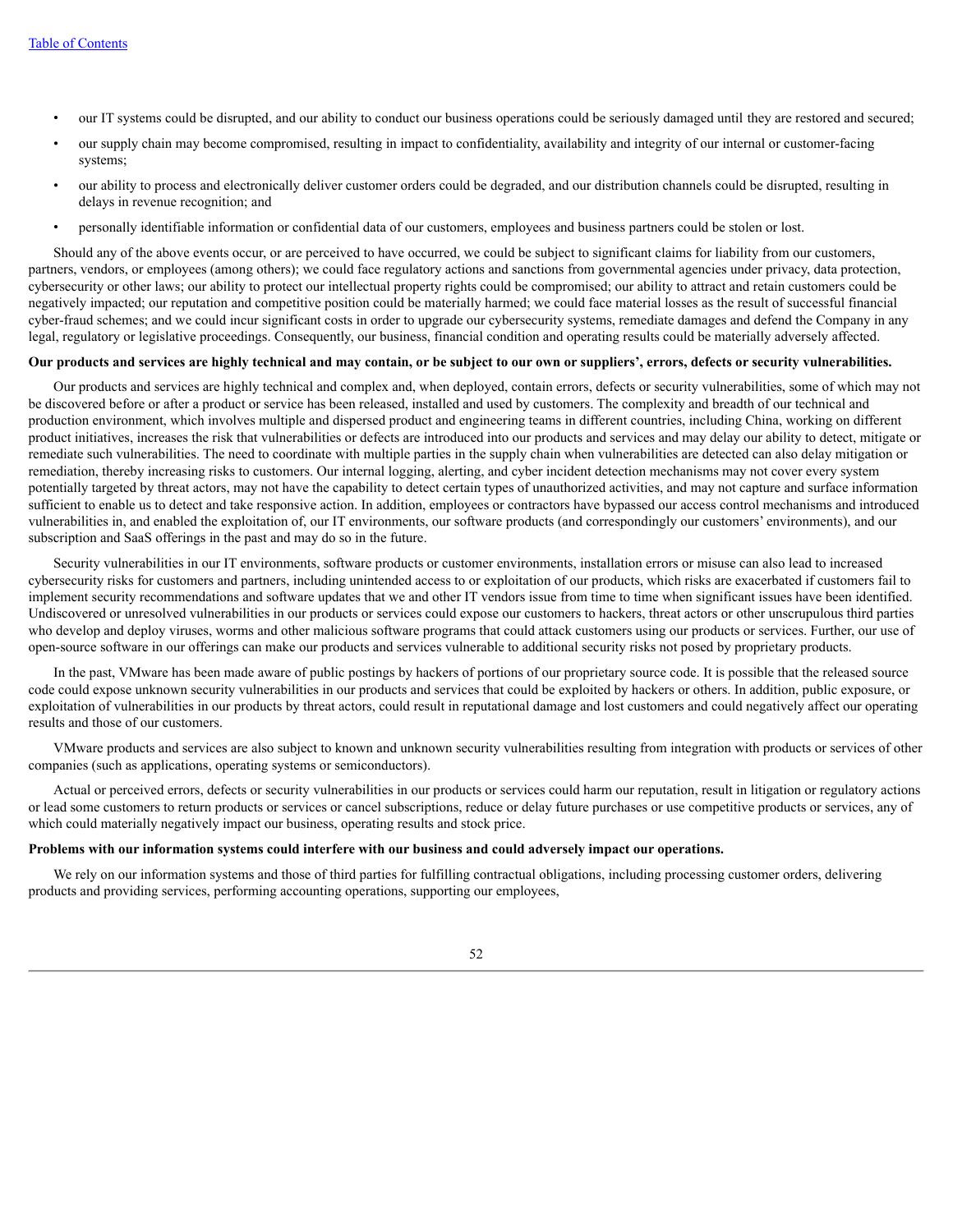managing employee data and otherwise running our business. If our systems fail, our disaster and data recovery planning and capacity may prove insufficient to enable timely recovery of important functions and business records. Additionally, our information systems may not efficiently support new business models and initiatives, and significant investments could be required in order to upgrade existing or implement new systems. Business requirements may require additional capabilities including implementation of a new information system. In particular, our systems and operations were built to support a perpetual software licensing model, and significant enhancements are required to support our transition to subscription and SaaS products and services. Further, we continuously work to enhance our information systems, such as our enterprise resource planning software, and the implementation of such enhancements is frequently disruptive to the underlying enterprise, which may especially be the case for us due to the size and complexity of our business, and may disrupt internal controls and business processes that could introduce unintended vulnerability to error. Any such disruption to our information systems and those of the third parties upon whom we rely could have a material impact on our business.

#### *Legal and Compliance Risks*

## We are involved in litigation, investigations and regulatory inquiries and proceedings that could negatively affect us.

As described in Note D (Litigation) to the condensed consolidated financial statements in Part I, Item 1 of this Quarterly Report on Form 10-Q, we are, and may become, involved in various legal and regulatory proceedings, and investigations relating to our business, including with respect to antitrust and competition, breach of contract, class action, commercial, corporate governance, cybersecurity, employment, intellectual property, privacy, securities, and whistleblower matters. Matters such as these may impact our business in different ways. Intellectual property infringement claims, for example, may seek injunctive relief or other court orders that could prevent us from offering our products. As a result, we might be required to seek a license for the use of such intellectual property, which may not be available on commercially reasonable terms or at all, or we may be required to develop non-infringing technology, which could require significant effort and expense and may ultimately not be successful. Because we generally indemnify our customers and partners from intellectual property infringement claims in connection with the use of our products, we may be called on to defend these customers and partners in litigation. From time to time, we also receive inquiries from and have discussions with government entities regarding our compliance with laws and regulations. Such litigation, investigations, regulatory inquiries, and proceedings can be unpredictable and time-consuming, divert management's attention and resources, and cause us to incur significant expenses. Allegations made in connection with these matters may harm our reputation, regardless of their merit and could have a material adverse impact on our business, financial condition, cash flows or results of operations if decided adversely to or settled by us.

## **We may not be able to adequately protect our intellectual property rights.**

We depend on our ability to protect our proprietary technology. We rely on trade secret, patent, copyright and trademark laws and confidentiality agreements with employees and third parties, all of which offer only limited protection. As such, despite our efforts, the steps we have taken to protect our proprietary rights may not be adequate to prevent misappropriation of our proprietary information or infringement of our intellectual property rights, and our ability to police such misappropriation or infringement is uncertain, particularly in countries outside of the U.S. In addition, we rely on confidentiality and license agreements with third parties in connection with their use of our products and technology. There is no guarantee that such parties will abide by the terms of such agreements or that we will be able to adequately enforce our rights, in part because we rely on "click-wrap" and "shrink-wrap" licenses in some instances.

Detecting and protecting against the unauthorized use of our products, technology proprietary rights and intellectual property rights is expensive, difficult, uncertain and, in some cases, impossible. Litigation is necessary from time to time to enforce or defend our intellectual property rights, to protect our trade secrets or to determine the validity and scope of the proprietary rights of others. Despite our efforts, we may not be able to prevent third parties from infringing upon or misappropriating our intellectual property, which could result in a substantial loss of our market share.

## Actual or perceived non-compliance with privacy and data protection laws, regulations and standards could adversely impact our business.

Our business is subject to laws and regulations by various federal, state and international legislative and governmental agencies responsible for legislating, monitoring and enforcing privacy and data protection laws ("Data Privacy Laws"). The regulatory framework regarding the collection, protection, use, transfer and disclosure of personal information is rapidly evolving, and Data Privacy Laws are subject to new and changing interpretations and amendments, creating uncertainty and additional legal obligations for ourselves, our partners, vendors and customers. We expect that there will continue to be newly proposed or changes to interpretations of existing Data Privacy Laws and industry standards, including self-regulatory standards advocated by industry groups, in various jurisdictions globally, and we may not be able to appropriately anticipate or timely respond to the impacts such and similar developments may have on our business or the businesses of our partners, vendors and customers.

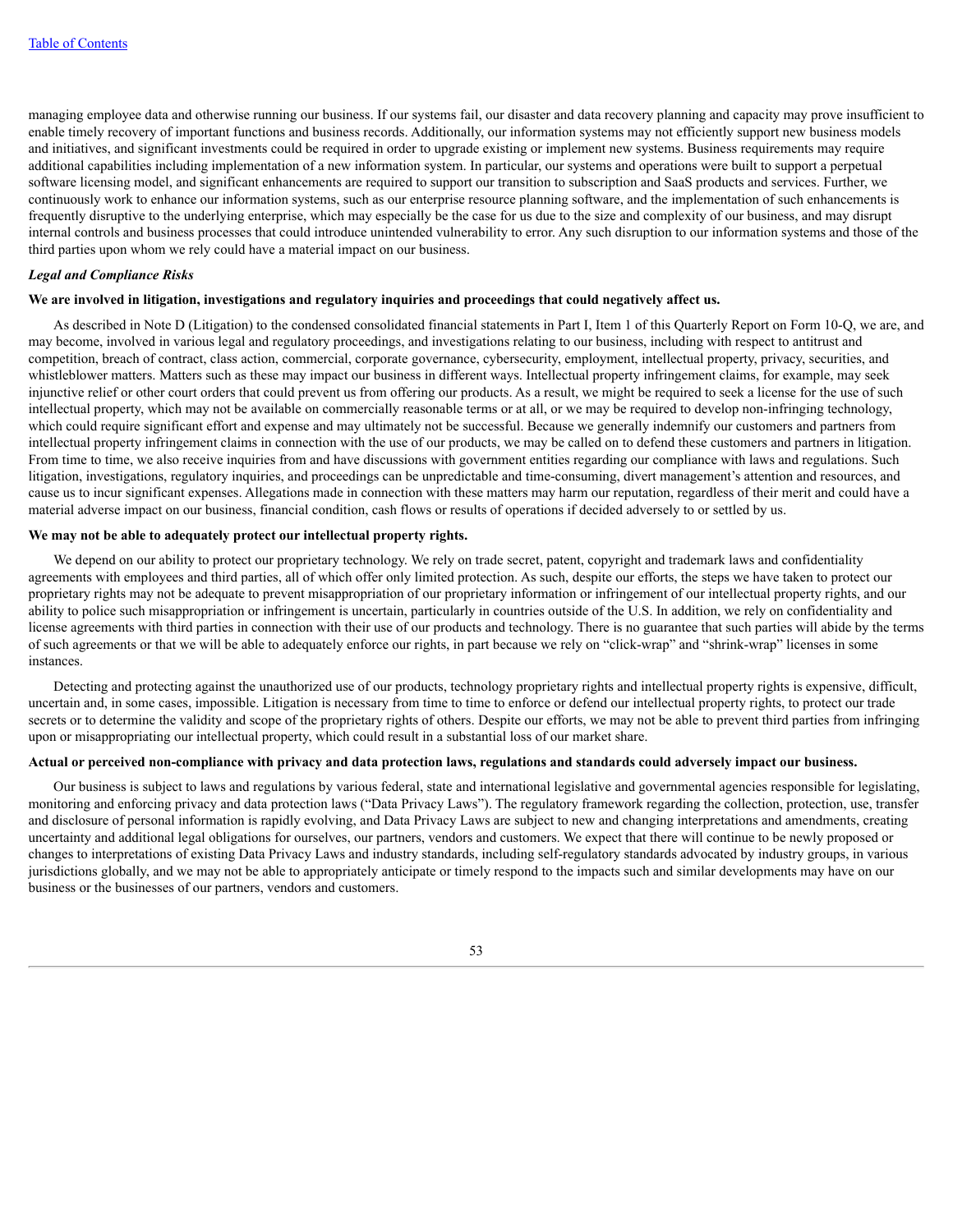We continue to regularly enhance our policies and controls across our business relating to how we and our business partners collect, protect and use customer and employee personal information. Ongoing changes to the regulatory landscape will likely increase the cost and complexity of our business relationships, internal operations and the delivery of our products and services. In addition, this may affect our ability to run promotions and effectively market our offerings and could subsequently impact the demand for our products and services.

Any actual or perceived failure by us or our business partners to comply with Data Privacy Laws, the privacy commitments contained in our contracts, or the privacy notices we have posted on our website could subject us to investigations, sanctions, enforcement actions, negative financial consequences, civil and criminal liability or injunctions. For example, failure to comply with the EU's General Data Protection Regulation requirements may lead to fines of up to  $\epsilon$ 20 million or 4% of the annual global revenues of the infringer, whichever is greater. Additionally, as a technology provider, our customers expect us to demonstrate compliance with current Data Privacy Laws and further make contractual commitments and implement processes to enable the customer to comply with their own obligations under Data Protection Laws, and our actual or perceived inability to do so may adversely impact sales of our products and services, particularly to customers in highly regulated industries. As a result, our reputation and brand may be harmed, we could incur significant costs, and our financial and operating results could be materially adversely affected.

## Our use of "open source" software in our products could negatively affect our ability to sell our products and subject us to litigation.

Many of our products and services incorporate so-called "open source" software, and we may incorporate open source software into other products and services in the future. Open source software is generally licensed by its authors or other third parties under open source licenses. Open source licensors generally do not provide warranties or assurance of title or controls on origin of the software, which exposes us to potential liability if the software fails to work or infringes the intellectual property of a third party.

We monitor our use of open source software in an effort to avoid subjecting our products to conditions we do not intend and avoid exposing us to unacceptable financial risk. However, the processes we follow to monitor our use of open source software could fail to achieve their intended result. In addition, although we believe that we have complied with our obligations under the various applicable licenses for open source software that we use, there is little or no legal precedent governing the interpretation of terms in most of these licenses, which increases the risk that a court could interpret the licenses differently than we do.

From time to time, we receive inquiries or claims from authors or distributors of open source software included in our products regarding our compliance with the conditions of one or more open source licenses. An adverse outcome to a claim could require us to:

- pay significant damages;
- stop distributing our products that contain the open source software;
- revise or modify our product code to remove alleged infringing code;
- release the source code of our proprietary software; or
- take other steps to avoid or remedy an alleged infringement.

We have faced and successfully defended against allegations of copyright infringement and failing to comply with the terms of an open source license, but we can provide no assurances that we will not face similar lawsuits with respect to our use of open source software in the future, nor what the outcome of any such lawsuits may be.

# **If we fail to comply with government contracting regulations, our business could be adversely affected.**

Our contracts with federal, state, local and non-U.S. governmental customers and our arrangements with distributors and resellers who may sell directly to governmental customers are subject to various procurement regulations, contract provisions and other requirements relating to their formation, administration and performance. Any failure by us to comply with government contracting regulations (such as cybersecurity- and COVID-19-related requirements) could result in the imposition of various civil and criminal penalties, which may include termination of contracts, forfeiture of profits, suspension of payments, fines and suspension from future government contracting, any of which could adversely affect our business, operating results or financial condition. Further, any negative publicity related to our government contracts or any proceedings surrounding them, regardless of accuracy, may damage our business and affect our ability to compete for new contracts.

#### **Some of our directors have potential conflicts of interest with Dell.**

The Chairman of our Board of Directors, Michael Dell, is also chairman and chief executive officer of Dell and is a significant stockholder of Dell, and one of our directors, Egon Durban, serves on the Dell board of directors and as managing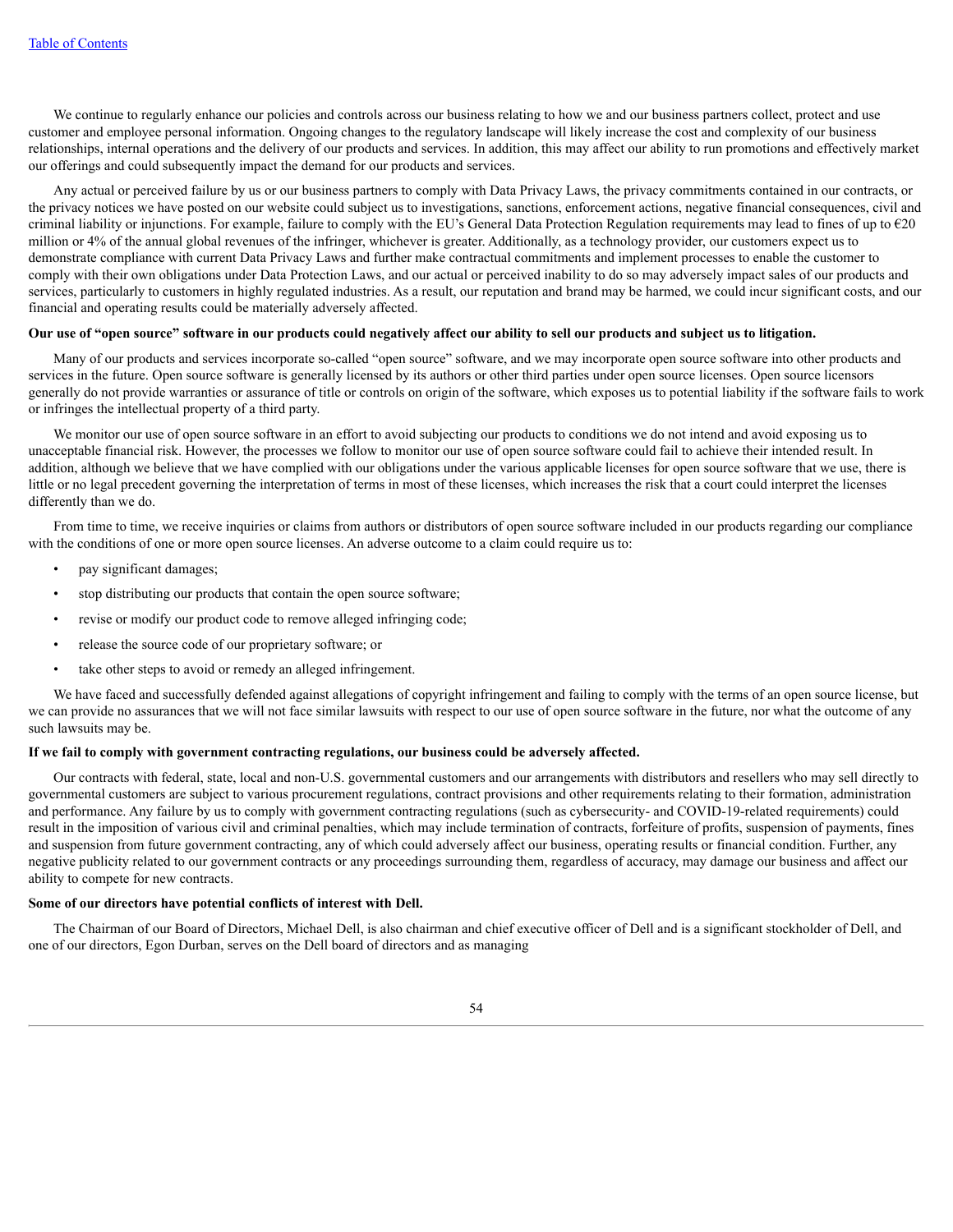partner of Silver Lake Partners, a significant stockholder of Dell. Ownership of Dell common stock by our directors and the presence of executive officers or directors of Dell on our board of directors could create, or appear to create, conflicts of interest with respect to matters involving both us and Dell that could have different implications for Dell than they do for us. Our Board has approved resolutions that address corporate opportunities that are presented to Messrs. Dell and Durban. These provisions may not adequately address potential conflicts of interest or ensure that potential conflicts of interest will be resolved in our favor. As a result, we may not be able to take advantage of corporate opportunities presented to individuals who are directors of both us and Dell and we may be precluded from pursuing certain growth initiatives.

## *Risks Related to Owning Our Class A Common Stock*

## The MSD Stockholders and the SLP Stockholders have significant influence over us, and their interests may conflict with our interests and the **interests of our other stockholders.**

As a result of the Spin-Off, the MSD Stockholders and SLP Stockholders became direct beneficial holders of VMware with interests representing 40.2% and 10.0%, respectively, of our outstanding stock, based on the number of shares outstanding as of May 27, 2022. As a result, the MSD Stockholders and the SLP Stockholders have significant influence over all matters requiring stockholder approval, including the election of directors and significant corporate transactions, such as a merger or other sale of our company or our assets. The interests of the MSD Stockholders or the SLP Stockholders could conflict with or differ from our interests or the interests of our other stockholders. For example, the concentration of voting power held by the MSD Stockholders and SLP Stockholders could delay, defer or prevent a change of control of us or impede a merger, takeover or other business combination which we or others of our stockholders may view favorably. Effective upon the consummation of the Spin-Off, we entered into a stockholders agreement pursuant to which the MSD Stockholders have the right to nominate up to two members of our Board and the SLP Stockholders have the right to nominate one member of our Board, subject to maintaining certain ownership thresholds. Michael Dell, the Chairman of our Board, is the first MSD Stockholders nominee; the MSD Stockholders have the right to nominate a second member of the Board. Egon Durban is the SLP Stockholders' nominee. This concentrated control may negatively impact other stockholders' ability to influence corporate matters and may also adversely affect our stock price. The MSD Stockholders and SLP Stockholders collectively beneficially own 64.9% of Dell's outstanding stock as of May 27, 2022. Accordingly, their interests may not be aligned with other VMware stockholders with respect to actions involving or impacting Dell.

#### The price of our Class A common stock has fluctuated significantly in recent years and may fluctuate significantly in the future.

The trading price of our Class A common stock has fluctuated significantly in the past and could fluctuate substantially in the future, and stockholders' investments in our stock could lose some or all of their value. The stock market in general and technology companies in particular have often experienced extreme price and volume fluctuations. Neither the MSD Stockholders nor the SLP Stockholders are restricted from selling their respective shares, and each is entitled to certain registration rights. If a significant number of these shares enters the public trading markets in a short period of time, the market price of our Class A common stock may decline. Broad market and industry factors may also decrease the market price of our Class A common stock, regardless of our actual operating performance. Additionally, fluctuations and declines in our stock price have been, and in the future may be, due to, among other reasons, the factors discussed in this Risk Factors section and elsewhere in this report, as well as:

- our ability to meet or exceed the forward-looking guidance we have given, to give forward-looking guidance consistent with past practice and any changes to or withdrawal of previous guidance or long-range targets;
- trading activity by directors, executive officers, significant stockholders or a limited number of stockholders who together beneficially own a significant portion of our outstanding common stock, or the market's perception that such holders intend to sell;
- the inclusion or exclusion of our stock from any trading indices, such as the S&P 500 Index;
- speculation in the press and on social media; and
- changes in recommendations regarding our stock or more favorable relative recommendations about our competitors by the industry or securities analysts who cover and publish about us, our business, our competitors, or the markets in which we compete.

In addition, to direct value lost, volatility or declines in our stock price may adversely affect our ability to retain key employees, most of whom are compensated, in part, based on the performance of our stock price. In the past, following periods of volatility in the overall market and the market price of a company's securities, securities class action litigation has often been instituted, including against us, and, if not resolved swiftly, can result in substantial costs and a diversion of management's attention and resources.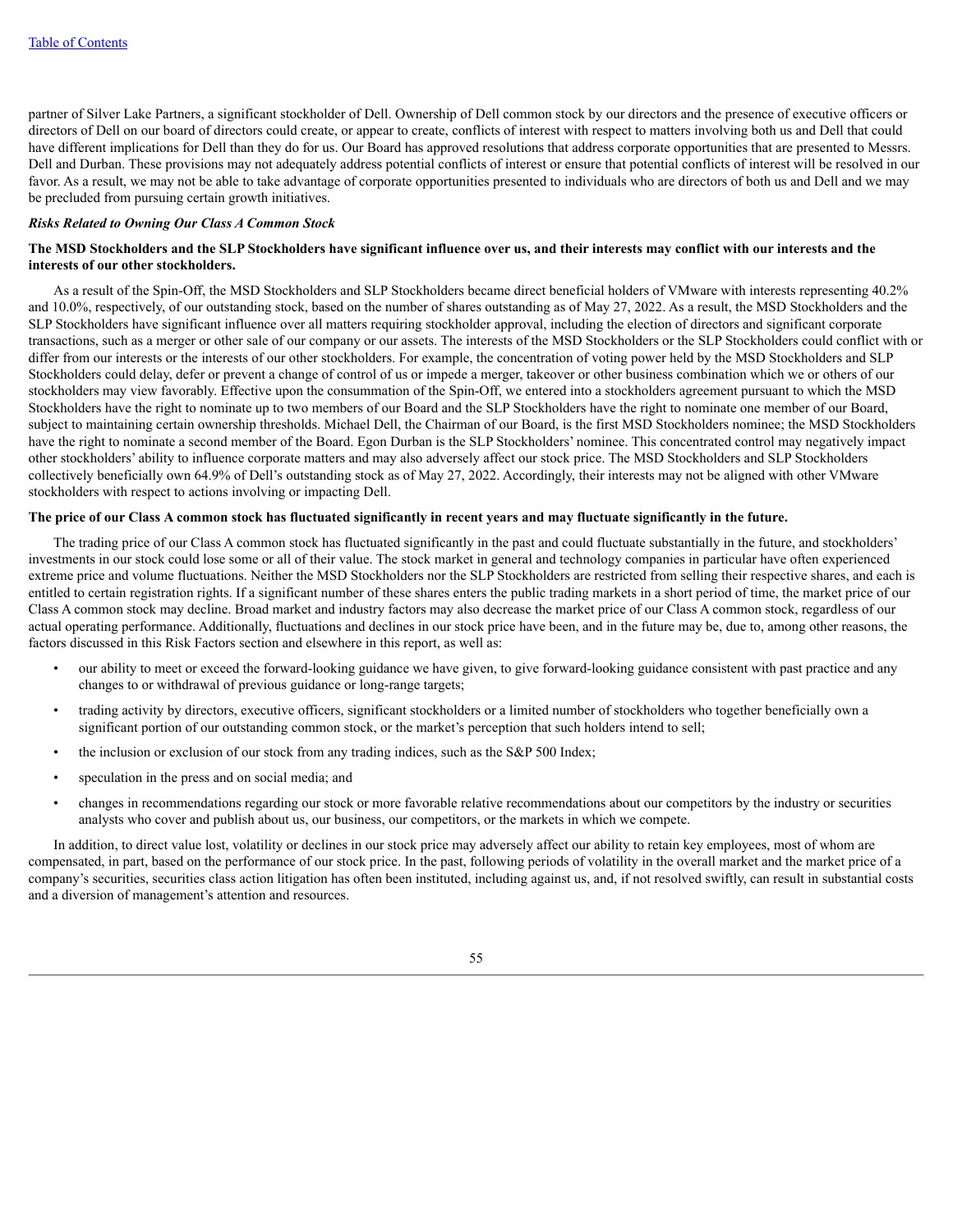#### **Anti-takeover provisions in Delaware law and our charter documents could discourage takeover attempts.**

Certain provisions in our certificate of incorporation and bylaws may have the effect of delaying or preventing a change of control or changes in our management. These provisions include the following:

- the division of our board of directors into three classes, with each class serving for a staggered three-year term, which prevents stockholders from electing an entirely new board of directors at any annual meeting;
- that any director may only be removed for cause and only by the affirmative vote of holders of at least a majority of the votes entitled to be cast to elect any such director;
- the right of the board of directors to elect a director to fill a vacancy created by the expansion of the board of directors;
- the prohibition of cumulative voting in the election of directors or any other matters, which would otherwise allow less than a majority of stockholders to elect director candidates;
- the requirement for advance notice for nominations for election to the board of directors or for proposing matters that can be acted upon at a stockholders' meeting;
- the ability of the board of directors to issue, without stockholder approval, up to 100,000,000 shares of preferred stock with terms set by the board of directors, which rights could be senior to those of common stock; and
- stockholders may not act by written consent and may not call special meetings of the stockholders.

In addition, Section 203 of the Delaware General Corporation Law may discourage, delay or prevent a change in control of our company and could reduce the price that investors may be willing to pay for shares of our common stock. Section 203 imposes certain restrictions on merger, business combinations and other transactions between us and large stockholders, in particular those owning 15% or more of our outstanding voting stock.

## Our bylaws provide for an exclusive forum for substantially all disputes between us and our stockholders, which could limit our stockholders' ability **to obtain a favorable judicial forum for disputes with us or our directors, officers or employees.**

Our bylaws include a provision providing that the Court of Chancery of the State of Delaware is the exclusive forum for the following types of actions or proceedings under Delaware statutory or common law:

- any derivative action or proceeding brought on our behalf;
- any action asserting a claim of breach of a fiduciary duty owed by, or other wrongdoing by, any of our directors, officers, employees or stockholders to us or to our stockholders;
- any action asserting a claim arising pursuant to any provision of the Delaware General Corporation Law or as to which the Delaware General Corporation Law confers jurisdiction on the Court of Chancery of the State of Delaware; or
- any action asserting a claim governed by the internal affairs doctrine.

This provision would not apply to suits brought to enforce any duty or liability created by the Exchange Act. Furthermore, Section 22 of the Securities Act of 1933 (the "Securities Act") creates concurrent jurisdiction for federal and state courts over all such Securities Act actions.

While the Delaware courts have determined that exclusive forum provisions are facially valid, a stockholder may nevertheless seek to bring a claim in a venue other than the one we have designated. In such instance, we would expect to vigorously assert the validity and enforceability of the exclusive forum provision of our bylaws, which may require significant expenditures of resources, and, ultimately, there can be no assurance that the provisions would be enforced by a court in those other jurisdictions. This exclusive forum provision may limit a stockholder's ability to bring a claim in a judicial forum that it finds favorable for disputes with us or our directors, officers, or other employees and may discourage these types of lawsuits. If a court were to find the exclusive forum provision contained in our bylaws to be inapplicable or unenforceable in an action, we may incur additional costs to resolve such action in other jurisdictions.

## *General Risks*

#### **We are exposed to foreign exchange risks.**

We conduct a meaningful portion of our business in currencies other than the U.S. dollar, but report our operating results in U.S. dollars. Accordingly, our operating results are subject to fluctuations in currency exchange rates. The realized gain or loss on foreign currency transactions is dependent upon the types of foreign currency transactions into which we enter, the exchange rates associated with these transactions and changes in those rates, the net realized gain or loss on our foreign currency forward contracts, among other factors. Although we hedge a portion of our foreign currency exposure, significant fluctuations in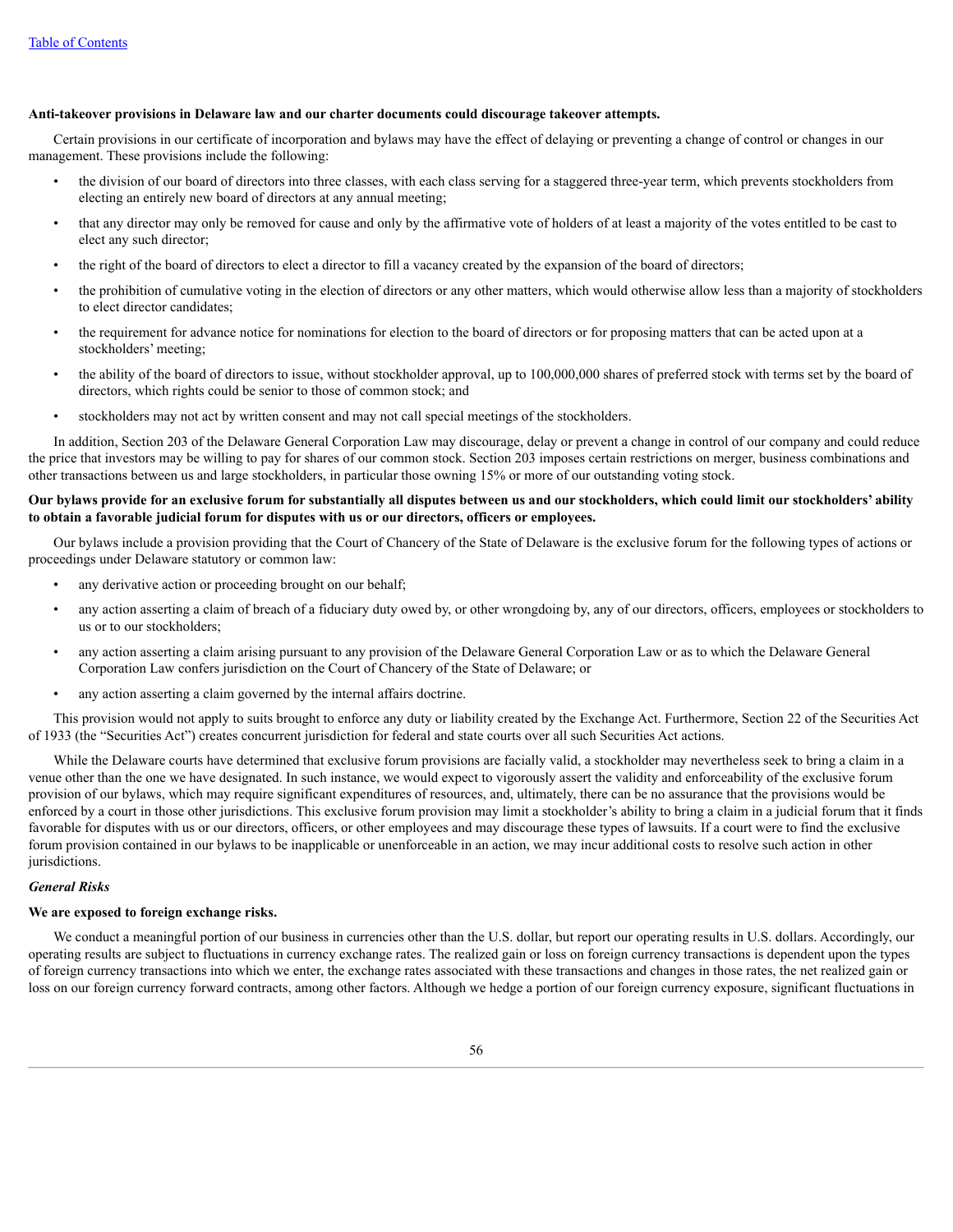exchange rates between the U.S. dollar and foreign currencies have adversely affected, and may adversely affect in the future, our operating results. For example, the economic uncertainty introduced by Brexit resulted in significant volatility in the value of the British pound and other currencies, and the COVID-19 pandemic may make it more difficult for us to accurately forecast future transactions in foreign currencies and cause us to have to modify hedging positions, thereby adversely impacting the efficacy of our foreign currency hedging strategy and our operating results. Any future weakening of foreign currency exchange rates against the U.S. dollar would likely result in additional adverse impacts on our revenue.

## If our goodwill or amortizable intangible assets become impaired, we may be required to record a significant charge to earnings.

We may not realize all the economic benefit from our business acquisitions, which could result in an impairment of goodwill or intangibles. As of April 29, 2022, goodwill and amortizable intangible assets were \$9.6 billion and \$651 million, respectively. We review our goodwill and amortizable intangible assets for impairment when events or changes in circumstances indicate the carrying value may not be recoverable. We test goodwill for impairment at least annually. Factors that may lead to impairment include a substantial decline in stock price and market capitalization or cash flows, reduced future cash flow estimates related to the assets and slower growth rates in our industry. We may be required to record a significant charge in our financial statements during the period in which any impairment of our goodwill or amortizable intangible assets is determined, which would negatively impact our operating results.

# **Changes in accounting principles and guidance could result in unfavorable accounting charges or effects.**

We prepare our consolidated financial statements in accordance with accounting principles generally accepted in the U.S. These principles are subject to interpretation by the SEC and various bodies formed to create and interpret appropriate accounting principles and guidance. A change in these principles or guidance, or in their interpretations, may have a material effect on our reported results, as well as our processes and related controls, and may retroactively affect previously reported results.

#### **Natural disasters, catastrophic events or geo-political conditions could disrupt our business.**

A significant natural disaster, such as an earthquake, fire, flood or other act of God, catastrophic event or pandemic, abrupt political change, terrorist activity and armed conflict, and any similar disruption, as well as any derivative disruption, such as those to services provided through localized physical infrastructure, including utility or telecommunication outages, or any to the continuity of our, our partners' and our customers' workforce, could have a material adverse impact on our business and operating results. Our worldwide operations are dependent on our network infrastructure, internal technology systems and website, as well as our intellectual property and personnel, significant portions of which, including our corporate headquarters, are located in California, a region known for seismic activity, fires and floods. Disruption to these dependencies may negatively impact our ability to respond to customer requests, process orders, provide services and maintain local and global business continuity. Delays or cancellations of customer orders or the deployment or availability of our products and services, for example, could materially impact our revenue. Furthermore, some of our newer product initiatives, offerings and business functions are hosted or carried out by third parties that may be vulnerable to these same types of disruptions, the response to or resolution of which may be beyond our control. Additionally, any such disruption could cause us to incur significant costs to repair damages to our facilities, equipment, infrastructure and business relationships.

## **Climate change may have a long-term negative impact on our business.**

Risks related to rapid climate change, such as extreme weather conditions, sea-level rise, drought, flooding and wildfires, may have an increasingly adverse impact on our business and those of our customers, partners and vendors in the longer term. While we seek to mitigate the business risks associated with climate change for our operations, there are inherent climate-related risks wherever business is conducted. Access to clean water and reliable energy in the communities where we conduct our business, whether for our offices, data centers, vendors, customers or other stakeholders, is a priority. Any of our primary locations may be vulnerable to the adverse effects of climate change and the impacts of extreme weather events, which have caused regional short-term systemic failures in the U.S. and elsewhere. For example, our California headquarters are projected to be vulnerable to future water scarcity due to climate change, and unanticipated extreme cold weather has resulted in electrical grid outages in Texas where many of our U.S. employees are located. While this danger currently has a low-assessed risk of disrupting normal business operations in the near term, it has the potential to impact employees' abilities to commute to work or to work from home and stay connected effectively. Climate-related events, including the increasing frequency of extreme weather events, their impact on critical infrastructure in the U.S. and internationally and their potential to increase political instability in regions where we, our customers, partners and our vendors do business, have the potential to disrupt our business, our third-party suppliers, or the business of our customers and partners, and may cause us to experience higher attrition and additional costs to maintain or resume operations. Climate change and environmental regulations may result in changes in the supply, demand or available sources of energy or other resources that could adversely impact the availability or cost of goods and services, including natural resources necessary to run our business. Additionally, changes in climate in the locations where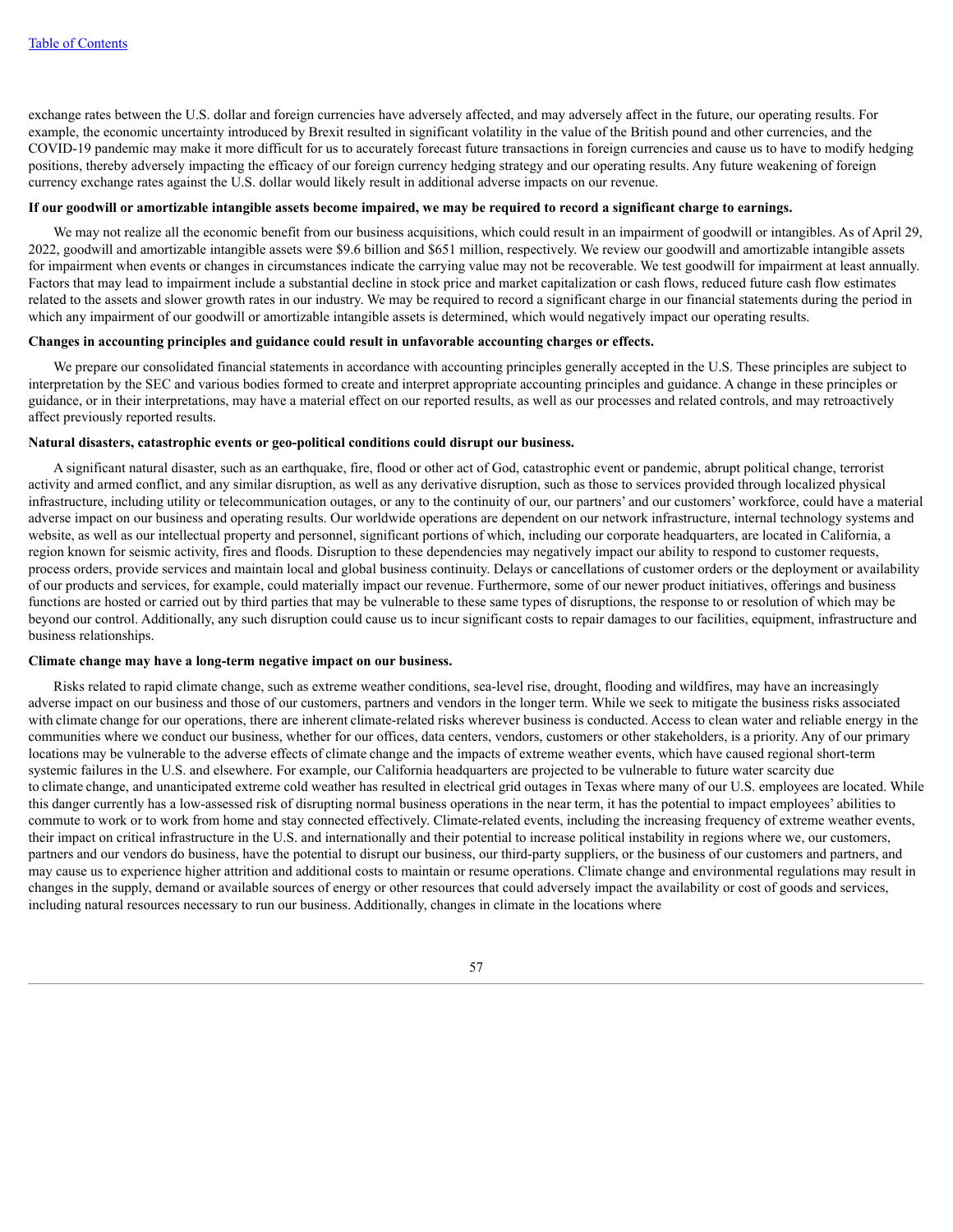we operate may increase the costs of powering and cooling the computer hardware we use to develop software and deliver our subscription and SaaS-based offerings as well as the costs of carbon offsets that we may procure from time to time as we pursue our carbon-neutral objectives.

# Social and ethical issues, including our ability to make progress on our ESG goals and commitments, may result in reputational harm and liability.

In December 2020, we announced our 2030 Agenda, which represents our ESG strategy focused on sustainability, equity and trust. Our public commitments include promoting environmental sustainability and decarbonization; human capital development and diversity, equity and inclusion; and cybersecurity, privacy, digital ethics and transparent business practices. Each of these are areas of increasing scrutiny from the investment community, customers, employees, partners, suppliers and communities who expect us to report transparently on our progress. In order to meet expectations from our stakeholders, we are working to align our reporting with emerging disclosure and accounting standards such as the Financial Stability Board's Task Force on Climate-Related Financial Disclosures ("TCFD"), the Sustainability Accounting Standards Board ("SASB") and the Global Reporting Initiative as well as potential new disclosure requirements from regulators such as the SEC while we also seek to report timely on progress toward our 2030 Agenda objectives. In order to do so, we are working to develop internal operational, information and data assurance systems that will enable us to accurately report on these matters on a timely basis. If we fail to report accurately or on a timely basis or fail to anticipate reporting requirements and expectations in this emerging area, our reputation may be adversely affected, and we could be exposed to increased risk of litigation. Additionally, if we are perceived as failing to make or accurately report on our progress on our ESG goals or to follow through on our commitments, our brand and our reputation may be harmed, we may be exposed to increased risk of litigation, our ability to attract and retain employees may be damaged and our financial performance and stock price may be adversely affected.

# **ITEM 2. UNREGISTERED SALES OF EQUITY SECURITIES AND USE OF PROCEEDS**

(a) Sales of Unregistered Securities

None.

(b) Use of Proceeds from Public Offering of Common Stock

None.

(c) Purchases of Equity Securities by the Issuer and Affiliated Purchaser

From time to time, we repurchase stock pursuant to authorized stock repurchase programs in open market transactions as permitted by securities laws and other legal requirements. We are not obligated to purchase any shares under our stock repurchase programs. The timing of any repurchases and the actual number of shares repurchased depends on a variety of factors, including our stock price, cash requirements for operations and business combinations, corporate and regulatory requirements and other market and economic conditions. Purchases may be discontinued at any time we believe additional purchases are not warranted. All shares repurchased under our stock repurchase programs are retired.

Purchases of Class A common stock during the three months ended April 29, 2022 were as follows:

|                                      | <b>Total Number of Shares</b><br>Purchased | <b>Average Price Paid Per</b><br>Share <sup>(1)</sup> |        | <b>Total Number of Shares</b><br>Purchased as<br><b>Part of Publicly</b><br>Announced Plans or<br>Programs |  | <b>Approximate Dollar</b><br>Value of Shares That May Yet Be<br><b>Purchased Under the Publicly</b><br><b>Announced Plans or Programs</b> <sup>(2)</sup> |  |
|--------------------------------------|--------------------------------------------|-------------------------------------------------------|--------|------------------------------------------------------------------------------------------------------------|--|----------------------------------------------------------------------------------------------------------------------------------------------------------|--|
| January 29, 2022 - February 25, 2022 |                                            |                                                       |        | $-$                                                                                                        |  | 1,703,415,827                                                                                                                                            |  |
| February 26 - March 25, 2022         |                                            |                                                       |        |                                                                                                            |  | 1,703,415,827                                                                                                                                            |  |
| March 26 - April 29, 2022            | 802.935                                    |                                                       | 111.31 | 802.935                                                                                                    |  | 1,614,040,002                                                                                                                                            |  |
|                                      | 802,935                                    |                                                       | 111.31 | 802.935                                                                                                    |  | 1,614,040,002                                                                                                                                            |  |

 $(1)$  The average price paid per share excludes commissions.

 $^{(2)}$  Represents the cumulative amount remaining for stock repurchases under the October 2021 authorization, which was effective November 1, 2021 and expires at the end of fiscal 2024. Refer to Note L to the condensed consolidated financial statements in Part I, Item 1 of this Quarterly Report on Form 10-Q for more information.

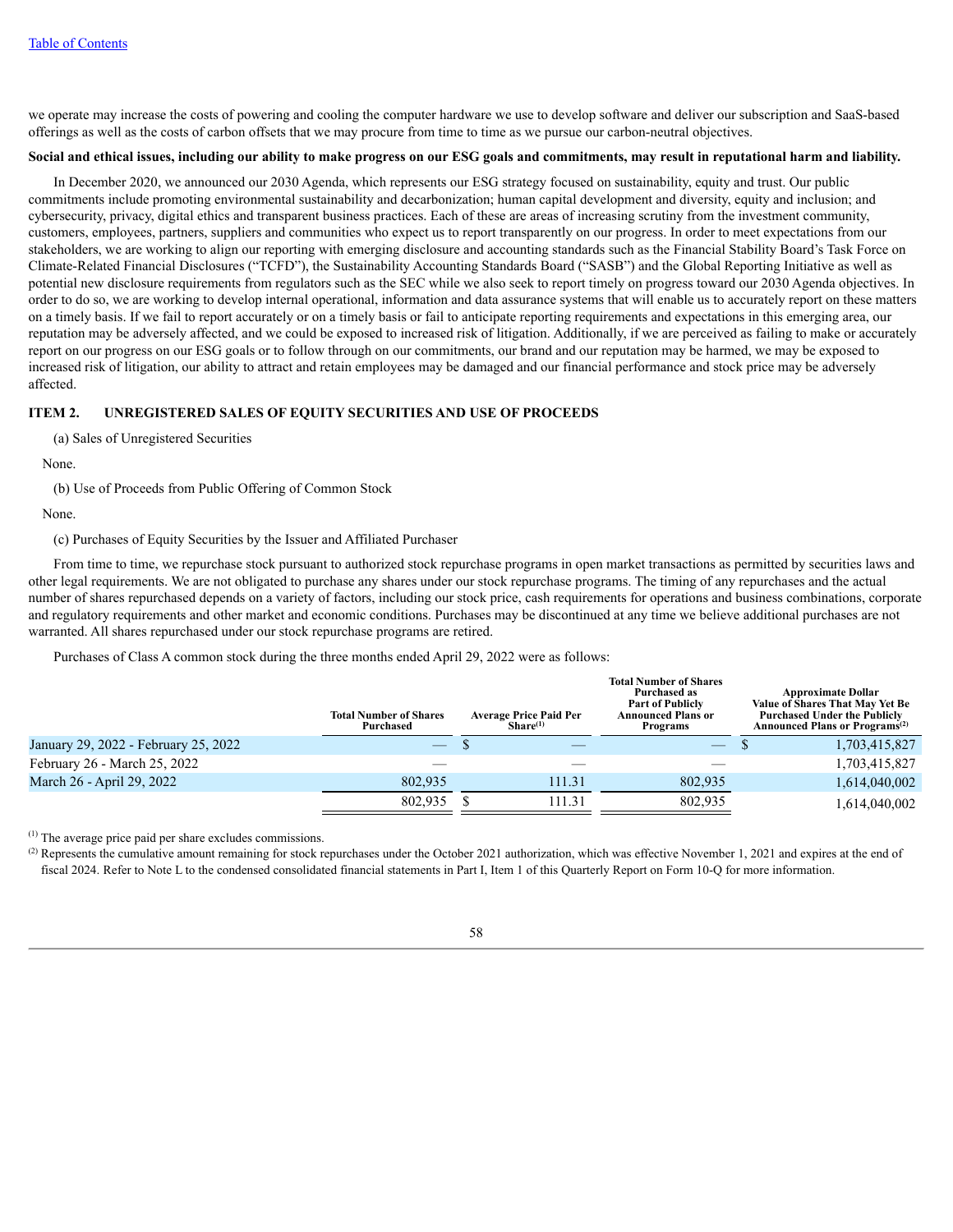## **ITEM 5. OTHER INFORMATION**

*Disclosure pursuant to Section 13(r) of the Securities Exchange Act of 1934*

VMware's affiliate, Dell Technologies Inc. and its subsidiaries, included the following disclosure in their quarterly report for the period ended April 29, 2022:

"Set forth below is a description of matters reported by us pursuant to Section 219 of the Iran Threat Reduction and Syria Human Rights Act of 2012 and Section  $13(r)$  of the Exchange Act. Concurrently with the filing of this quarterly report, we are filing a notice pursuant to Section  $13(r)$  of the Exchange Act that such matters have been disclosed in this quarterly report.

On March 2, 2021, the U.S. government designated the Russian Federal Security Service (the "FSB") as a blocked party under Executive Order 13382. On the same day, the U.S. Department of the Treasury's Office of Foreign Assets Control issued General License No. 1B (the "OFAC General License"), which generally authorizes U.S. companies to engage in certain licensing, permitting, certification, notification and related transactions with the FSB to the extent such activities are required for the importation, distribution or use of information technology products in the Russian Federation.

As permitted under the OFAC General License, our subsidiary Dell LLC and other subsidiaries periodically file notifications with the FSB in connection with the importation and distribution of our products in the Russian Federation. During our fiscal quarter ended April 29, 2022, Dell LLC filed notifications with the FSB. No payments were issued or received, and no gross revenue or net profits were generated, in connection with these filing activities. Dell Technologies and its subsidiaries do not sell products or provide services to the FSB. To the extent permitted by applicable law, including by the OFAC General License, we expect to continue to file notifications with the FSB to qualify our products for importation and distribution in the Russian Federation."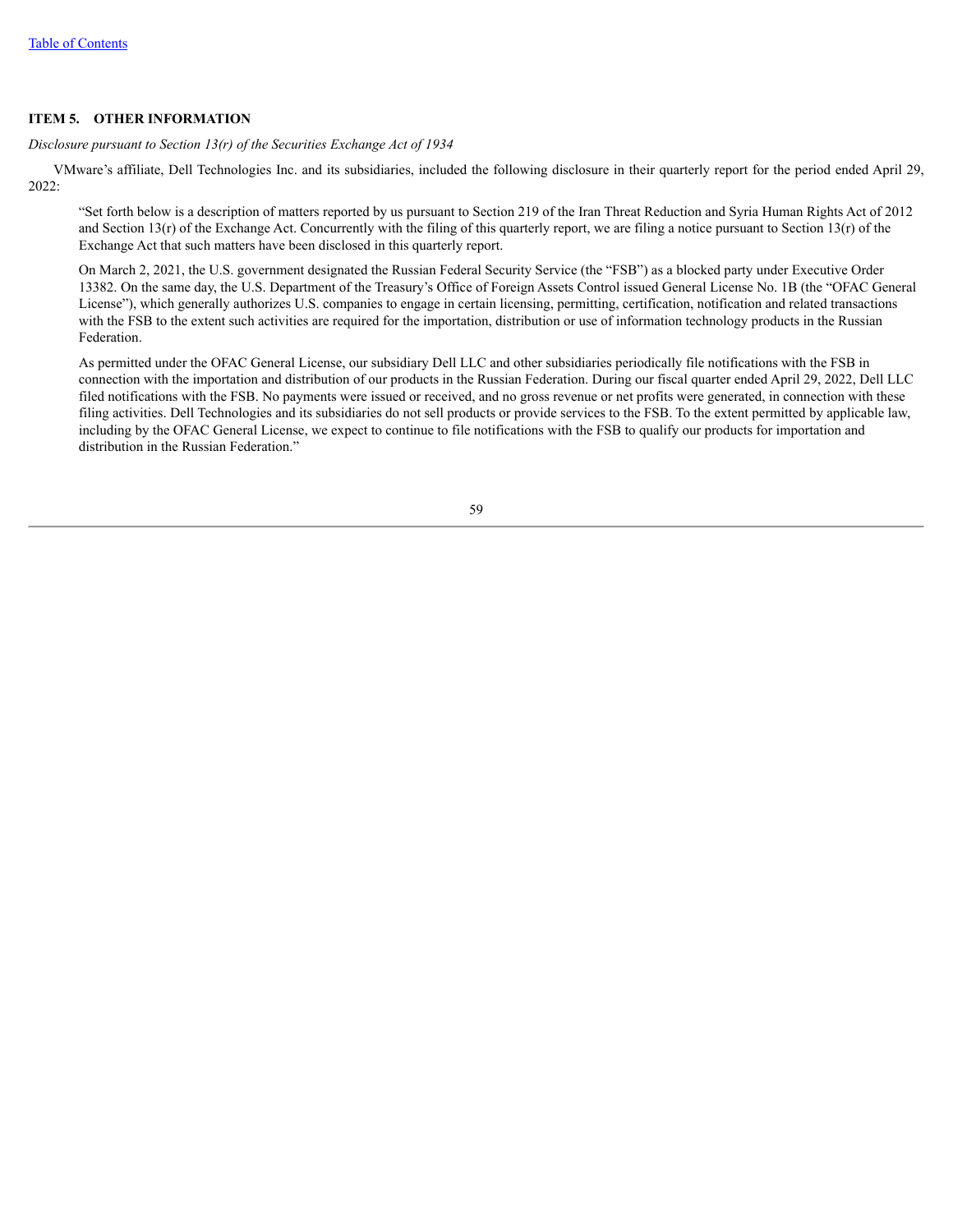# **ITEM 6. EXHIBITS**

The Company hereby files, furnishes or incorporates by reference the exhibits listed below:

|                          |                                                                                                                                                                                                                    | <b>Incorporated by Reference</b> |           |                |                    |
|--------------------------|--------------------------------------------------------------------------------------------------------------------------------------------------------------------------------------------------------------------|----------------------------------|-----------|----------------|--------------------|
| Exhibit<br><b>Number</b> | <b>Exhibit Description</b>                                                                                                                                                                                         | Form                             | File No.  | <b>Exhibit</b> | <b>Filing Date</b> |
| 2.1                      | Agreement and Plan of Merger, dated as of May 26, 2022, by and among<br>VMware, Inc., Broadcom Inc., Verona Holdco, Inc., Verona Merger Sub, Inc.,<br>Barcelona Merger Sub 2, Inc. and Barcelona Merger Sub 3, LLC | $8-K$                            | 001-33622 | 2.1            | 5/26/22            |
| 3.1                      | Amended and Restated Certificate of Incorporation                                                                                                                                                                  | 8-K                              | 001-33622 | 3.1            | 11/1/21            |
| 3.2                      | <b>Amended and Restated Bylaws</b>                                                                                                                                                                                 | $8-K$                            | 001-33622 | 3.2            | 11/1/21            |
| $10.1*+$                 | Executive Bonus Program, as amended April 21, 2022                                                                                                                                                                 |                                  |           |                |                    |
| $10.2*+$                 | Change in Control Retention Plan, as amended and restated April 21, 2022                                                                                                                                           |                                  |           |                |                    |
| $10.3*+$                 | Form of Indemnification Agreement for VMware, Inc. Directors and Executive<br>Officers, as amended and restated April 29, 2022                                                                                     |                                  |           |                |                    |
| $31.1*$                  | Certification of Principal Executive Officer required by Rule 13a-14(a) or Rule 15d-14(a) of the Securities Exchange Act of 1934, as adopted pursuant to<br>Section 302 of the Sarbanes-Oxley Act of 2002          |                                  |           |                |                    |
| $31.2*$                  | Certification of Principal Financial Officer required by Rule 13a-14(a) or Rule<br>15d-14(a) of the Securities Exchange Act of 1934, as adopted pursuant to<br>Section 302 of the Sarbanes-Oxley Act of 2002       |                                  |           |                |                    |
| 32.1 <sup>†</sup>        | Certification of Chief Executive Officer pursuant to 18 U.S.C. Section 1350, as adopted pursuant to Section 906 of the Sarbanes-Oxley Act of 2002                                                                  |                                  |           |                |                    |
| $32.2^{\dagger}$         | Certification of Chief Financial Officer pursuant to 18 U.S.C. Section 1350, as<br>adopted pursuant to Section 906 of the Sarbanes-Oxley Act of 2002                                                               |                                  |           |                |                    |
| $101$ . INS*             | Inline XBRL Instance Document - the instance document does not appear in<br>the Interactive Data File because its XBRL tags are embedded within the Inline<br>XBRL document.                                       |                                  |           |                |                    |
| 101.SCH*                 | Inline XBRL Taxonomy Extension Schema                                                                                                                                                                              |                                  |           |                |                    |
|                          | 101.CAL* Inline XBRL Taxonomy Extension Calculation Linkbase                                                                                                                                                       |                                  |           |                |                    |
|                          | 101.DEF* Inline XBRL Taxonomy Extension Definition Linkbase                                                                                                                                                        |                                  |           |                |                    |
| $101.LAB*$               | Inline XBRL Taxonomy Extension Label Linkbase                                                                                                                                                                      |                                  |           |                |                    |
| 101.PRE*                 | Inline XBRL Taxonomy Extension Presentation Linkbase                                                                                                                                                               |                                  |           |                |                    |
| 104                      | Cover Page Interactive Data File - the cover page XBRL tags are embedded<br>within the Inline XBRL document (included in Exhibit 101)                                                                              |                                  |           |                |                    |
| * Filed herewith         | + Indicates management contract or compensatory plan or arrangement                                                                                                                                                |                                  |           |                |                    |

ǂ Furnished herewith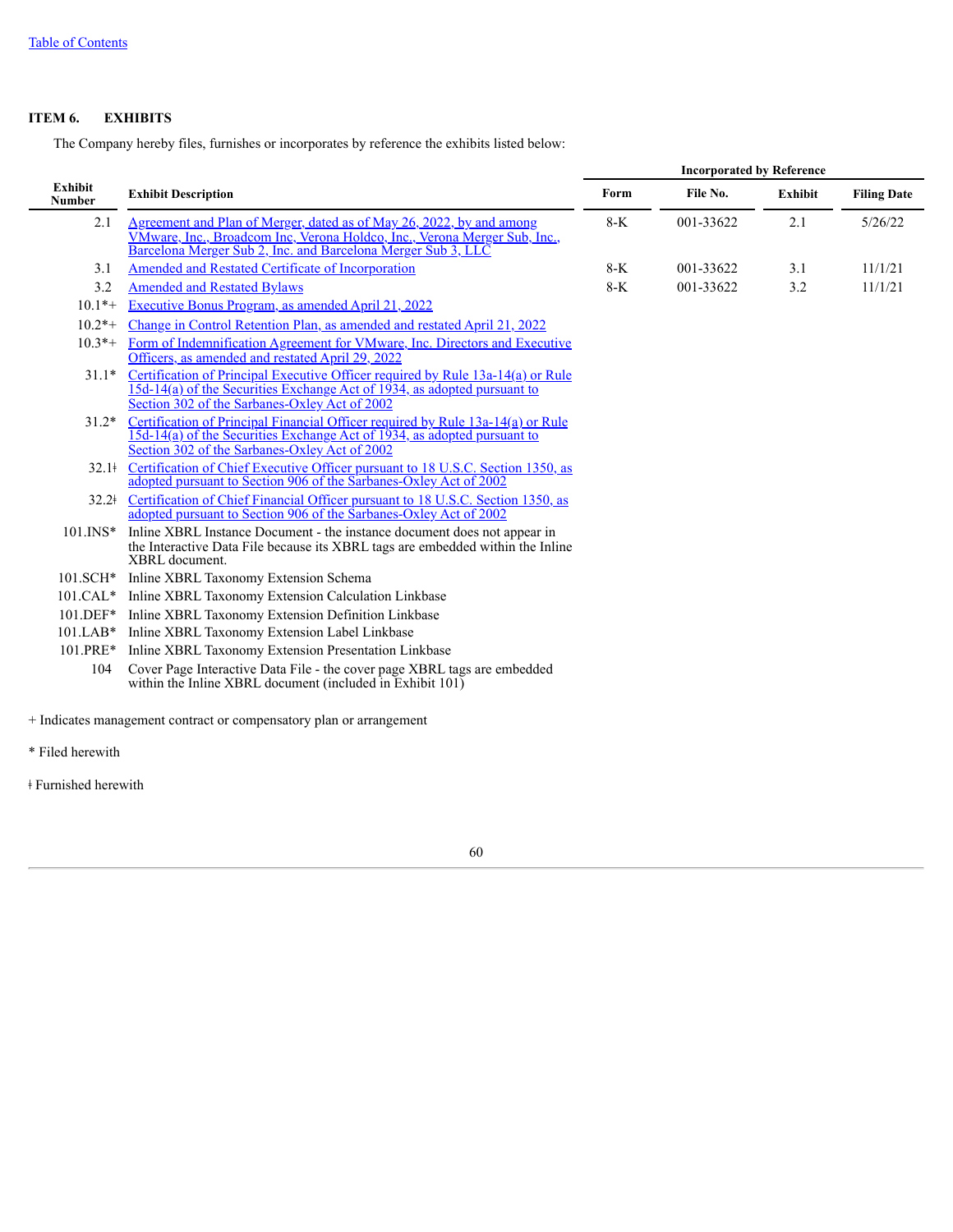# **SIGNATURE**

Pursuant to the requirements of Section 13 or 15(d) of the Securities Exchange Act of 1934, the registrant has duly caused this report to be signed on its behalf by the undersigned, thereunto duly authorized.

Dated: June 3, 2022 By: /s/ Pebbie Verdecanna

**VMWARE, INC.**

**Pebbie Verdecanna Interim Chief Accounting Officer (Principal Accounting Officer)**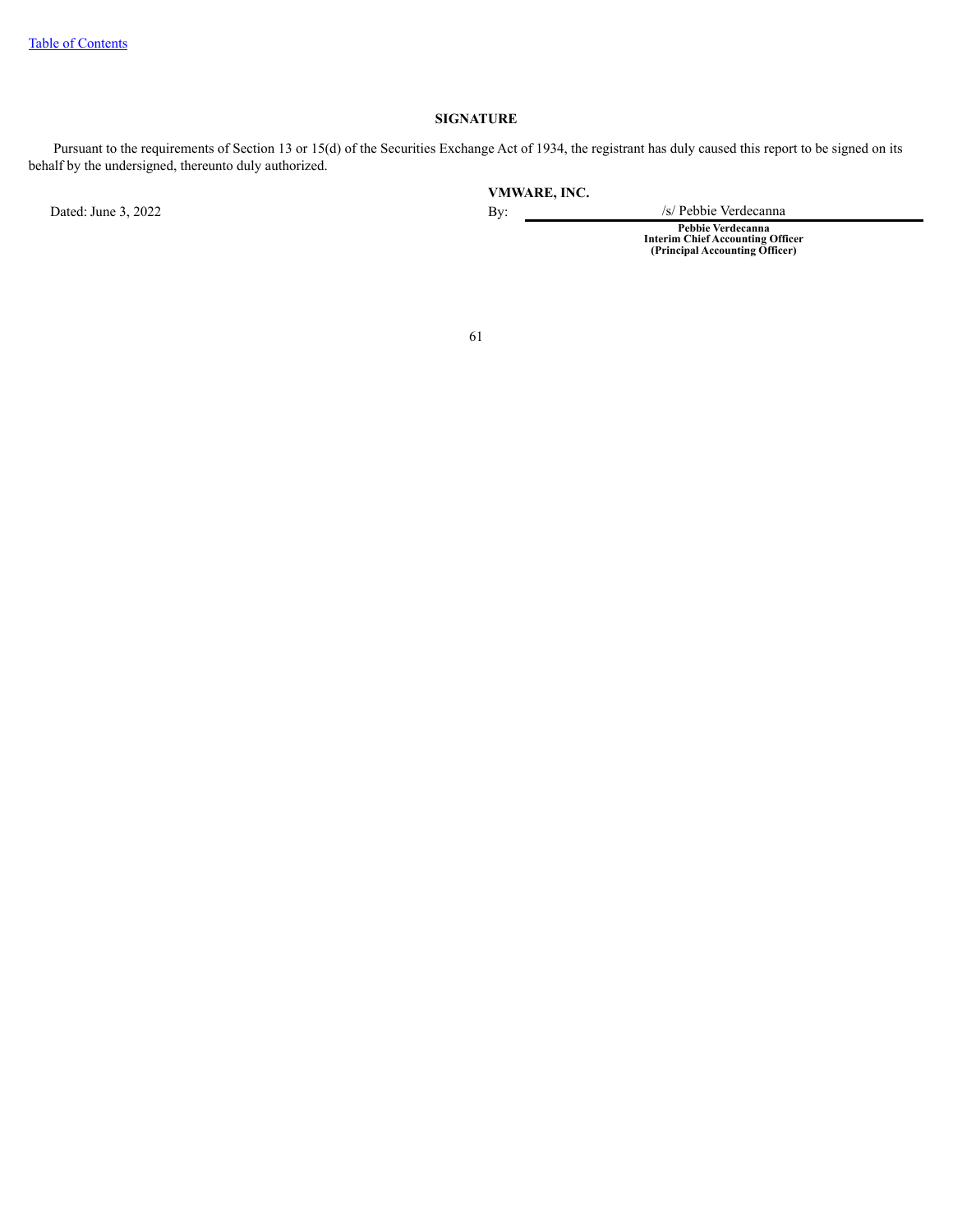# **VMware, Inc. Executive Bonus Program**

#### <span id="page-61-0"></span>**Executive Bonus Program Objectives**

Among the objectives of the VMware Bonus Program are to:

- motivate our executives to achieve our strategic, operational and financial goals
- reward superior performance
- attract and retain exceptional executives; and
- reward behaviors that result in long term increased stockholder value

### **Overview**

The Compensation Committee of the Board of Directors ("**Compensation Committee**" or "**Administrator**") has adopted a cash bonus program relating to performance (the "**Executive Bonus Program**") under the 2007 Equity and Incentive Plan (the "**Plan**") providing for possible cash bonuses to specified senior executives of VMware, Inc. and its consolidated subsidiaries (the "**Company**"). Unless otherwise indicated herein, provisions of the Plan apply to the Executive Bonus Program.

In keeping with VMware's philosophy of tying a substantial portion of our executive compensation to the achievement of measurable achievements, a goals-based cash bonus program has been developed and implemented. The determination of bonus payouts will be made after the conclusion of the measurement periods ending on the last day of the performance period established by the Compensation Committee based on results achieved by the Company, as reported to the Compensation Committee by the Chief Financial Officer, Chief Accounting Officer or Corporate Controller. Bonuses will be determined by the Compensation Committee. Bonus payments will only occur if certain predetermined Company and individual objectives ("**MBOs**") are successfully achieved. Bonus amounts will be calculated ("**Calculated Bonus Amounts**") based upon the degree of achievement of the predetermined objectives. The Compensation Committee shall determine final bonus payouts and, in its discretion, taking into account review and discussion of recommendations made by the Chief Executive Officer, may reduce, but not increase, final bonus payouts from the Calculated Bonus Amounts.

Bonus awards represent an unfunded, unsecured promise by the Company to pay a bonus amount determined by the Compensation Committee to each individual subject to the Executive Bonus Program ("**Participant**"), but only upon satisfaction of the performance criteria determined by the Compensation Committee in accordance with the provisions set forth below.

## **Eligibility**

All senior executives are eligible to be considered for participation. However, no person is automatically entitled to participate in the Executive Bonus Program. Participants will be approved solely at the discretion of and may be amended at any time by the Compensation Committee.

Participants may include executive officers of the Company as defined under Rule 3b-7 of the 1934 Securities Exchange Act ("**Executive Officers**") and other senior executives who are not Executive Officers. At its discretion, the Compensation Committee may delegate authority to the Chief Executive Officer to add senior executives who are not Executive Officers to the Executive Bonus Program.

# **Administration**

As Administrator, the Compensation Committee is ultimately responsible for administering the Executive Bonus Program. The Administrator has all powers and discretion necessary or appropriate to review and approve the Executive Bonus Program and its operation, including, but not limited to, the power to (a) determine Participants, (b) interpret the provisions of the Executive Bonus Program, (c) adopt rules for the administration, interpretation and application of the Executive Bonus Program consistent with the Plan, and (d) interpret, amend or revoke any such rules. All determinations and decisions made by the Administrator or its delegee will be final, conclusive and binding on all persons and will be given the maximum deference permitted by law. The Administrator, in its sole discretion, may amend or terminate the Executive Bonus Program, or any part thereof, at any time and for any reason, subject to the limitations set forth in Sections 3,  $6(b)(iv)$  and 7 of the Plan.

The Administrator has full, non-delegable authority to make final determinations with respect to bonuses granted under the Executive Bonus Program to Executive Officers. The Administrator may, in its discretion, delegate authority over bonuses to Participants who are not Executive Officers to the Chief Executive Officer of the Company.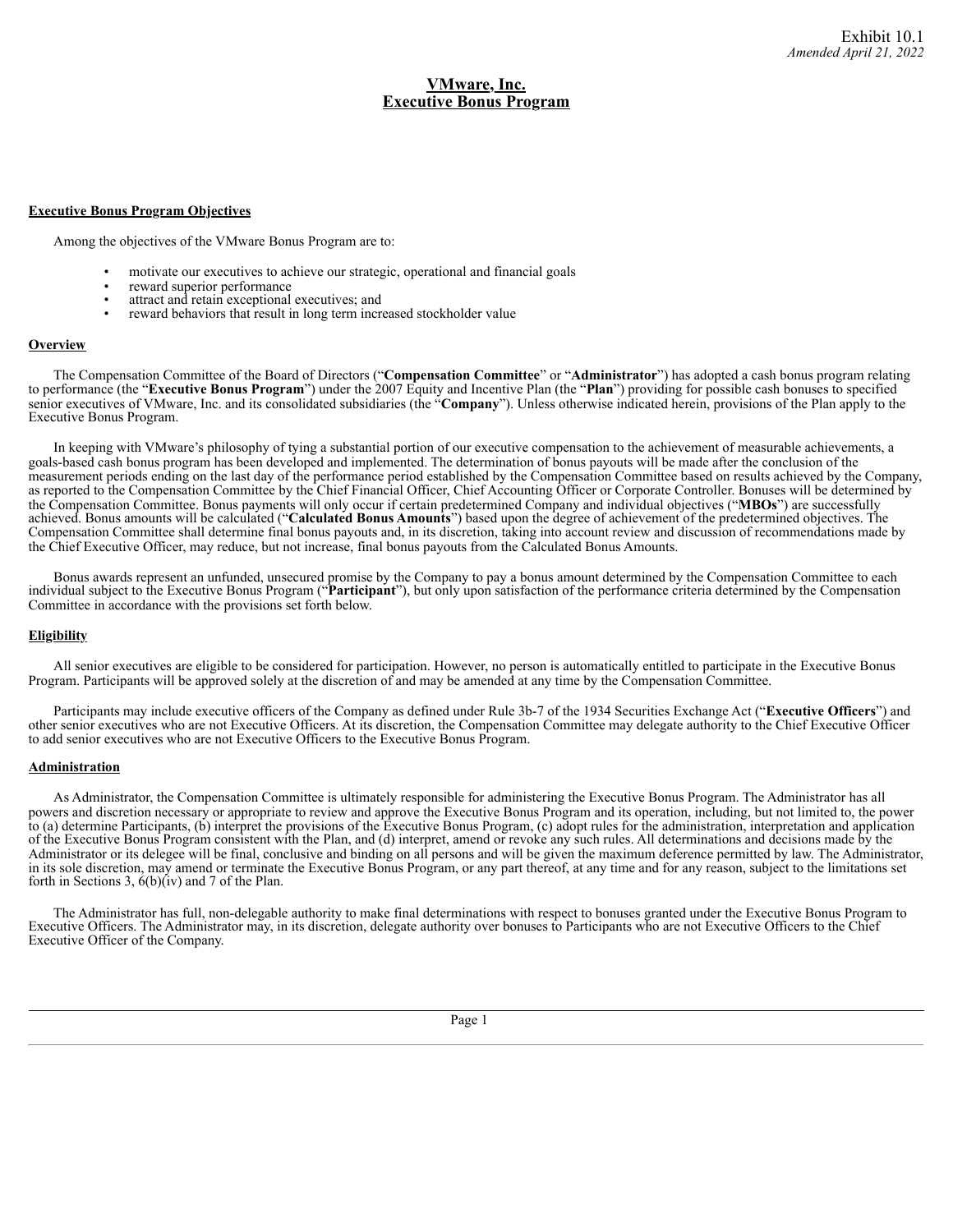#### **Target Bonus Formulas**

The Administrator shall establish target bonuses and bonus formulas for the Executive Bonus Program. Target bonus amounts will be a designated percentage (the "**Target Bonus Percentage**") of a Participant's actual annual base salary earned for the Performance Period (the "**Annual Base Salary**"). The Target Bonus Percentage will be determined by the Compensation Committee at a time when the actual results of the performance criteria established by the Committee for a performance period are substantially uncertain.

The Calculated Bonus Amount, if any, may range 0% to 225% of the Target Bonus Percentage multiplied by the Participant's Annual Base Salary depending upon performance achievement. Minimum bonus thresholds are described below. For purposes of this calculation, a Participant's Annual Base Salary may not exceed 200% of the Participant's base salary rate as of the date that annual performance targets are approved.

#### **Performance Period**

Unless otherwise determined by the Compensation Committee, the performance periods for bonuses granted under the Executive Bonus Program will run for the duration of the Company's fiscal year (each, a "**Performance Period**").

Participants are not eligible to participate in any other Company bonus or incentive plan during a Performance Period. This exclusion does not apply, however, to applicable employee referral bonuses, spot bonuses, equity awards, employee stock purchase plan or Company contributions to qualified retirement or savings plans.

**New Hires:** Calculated Bonus Amounts will be prorated for newly hired Participants based on the number of days they are employed during the Performance Period.

**Leaves of Absence:** Calculated Bonus Amounts will be prorated for any time during the Performance Period that a Participant is on an unpaid leave of absence status. Unpaid leaves of absence exclude those absences for which vacation, sick leave or other compensation is paid directly by the Company. Unpaid absences include those absences for which compensation is received from any source other than directly from the Company.

**Changes in Position:** Participants who move from one bonus-eligible position to a different bonus-eligible position with a different target bonus percentage may earn a target bonus prorated based on base pay and bonus at the start of each period.

**Termination:** In order to vest in the right to receive a bonus under the Executive Bonus Program, a Participant must be in an active employment status or on approved leave at the day the bonus is paid out. A Participant whose employment ends for any reason prior to that date will not earn and will not be paid any bonus under this Executive Bonus Program.

The Compensation Committee has exclusive discretion to determine when a Participant is no longer actively employed for purposes of the Executive Bonus Program. Participants have no right or interest in any bonus and such bonus is not earned unless the Administrator determines a bonus payout is due.

#### **Performance Metrics**

The Calculated Bonus Amount will depend on both a company ("**Corporate Financial Metric**") component and an MBO component selected from the performance goals from the Plan. The Company must meet a minimum performance threshold established within the Corporate Financial Metric in order for any bonus payouts to be made. If the minimum threshold is not achieved, the Executive Bonus Program will not be funded and no bonus payouts will be made. The Corporate Financial Metrics, the MBOs and the relative weighting of the Corporate Financial Metrics and the MBOs will be determined by the Committee at a time when the actual results of the performance criteria established by the Committee for a performance period are substantially uncertain.

**Corporate Financial Metric Component:** The Corporate Financial Metric will be determined by calculating success against Company-wide financial metrics and, as applicable, business unit performance metrics, as determined by the Compensation Committee.

**MBO Component:** Each Participant will be assigned MBOs by the Compensation Committee that are appropriate to the Participant's role at the Company. If the threshold achievement under the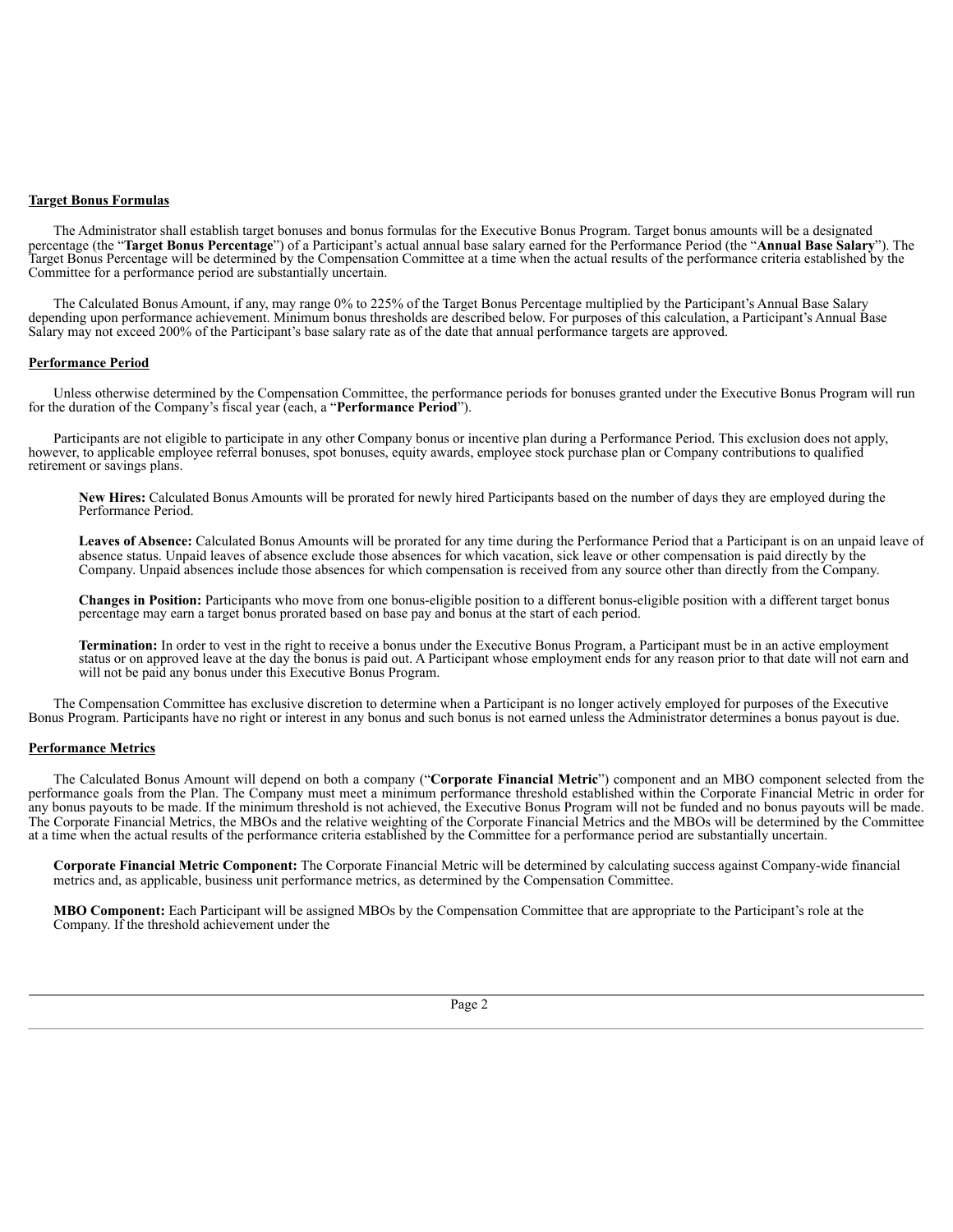Corporate Financial Metric is met, then the MBO component is funded at a multiple of the Corporate Financial Metric percentage to be set by the Compensation Committee. The Compensation Committee can exercise negative discretion to reduce the bonus for the MBO component. In making its determination whether to reduce the bonus for the MBO component, the Compensation Committee shall review and discuss the Chief Executive Officer's assessment of each Participant's MBO achievement.

## **Bonus Determination and Payment**

The Compensation Committee shall determine bonus payouts to Participants based upon achievement of the foregoing metrics and goals. The Committee reserves the right to reduce bonus payouts below Calculated Bonus Amounts or not make any bonus payouts in its sole discretion.

#### **Cancellation, Rescission and Recoupment of Awards**

Any bonus granted under this Executive Bonus Program to a Participant will be subject to cancellation, rescission, repayment, recoupment or other action at the discretion of the Compensation Committee as set forth in Section  $\tilde{7}(d)$  of the Plan in the event of a restatement of incorrect financial results, the Participant's termination for "Cause" (as such term is defined in the Plan unless the Participant is a participant or party to a separate Company plan or agreement deemed by the Committee to be applicable to Participant's termination of employment, in which case the definition of "Cause" will be as defined in such other applicable plan or agreement) and any other clawback policy that the Compensation Committee may adopt or impose.

#### **At-Will Employment (U.S. Only)**

This Executive Bonus Program does not affect the terminable-at-will status of the employment relationship. Neither the attainment of goals nor the continuous service requirement necessary to earn a bonus alters the ability of a Participant or the Company to terminate employment at any time, with or without reason and with or without advance notice.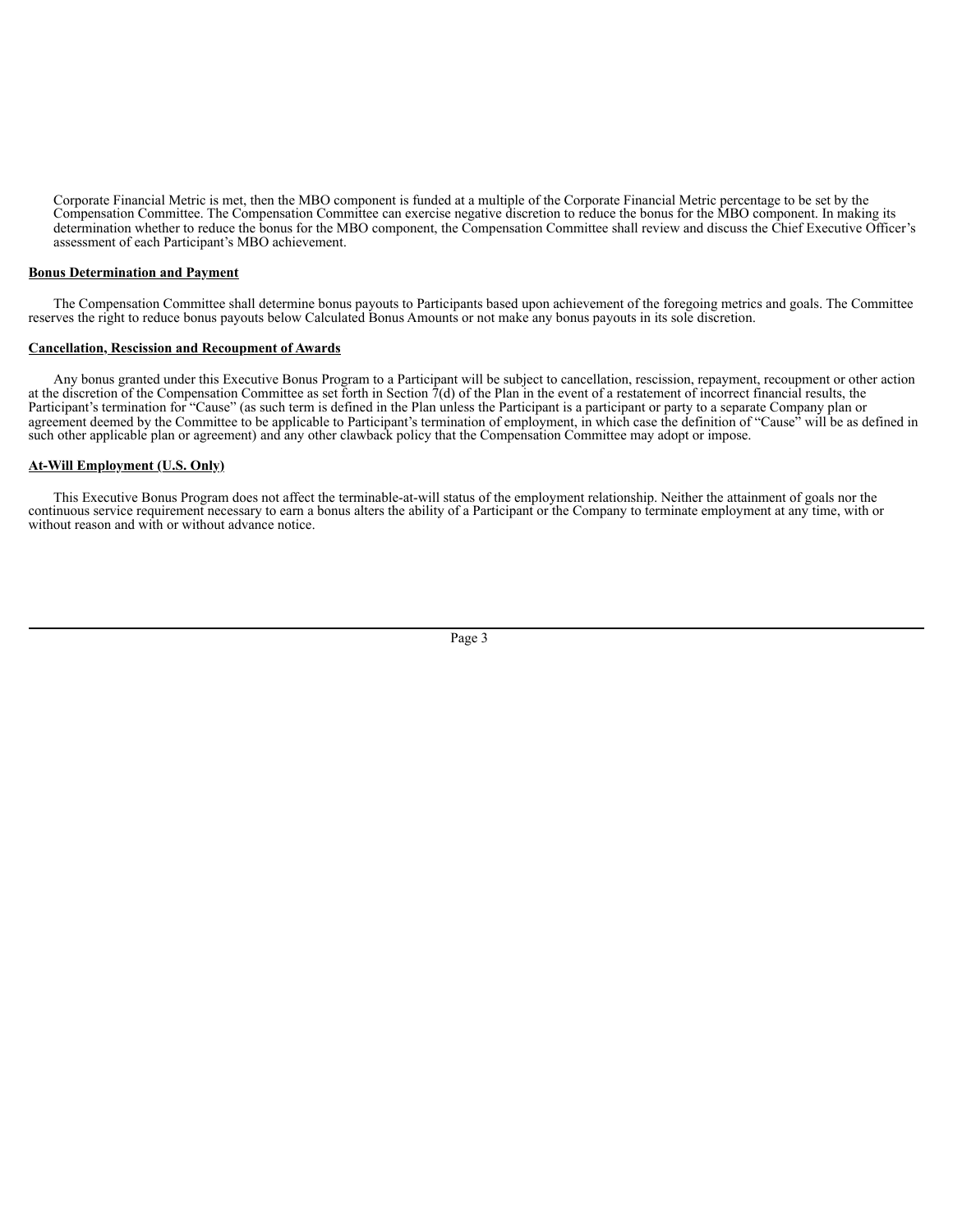# **VMware, Inc.**

### **Change in Control Retention Plan**

<span id="page-64-0"></span>The Company considers it essential to the best interests of its stockholders to attract senior-level executives and to foster the continuous employment of key management personnel. In this connection, the Board of Directors of the Company (the *"Board"*), recognizes that from time to time the possibility of a Change in Control may exist and that such possibility, and the uncertainty such circumstances can raise among members of management, may result in the departure or distraction of management personnel to the detriment of the Company and its stockholders.

The Board has determined that appropriate steps should be taken to ensure the continuity of management and to foster objectivity in the face of such potentially disruptive circumstances. In order to induce the Company officers and other key personnel described on **Schedule A**, which list may be amended from time to time (each, a "*Participant"*), to remain in the employ of the Company and in consideration of a Participant's further services to the Company, the Company agrees that effective as of the date on which a Participant signs the attached **Schedule B** (*"Consent to Accept Plan Benefits"*), such Participant will receive the severance benefits from the Company set forth in this Change in Control Retention Plan (*"CIC Plan"*) in the event any such Participant Separates from Service with the Company or a subsidiary of the Company who is the Participant's direct employer (the Company and any such employing subsidiary, *"VMware"*) in connection with a Change in Control of the Company under the circumstances described below.

The Compensation Committee of the Board (the *"Committee"*) is responsible for selecting and designating eligible individuals employed by VMware as Participants.

It is a condition for eligibility to receive benefits under this CIC Plan that each Participant waive any and all severance benefits conditioned on a Change in Control to which such Participant might otherwise have been entitled under any prior agreement, arrangement or policy should the Participant Separate from Service to VMware (as each term is defined below), and this CIC Plan supersedes and replaces in all respects any rights a Participant had to such benefits other than as set forth herein.

1. **Term of CIC Plan**. This CIC Plan continues in effect with respect to a Participant until the earliest of (i) any termination of such Participant's employment that occurs outside of the Change in Control Period; (ii) any termination of such Participant's employment that occurs during the Change in Control Period that is not an Involuntary Termination; (iii) the Company's satisfaction of all of its obligations to the Participant under this CIC Plan; (iv) the execution of a written agreement between the Company and the Participant terminating the Participant's rights under this CIC Plan; (v) immediately following the end of the Change in Control Period if such Participant has not experienced an Involuntary Termination; or (vi) the Release Deadline Date (as defined in Section 3(c) below) if the Release described in Section 3 has not then become effective with respect to the Participant.

2. **Definitions**. As used in this CIC Plan:

(a) *"Base Salary"* means the highest annualized base salary rate that a Participant was paid by the Company at any point during the Protected Period.

(b) *"Beneficial Owner"* has the meaning ascribed to such term in Rule 13d-3 of the General Rules and Regulations under the Securities Exchange Act of 1934, as amended (the *"Exchange Act"*).

(c) *"Cause"* for termination of a Participant's employment during the Protected Period will exist in the event of any one or more of the following:

(i) willful and continued failure by the Participant to perform substantially the duties and responsibilities of the Participant's employment position with the Company after a written demand for substantial performance is delivered to the Participant by the Board, which demand specifically identifies the manner in which the Board believes that the Participant has not substantially performed such duties or responsibilities; *provided, however*, that the following will not constitute Cause: (A) the Participant's incapacity due to physical or mental illness; (B) any such actual or anticipated failure after the issuance of a Notice of Termination by the Participant for Good Reason; or (C) the Company's active or passive obstruction of the performance of the Participant's duties and responsibilities;

(ii) the conviction of the Participant by a court of competent jurisdiction for felony criminal misconduct; or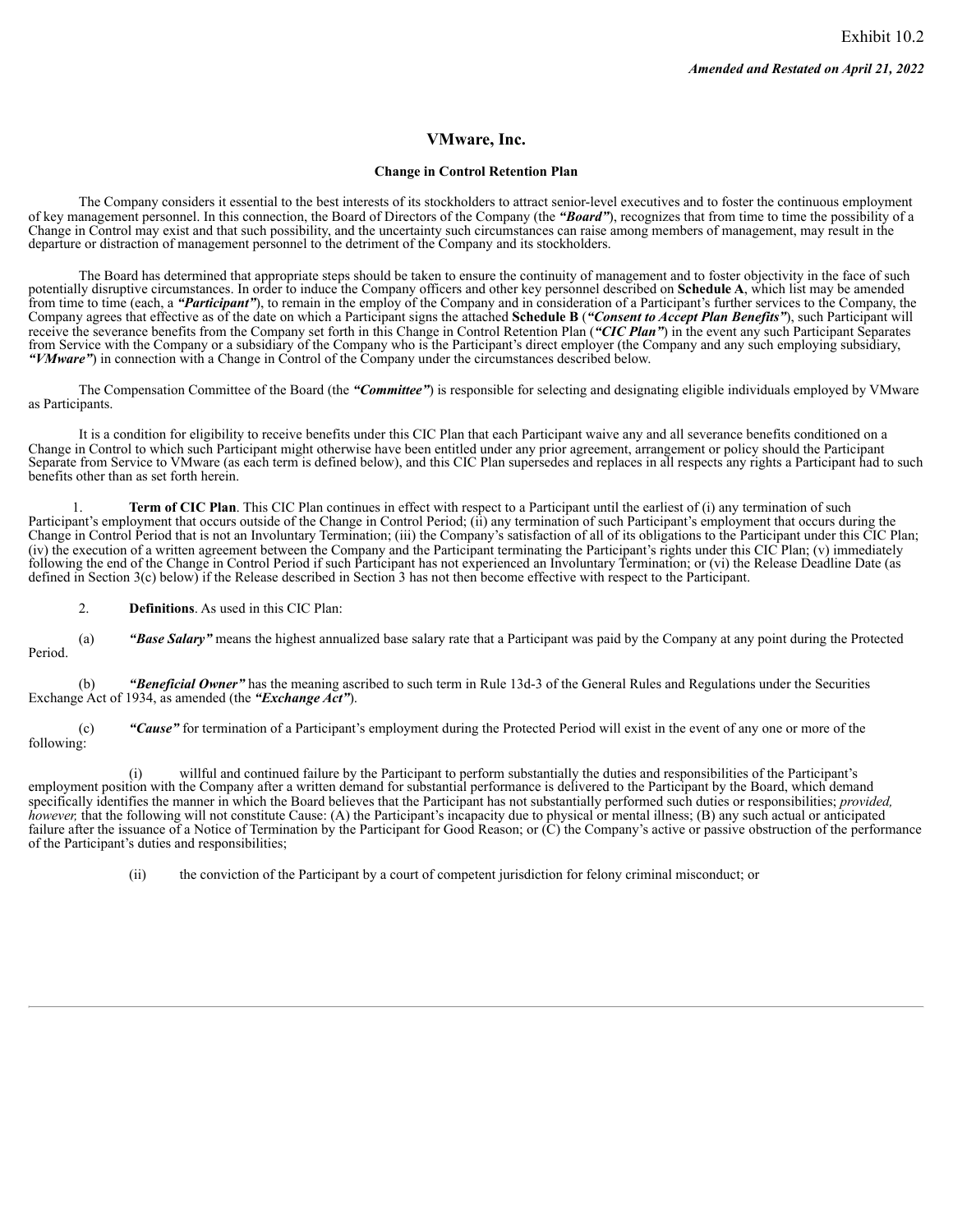(iii) the willful engaging by the Participant in fraud or dishonesty, which is demonstrably and materially injurious to the Company or its reputation, monetarily or otherwise, including but not limited to an act constituting misappropriation or embezzlement of property**.**

No act or failure to act on the Participant's part will be deemed "willful" for purposes of this Cause definition unless committed or omitted by the Participant in bad faith and without reasonable belief that the Participant's act or failure to act was in, or not opposed to, the best interests of the Company. In order to terminate a Participant for Cause during the Protected Period, the Company is required to deliver a Notice of Termination to the Participant in accordance with the procedure set forth in Section 7 below.

Solely for the avoidance of doubt, during the Protected Period, this definition of "Cause" with respect to termination of employment of the Participant will supersede any and all similar definitions of termination for Cause set forth in agreements between the Participant and the Company and any Plans in which the Participant participates.

(d) *"Change in Control"* of the Company means and includes any of the following occurrences:

Any Person becomes the Beneficial Owner, directly or indirectly, of securities of the Company representing 35% or more of the combined voting power of the Company's then outstanding securities, excluding (A) any Person who becomes a Beneficial Owner in connection with subsection (ii) below and (B) subject to subsection (v) below, the MSD Stockholders so long as the MSD Stockholders Beneficially Own, continuously as of and following November 1, 2021, 35% or more of the combined voting power of the Company's then outstanding securities;

(ii) There is consummated a merger or consolidation of the Company with any other corporation or similar entity, *other than* (A) a merger or consolidation that would result in the voting securities of the Company outstanding immediately prior to such merger or consolidation continuing to represent (either by remaining outstanding or by being converted into voting securities of the surviving entity or any parent thereof) at least 50% of the combined voting power of the securities of the Company or such surviving entity or any parent thereof outstanding immediately after such merger of consolidation, or (B) a merger or consolidation effected to implement a recapitalization of the Company (or similar transaction) in which no Person is or becomes the Beneficial Owner, directly or indirectly, of securities of the Company (not including in the securities Beneficially Owned by such Person any securities acquired directly from the Company or its affiliates) representing 35% or more of the combined voting power of the Company's then outstanding securities;

(iii) The stockholders of the Company approve a plan of complete liquidation or dissolution of the Company, or there is consummated an agreement for the sale or disposition by the Company of all or substantially all of the Company's assets, other than a sale or disposition by the Company of all or substantially all of the Company's assets to an entity, at least 50% of the combined voting power of the voting securities of which are owned by stockholders of the Company in substantially the same proportions as their ownership of the Company immediately prior to such sale;

(iv) The individuals who constitute the Incumbent Board cease for any reason to constitute at least a majority of the Board*; or*

(v) The MSD Stockholders acquire, whether by purchase, tender or exchange offer, by joining a partnership, limited partnership, syndicate or other group, through swap or hedging transactions or otherwise, Beneficial Ownership of any equity securities of the Company, any debt securities of the Company exercisable or exchangeable for, or convertible into, equity securities of the Company, or any option, warrant or other right to acquire any such equity securities or debt securities of the Company or Synthetic Equity Interests other than (A) acquisitions of up to 2% in the aggregate of the of the Company' Class A common stock (the "*Common Stock*") outstanding as of the date of any such acquisition (measured immediately prior to such acquisition) that do not result in the MSD Stockholders Beneficially Owning in the aggregate a percentage of the outstanding Common Stock that is greater than the percentage of the outstanding Common Stock represented by the MSD Stockholders' Initial Stake; (B) acquisitions of up to 1% in the aggregate of the Common Stock outstanding as of the date of any such acquisition (measured immediately prior to such acquisition) that would not be excepted under the preceding clause (A) (whether because such acquisitions would result in the MSD Stockholders Beneficially Owning in the aggregate a percentage of the outstanding Common Stock that is greater than that permitted thereby or because the MSD Stockholders have already acquired the maximum aggregate amount permitted thereby); or (C) acquisitions that are otherwise approved by the Board. For the avoidance of doubt, except for acquisitions that are otherwise approved by the Board, it shall be deemed a Change in Control if the MSD Stockholders purchase securities that would result in the MSD Stockholders Beneficially Owning, in the aggregate, a percentage of the then outstanding Common Stock that is greater than one percentage point more than the percentage of the outstanding Common Stock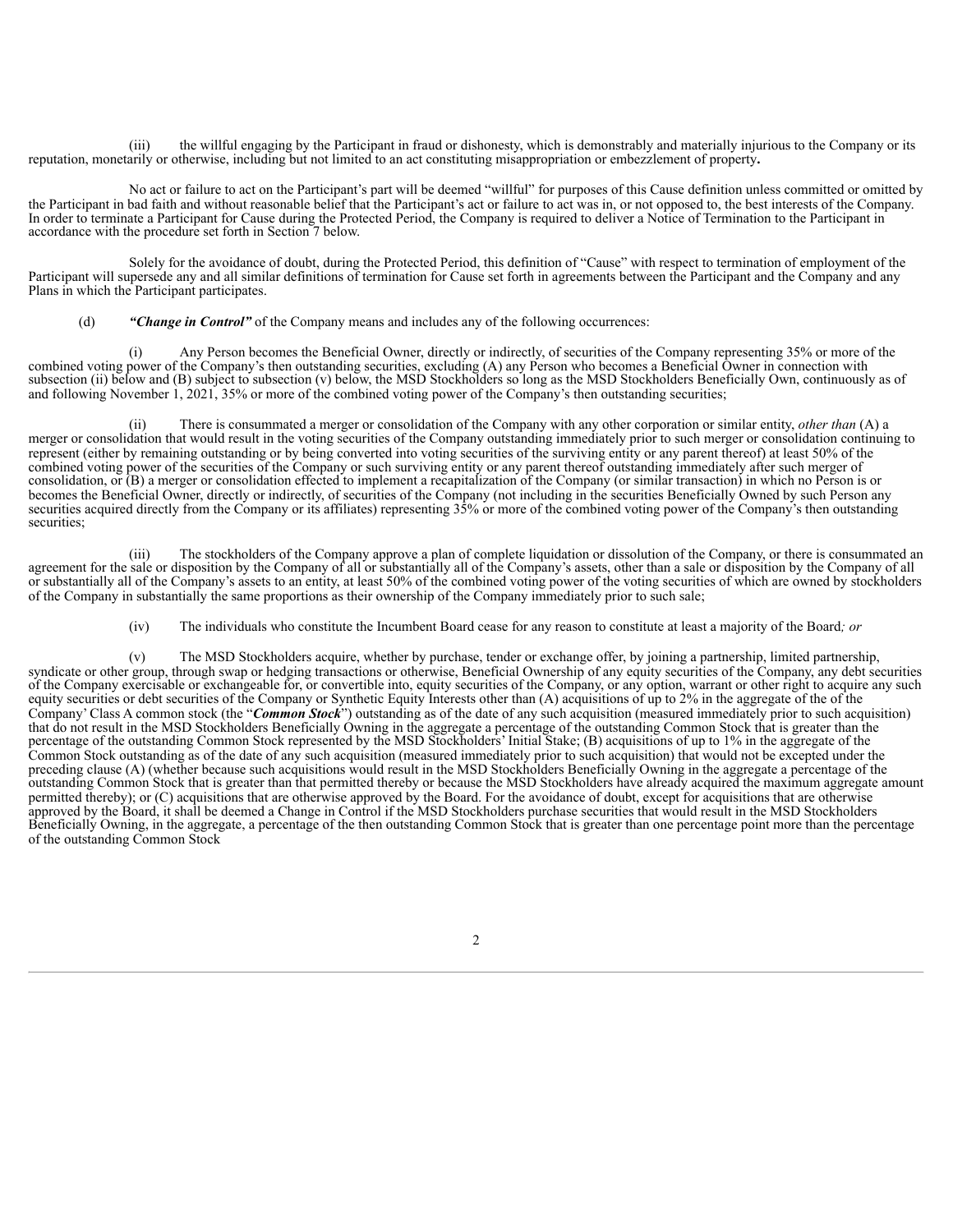represented by the MSD Stockholders' Initial Stake. Immediately following the time that the MSD Stockholders Beneficially Own less than 35% of the combined voting power of the Company's then outstanding securities this clause (v) will terminate.

Any other provision of this definition notwithstanding, the term Change in Control will not be deemed to have occurred with respect to a Participant for purposes of this CIC Plan by virtue of: any transaction that results in such Participant, or a group of Persons in which such Participant has a substantial interest, acquiring, directly or indirectly, 35% or more of either the then outstanding shares of Common Stock or the combined voting power of the Company's then outstanding securities.

(e) *"Change in Control Period"* means the period beginning on the effective date of a Change in Control and ending on the first anniversary of such effective date. With respect to Participants who experience a Good Reason to resign prior to or on the first anniversary of such effective date, the Change in Control Period will be extended to end on the last date that such Participant is still eligible to resign for Good Reason in accordance with the procedure set forth in Section 7(b) below.

- (f) *"Code"* means the Internal Revenue Code of 1986, as amended.
- (g) *"Company"* means VMware, Inc., a Delaware corporation, and any successor as provided in Section 10 below.

(h) *"Disability"* means that, at the time a Participant Separates from Service, the Participant has been unable to perform the duties of the Participant's position for a period of 180 consecutive days as the result of the Participant's incapacity due to physical or mental illness. Any question as to the existence of the Participant's Disability upon which the Participant and the Company cannot agree will be determined by a qualified independent physician who will have been jointly selected by (i) a physician selected by the Participant (or, if the Participant is unable to make such selection, by any adult member of the Participant's immediate family), and (ii) a physician selected by the Company. The determination of such physician made in writing to the Company and to the Participant will be final and conclusive for all purposes of this CIC Plan, absent fraud.

Solely for the avoidance of doubt, during the Protected Period, this definition of "Disability" with respect to termination of employment of the Participant will supersede any and all similar definitions of termination for Disability set forth in agreements between the Participant and the Company under the Company's equity plans.

"Good Reason" for a Participant to resign the Participant's employment means that one or more of the following has occurred during the Protected Period without Participant's express written consent:

(i) any materially adverse alteration in the Participant's role or to the nature or status of the Participant's responsibilities relative to the Participant's role or responsibilities; *provided, however*, that neither a mere change in title nor in the fact that the Participant no longer holds following a Change in Control the same position in a public company as the Participant held before the transaction will alone constitute Good Reason, except that, with respect to the Chief Executive Officer, Chief Financial Officer and the most senior legal officer (whether the officer holds the title of General Counsel, Chief Legal Officer or another title) of the Company, no longer holding the position of Chief Executive Officer, Chief Financial Officer or most senior legal officer, respectively, in a public company following a Change in Control will itself be a materially adverse alteration in the Participant's responsibility, role and status constituting Good Reason;

(ii) a material diminution by the Company in the Participant's base salary, or a material diminution by the Company in the Participant's target level of annual incentive bonus relative to the Participant's highest base salary and highest target level of annual incentive bonus, respectively, or, if applicable a material diminution by the Company in the Participant's On-Target Earnings, during the Protected Period;

(iii) relocation of the Participant's principal place of employment to a location more than 50 miles from the Participant's principal place of employment, except for required travel on the Company's business to an extent substantially consistent with the business travel obligations that the Participant undertook on behalf of the Company prior to the Change in Control;

(iv) any purported termination of the Participant's employment by the Company during the Change in Control Period that is not effected pursuant to a Notice of Termination satisfying the requirements of Section  $2(q)$  below; or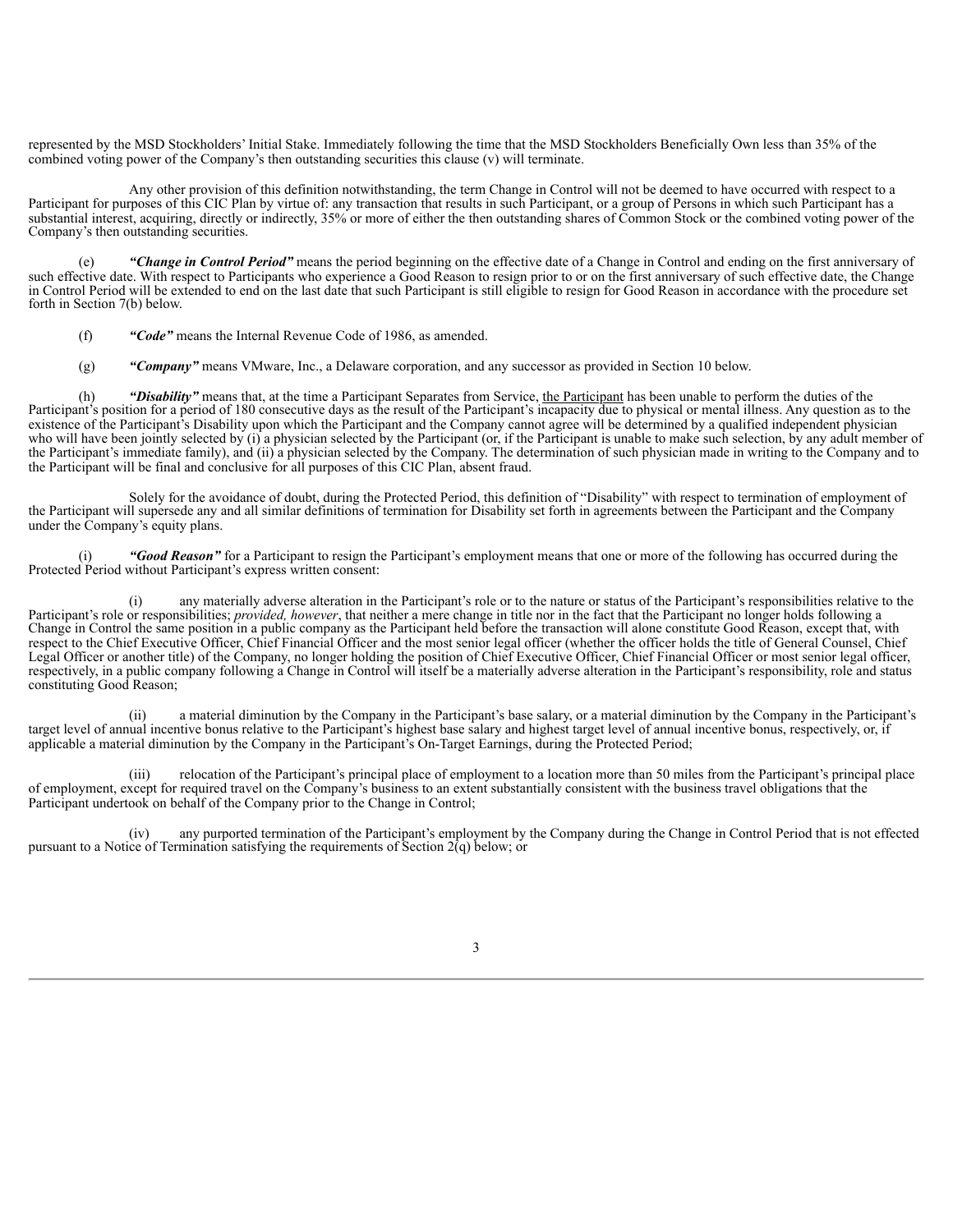(v) a material breach of the Company's obligations under this CIC Plan (including without limitation the failure of the Company to obtain the assumption of this CIC Plan pursuant to Section 10).

The Participant's right to terminate the Participant's employment for Good Reason will not be affected by the Participant's incapacity due to physical or mental illness. In order for a Participant to invoke a termination due to Good Reason in a manner that would entitle the Participant to benefits under Section 3 below, the Participant must provide a Notice of Termination to the Company and Separate from Service in accordance with the procedure set forth in Section 7(b) below.

"Historic Bonus Percentage" means, with respect to each Participant, the Participant's highest target bonus percentage applicable during the (1)<br>Protected Period.

(k) *"Historic Bonus Target"* means a Participant's Historic Bonus Percentage multiplied by the Participant's Base Salary.

(l) "**Immediate Family Member**" means, with respect to any natural person, such natural person's parent, spouse, children (whether natural or adopted), grandchildren or more remote descendants, siblings and spouse's parents and siblings.

(m) *"Incumbent Board"* means the members of the Board as of the date this CIC Plan is finally approved by the Board or Committee, as the case may be. Notwithstanding the preceding sentence, any individual who becomes a member of the Board after such effective date whose election, or nomination for election by the stockholders of the Company, was approved by a vote of at least a majority of the directors then comprising the Incumbent Board will be considered as though such member were a member of the Incumbent Board, but excluding, for this purpose, any such individual whose initial assumption of office occurs as a result of an actual or threatened election contest with respect to the election or removal of directors or other actual or threatened solicitation of proxies or consents by or on behalf of a Person other than the Board.

(n) *"Insurance Premiums"* means 150% of the amount of the aggregate monthly insurance premium payments necessary to procure coverage for Participant and Participant's covered dependents of health and dental insurance benefits substantially similar to those provided to the Participant and Participant's covered dependents under the Company's Plans immediately prior to the Termination Date. To the extent that health or dental insurance continuation coverage is made available to Participant and Participant's covered dependents under the Consolidated Omnibus Budget Reconciliation Act of 1985 (*"COBRA"*), the monthly amount of the insurance premium payments necessary to procure such coverage for Participant and Participant's covered dependents will equal the monthly cost required to obtain such COBRA continuation coverage for the first month following the Termination Date under the health and dental insurance programs in which Participant and Participant's covered dependents were participating on the Termination Date.

(o) *"Involuntary Termination*" of a Participant's employment with the Company will occur only upon a Separation from Service due to termination of Participant's employment by the Company without Cause or resignation by Participant due to Good Reason. A termination of employment as a result of the Participant's death or Disability is not considered an Involuntary Termination.

(p) *"Key Employee"* means an employee who is determined by the Company to be a "specified employee" in accordance with Section 409A of the Code.

(q) "*MSD Charitable Entity*" means the Michael & Susan Dell Foundation and any other private foundation or supporting organization (as defined in Section 509(a) of the Code) established and principally funded directly or indirectly by Michael S. Dell or his spouse or by Michael S. Dell and his spouse together.

(r) *"MSD Stockholders"* means Michael S. Dell, Susan Lieberman Dell Separate Property Trust, and their respective Permitted Assignees (as defined herein) that hold any equity securities of the Company, including any common stock, any debt securities of the Company exercisable or exchangeable for, or convertible into, equity securities of the Company, or any option, warrant or other right to acquire any such equity securities or debt securities of the Company

(s) *"MSD Stockholders'Initial Stake"* means 169,278,015 shares of Common Stock Beneficially Owned by the MSD Stockholders in the aggregate as of the close of business on November 1, 2021 (equitably adjusted for any stock splits, reverse stock splits, recapitalizations or similar transactions that may occur following such date) representing 40.3% of the combined voting power of the securities of the Company on such date.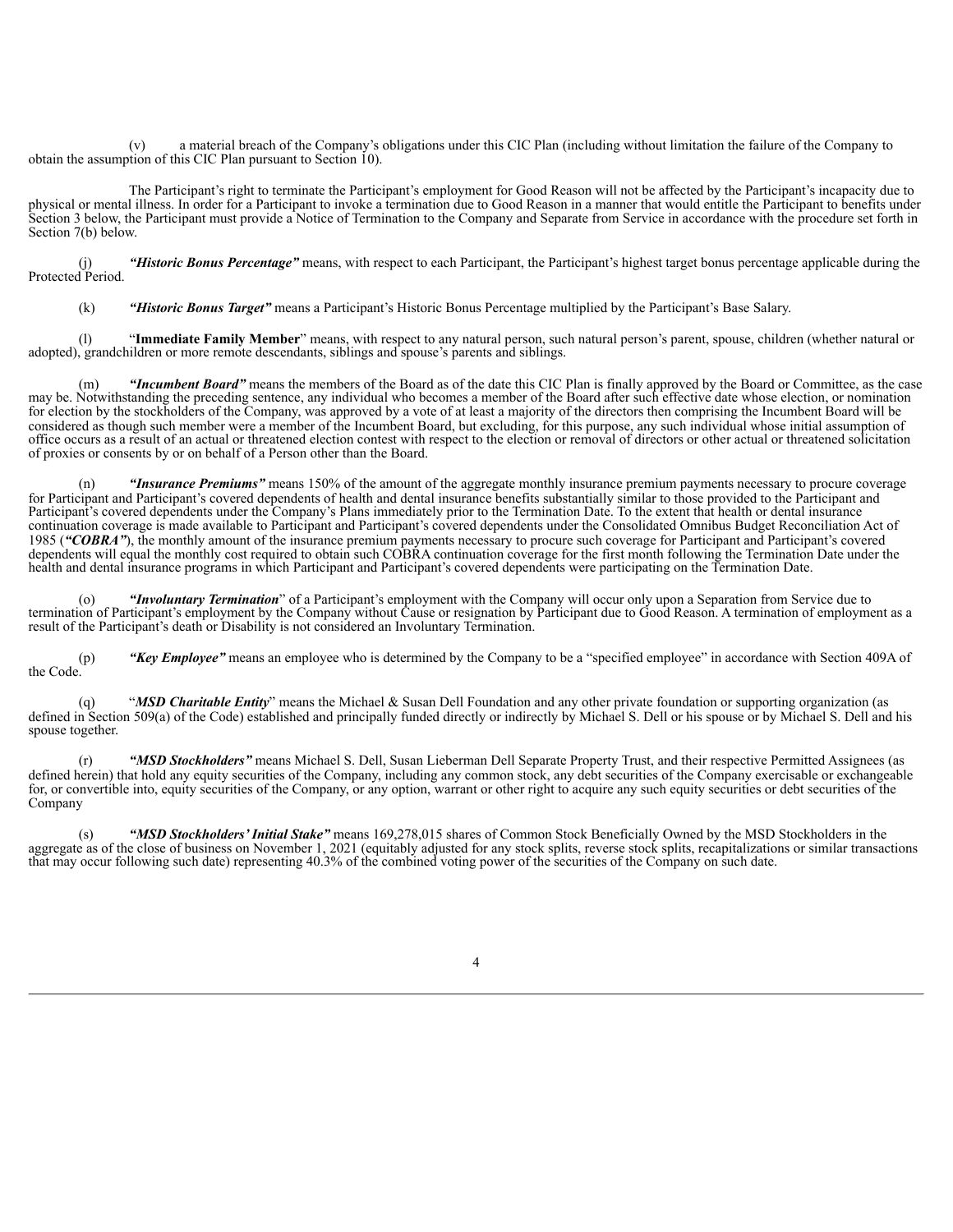(t) *"Notice of Termination"* means a notice that indicates whether a proposed termination is, if provided by the Company, (A) for Cause or (B) without Cause; and if provided by the Participant, (C) for Good Reason. Additionally, Notice of Termination refers to a notice that indicates whether a proposed termination is due to Disability, which notice may be provided by the Company or the Participant.

"On-Target Earnings" means, with respect to a Participant compensated via the Company's on-target earnings or other sales commissionbased programs, the Participant's highest annualized compensation rate for on-target performance during the Protected Period.

"Permitted Assignee" means (A) Michael S. Dell, Susan Lieberman Dell Separate Property Trust or any Immediate Family Member of Michael S. Dell; (B) any MSD Charitable Entity; (C) one or more trusts whose current beneficiaries are and will remain for so long as such trust holds any equity securities of the Company, any debt securities of the Company exercisable or exchangeable for, or convertible into, equity securities of the Company, or any option, warrant or other right to acquire any such equity securities or debt securities of the Company, any of (or any combination of) Michael S. Dell, one or more Immediate Family Members of Michael S. Dell or MSD Charitable Entities; (D) any corporation, limited liability company, partnership or other entity wholly-owned by any one or more persons or entities described in clause (A), (B) or (C) of this definition of "Permitted Assignee"; or (E) from and after Michael S. Dell's death, any recipient of equity securities of the Company, debt securities of the Company exercisable or exchangeable for, or convertible into, equity securities of the Company, or any option, warrant or other right to acquire any such equity securities or debt securities of the Company under Michael S. Dell's will, any revocable trust established by Michael S. Dell that becomes irrevocable upon Michael S. Dell's death, or by the laws of descent and distribution; provided, that in each of clauses (A) through (E) above, such person or entity executes and delivers to the Company a joinder or counterpart to the Company's Stockholders Agreement dated November 1, 2021, by and among the Company, the MSD Stockholders and the other stockholders signatory thereto.

(w) *"Person"* has the meaning ascribed to such term in Section 3(a)(9) of the Exchange Act and as used in Sections 13(d) and 14(d) thereof, including a group as defined in Section 13(d) of the Exchange Act but excluding (i) the Company or any of its subsidiaries or any employee benefit plan sponsored or maintained by the Company or any of its subsidiaries (including any trustee or other fiduciary of any such plan), (ii) an underwriter temporarily holding securities pursuant to an offering of such securities, or (iii) a corporation owned, directly or indirectly, by the stockholders of the Company in substantially the same proportions as their ownership of stock of the Company.

"Plan" means any compensation plan such as an incentive plan, or any employee benefit plan such as a thrift, pension, profit sharing, medical, disability, accident, life insurance plan or a relocation or vacation plan or policy or any other plan, program or policy of the Company or its subsidiaries intended to benefit employees and any agreement providing similar benefits between the Company or its subsidiaries and a Participant.

(y) *"Potential Change in Control"* means the occurrence of any one of the following: (i) the Company enters into an agreement, the consummation of which would result in the occurrence of a Change in Control; (ii) the Company or any Person publicly announces an intention to take or to consider taking actions that, if consummated, would constitute a Change in Control; (iii) an event that constitutes a Change in Control; or (iv) the Board adopts a resolution that for purposes of this CIC Plan a Potential Change in Control has occurred.

"Protected Period" means the period commencing upon the earlier of an event constituting (i) a Potential Change in Control, or (ii) a Change in Control, and concluding upon the earlier of (A) termination of the CIC Plan with respect to a Participant as set forth in Section 1 above, or (B) termination of the agreement or event that triggered a Potential Change in Control prior to consummation of the Change in Control contemplated by such agreement or event.

(aa) *"Section 409A"* means Code Section 409A together with final regulations promulgated thereunder and any other written interpretive guidance issued by the Department of Treasury or the Internal Revenue Service.

(bb) *"Separation from Service"* or *"Separates from Service"* means a termination of employment with the Company that the Company determines is a "separation from service" in accordance with Section 409A of the Code.

(cc) *"Synthetic Equity Interests*" means any derivative, swap or other transaction or series of transactions engaged in, directly or indirectly, by such person, the purpose or effect of which is to give such person economic risk similar to ownership of equity securities of any class or series of the Company, including due to the fact that the value of such derivative, swap or other transactions are determined by reference to the price, value or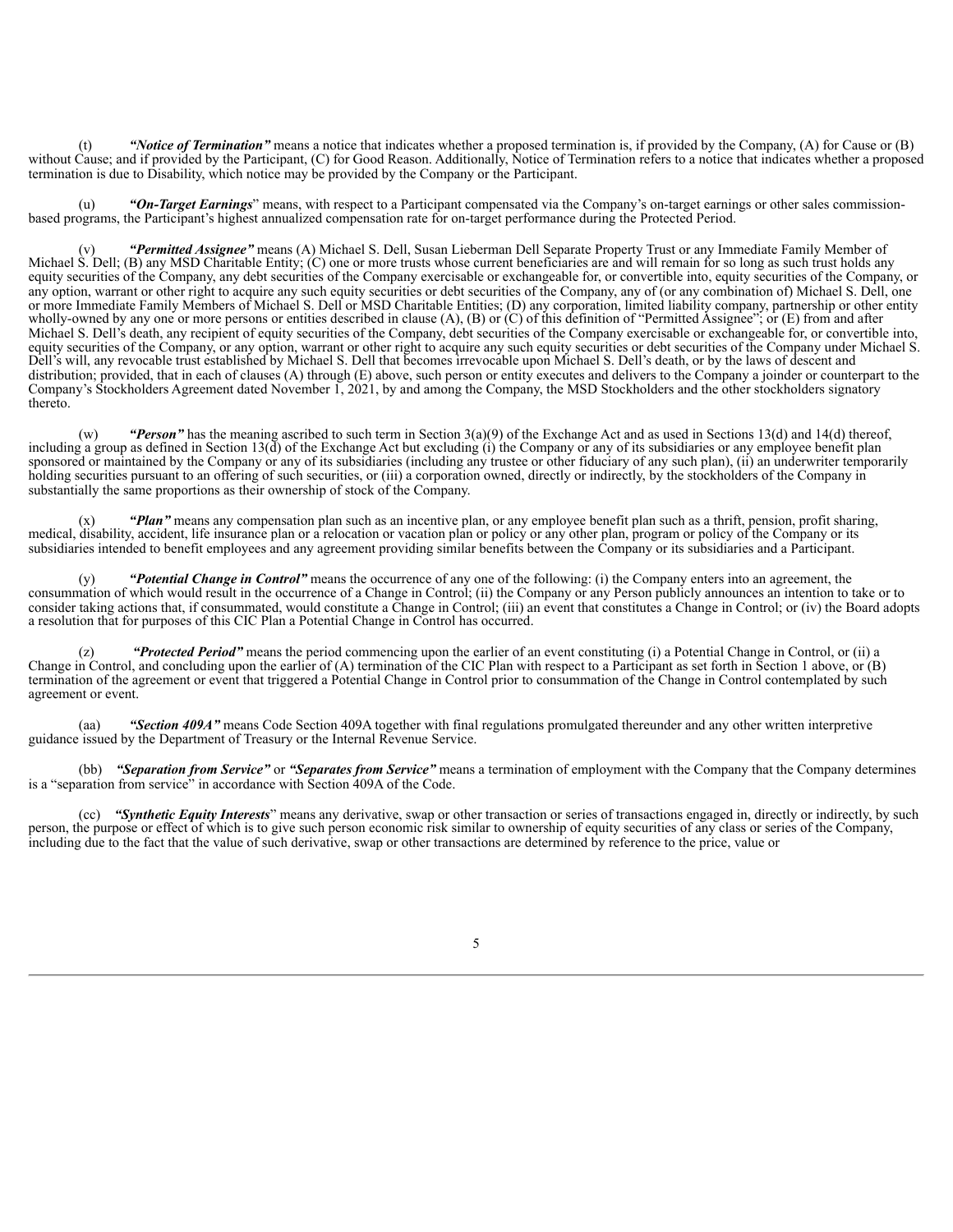volatility of any shares of any class or series of the Company's equity securities, or which derivative, swap or other transactions provide the opportunity to profit from any increase in the price or value of shares of any class or series of the Company's equity securities, without regard to whether (A) the derivative, swap or other transactions convey any voting rights in such equity securities to such person; (B) the derivative, swap or other transactions are required to be, or are capable of being, settled through delivery of such equity securities; or (C) such person may have entered into other transactions that hedge or mitigate the economic effect of such derivative, swap or other transactions.

(dd) *"Termination Date"* means the date of Participant's Separation from Service with the Company due to an Involuntary Termination.

3. **Compensation Upon Involuntary Termination in Connection with a Change in Control**. Subject to Sections 4, 5 and 6 below, if a Participant (a) experiences an Involuntary Termination during the Change in Control Period, or (b) experiences a Good Reason to resign during the Protected Period and resigns for Good Reason during the Change in Control Period following the procedures prescribed in Section 7(b), then subject the Participant signing and not revoking a separation agreement and general release of all claims such Participant may have against VMware and its officers, directors, agents and affiliates arising out of or relating to the Participant's employment with VMware and the termination of the Participant's employment with VMware (the *"Release"*) in a form reasonably satisfactory to the Company, which form will include a customary non-solicit provision:

(a) The Participant will be entitled to receive a lump sum severance payment in cash consisting of:

(i) the applicable multiple determined in accordance with **Schedule A** times the sum of (i) the Participant's Base Salary plus (ii) the Participant's Historic Bonus Target, or, if a Participant is compensated via the Company's on-target earnings or other sales commission-based programs, the applicable multiple of such Participant's On-Target Earnings;

(ii) the aggregate amount of Insurance Premiums determined in accordance with **Schedule A.**

The foregoing severance payment (the *"Severance Payment"*) is payable in lump sum, except as provided in the following sentence. To the extent any cash severance payments to which a Participant would otherwise be entitled under a Plan, the benefits of which the Participant is waiving in connection with participation in this CIC Plan, are not exempt from the definition of "nonqualified deferred compensation" under Section 409A, then the Severance Payment up to the amount otherwise payable under such Plan will be payable in the form provided under the applicable Plan and the excess, if any, will be payable in lump sum. Notwithstanding the foregoing, the Participant's receipt of benefits under this subsection (a) is subject to subsection (c) and to Sections 5 and 6 below.

(b) The Participant will be entitled to the following treatment of the Participant's Equity Awards:

(i) All outstanding unvested Company stock options and stock appreciation rights (collectively, the *"Option Rights"*), restricted stock, performance shares, restricted stock units, performance stock units and other equity-based awards held by the Participant as of the Termination Date (collectively, the *"Equity Awards"*) (including any Equity Awards assumed by the Company in connection with its acquisition of another entity) will immediately be 100% vested and, to the extent subject to an exercise feature, exercisable as of the Termination Date. The Participant will be entitled to exercise any Option Rights until the expiration of 90 days following the Payment Date (or until such later date as may be applicable under the terms of the award agreement governing the Option Right upon termination of employment), subject to the maximum full term of the Option Right. To the extent an Equity Award is subject to a Section 409A payment restriction, vesting of such Equity Award will be accelerated as specified above but settlement shall be made in accordance with the terms of the applicable Plan and the requirements of Section 409A; and

(ii) With respect to any performance-based Equity Award whose vesting is accelerated pursuant to subsection (i) above, it is the intent of this Section 3 that the vesting of such award be accelerated so that the Participant becomes vested in connection with the Participant's Involuntary Termination in the number of shares subject to the award in which such Participant would have been vested had the target level of performance specified under the original terms of the award been achieved (and to the extent any time-based vesting provisions apply in addition to the performance vesting conditions, as if the Participant satisfied all such time-based vesting provisions).

Notwithstanding anything to the contrary above, to the extent that the Board or Committee has provided or will provide for different treatment of performance-based Equity Awards in the event of Change in Control, such different treatment set forth in the grant agreements governing such performance-based awards will supersede the terms of this CIC Plan with respect to the effect of a Change in Control on such awards; *provided, however,* that during the Protected Period, the definitions of Cause, Change in Control, Disability, Good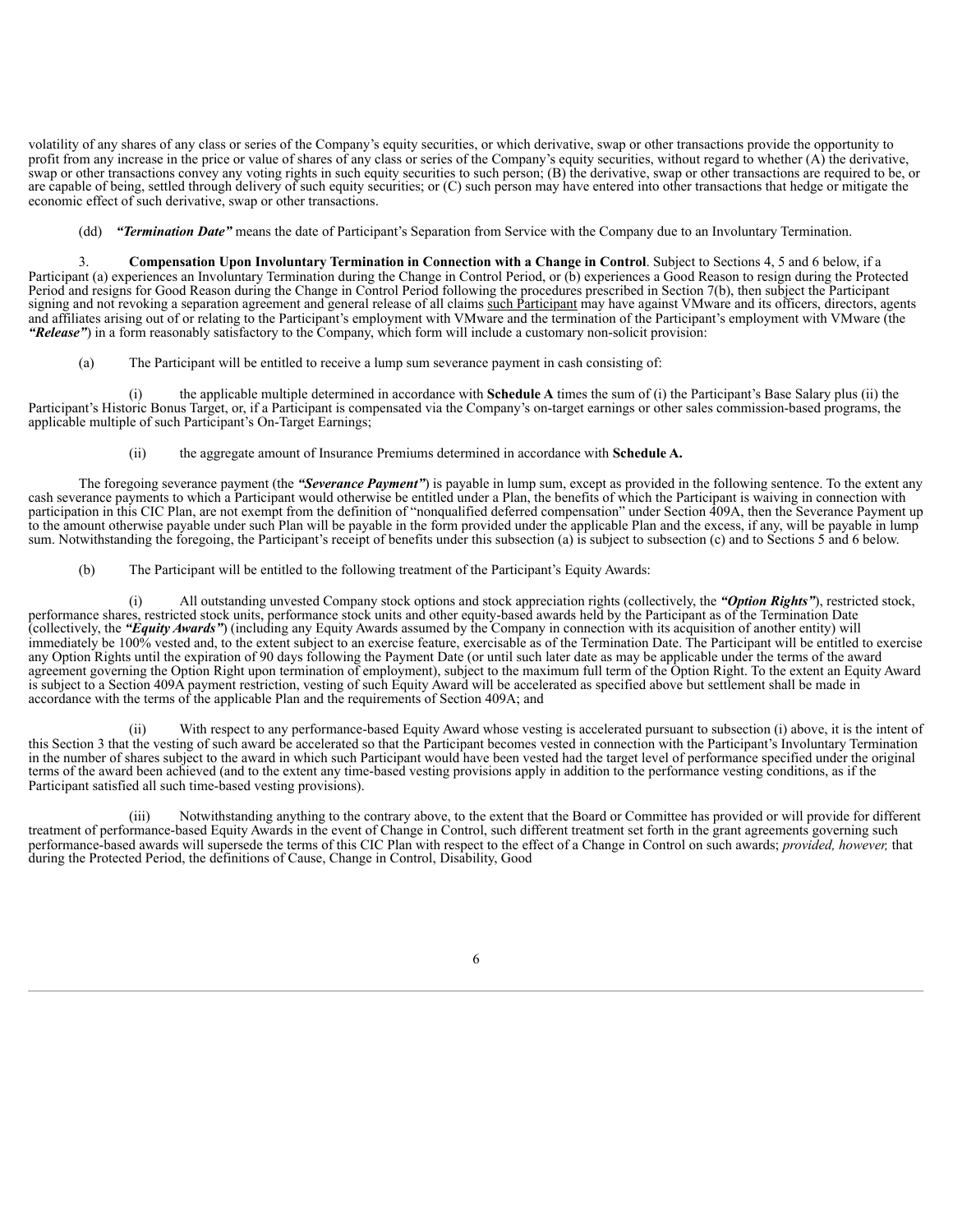Reason, Involuntary Termination, Separation from Service and Termination Date set forth in this CIC Plan will supersede the definition of such term or similar terms set forth in any such grant agreements to the extent permitted in accordance with Section 409A.

(c) Subject to Section 6 below, all payments and benefits under subsection (a) above and the effective date of any acceleration of vesting under subsection (b) above as to any Equity Awards held by the Participant will be made, commence or will become effective on the  $30<sup>th</sup>$  day following the Termination Date or on the next business day if such 30<sup>th</sup> day is not a business day, with such date referred to as the "Payment Date"; *provided*, *however*, that if Participant's Involuntary Termination occurs in a manner that requires a release consideration period of more than 21 days under applicable statutes and regulations, then the Payment Date will be the 55<sup>th</sup> day following the Termination Date or on the next business day if such  $55<sup>th</sup>$  day is not a business day. The Company will provide the Release to the Participant no later than five business days following the Participant's Termination Date. A Participant will not be entitled to any payment or acceleration under subsection (a) or (b) above if the Participant's Release has not become effective as of the third business day preceding the Payment Date (the *"Release Deadline Date"*) or the Participant revokes the Release. If the amounts of all such payments cannot be finally determined on or before the Payment Date, the Company will pay to the Participant on the Payment Date an estimate, as determined in good faith by the Company, of the minimum amount of such payments to which the Participant is clearly entitled and will pay the remainder of such payments (together with interest on the unpaid remainder (or on all such payments to the extent the Company fails to make such payments when due) at 120% of the rate provided in Section  $1274(b)(2)(B)$  of the Code) on the 30th day after the Payment Date (also subject to Section 6). In the event that the amount of the estimated payments exceeds the amount subsequently determined to have been due, such excess will constitute a loan by the Company to the Participant, payable on the fifth business day after demand by the Company together with interest at 120% of the rate.

(d) The Company will have no obligation hereunder to make any payment or offer any benefits to a Participant under this Section 3 if the Participant Separates from Service under any circumstances outside the Change in Control Period, or under any circumstances that do not constitute an Involuntary Termination, whenever occurring.

4. **Merger or Consolidation**. Subject to any required action by the stockholders, in the event of a dissolution, liquidation, merger or consolidation in which the Company is not the surviving corporation or in which a majority of the outstanding shares are converted into securities of another corporation or are exchanged for other consideration, the Company will either (a) arrange for any entity succeeding to the business and assets of the Company to assume such awards of Participants or issue to the Participants replacement awards (which, in the case of ISOs, satisfy, in the determination of the Committee, the requirements of Section 424 of the Code) on such entity's equity, which will to the extent possible preserve the value of the outstanding awards or (b) will make the outstanding awards of Participants fully exercisable or cause all of the applicable restrictions to which outstanding awards are subject to lapse, in each case, on a basis that gives the holder of the award a reasonable opportunity, as determined by the Committee, following the exercise of the award or the issuance of shares of common stock, as the case may be, to participate as a stockholder in any such dissolution, liquidation, merger or consolidation, and the award will terminate upon consummation of any such transaction. The existence of the CIC Plan will not prevent any such transaction and no Participant will have any right except as herein expressly set forth. Notwithstanding the foregoing provisions of this Section 4, awards subject to and intended to satisfy the requirements of Section 409A of the Code will be construed and administered consistent with such intent.

5. **Parachute Payments**. In the event that any payment or benefit received or to be received by a Participant in connection with the Participant's Involuntary Termination (collectively, the *"Severance Parachute Payments"*) would (a) constitute a parachute payment within the meaning of Section 280G of the Code or any similar or successor provision to 280G and (b) but for this Section 5, be subject to the excise tax imposed by Section 4999 of the Code or any similar or successor provision to Section 4999 (the *"Excise Tax"*), then such Severance Parachute Payments will be either:

- (i) delivered in full, or
- (ii) delivered as to such lesser extent that would result in no portion of such benefits being subject to the Excise Tax,

whichever of the foregoing amounts, taking into account the applicable federal, state and local income and payroll taxes and the Excise Tax, results in the receipt by the Participant on an after-tax basis, of the greatest amount of benefits, notwithstanding that all or some portion of such benefits may be taxable under the Excise Tax. Unless the Company and the Participant otherwise agree in writing, any determination required under this Section 5 will be made in writing in good faith by a "Big Four" national accounting firm selected by the Company (the *"Accountants"*). If a reduction in the payments or benefits is required under this Section 5, and if none of the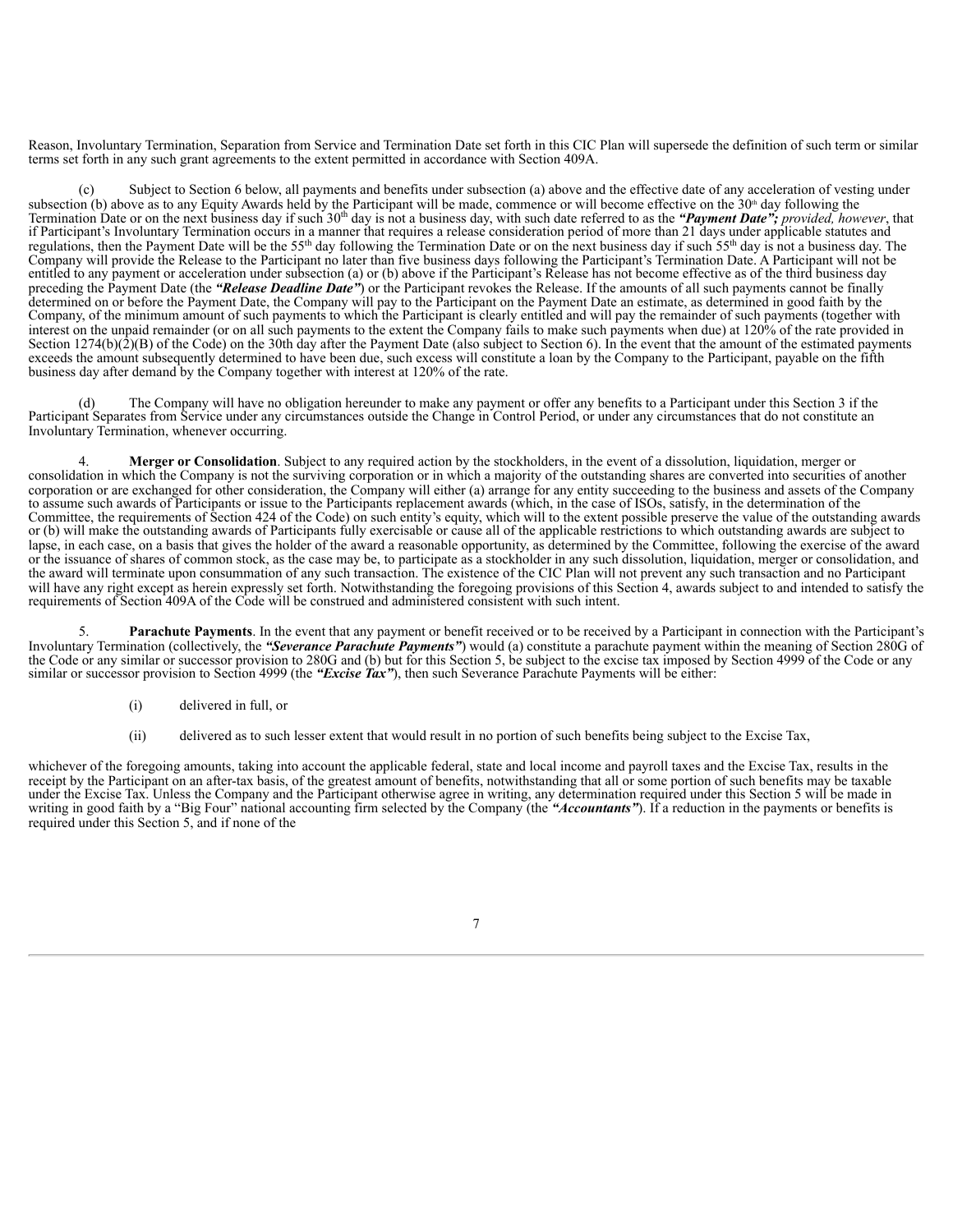payments or benefits is subject to Code Section 409A, then the reduction will occur in the manner a Participant elects in writing prior to the date of payment; provided however that if the manner elected by the Participant pursuant to this sentence could in the opinion of the Company result in any of the payments or benefits becoming subject to Code Section 409A, then the following sentence will instead apply. If any payment or benefit is subject to Code Section 409A or a Participant fails to elect an order under the preceding sentence, then the reduction will occur in the following order: (i) cancellation of acceleration of vesting on any Option Rights for which the exercise price exceeds the then fair market value of the underlying equity; (ii) reduction in the cash payments provided for under Section 3(a); and (iii) cancellation of acceleration of vesting of Equity Awards not covered under (i) above; *provided, however*, that in the event that acceleration of vesting of Equity Awards is to be cancelled, such acceleration of vesting will be cancelled in the reverse order of the date of grant of such Equity Awards, that is, later Equity Awards will be canceled before earlier equity awards. For purposes of making the calculations required by this Section 5, the Accountants may make reasonable assumptions and approximations concerning applicable taxes and may rely on reasonable, good faith interpretations concerning the application of the Code. Any good faith determination of the Accountants made hereunder will be final, binding and conclusive upon the Company and the Participant. The Company and the Participant must furnish to the Accountants such information and documents as the Accountants may reasonably request in order to make a determination under this Section 5. The Company will bear all costs related to the Accountants'services may incur in connection with any calculations contemplated.

6. **Section 409A**. To the fullest extent applicable, amounts and other benefits payable under this CIC Plan are intended to be exempt from the definition of "nonqualified deferred compensation" under Section 409A. To the extent that any amount or benefit provided under this CIC Plan is or becomes subject to Section 409A due to a failure to qualify for an exemption from the definition of nonqualified deferred compensation under Section 409A, this CIC Plan is intended to comply with the applicable requirements of Section 409A with respect to such amounts or benefits so as to avoid the application of Section 409A(a)(1) to any amount or benefit provided for in this CIC Plan. To the extent possible, this CIC Plan will be interpreted and administered in a manner consistent with the foregoing statement of intent. For purposes of Section 409A and to the extent applicable, each payment and benefit under Sections 3(a), 3(b) and Section 4 is designated as a separate payment. If the Company determines that a Participant is a Key Employee at the time of the Participant's Involuntary Termination, then (i) to the extent such payments or benefits are subject to Section 409A, (ii) to the extent necessary to avoid any portion of such payments and benefits being subject to Code Section  $409A(a)(1)$ , and (iii) notwithstanding anything to the contrary in Section  $3(c)$  above, such amounts and benefits provided for will be paid, commence or be distributed, as applicable, in lump sum on or as of the first business day of the seventh month after a Participant's Involuntary Termination. Notwithstanding anything to the contrary in Section  $3(c)$  above, if distribution as required under Section  $3(c)$  or Section 4 of shares or other property with respect to Equity Awards the vesting of which has been accelerated under Section 3(b)(ii) or Section 4 would subject such awards to adverse tax consequences under Section 409A, then the shares or property will be distributed only at the time(s) and according to the schedule on which such distributions were scheduled to be made under the original terms of the award agreement(s) governing the Equity Awards. To the extent required to avoid accelerated recognition of taxable income or imposition of additional tax under Section 409A, the amount of any in-kind benefits provided during a taxable year may not affect the expenses eligible for reimbursement, or in-kind benefits to be provided in any other taxable year. Any required reimbursement of an amount under the CIC Plan will be made on or before the last day of the Participant's taxable year following the taxable year in which the expense was incurred. Any right to reimbursement or to in-kind benefits is not subject to liquidation or exchange for another benefit.

7. **Termination of Employment**. During the Protected Period, any termination of the Participant's employment (other than by reason of death) will be communicated by written Notice of Termination from one party hereto to the other party hereto in accordance with this Section 7, and no purported termination by the Company effected other than pursuant to a Notice of Termination satisfying the requirements of this Section 7 will be effective.

(a) *Termination by the Company*. If the Company terminates the Participant's employment for Cause, without Cause or due to Disability, the Company will provide a Notice of Termination that specifies the specific termination provision in this CIC Plan relied upon and set forth in reasonable detail any facts and circumstances claimed to provide a basis for termination of the Participant's employment under the provision so indicated. Further, a Notice of Termination for Cause is required to include a copy of a resolution duly adopted by the affirmative vote of not less than two-thirds of the entire membership of the Board at a meeting of the Board called and held for the purpose of considering such termination (after reasonable notice to the Participant and an opportunity for the Participant, together with the Participant's counsel, to be heard before the Board). The resolutions must include a finding that, in the good faith opinion of the Board, the Participant was guilty of conduct set forth in the definition of Cause in Section 2(c) of this CIC Plan, and must specify the particulars thereof in detail. The Notice of Termination must provide the Participant 30 days to remedy the event or condition giving rise to Cause (if such event or condition is capable of remedy) in order to terminate the Participant's employment for Cause.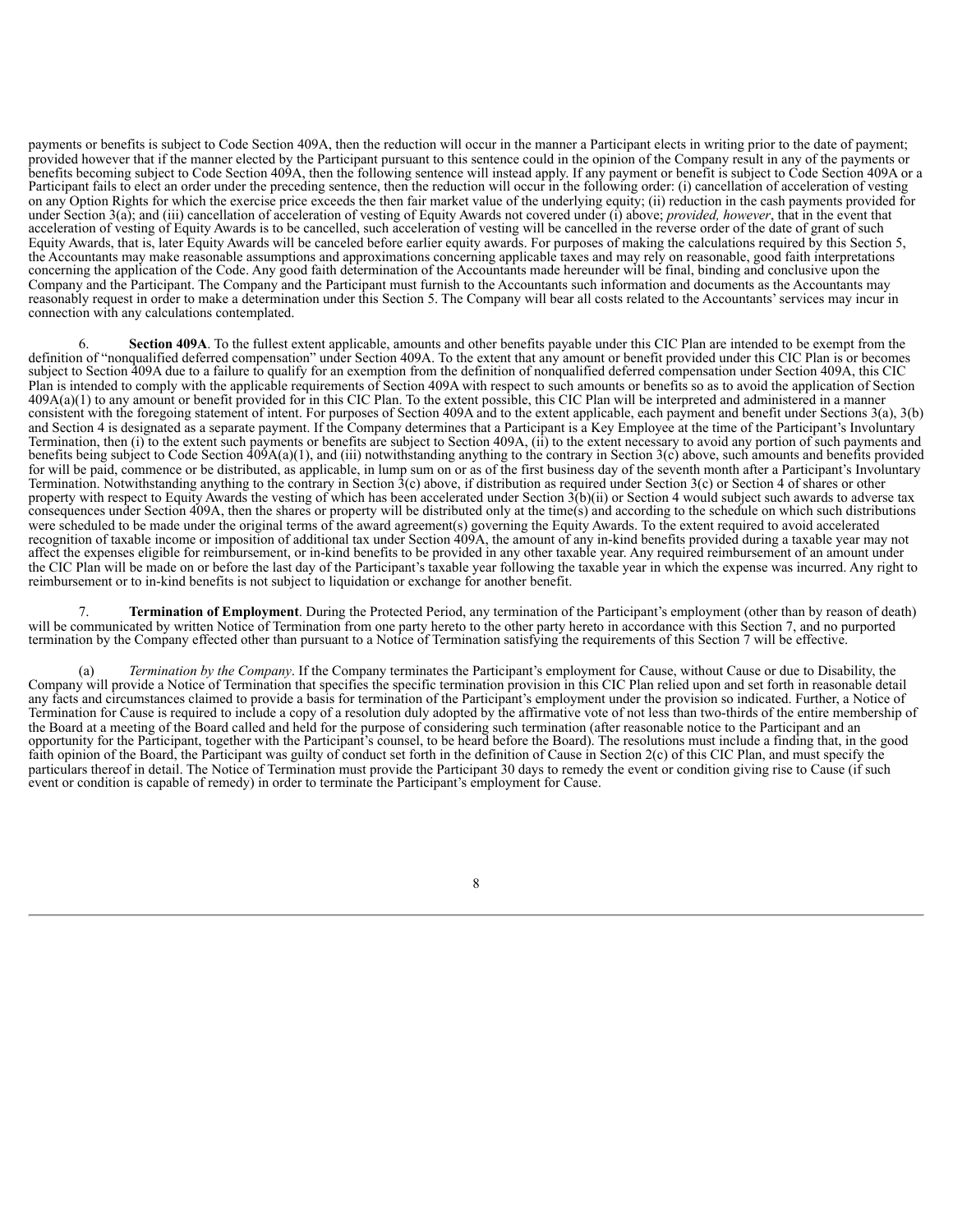(b) *Resignation of Participant.* If the Participant resigns from the Participant's employment with the Company for Good Reason or due to Disability, the Participant will provide a Notice of Termination that specifies the specific termination provision in this CIC Plan relied upon and set forth in reasonable detail any facts and circumstances claimed to provide a basis for termination of the Participant's employment under the provision so indicated. In the case of a resignation due to Disability, the Notice of Termination may be provided by a person authorized to act on Participant's behalf. Further, in the case of a termination for Good Reason, the following steps must be followed in order to entitle Participant to benefits under Section 3 above:

(i) The Participant must provide a Notice of Termination to the senior officer of the Company's Human Resources group of the Participant's intention to terminate due to an event or condition set forth in the definition of Good Reason set forth in Section 2(j) of this CIC Plan that specifies the particulars thereof in detail. The Participant must provide the Notice of Termination within 90 days of the initial occurrence or existence of such event or condition and provide the Company with 30 days from receipt of the notice to remedy the event or condition;

- (ii) The Company must fail to effect such remedy within the 30-day cure period; and
- (iii) The effective date of the resignation must occur within 90 days after the end of the 30-day cure period.

In order for a Participant's resignation to be deemed to be for Good Reason pursuant to this CIC Plan, the initial occurrence or existence of the event or condition constituting Good Reason must take place during the Protected Period and the Participant's Termination Date must occur during the Change in Control Period.

#### (c) *Disputes Concerning Termination*

(i) If within 10 days after any Notice of Termination is given, or, if later, prior to the Termination Date, the party receiving such Notice of Termination notifies the other party that a dispute exists concerning the termination, the Termination Date will be extended until the earlier of (i) the date on which the Change in Control Period ends or (ii) the date on which the dispute is finally resolved, either by mutual written agreement of the parties or by a final judgment, order or decree of an arbitrator or a court of competent jurisdiction (which is not appealable or with respect to which the time for appeal therefrom has expired and no appeal has been perfected); *provided, however*, that the Termination Date will be extended by a notice of dispute given by the Participant only if such notice is given in good faith and the Participant pursues the resolution of such dispute with reasonable diligence.

If the Termination Date is extended in accordance with subsection (i) above, the Company will continue to pay the Participant the full compensation in effect when the notice giving rise to the dispute was given (including, but not limited to, the Base Salary) and continue the Participant as a participant in all Plans in which the Participant was participating when the notice giving rise to the dispute was given, until the Termination Date, as determined in accordance with subsection (i) above. Amounts paid under this Section 7(c) are in addition to all other amounts due under this CIC Plan and will not be offset against or reduce any other amounts due under this CIC Plan.

8. **No Mitigation**. No Participant will be required to mitigate the amount of any payment provided for in Section 3 hereof by seeking other employment or otherwise, nor will the amount of such payment be reduced by reason of compensation or other income a Participant receives for services rendered after the Participant's Involuntary Termination from the Company.

9. **Exclusive Remedy**. In the event of a Participant's Involuntary Termination during a Change in Control Period, the provisions of Section 3 are intended to be and are exclusive and in lieu of any other rights or remedies to which the Participant or the Company may otherwise be entitled (including any contrary provisions in any employment agreement between the Participant and VMware), whether at law, tort or contract, in equity, or under this CIC Plan.

10. **Company's Successors**. The Company will require any successor (whether direct or indirect, by purchase, merger, consolidation or otherwise) to all or substantially all of the business and/or assets of the Company, to expressly assume and agree to perform the obligations under this CIC Plan in the same manner and to the same extent that the Company would be required to perform if no such succession had taken place. As used in this Section 10, the "Company" includes any successor to its business or assets as aforesaid that executes and delivers this CIC Plan or that otherwise becomes bound by all the terms and provisions of this CIC Plan by operation of contract or law.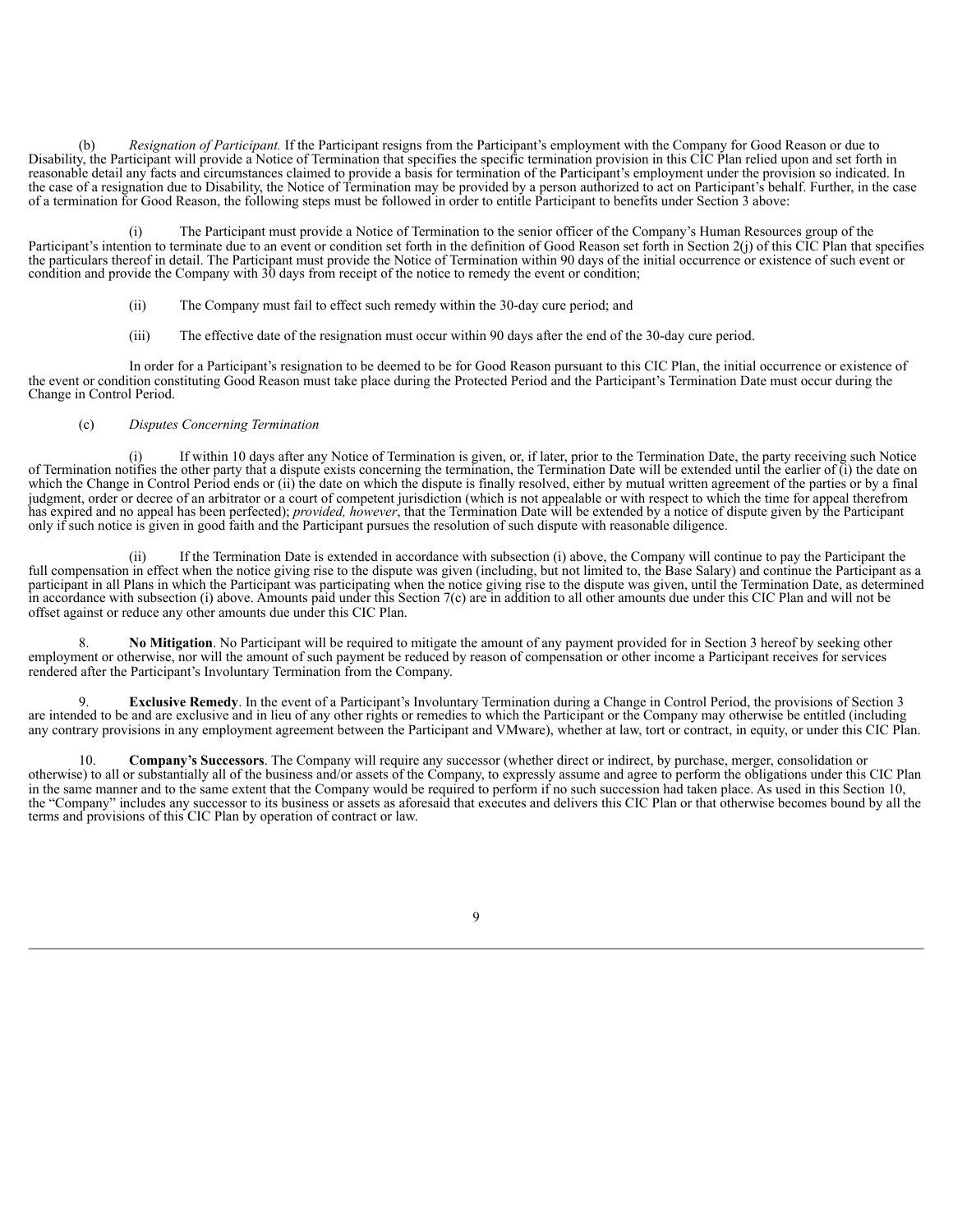11. **Notice**. All notices, deliveries and other communications provided for in this CIC Plan must be in writing and will be deemed given if sent via email or delivered by globally recognized express delivery service (with a required email copy, receipt of which need not be acknowledged) to the parties at the addresses listed after their signature. Any such notice, delivery or communication will be deemed to have been delivered and received (a) in the case of email, on the date that the recipient acknowledges having received the email, with an automatic "read receipt" not constituting acknowledgment of an email for purposes of this section, and (b) in the case of a globally recognized express delivery service, on the business day that receipt by the addressee is confirmed pursuant to the service's systems. The Company and any Participant may update this address for notice by giving the other party written notice of the new address.

*If notice is given to the Company or the Board:*

VMware, Inc. 3401 Hillview Ave. Palo Alto, CA 94304 Attn: General Counsel, email: GeneralCounsel@vmware.com

And,

If a Notice of Termination is given to the Company, it must also be delivered in accordance with Section 7(b) hereto

#### *If notice is given to the Participant:*

To the Participant's home address on file with the Company, with a copy to Participant's home email address on file with the Company.

12. **CIC Plan Modification and Termination**. Except as set forth below, no provision of this CIC Plan may be modified or terminated, unless as to a Participant such modification or termination is agreed to in writing and signed by such affected Participant and by an authorized member of the Committee or its designee, or by the respective parties' legal representatives and successors. The consent requirement of the preceding sentence will not apply to the extent that (a) amendments provide additional benefits to Participants or are required so that the CIC Plan complies with applicable law (including Section 409A) or (b) the amendment or termination is not effective until one year after it is communicated to all affected Participants and the amendment or termination is not adopted during a Protected Period. Notwithstanding anything to the contrary, no amendment will be made if it would result in a delay or acceleration in payment, receipt of benefits or distribution of shares that causes Code Section 409A(a)(1) to apply to payments or benefits hereunder.

13. **Detrimental Activity**. During the Protected Period, the "detrimental activity" provisions in the Company's equity and incentive plans will no longer apply to any award issued to the Participant under such plans; *provided, however*, that such "detrimental activity" provisions will once more become effective if, and at such time that, the Protected Period terminates.

14. **Entire Agreement**. This CIC Plan represents the entire agreement between each Participant and the Company with respect to the matters set forth herein and supersedes and replaces any prior agreements in their entirety. No agreements or representations, oral or otherwise, express or implied, with respect to the subject matter of this CIC Plan have been or will be made by either party except to the extent they are expressly set forth herein. No future agreement between a Participant and the Company may supersede this CIC Plan as it applies to the Participant, unless it is in writing and specifically makes reference to this CIC Plan. Nothing in this CIC Plan is intended to change any benefits to which a Participant is entitled under any written agreement with the Company in the event the Participant's employment is terminated under circumstances other than a Separation from Service in connection with a Change in Control.

15. **Participant's Successors**. Benefits and rights provided under this CIC Plan will inure to the benefit of and be enforceable by a Participant's personal or legal representatives, executors, administrators, successors, heirs, distributees, devisees and legatees. If a Participant should die while any amounts are still payable to the Participant hereunder, all such amounts, unless otherwise provided herein, will be paid in accordance with the terms of this CIC Plan to the Participant's devisee, legatee, or other designee or, if there be no such designees, to the Participant's estate.

16. **Funding**. This CIC Plan will be unfunded. Any payment made under the CIC Plan will be made from the Company's general assets.

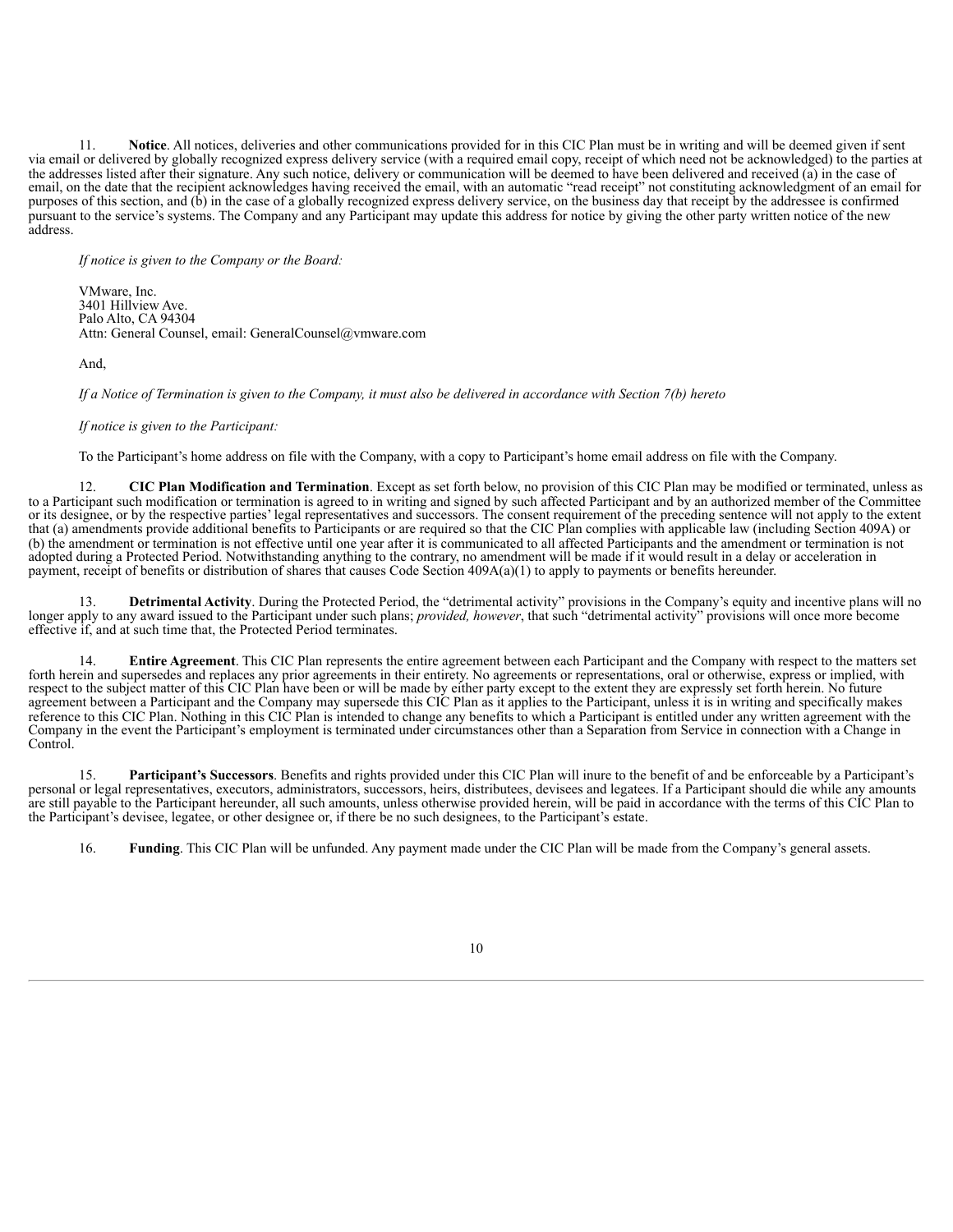17. **Waiver**. No waiver by either party of any breach of, or of compliance with, any condition or provision of this CIC Plan by the other party will be considered a waiver of any other condition or provision or of the same condition or provision at another time.

18. **Headings**. All captions and section headings used in this CIC Plan are for convenient reference only and do not form a part of this CIC Plan.

19. **Validity**. The invalidity or unenforceability of any provision of this CIC Plan will not affect the validity or enforceability of any other provisions of this CIC Plan, which will remain in full force and effect.

20. **Withholding**. All payments made pursuant to this CIC Plan will be subject to withholding of applicable income and employment taxes, and each Participant is responsible for all taxes of any nature whatsoever that are required by law to be paid in connection with the benefits offered hereunder.

21. **Applicable Law**. This CIC Plan will be interpreted and enforced in accordance with the laws of the State of California (with the exception of its conflict of laws provisions).

22. **Settlement of Disputes**. In the event of a dispute between the Participant and the Company for benefits under this CIC Plan, Participant will provide notice of the dispute to the Board in writing with a written claim for benefits that the Participant believes to be due. The Board will determine the disposition of such disputed claim. Any denial by the Board of a claim for benefits under the CIC Plan will be delivered to the Participant in writing and will set forth the specific reasons for the denial and the specific provisions of this CIC Plan relied upon. The Board will afford a reasonable opportunity to the Participant for a review of the decision denying a claim and will further allow the Participant to appeal to the Board a decision within 60 days after notifications by the Board that the Participant's claim has been denied. Any further dispute or controversy arising under or in connection with this CIC Plan will be settled exclusively by arbitration in San Jose, California in accordance with the rules of the American Arbitration Association then in effect. Judgment may be entered on the arbitrator's award in any court having jurisdiction. The Company will pay to the Participant all legal fees and expenses incurred by the Participant in disputing in good faith any issue hereunder relating to the termination of the Participant's employment, in seeking in good faith to obtain or enforce any benefit or right provided by this CIC Plan or in connection with any tax audit or proceeding to the extent attributable to the application of Section 162(m) of the Code to any payment or benefit provided hereunder. Such payments will be made within 15 business days after delivery of the Participant's written requests for payment accompanied with such evidence of fees and expenses incurred as the Company reasonably may require. The Participant's reimbursement rights described in this Section 22 will remain in effect for the life of the Participant; *provided, however*, that, in order for the Participant to be entitled to reimbursement hereunder, the Participant must submit the written reimbursement request described above within 180 days following the date upon which the applicable fee or expense is incurred.

23. **Specific Performance**. Notwithstanding any provision of this CIC Plan to the contrary, the Participant will be entitled to seek specific performance of the Participant's right to be paid until the Involuntary Termination date during the pendency of any dispute or controversy arising under or in connection with this CIC Plan.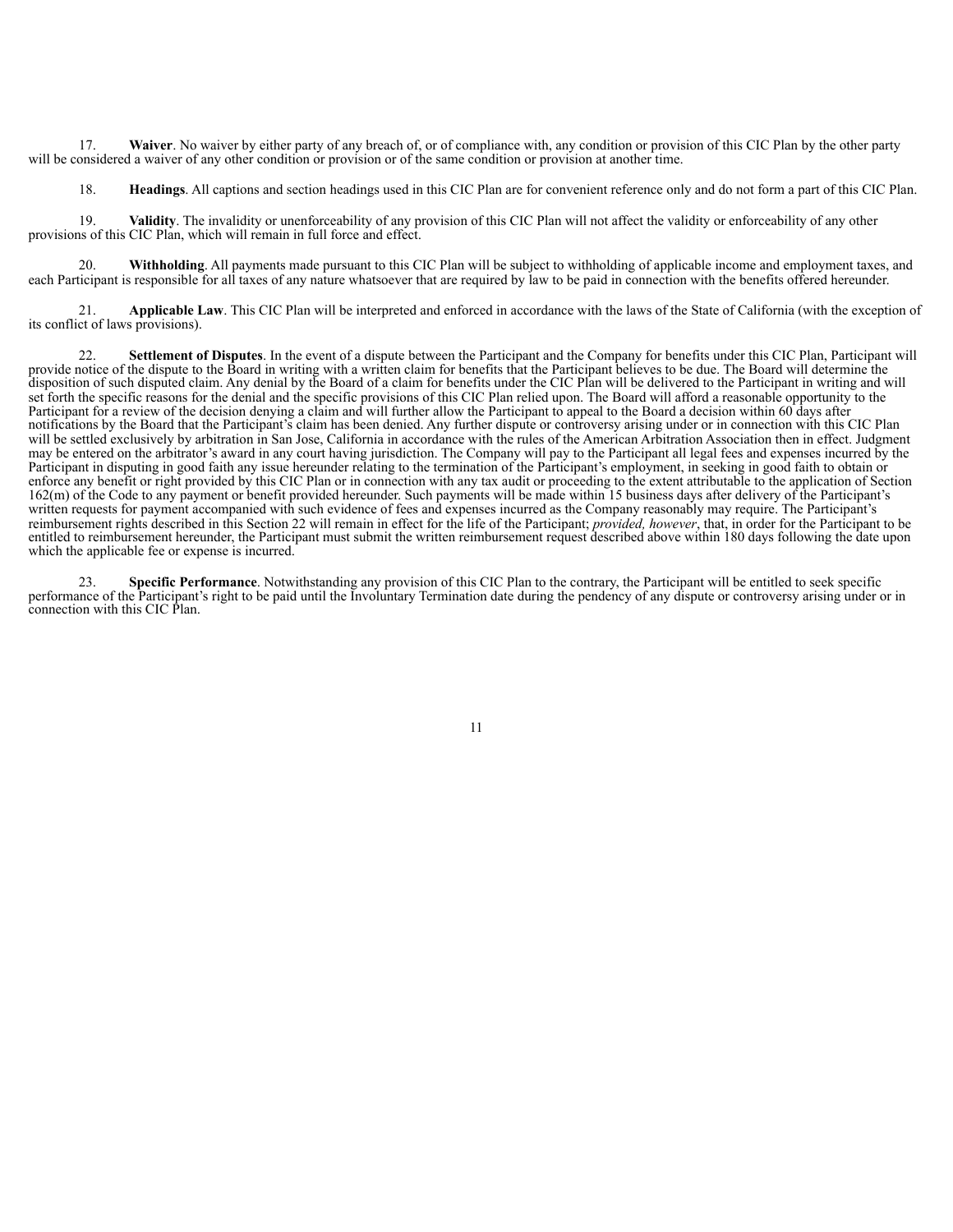# **INDEMNIFICATION AGREEMENT**

This Indemnification Agreement ("**Agreement**") is entered into effective as of **[DATE]**, between VMware, Inc., a Delaware corporation (the "**Company**"), and **[NAME]** (the "**Indemnitee**"). [This Agreement amends, restates and supersedes that certain Indemnification Agreement, dated as of [DATE], by and between the Indemnitee and the Company (the "**Original Agreement**").]

[WHEREAS, pursuant to Section 10 of the Original Agreement, the Company and the Indemnitee wish to amend and restate in its entirety the Original Agreement to read as set forth herein; and]

WHEREAS, it is essential to the Company to retain and attract as directors and officers the most capable persons available; and

WHEREAS, the Indemnitee is a director or officer of the Company; and

WHEREAS, both the Company and the Indemnitee recognize the increased risk of litigation and other claims being asserted against directors and officers of public companies; and

WHEREAS, the current Amended and Restated Bylaws and Amended and Restated Certificate of Incorporation of the Company (collectively, the "**Charter Documents**") require the Company to indemnify and advance expenses to its directors and officers to the fullest extent permitted by law, and the Indemnitee will serve, has been serving and continues to serve as a director or officer of the Company in part in reliance on such Charter Documents; and

WHEREAS, the Board of Directors (the "**Board**") of the Company has determined that the inability of the Company to retain and attract as directors and officers the most capable persons would be detrimental to the interests of the Company and that the Company therefore should seek to assure such persons that indemnification and liability insurance coverage will be available in the future; and

WHEREAS, in recognition of (i) the Indemnitee's need for substantial protection against personal liability in order to enhance the Indemnitee's continued service to the Company in an effective manner, and (ii) the Indemnitee's reliance on the Company's Charter Documents, and to provide the Indemnitee with specific contractual assurance that the protection promised by such Charter Documents will be available to the Indemnitee (regardless of, among other things, any amendment to or revocation of such Charter Documents or any change in the composition of the Board or acquisition transaction relating to the Company), the Company wishes to provide in this Agreement for indemnification of and the advancing of expenses to the Indemnitee to the fullest extent (whether partial or complete) permitted by law and as set forth in this Agreement, and, to the extent insurance is maintained by the Company, for the continued coverage of the Indemnitee under the Company's directors' and officers' liability insurance policies;

NOW, THEREFORE, in consideration of the premises and of the Indemnitee continuing to serve the Company directly or, at its request, another enterprise, and intending to be legally bound hereby, the parties hereto agree as follows: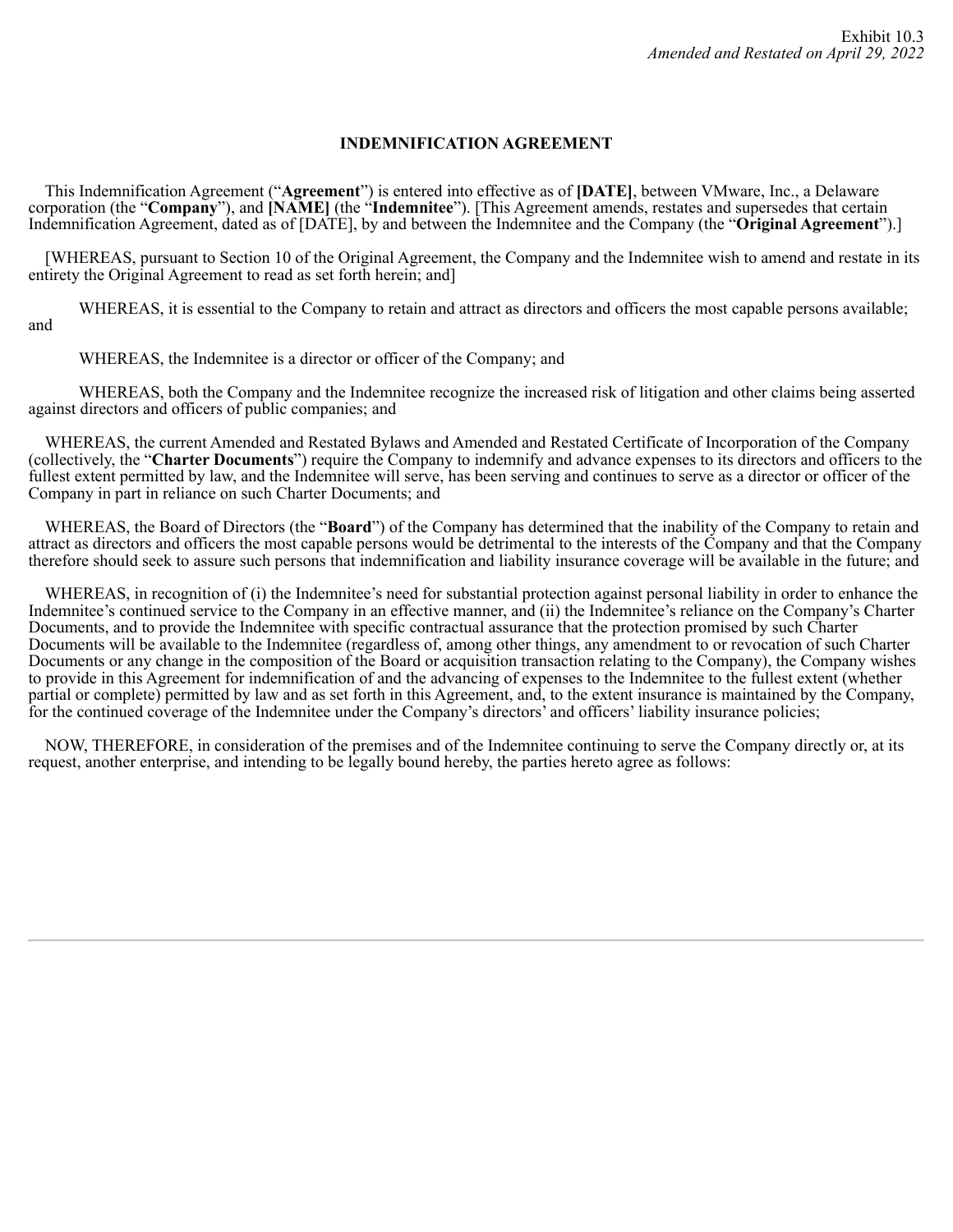## 1. **Basic Indemnification Arrangement.**

(a) In accordance with the provisions of the DGCL (as defined below), the Company will, to the extent legally permissible, indemnify the Indemnitee against any and all Expenses (as defined below) actually and reasonably incurred by the Indemnitee and any and all judgments, fines and amounts paid or to be paid in settlement, excise taxes or penalties, any interest, assessment or other charges imposed thereon, and any federal, state, local, or foreign taxes imposed as a result of the actual or deemed receipt of payment under this Agreement (collectively, "**Liabilities**") in connection with a Proceeding (as defined below) where the Indemnitee was or is a party to or is involved (as a party, witness or otherwise) by reason of (or arising in part out of) an Indemnifiable Event (as defined below).

(b) If so requested by the Indemnitee, the Company will advance (within five business days of such request) any and all Expenses in connection with such a Proceeding (an "**Expense Advance**") to the fullest extent permitted by the DGCL. The Company will advance to the Indemnitee Expenses in accordance with such request (but without duplication) by either (i) paying such Expenses on behalf of the Indemnitee, or (ii) if requested by the Indemnitee, reimbursing the Indemnitee for such Expenses. The Indemnitee's right to an Expense Advance is absolute and is not subject to any prior determination by the Company or any Reviewing Party (as defined below) that the Indemnitee has satisfied any applicable standard of conduct for indemnification.

(c) Notwithstanding anything in this Agreement to the contrary, the Indemnitee is not entitled to indemnification or Expense Advance pursuant to this Agreement in connection with any Proceeding initiated by the Indemnitee unless (i) the Company has joined in or the Company's Board has authorized or consented in advance to the initiation of such Proceeding, or (ii) the Proceeding is one to enforce the Indemnitee's rights under this Agreement.

(d) Notwithstanding the foregoing, the Indemnitee is not entitled to indemnification under Section 1(a) if the Reviewing Party has determined that the Indemnitee is not permitted to be indemnified under applicable law unless a court of competent jurisdiction otherwise determines.

(e) If, when and to the extent that the Reviewing Party determines that the Indemnitee would not be permitted to be indemnified under applicable law, Indemnitee agrees to repay any related Expense Advance; *provided*, *however*, that if the Indemnitee has commenced or thereafter commences legal proceedings in a court of competent jurisdiction to secure a determination that the Indemnitee should be indemnified under applicable law, any determination made by the Reviewing Party that the Indemnitee would not be permitted to be indemnified under applicable law is not binding and the Indemnitee is not required to reimburse the Company for any Expense Advance until a final judicial determination is made with respect thereto (as to which all rights of appeal therefrom have been exhausted or lapsed). The Indemnitee's undertaking to repay such Expense Advances is unsecured and interestfree.

(f) If there has been no determination by the Reviewing Party within thirty days after written demand is presented to the Company, or if the Reviewing Party determines that the Indemnitee would not be permitted to be indemnified in whole or in part under applicable law, or if the Indemnitee has not been timely paid pursuant to Section 1(b) after a written demand has been received by the Company, the Indemnitee will have the right to commence litigation in the Delaware Court of Chancery to seek an initial determination by the court or challenge any such determination by the Reviewing Party or any aspect thereof, including the legal or factual bases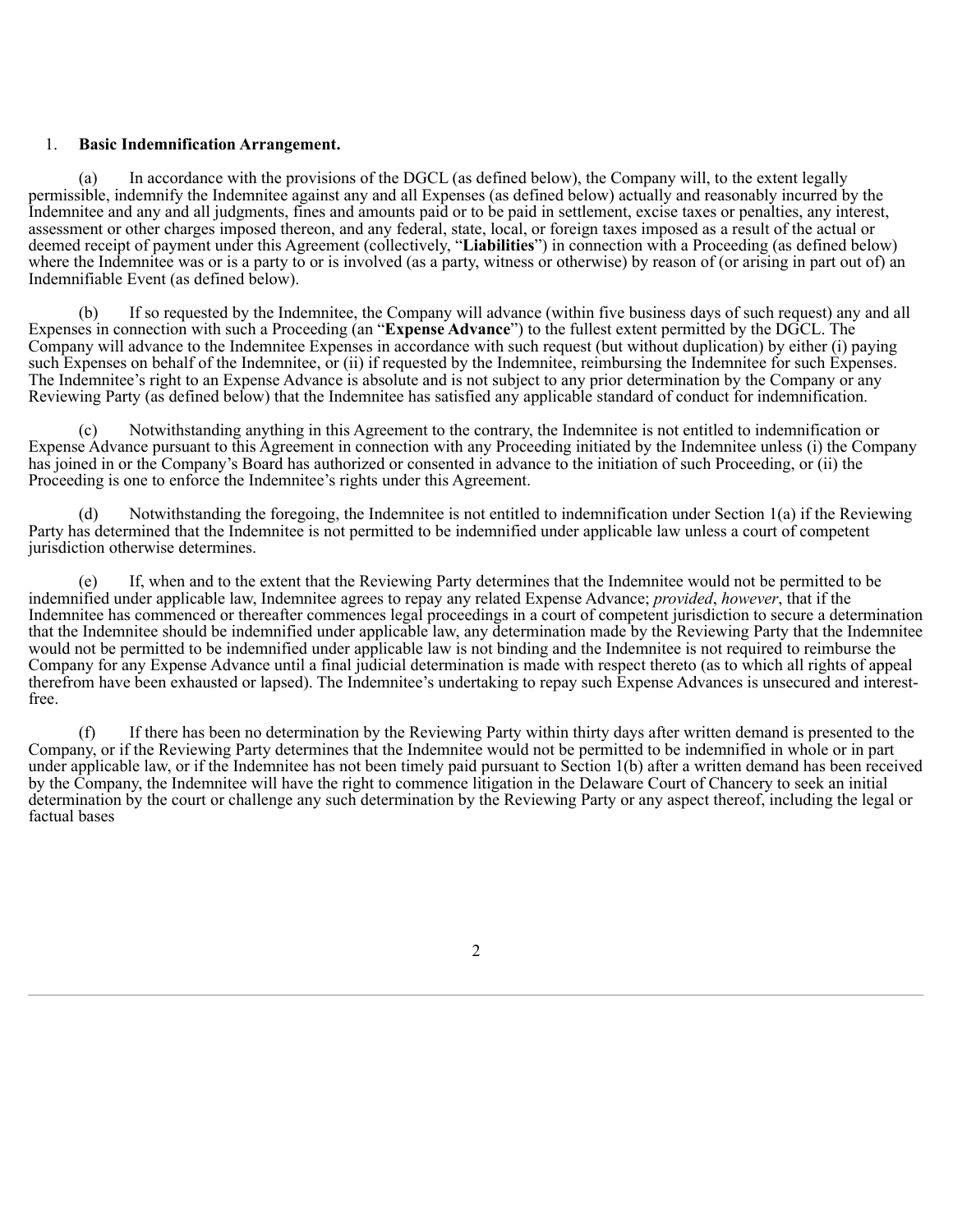therefor, and to recover the unpaid amount of demand, and the Company hereby consents to service of process and to appear in any such proceeding. Any determination by the Reviewing Party otherwise is conclusive and binding on the Company and the Indemnitee.

(g) If a determination has been made by the Reviewing Party that Indemnitee is entitled to indemnification, the Company will be bound by such determination in any judicial proceeding commenced pursuant to Section 1(f), absent (i) a misstatement by Indemnitee of a material fact, or an omission of a material fact necessary to make Indemnitee's statement not materially misleading, in connection with the request for indemnification, or (ii) a prohibition of such indemnification under applicable law.

(h) The Company agrees that if there is a Change in Control (as defined below) of the Company, other than a Change in Control which has been approved by a majority of the Company's Board who were directors immediately prior to such Change in Control, then with respect to all matters thereafter arising concerning the rights of the Indemnitee to indemnity payments and Expense Advances under this Agreement or any other agreement or under applicable law or the Company's Charter Documents now or hereafter in effect relating to indemnification for Indemnifiable Events, the Company will seek legal advice only from special independent counsel selected by the Indemnitee and approved by the Company, which approval will not be unreasonably withheld (the "**Special Independent Counsel**"). The Special Independent Counsel will not have otherwise performed services for the Company or the Indemnitee, or their respective affiliates, other than in connection with such matters, within the last five years. The Special Independent Counsel will not include any person who, under the applicable standards of professional conduct then prevailing, would have a conflict of interest in representing either the Company or the Indemnitee in an action to determine the Indemnitee's rights under this Agreement. The Special Independent Counsel, among other things, will render its written opinion to the Company and the Indemnitee as to whether and to what extent the Indemnitee would be permitted to be indemnified under applicable law. The Company agrees to pay the reasonable fees of the Special Independent Counsel referred to above and to indemnify fully such counsel against any and all expenses (including attorneys' fees), claims, liabilities and damages arising out of or relating to this Agreement or the engagement of Special Independent Counsel pursuant to this Agreement.

(i) The Company will pay all costs associated with its determination of Indemnitee's eligibility for indemnification.

(j) Notwithstanding anything in this Agreement to the contrary, no determination as to entitlement to indemnification under this Agreement is required to be made prior to the final disposition of the Proceeding as to which indemnity is sought. In connection with any request for indemnification related to a threatened proceeding or investigation that does not lead to a Proceeding, the Reviewing Party will have the discretion to determine whether there has been a final disposition of the threatened proceeding or investigation.

2. **Other Expenses**. The Company is liable to and will pay the Indemnitee for any and all expenses (including attorneys' fees) that are incurred by the Indemnitee in connection with any action brought by the Indemnitee for (i) indemnification or Expense Advance by the Company under this Agreement or any other agreement or Charter Documents now or hereafter in effect relating to indemnification, or (ii) recovery under any directors' and officers' liability insurance policies maintained by the Company, to the extent that Indemnitee ultimately is determined to be entitled to such indemnification, Expense Advance or insurance recovery, as the case may be. If requested by the Indemnitee, the Company will promptly advance (but in no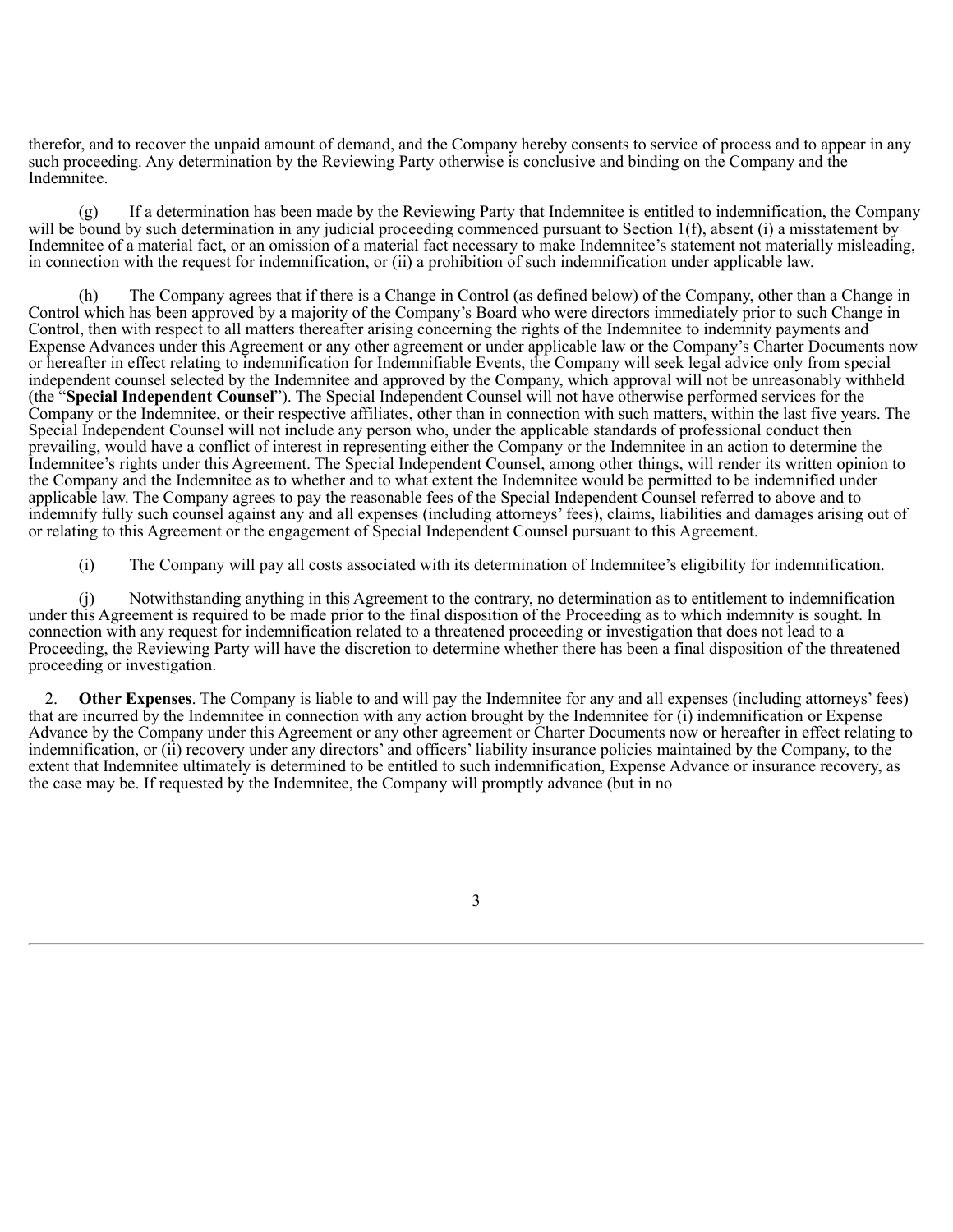event more than five business days after receiving such request) any such expenses to the Indemnitee, subject to repayment thereof to the extent Indemnitee is not successful in any action referred to in clause (i) above.

**Partial Indemnity, Etc**. If the Indemnitee is entitled under any provision of this Agreement to indemnification or payment by the Company for some or a portion of the Expenses or Liabilities, but not, however, for all of the total amount thereof, the Company will nevertheless indemnify or pay the Indemnitee for the portion thereof to which the Indemnitee is entitled. Moreover, notwithstanding any other provision of this Agreement, to the extent that the Indemnitee has been successful on the merits or otherwise in defense of any or all Proceedings relating in whole or in part to an Indemnifiable Event or in defense of any issue or matter therein, including dismissal without prejudice, the Indemnitee will be indemnified against all Expenses incurred in connection with such successful defense.

4. **Burden of Proof**. In connection with any determination by the Reviewing Party or otherwise as to whether the Indemnitee is entitled to be indemnified hereunder, the Reviewing Party or court will presume that the Indemnitee has satisfied the applicable standard of conduct and is entitled to indemnification, and the burden of proof will be on the Company to establish, by clear and convincing evidence, that Indemnitee is not so entitled.

5. **No Other Presumptions**. For purposes of this Agreement, the termination of any Proceeding by judgment, order, settlement (whether with or without court approval) or conviction, or upon a plea of nolo contendere, or its equivalent, will not create a presumption that the Indemnitee did not meet any particular standard of conduct or have any particular belief or that a court has determined that indemnification is not permitted by applicable law. In addition, neither the failure of the Reviewing Party to have made a determination as to whether the Indemnitee has met any particular standard of conduct or had any particular belief, nor an actual determination by the Reviewing Party that the Indemnitee has not met such standard of conduct or did not have such belief, prior to the commencement of legal proceedings by the Indemnitee to secure a judicial determination that the Indemnitee should be indemnified under applicable law, will be a defense to the Indemnitee's claim or create a presumption that the Indemnitee has not met any particular standard of conduct or did not have any particular belief.

6. **Non-exclusivity, Etc**. The rights of the Indemnitee hereunder are in addition to any other rights the Indemnitee may have under the Company's Charter Documents or the DGCL or otherwise. To the extent that a change in applicable law (whether by statute or judicial decision) permits greater indemnification by agreement than would be afforded currently under the Company's Charter Documents or this Agreement, it is the intent of the parties hereto that the Indemnitee will enjoy by this Agreement the greater benefits so afforded by such change.

7. **Liability Insurance**. To the extent the Company maintains an insurance policy or policies providing directors' and officers' liability insurance, the Indemnitee will be covered by such policy or policies, in accordance with its or their terms, to the maximum extent of the coverage available for any Company director or officer. The Company will promptly notify Indemnitee of any good faith determination not to provide such coverage or of any lapse or termination of any such policy.

#### 8. **Defense of Claims, Settlement of Claims**.

(a) Except as otherwise provided in this Section 8, to the extent that it may wish, the Company may, separately or jointly with any other indemnifying party, assume the defense of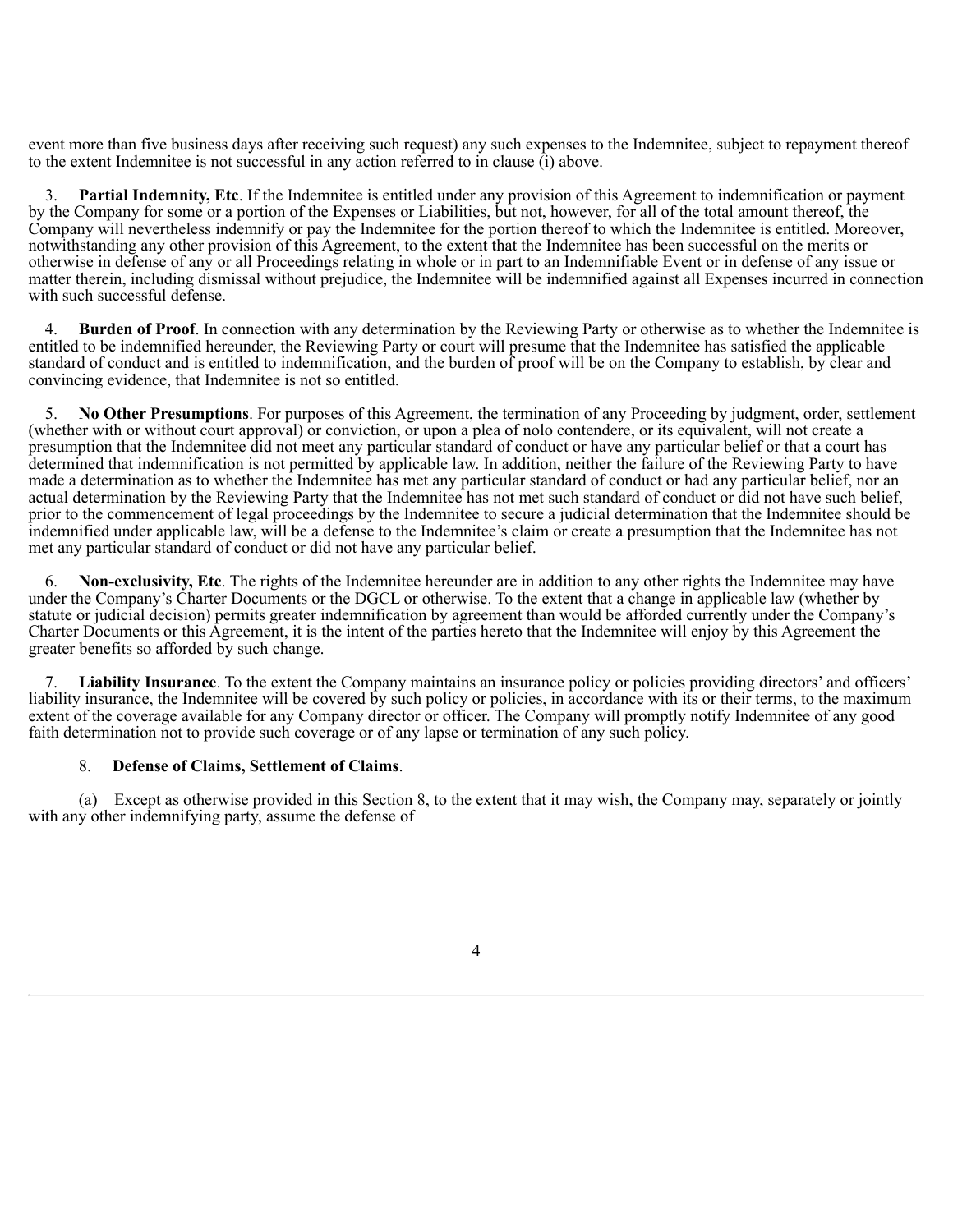the Proceeding. After notice from the Company to Indemnitee of its election to assume the defense of the Proceeding, the Company will not be liable to Indemnitee under this Agreement for any Expenses subsequently incurred by Indemnitee except as otherwise provided below. Indemnitee will have the right to employ Indemnitee's own counsel in such Proceeding, but the fees and expenses of such counsel incurred after notice from the Company of its assumption of the defense thereof will be at the expense of Indemnitee unless (i) the employment of counsel by Indemnitee has been authorized by the Company, (ii) Indemnitee and his or her counsel has reasonably determined that there is a conflict of interest between the Company and Indemnitee in the conduct of the defense of the Proceeding or that there may be one or more legal defenses available to the Indemnitee that are different or in addition to those available to the Company, or (iii) the Company has not in fact employed counsel to assume the defense of the Proceeding within 60 days of receipt of notice from Indemnitee. The Company will not be entitled to assume the defense of any Proceeding brought by or on behalf of the Company, or as to which Indemnitee has made the determination provided for in (ii) above.

(b) Regardless of whether the Company has assumed the defense of a Proceeding, the Company will not be liable to indemnify Indemnitee under this Agreement for any amounts paid in settlement of any Proceeding effected without the Company's written consent, and the Company will not settle any Proceeding in any manner that would impose any penalty or limitation on, or require any payment from, Indemnitee, or which does not provide a complete and unconditional release of Indemnitee, in each case without Indemnitee's written consent. Neither the Company nor the Indemnitee will unreasonably withhold the consents discussed in this subparagraph.

# 9. **Certain Definitions**.

(a) A "**Change in Control**" is deemed to have occurred if:

(i) Any Person is or becomes the "Beneficial Owner" (as defined in Rule 13d-3 promulgated under the Securities and Exchange Act of 1934, as amended (the "**Exchange Act**")), directly or indirectly, of securities of the Company representing 35% or more of the combined voting power of the Company's then outstanding securities, excluding (A) any Person who becomes a Beneficial Owner in connection with subsection (ii) below and (B) subject to subsection (v) below, the MSD Stockholders so long as the MSD Stockholders Beneficially Own, continuously as of and following the date hereof, 35% or more of the combined voting power of the Company's then-outstanding securities;

(ii) There is consummated a merger or consolidation of the Company with any other corporation or similar entity, other than (A) a merger or consolidation that would result in the voting securities of the Company outstanding immediately prior to such merger or consolidation continuing to represent (either by remaining outstanding or by being converted into voting securities of the surviving entity or any parent thereof) at least 50% of the combined voting power of the securities of the Company or such surviving entity or any parent thereof outstanding immediately after such merger of consolidation, or (B) a merger or consolidation effected to implement a recapitalization of the Company (or similar transaction) in which no Person is or becomes the Beneficial Owner, directly or indirectly, of securities of the Company (not including in the securities Beneficially Owned by such Person any securities acquired directly from the Company or its affiliates) representing 35% or more of the combined voting power of the Company's then outstanding securities;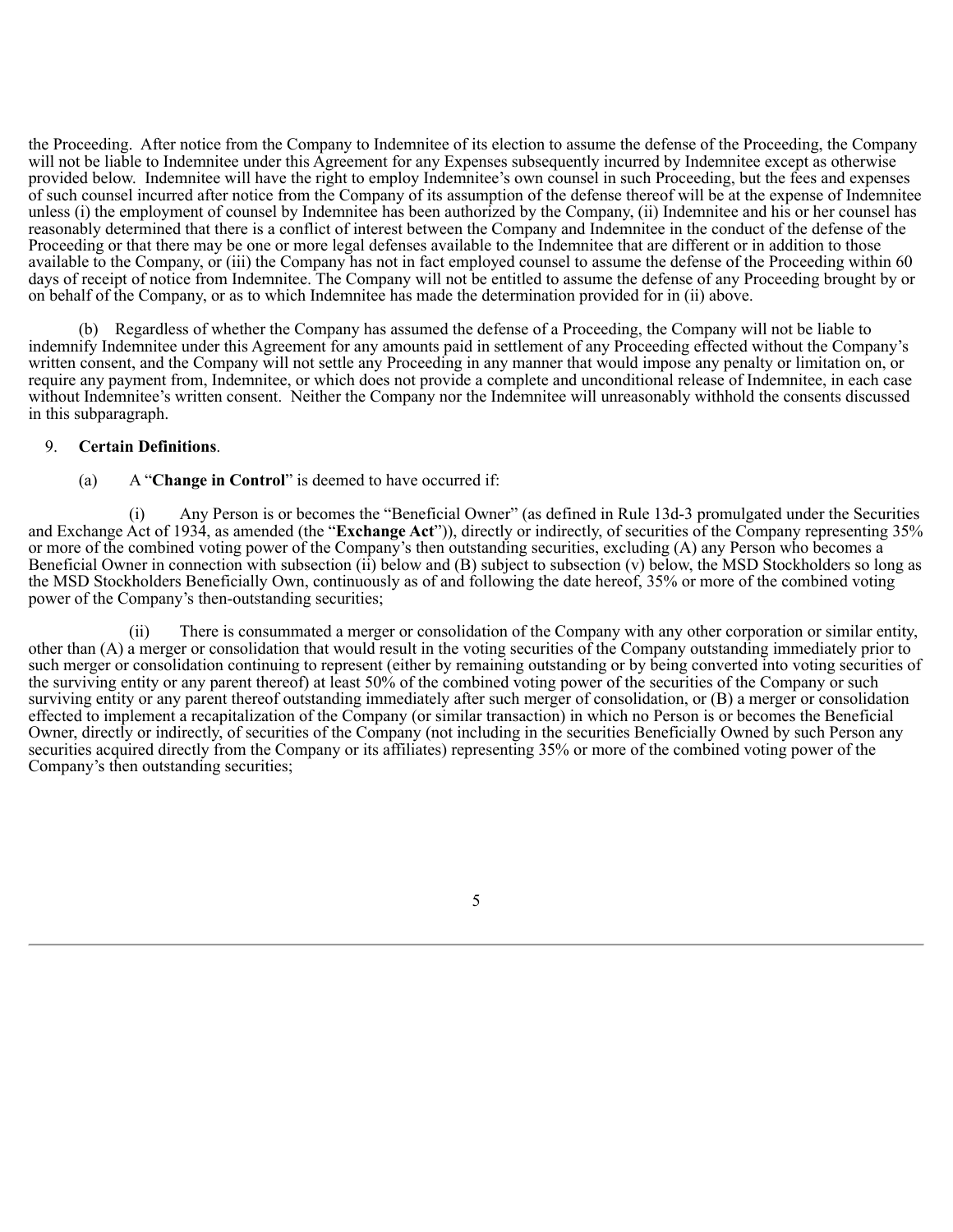(iii) The stockholders of the Company approve a plan of complete liquidation or dissolution of the Company, or there is consummated an agreement for the sale or disposition by the Company of all or substantially all of the Company's assets, other than a sale or disposition by the Company of all or substantially all of the Company's assets to an entity, at least 50% of the combined voting power of the voting securities of which are owned by stockholders of the Company in substantially the same proportions as their ownership of the Company immediately prior to such sale;

(iv) The individuals who constitute the Incumbent Board cease for any reason to constitute at least a majority of the Board*;* or

(v) The MSD Stockholders acquire, whether by purchase, tender or exchange offer, by joining a partnership, limited partnership, syndicate or other group, through swap or hedging transactions or otherwise, Beneficial Ownership of any equity securities of the Company, any debt securities of the Company exercisable or exchangeable for, or convertible into, equity securities of the Company, or any option, warrant or other right to acquire any such equity securities or debt securities of the Company or Synthetic Equity Interests other than  $(A)$  acquisitions of up to  $2\%$  in the aggregate of the Company' Class A common stock (the "**Common Stock**") outstanding as of the date of any such acquisition (measured immediately prior to such acquisition) that do not result in the MSD Stockholders Beneficially Owning in the aggregate a percentage of the outstanding Common Stock that is greater than the percentage of the outstanding Common Stock represented by the MSD Stockholders' Initial Stake; (B) acquisitions of up to 1% in the aggregate of the Common Stock outstanding as of the date of any such acquisition (measured immediately prior to such acquisition) that would not be excepted under the preceding clause  $(\vec{A})$  (whether because such acquisitions would result in the MSD Stockholders Beneficially Owning in the aggregate a percentage of the outstanding Common Stock that is greater than that permitted thereby or because the MSD Stockholders have already acquired the maximum aggregate amount permitted thereby); or (C) acquisitions that are otherwise approved by the Board. For the avoidance of doubt, except for acquisitions that are otherwise approved by the Board, it shall be deemed a Change in Control if the MSD Stockholders purchase securities that would result in the MSD Stockholders Beneficially Owning, in the aggregate, a percentage of the then outstanding Common Stock that is greater than one percentage point more than the percentage of the outstanding Common Stock represented by the MSD Stockholders' Initial Stake. Immediately following the time that the MSD Stockholders Beneficially Own less than 35% of the combined voting power of the Company's then outstanding securities this clause (v) will terminate.

Any other provision of this definition notwithstanding, the term Change in Control will not be deemed to have occurred by virtue of any transaction which results in such Indemnitee, or a group of Persons in which such Indemnitee has a substantial interest, acquiring, directly or indirectly, 35% or more of either the then outstanding shares of Common Stock or the combined voting power of the Company's then outstanding securities.

(b) "**DGCL**" means the General Corporation Law of the State of Delaware, as the same exists or may hereafter be amended or interpreted.

(c) "**Expense**" means attorneys' fees and all other costs, expenses and obligations paid or incurred in connection with investigating, defending (including any counterclaims), being a witness in or participating in (including on appeal), or preparing for any of the foregoing, any Proceeding.

<sup>6</sup>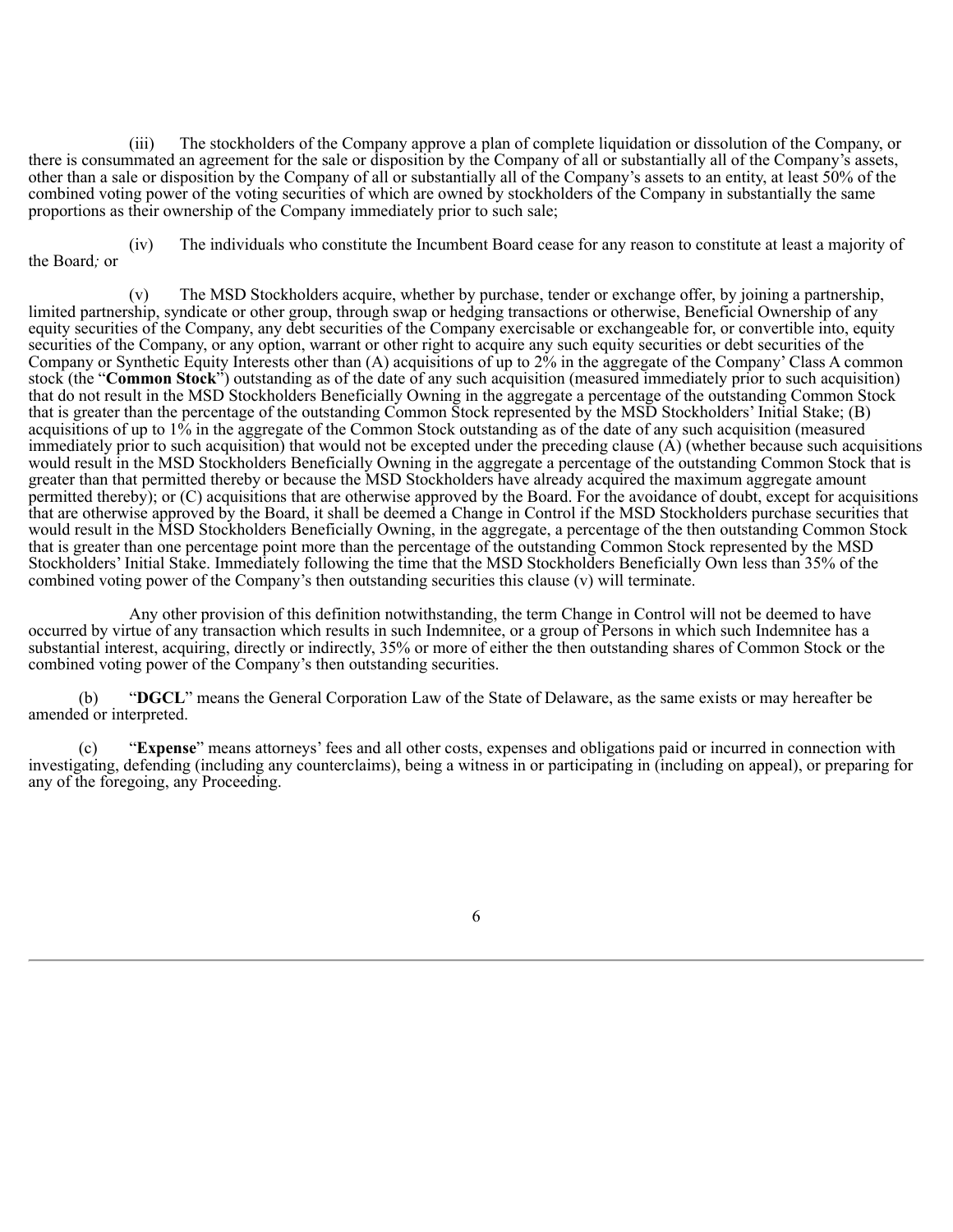(d) "**Immediate Family Member**" means, with respect to any natural person, such natural person's parent, spouse, children (whether natural or adopted), grandchildren or more remote descendants, siblings and spouse's parents and siblings.

(e) *"***Incumbent Board***"* means the members of the Board as of the date this Agreement. Notwithstanding the preceding sentence, any individual who becomes a member of the Board after the date hereof whose election, or nomination for election by the stockholders of the Company, was approved by a vote of at least a majority of the directors then comprising the Incumbent Board will be considered as though such member were a member of the Incumbent Board, but excluding, for this purpose, any such individual whose initial assumption of office occurs as a result of an actual or threatened election contest with respect to the election or removal of directors or other actual or threatened solicitation of proxies or consents by or on behalf of a Person other than the Board.

(f) "**Indemnifiable Event**" means any event or occurrence that takes place either prior to or after the Effective Date (as defined below), related to the fact that the Indemnitee is or was a director or officer of the Company, or is or was serving at the request of the Company as a director, officer, employee, or agent of another corporation or of a partnership, joint venture, trust or other enterprise, including service with respect to employee benefit plans, or by reason of anything done or not done by the Indemnitee in any such capacity, whether or not the Indemnitee continues to serve in such capacity(ies).

(g) "**Indemnitee-Related Entity**" means an entity (other than the Company or its subsidiaries or the insurer under and pursuant to an insurance policy of the Company or its subsidiaries) from whom the Indemnitee may be entitled to indemnification or advancement of Expenses with respect to which the Company may also have an indemnification or advancement obligation.

(h) "**MSD Charitable Entity**" means the Michael & Susan Dell Foundation and any other private foundation or supporting organization (as defined in Section 509(a) of the Code) established and principally funded directly or indirectly by Michael S. Dell or his spouse or by Michael S. Dell and his spouse together.

(i) *"***MSD Stockholders***"* means Michael S. Dell, Susan Lieberman Dell Separate Property Trust, and their respective Permitted Assignees (as defined herein) that hold any equity securities of the Company, including any Common Stock, any debt securities of the Company exercisable or exchangeable for, or convertible into, equity securities of the Company, or any option, warrant or other right to acquire any such equity securities or debt securities of the Company

(j) *"***MSD Stockholders' Initial Stake***"* means 169,278,015 shares of Common Stock Beneficially Owned by the MSD Stockholders in the aggregate as of the close of business on November 1, 2021 (equitably adjusted for any stock splits, reverse stock splits, recapitalizations or similar transactions that may occur following such date) representing 40.3% of the combined voting power of the securities of the Company.

(k) *"***Permitted Assignee***"* means (A) Michael S. Dell, Susan Lieberman Dell Separate Property Trust or any Immediate Family Member of Michael S. Dell; (B) any MSD Charitable Entity; (C) one or more trusts whose current beneficiaries are and will remain for so long as such trust holds any equity securities of the Company, any debt securities of the Company exercisable or exchangeable for, or convertible into, equity securities of the Company,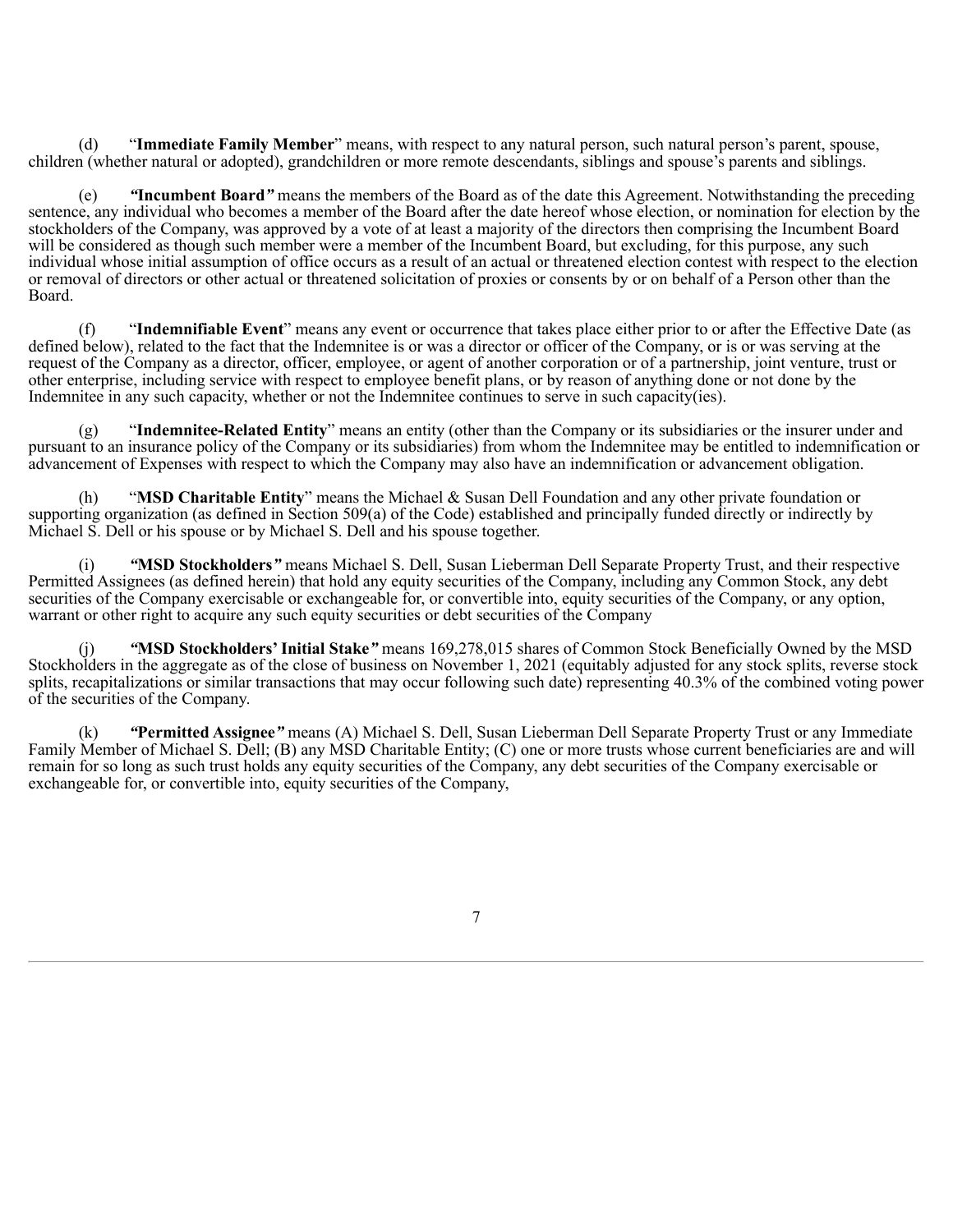or any option, warrant or other right to acquire any such equity securities or debt securities of the Company, any of (or any combination of) Michael S. Dell, one or more Immediate Family Members of Michael S. Dell or MSD Charitable Entities; (D) any corporation, limited liability company, partnership or other entity wholly-owned by any one or more persons or entities described in clause (A), (B) or (C) of this definition of "Permitted Assignee"; or (E) from and after Michael S. Dell's death, any recipient of equity securities of the Company, debt securities of the Company exercisable or exchangeable for, or convertible into, equity securities of the Company, or any option, warrant or other right to acquire any such equity securities or debt securities of the Company under Michael S. Dell's will, any revocable trust established by Michael S. Dell that becomes irrevocable upon Michael S. Dell's death, or by the laws of descent and distribution; provided, that in each of clauses (A) through (E) above, such person or entity executes and delivers to the Company a joinder or counterpart to the Company's Stockholders Agreement dated November 1, 2021, by and among the Company, the MSD Stockholders and the other stockholders signatory thereto.

(l) "**Person**" has the meaning ascribed to such term in Section 3(a)(9) of the Exchange Act and as used in Sections 13(d) and 14(d) thereof, including a group as defined in Section 13(d) of the Exchange Act but excluding (i) the Company or any of its subsidiaries or any employee benefit plan sponsored or maintained by the Company or any of its subsidiaries (including any trustee or other fiduciary of any such plan), (ii) an underwriter temporarily holding securities pursuant to an offering of such securities, or (iii) a corporation owned, directly or indirectly, by the stockholders of the Company in substantially the same proportions as their ownership of stock of the Company.

(m) "**Proceeding**" means any threatened, pending or completed action, suit, investigation, arbitration or proceeding, and any appeal thereof, whether civil, criminal, administrative or investigative or any inquiry or investigation, whether conducted by the Company or any other party, that the Indemnitee in good faith believes might lead to the institution of any such action, whether or not instituted prior to the Effective Date.

(n) "**Reviewing Party**" means any appropriate person or body consisting of a member or members of the Company's Board or any other person or body appointed by the Board who is not a party to the particular Proceeding with respect to which the Indemnitee is seeking indemnification. But if there has been a Change in Control (other than a Change in Control which has been approved by a majority of the Board who were directors prior to such a Change in Control), the Reviewing Party will be the Special Independent Counsel.

(o) *"***Synthetic Equity Interests**" means any derivative, swap or other transaction or series of transactions engaged in, directly or indirectly, by such person, the purpose or effect of which is to give such person economic risk similar to ownership of equity securities of any class or series of the Company, including due to the fact that the value of such derivative, swap or other transactions are determined by reference to the price, value or volatility of any shares of any class or series of the Company's equity securities, or which derivative, swap or other transactions provide the opportunity to profit from any increase in the price or value of shares of any class or series of the Company's equity securities, without regard to whether (A) the derivative, swap or other transactions convey any voting rights in such equity securities to such person; (B) the derivative, swap or other transactions are required to be, or are capable of being, settled through delivery of such equity securities; or (C) such person may have entered into other transactions that hedge or mitigate the economic effect of such derivative, swap or other transactions.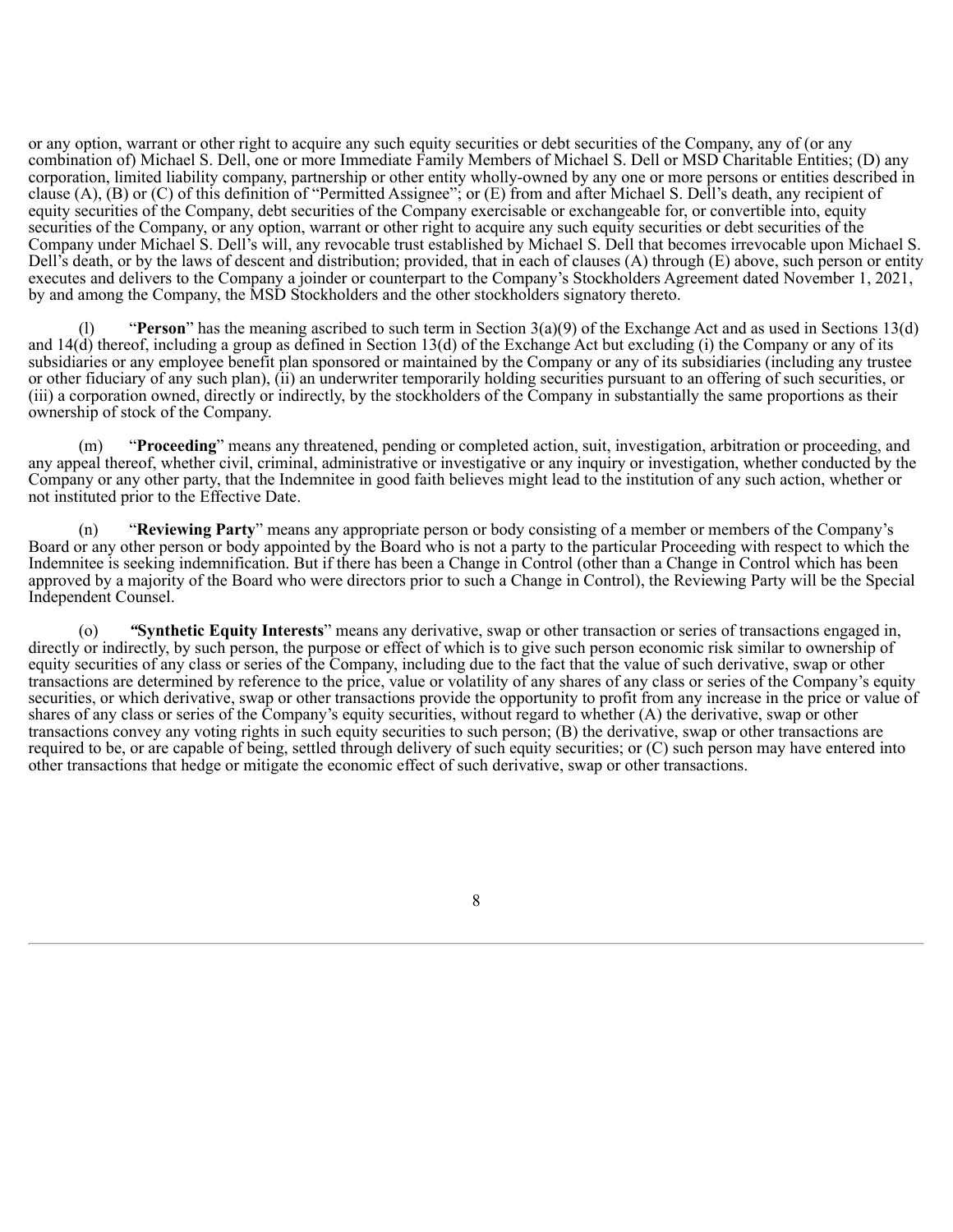10. **Amendments, Etc**. No supplement, modification or amendment of this Agreement will be binding unless executed in writing by both of the parties hereto. No waiver of any of the provisions of this Agreement will be deemed or will constitute a waiver of any other provisions hereof (whether or not similar) nor will such waiver constitute a continuing waiver.

11. **Subrogation**. Except as otherwise provided in Section 19, in the event of payment under this Agreement, the Company will be subrogated to the extent of such payment to all of the rights of recovery of the Indemnitee, who will execute all papers reasonably required and do everything that may be reasonably necessary to secure such rights, including the execution of such documents reasonably necessary to enable the Company effectively to bring suit to enforce such rights. For the avoidance of doubt, any Liabilities incurred by the Indemnitee in complying with this Section 11 will be fully reimbursed by the Company.

12. **No Duplication of Payments**. Except as otherwise provided in Section 19, the Company will not be liable under this Agreement to make any payment in connection with any claim made against the Indemnitee in connection with any Proceeding to the extent the Indemnitee has otherwise actually received payment (under any insurance policy, provision of a Charter Document or otherwise) of the amounts otherwise indemnifiable hereunder.

13. **Not Employment Contract**. This Agreement will not be deemed an employment contract between the Company and Indemnitee, and the Company is not be obligated to continue Indemnitee's corporate status as a director or an officer or any other capacity by reason of this Agreement.

14. **Notice**. All notices, requests, consents or other communications under this Agreement must be delivered by hand or sent by registered or certified mail, return receipt requested, or by overnight prepaid courier, or by facsimile (receipt confirmed) to:

| if to the Company:    | VMware, Inc.<br>3401 Hillview Avenue<br>Palo Alto, CA 94304<br>Attention: Office of the General Counsel<br>Facsimile: 650-475-5101 |
|-----------------------|------------------------------------------------------------------------------------------------------------------------------------|
| if to the Indemnitee: | [NAME<br>ADDRESSI                                                                                                                  |

All such notices, requests, consents and other communications is deemed to have been duly delivered and received three days following the date on which mailed, or one day following the date mailed if sent by overnight courier, or on the date on which delivery by hand or by facsimile transmission.

15. **Duration of Agreement**. This Agreement is effective as of the earlier of (a) the first day the Indemnitee serves as a director or officer of the Company and (b) the first day the Indemnitee serves at the request of the Company as a director, officer, employee, or agent of another corporation or of a partnership, joint venture, trust or other enterprise, even if such date occurred prior to the date of this Agreement (the "**Effective Date**"). The agreements and obligations of the Company contained in this Agreement will continue for so long as Indemnitee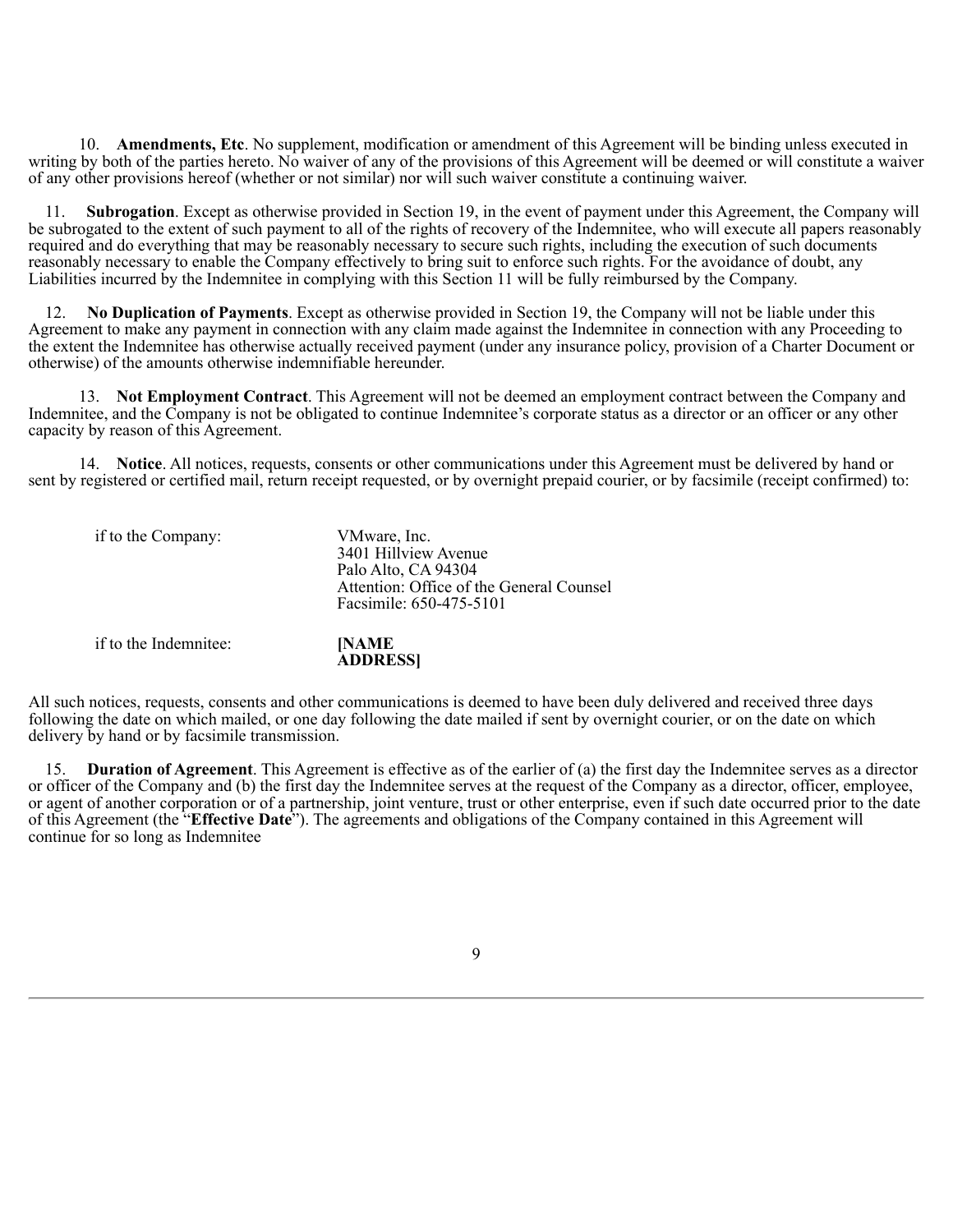may be subject to any possible Proceeding by reason of (or arising in part out of) an Indemnifiable Event.

16. **Binding Effect, Etc**. This Agreement is effective as of the Effective Date and is binding upon and inures to the benefit of and will be enforceable by the parties hereto and their respective successors, assigns, including any direct or indirect successor by purchase, merger, consolidation or otherwise to all or substantially all of the business or assets of the Company, spouses, heirs, executors and personal and legal representatives, but is not otherwise assignable or delegable by the Company. The Company will require and cause any successor (whether direct or indirect by purchase, merger, consolidation or otherwise) to all, substantially all, or a substantial part, of the business or assets of the Company, by agreement in form and substance satisfactory to the Indemnitee and his or her counsel, expressly to assume and agree to perform this Agreement in the same manner and to the same extent that the Company would be required to perform if no such succession had taken place.

17. **Severability**. The provisions of this Agreement will be severable in the event that any of the provisions hereof (including any provision within a single section, paragraph or sentence) are held by a court of competent jurisdiction to be invalid, void or otherwise unenforceable in any respect, and the validity and enforceability of any such provision in every other respect and of the remaining provisions hereof will not be in any way impaired and will remain enforceable to the fullest extent permitted by law.

18. **Governing Law**. This Agreement is governed by and will be construed and enforced in accordance with the laws of the State of Delaware applicable to contracts made and to be performed in such state without giving effect to the principles of conflicts of laws.

19. **Indemnitor of First Resort**. The Company hereby acknowledges that Indemnitee may have certain rights to indemnification, advancement of expenses or insurance provided by an Indemnitee-Related Entity. The Company hereby agrees that (i) it is the indemnitor of first resort (i.e., its obligations to Indemnitee are primary and any obligation of the Indemnitee-Related Entity to advance expenses or to provide indemnification for the same expenses or liabilities incurred by Indemnitee are secondary), (ii) it is required to advance the full amount of Expenses incurred by Indemnitee and will be liable for the full amount of all Expenses, judgments, penalties, fines and amounts paid in settlement to the extent legally permitted and as required by the Charter Documents (or any agreement between the Company and Indemnitee), without regard to any rights such Indemnitee may have against the Indemnitee-Related Entity, and (iii) it irrevocably waives, relinquishes and releases the Indemnitee-Related Entity from any and all claims against the Indemnitee-Related Entity for contribution, subrogation or any other recovery of any kind in respect thereof. The Company further agrees that no advancement or payment by the Indemnitee-Related Entity on behalf of Indemnitee with respect to any claim for which such Indemnitee has sought indemnification from the Company will affect the foregoing, and the Indemnitee-Related Entity will have a right of contribution or be subrogated (or both) to the extent of such advancement or payment to all of the rights of recovery of Indemnitee against the Company.

# [REMAINDER OF PAGE INTENTIONALLY LEFT BLANK]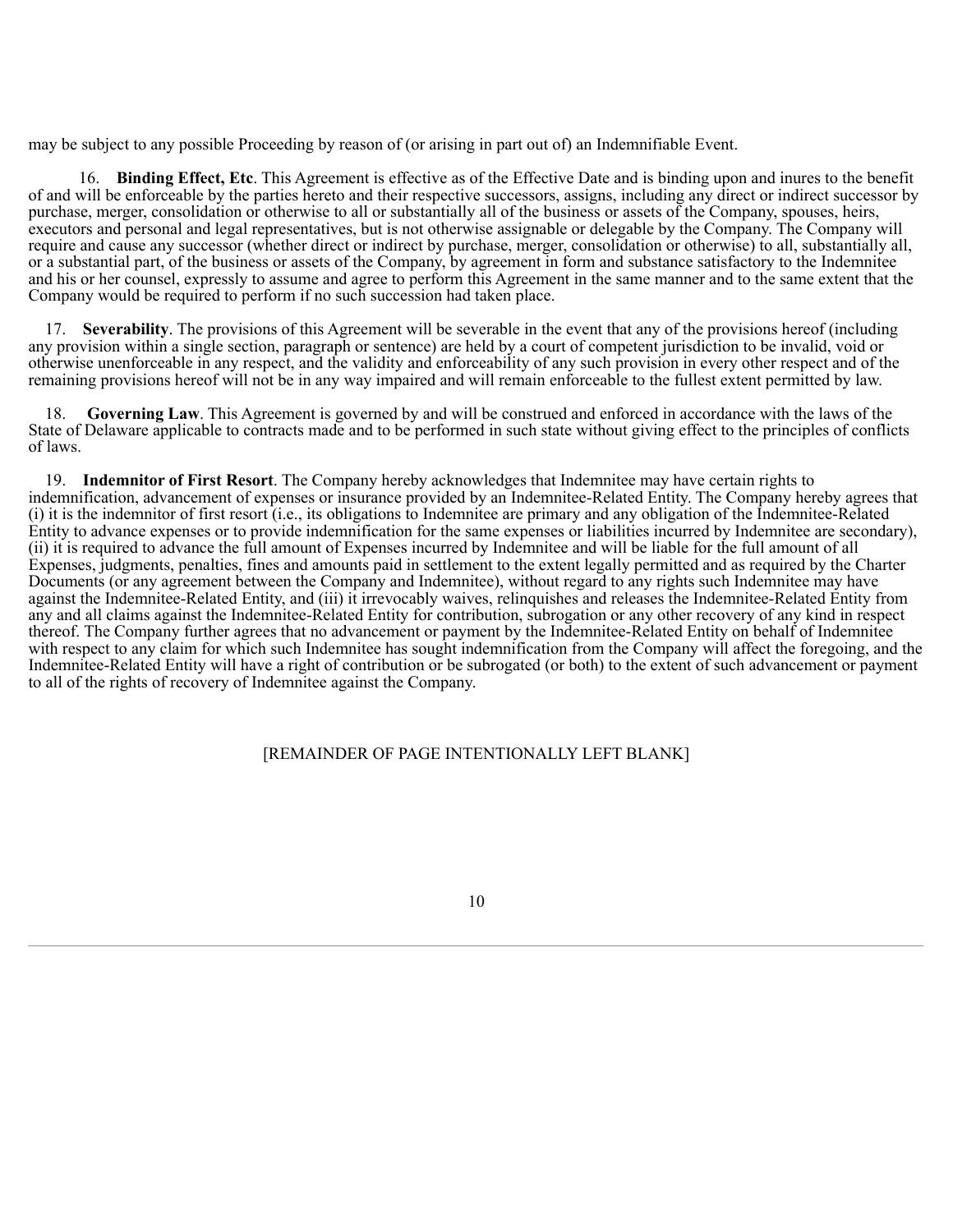IN WITNESS WHEREOF, the parties hereto have executed this Agreement effective as of the date and year first above written.

VMWARE, INC.

By:

Name: Title: Date:

[NAME] \_\_\_\_\_\_\_\_\_\_\_\_\_\_\_\_\_\_\_\_\_\_\_\_\_\_\_\_\_\_\_\_\_\_\_\_\_\_\_\_\_\_\_\_\_\_

*Signature* Date: \_\_\_\_\_\_\_\_\_\_\_\_\_\_\_\_\_\_\_\_\_\_\_\_\_\_\_\_\_\_\_\_\_\_\_\_\_\_\_\_\_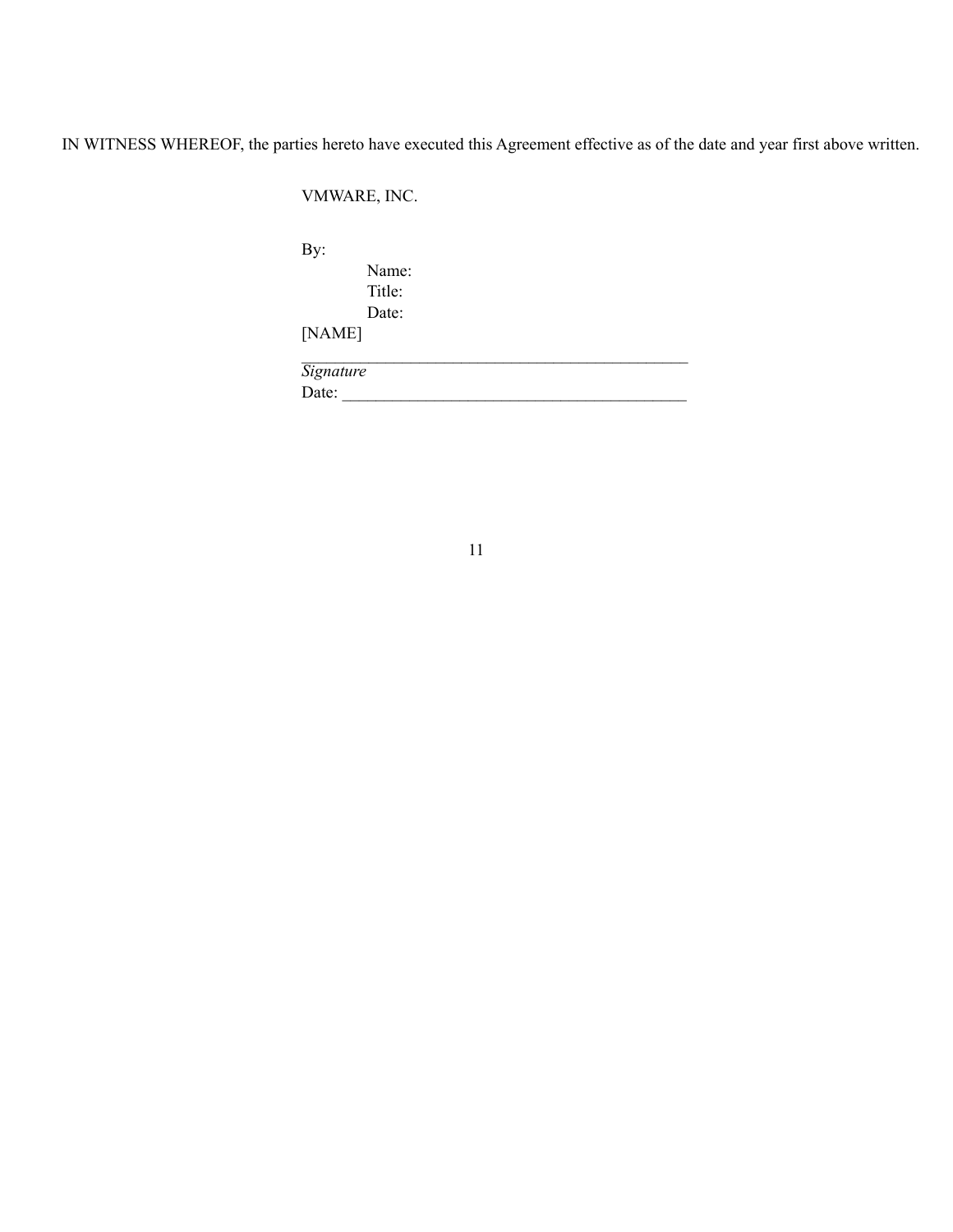## **CERTIFICATION OF PRINCIPAL EXECUTIVE OFFICER PURSUANT TO SECTION 302 OF THE SARBANES-OXLEY ACT OF 2002**

I, Rangarajan (Raghu) Raghuram, certify that:

- 1. I have reviewed this quarterly report on Form 10-Q of VMware, Inc.;
- 2. Based on my knowledge, this report does not contain any untrue statement of a material fact or omit to state a material fact necessary to make the statements made, in light of the circumstances under which such statements were made, not misleading with respect to the period covered by this report;
- 3. Based on my knowledge, the financial statements, and other financial information included in this report, fairly present in all material respects the financial condition, results of operations and cash flows of the registrant as of, and for, the periods presented in this report;
- 4. The registrant's other certifying officer(s) and I are responsible for establishing and maintaining disclosure controls and procedures (as defined in Exchange Act Rules13a-15(e) and 15d-15(e)) and internal control over financial reporting (as defined in Exchange Act Rules 13a-15(f) and 15d-15(f)) for the registrant and have:
	- i. Designed such disclosure controls and procedures, or caused such disclosure controls and procedures to be designed under our supervision, to ensure that material information relating to the registrant, including its consolidated subsidiaries, is made known to us by others within those entities, particularly during the period in which this report is being prepared;
	- ii. Designed such internal control over financial reporting, or caused such internal control over financial reporting to be designed under our supervision, to provide reasonable assurance regarding the reliability of financial reporting and the preparation of financial statements for external purposes in accordance with generally accepted accounting principles;
	- iii. Evaluated the effectiveness of the registrant's disclosure controls and procedures and presented in this report our conclusions about the effectiveness of the disclosure controls and procedures, as of the end of the period covered by this report based on such evaluation; and
	- iv. Disclosed in this report any change in the registrant's internal control over financial reporting that occurred during the registrant's most recent fiscal quarter (the registrant's fourth fiscal quarter in the case of an annual report) that has materially affected, or is reasonably likely to materially affect, the registrant's internal control over financial reporting; and
- 5. The registrant's other certifying officer(s) and I have disclosed, based on our most recent evaluation of internal control over financial reporting, to the registrant's auditors and the audit committee of the registrant's board of directors (or persons performing the equivalent functions):
	- i. All significant deficiencies and material weaknesses in the design or operation of internal control over financial reporting which are reasonably likely to adversely affect the registrant's ability to record, process, summarize and report financial information; and
	- ii. Any fraud, whether or not material, that involves management or other employees who have a significant role in the registrant's internal control over financial reporting.

Date: June 3, 2022 By: /s/ Rangarajan (Raghu) Raghuram

**Rangarajan (Raghu) Raghuram Chief Executive Officer (Principal Executive Officer)**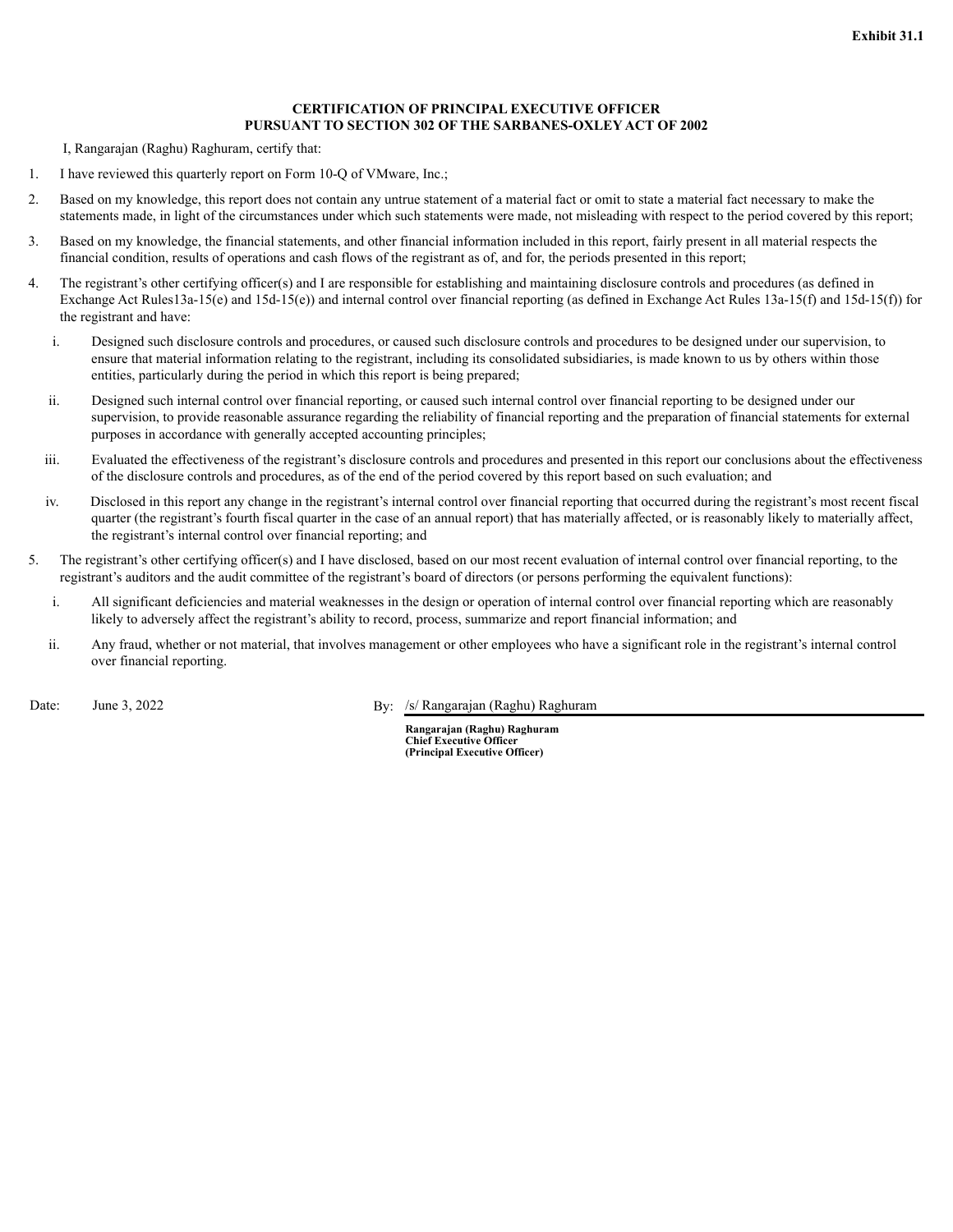## **CERTIFICATION OF PRINCIPAL FINANCIAL OFFICER PURSUANT TO SECTION 302 OF THE SARBANES-OXLEY ACT OF 2002**

I, Zane Rowe, certify that:

- 1. I have reviewed this quarterly report on Form 10-Q of VMware, Inc.;
- 2. Based on my knowledge, this report does not contain any untrue statement of a material fact or omit to state a material fact necessary to make the statements made, in light of the circumstances under which such statements were made, not misleading with respect to the period covered by this report;
- 3. Based on my knowledge, the financial statements, and other financial information included in this report, fairly present in all material respects the financial condition, results of operations and cash flows of the registrant as of, and for, the periods presented in this report;
- 4. The registrant's other certifying officer(s) and I are responsible for establishing and maintaining disclosure controls and procedures (as defined in Exchange Act Rules13a-15(e) and 15d-15(e)) and internal control over financial reporting (as defined in Exchange Act Rules 13a-15(f) and 15d-15(f)) for the registrant and have:
	- i. Designed such disclosure controls and procedures, or caused such disclosure controls and procedures to be designed under our supervision, to ensure that material information relating to the registrant, including its consolidated subsidiaries, is made known to us by others within those entities, particularly during the period in which this report is being prepared;
	- ii. Designed such internal control over financial reporting, or caused such internal control over financial reporting to be designed under our supervision, to provide reasonable assurance regarding the reliability of financial reporting and the preparation of financial statements for external purposes in accordance with generally accepted accounting principles;
	- iii. Evaluated the effectiveness of the registrant's disclosure controls and procedures and presented in this report our conclusions about the effectiveness of the disclosure controls and procedures, as of the end of the period covered by this report based on such evaluation; and
	- iv. Disclosed in this report any change in the registrant's internal control over financial reporting that occurred during the registrant's most recent fiscal quarter (the registrant's fourth fiscal quarter in the case of an annual report) that has materially affected, or is reasonably likely to materially affect, the registrant's internal control over financial reporting; and
- 5. The registrant's other certifying officer(s) and I have disclosed, based on our most recent evaluation of internal control over financial reporting, to the registrant's auditors and the audit committee of the registrant's board of directors (or persons performing the equivalent functions):
	- i. All significant deficiencies and material weaknesses in the design or operation of internal control over financial reporting which are reasonably likely to adversely affect the registrant's ability to record, process, summarize and report financial information; and
	- ii. Any fraud, whether or not material, that involves management or other employees who have a significant role in the registrant's internal control over financial reporting.

Date: June 3, 2022 By: /s/ Zane Rowe

**Zane Rowe Chief Financial Officer and Executive Vice President (Principal Financial Officer)**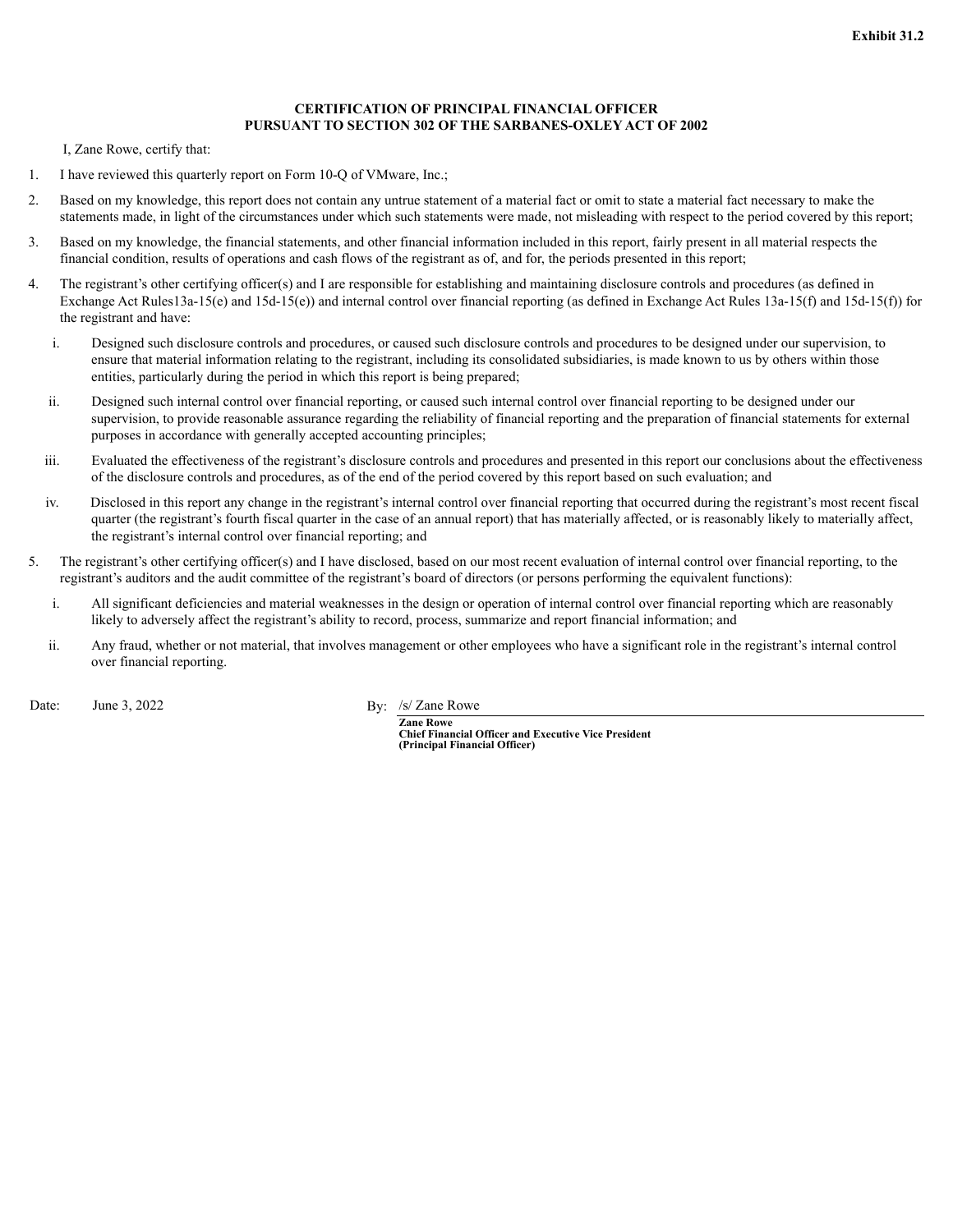#### **CERTIFICATION OF CHIEF EXECUTIVE OFFICER PURSUANT TO 18 U.S.C. SECTION 1350, AS ADOPTED PURSUANT TO SECTION 906 OF THE SARBANES-OXLEY ACT OF 2002**

I, Rangarajan (Raghu) Raghuram, certify pursuant to 18 U.S.C. Section 1350, as adopted pursuant to Section 906 of the Sarbanes-Oxley Act of 2002, that, to my knowledge, the Quarterly Report of VMware, Inc. on Form 10-Q for the fiscal quarter ended April 29, 2022 fully complies with the requirements of Section 13(a) or 15(d) of the Securities Exchange Act of 1934 and the information contained in such Form 10-Q fairly presents, in all material respects, the financial condition and results of operations of VMware, Inc.

Date: June 3, 2022 By: /s/ Rangarajan (Raghu) Raghuram

**Rangarajan (Raghu) Raghuram Chief Executive Officer (Principal Executive Officer)**